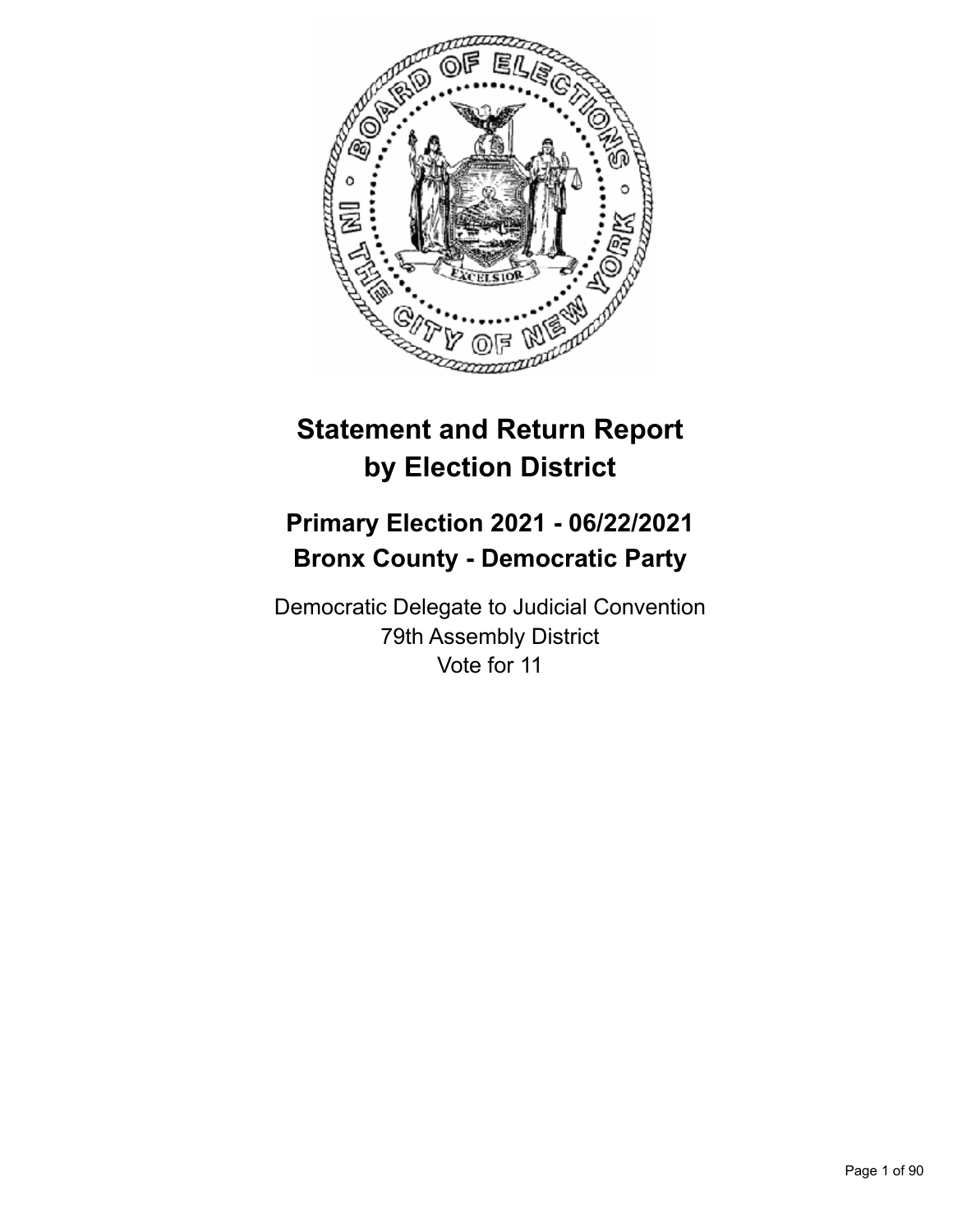

| <b>PUBLIC COUNTER</b>                                    | 82             |
|----------------------------------------------------------|----------------|
| MANUALLY COUNTED EMERGENCY                               | $\Omega$       |
| <b>ABSENTEE / MILITARY</b>                               | 6              |
| <b>AFFIDAVIT</b>                                         | 0              |
| <b>Total Ballots</b>                                     | 88             |
| Less - Inapplicable Federal/Special Presidential Ballots | $\mathbf{0}$   |
| <b>Total Applicable Ballots</b>                          | 88             |
| <b>CHARLES GREEN</b>                                     | 21             |
| <b>WILBERT T. LAWTON</b>                                 | 13             |
| <b>INEZ HARVEY</b>                                       | 14             |
| ANA L. MELENDEZ                                          | 26             |
| DOROTHY E. DESUZIA                                       | 8              |
| <b>HAROLD J. DUMAS</b>                                   | 13             |
| ELIZABETH C. JOHNSON                                     | 20             |
| <b>MARIE B MCCULLOUGH</b>                                | 13             |
| <b>BARBARA B. CASTRO</b>                                 | 21             |
| <b>ALMETA DENAE TRAMMEL</b>                              | 6              |
| PATRICIA A. MCCOLLIN                                     | 12             |
| <b>FELIX SURIEL</b>                                      | 9              |
| <b>JOSEELIN MEJIA</b>                                    | $\overline{7}$ |
| <b>AWILDA BRITO</b>                                      | 10             |
| SABRINA ALVAREZ                                          | 11             |
| <b>VIOLETA CUELLO</b>                                    | $\overline{4}$ |
| SILVIO DIAZ                                              | 8              |
| <b>GEORGE ALVAREZ</b>                                    | 11             |
| AUILDA ACOSTA                                            | 6              |
| <b>Total Votes</b>                                       | 233            |
| Unrecorded                                               | 735            |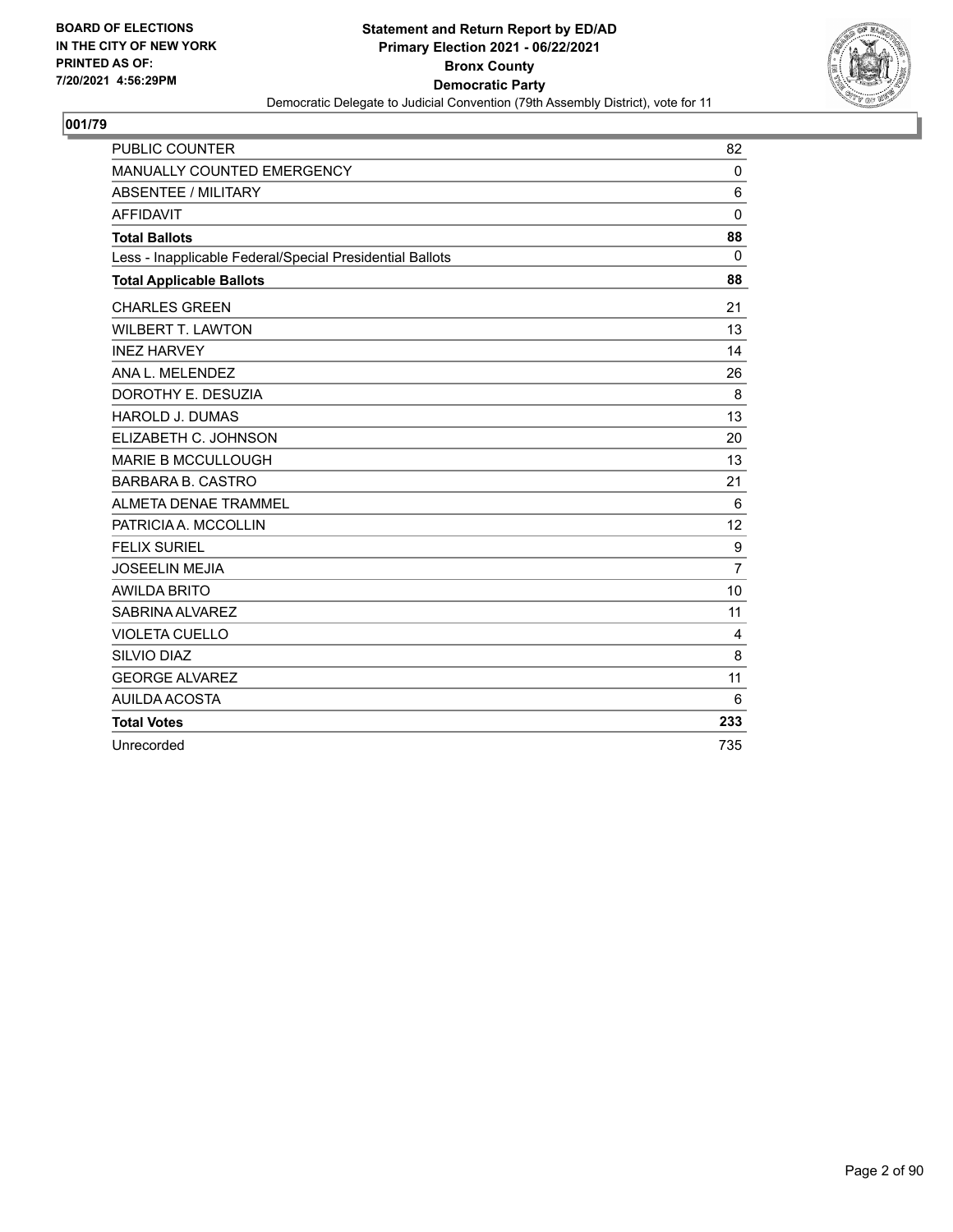

| <b>PUBLIC COUNTER</b>                                    | 118            |
|----------------------------------------------------------|----------------|
| MANUALLY COUNTED EMERGENCY                               | $\mathbf 0$    |
| ABSENTEE / MILITARY                                      | 17             |
| <b>AFFIDAVIT</b>                                         | $\overline{2}$ |
| <b>Total Ballots</b>                                     | 137            |
| Less - Inapplicable Federal/Special Presidential Ballots | $\Omega$       |
| <b>Total Applicable Ballots</b>                          | 137            |
| <b>CHARLES GREEN</b>                                     | 48             |
| <b>WILBERT T. LAWTON</b>                                 | 33             |
| <b>INEZ HARVEY</b>                                       | 38             |
| ANA L. MELENDEZ                                          | 48             |
| DOROTHY E. DESUZIA                                       | 29             |
| <b>HAROLD J. DUMAS</b>                                   | 26             |
| ELIZABETH C. JOHNSON                                     | 53             |
| <b>MARIE B MCCULLOUGH</b>                                | 33             |
| <b>BARBARA B. CASTRO</b>                                 | 47             |
| ALMETA DENAE TRAMMEL                                     | 22             |
| PATRICIA A. MCCOLLIN                                     | 33             |
| <b>FELIX SURIEL</b>                                      | 15             |
| <b>JOSEELIN MEJIA</b>                                    | 26             |
| <b>AWILDA BRITO</b>                                      | 17             |
| SABRINA ALVAREZ                                          | 36             |
| <b>VIOLETA CUELLO</b>                                    | 14             |
| SILVIO DIAZ                                              | 22             |
| <b>GEORGE ALVAREZ</b>                                    | 19             |
| <b>AUILDA ACOSTA</b>                                     | 23             |
| UNATTRIBUTABLE WRITE-IN (WRITE-IN)                       | $\overline{2}$ |
| <b>Total Votes</b>                                       | 584            |
| Unrecorded                                               | 923            |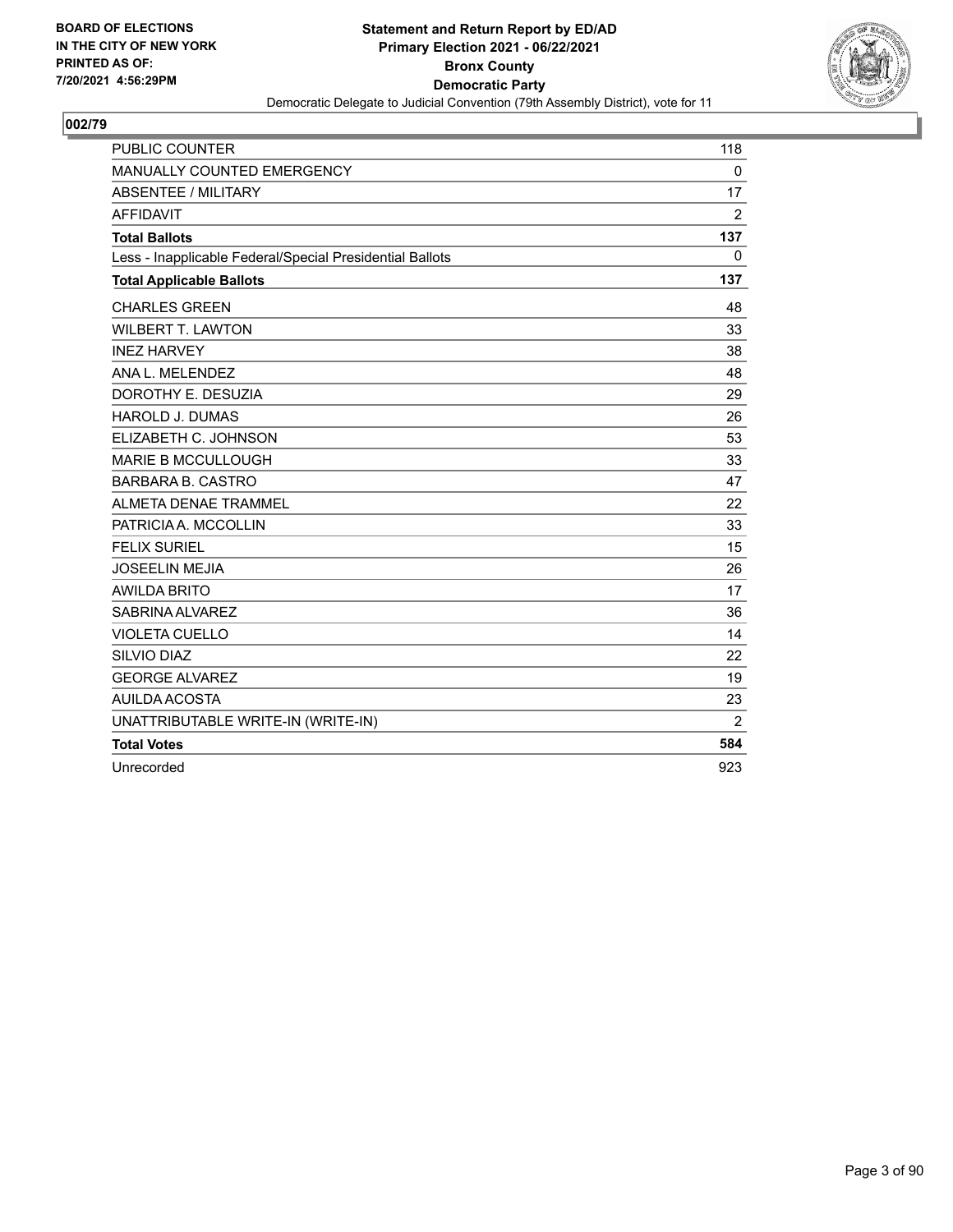

| <b>PUBLIC COUNTER</b>                                    | 140            |
|----------------------------------------------------------|----------------|
| MANUALLY COUNTED EMERGENCY                               | $\Omega$       |
| ABSENTEE / MILITARY                                      | 18             |
| <b>AFFIDAVIT</b>                                         | $\mathbf{1}$   |
| <b>Total Ballots</b>                                     | 159            |
| Less - Inapplicable Federal/Special Presidential Ballots | $\Omega$       |
| <b>Total Applicable Ballots</b>                          | 159            |
| <b>CHARLES GREEN</b>                                     | 58             |
| <b>WILBERT T. LAWTON</b>                                 | 32             |
| <b>INEZ HARVEY</b>                                       | 46             |
| ANA L. MELENDEZ                                          | 56             |
| DOROTHY E. DESUZIA                                       | 25             |
| <b>HAROLD J. DUMAS</b>                                   | 27             |
| ELIZABETH C. JOHNSON                                     | 53             |
| <b>MARIE B MCCULLOUGH</b>                                | 37             |
| <b>BARBARA B. CASTRO</b>                                 | 40             |
| ALMETA DENAE TRAMMEL                                     | 21             |
| PATRICIA A. MCCOLLIN                                     | 38             |
| <b>FELIX SURIEL</b>                                      | 26             |
| <b>JOSEELIN MEJIA</b>                                    | 33             |
| <b>AWILDA BRITO</b>                                      | 27             |
| SABRINA ALVAREZ                                          | 44             |
| <b>VIOLETA CUELLO</b>                                    | 18             |
| SILVIO DIAZ                                              | 28             |
| <b>GEORGE ALVAREZ</b>                                    | 43             |
| <b>AUILDA ACOSTA</b>                                     | 25             |
| UNATTRIBUTABLE WRITE-IN (WRITE-IN)                       | $\overline{2}$ |
| <b>Total Votes</b>                                       | 679            |
| Unrecorded                                               | 1,070          |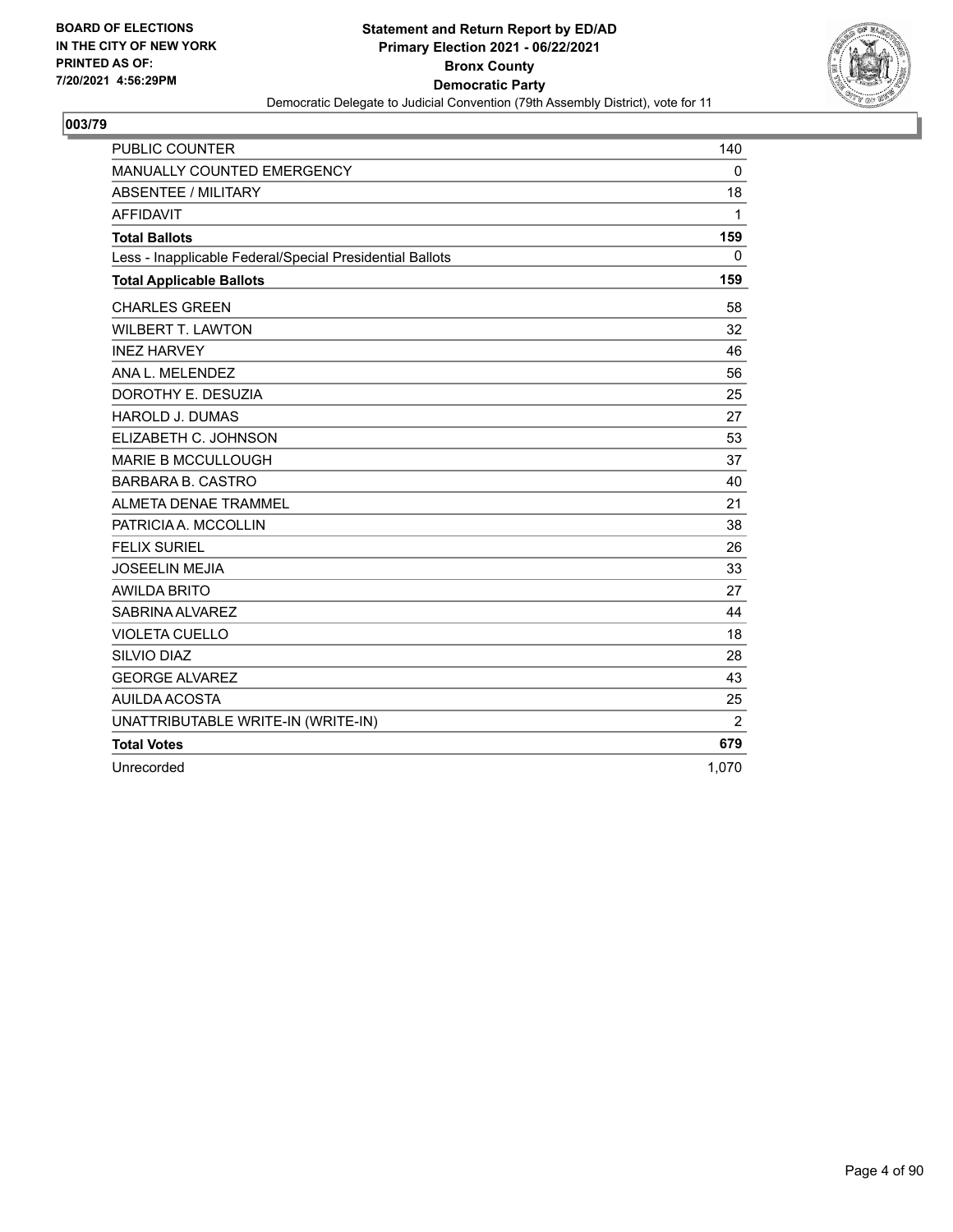

| <b>PUBLIC COUNTER</b>                                    | 101          |
|----------------------------------------------------------|--------------|
| MANUALLY COUNTED EMERGENCY                               | 0            |
| <b>ABSENTEE / MILITARY</b>                               | 9            |
| <b>AFFIDAVIT</b>                                         | 1            |
| <b>Total Ballots</b>                                     | 111          |
| Less - Inapplicable Federal/Special Presidential Ballots | 0            |
| <b>Total Applicable Ballots</b>                          | 111          |
| <b>CHARLES GREEN</b>                                     | 41           |
| <b>WILBERT T. LAWTON</b>                                 | 19           |
| <b>INEZ HARVEY</b>                                       | 31           |
| ANA L. MELENDEZ                                          | 51           |
| DOROTHY E. DESUZIA                                       | 19           |
| <b>HAROLD J. DUMAS</b>                                   | 21           |
| ELIZABETH C. JOHNSON                                     | 33           |
| <b>MARIE B MCCULLOUGH</b>                                | 24           |
| <b>BARBARA B. CASTRO</b>                                 | 41           |
| ALMETA DENAE TRAMMEL                                     | 11           |
| PATRICIA A. MCCOLLIN                                     | 27           |
| <b>FELIX SURIEL</b>                                      | 14           |
| <b>JOSEELIN MEJIA</b>                                    | 34           |
| <b>AWILDA BRITO</b>                                      | 21           |
| SABRINA ALVAREZ                                          | 30           |
| <b>VIOLETA CUELLO</b>                                    | 20           |
| SILVIO DIAZ                                              | 18           |
| <b>GEORGE ALVAREZ</b>                                    | 26           |
| <b>AUILDA ACOSTA</b>                                     | 27           |
| ELVIN NUNEZ (WRITE-IN)                                   | 1            |
| <b>ISCHIA BRAVO (WRITE-IN)</b>                           | $\mathbf{1}$ |
| JOSELIN MEJIA (WRITE-IN)                                 | $\mathbf 1$  |
| NYAISHA LEE (WRITE-IN)                                   | 1            |
| UNATTRIBUTABLE WRITE-IN (WRITE-IN)                       | 3            |
| <b>Total Votes</b>                                       | 515          |
| Unrecorded                                               | 706          |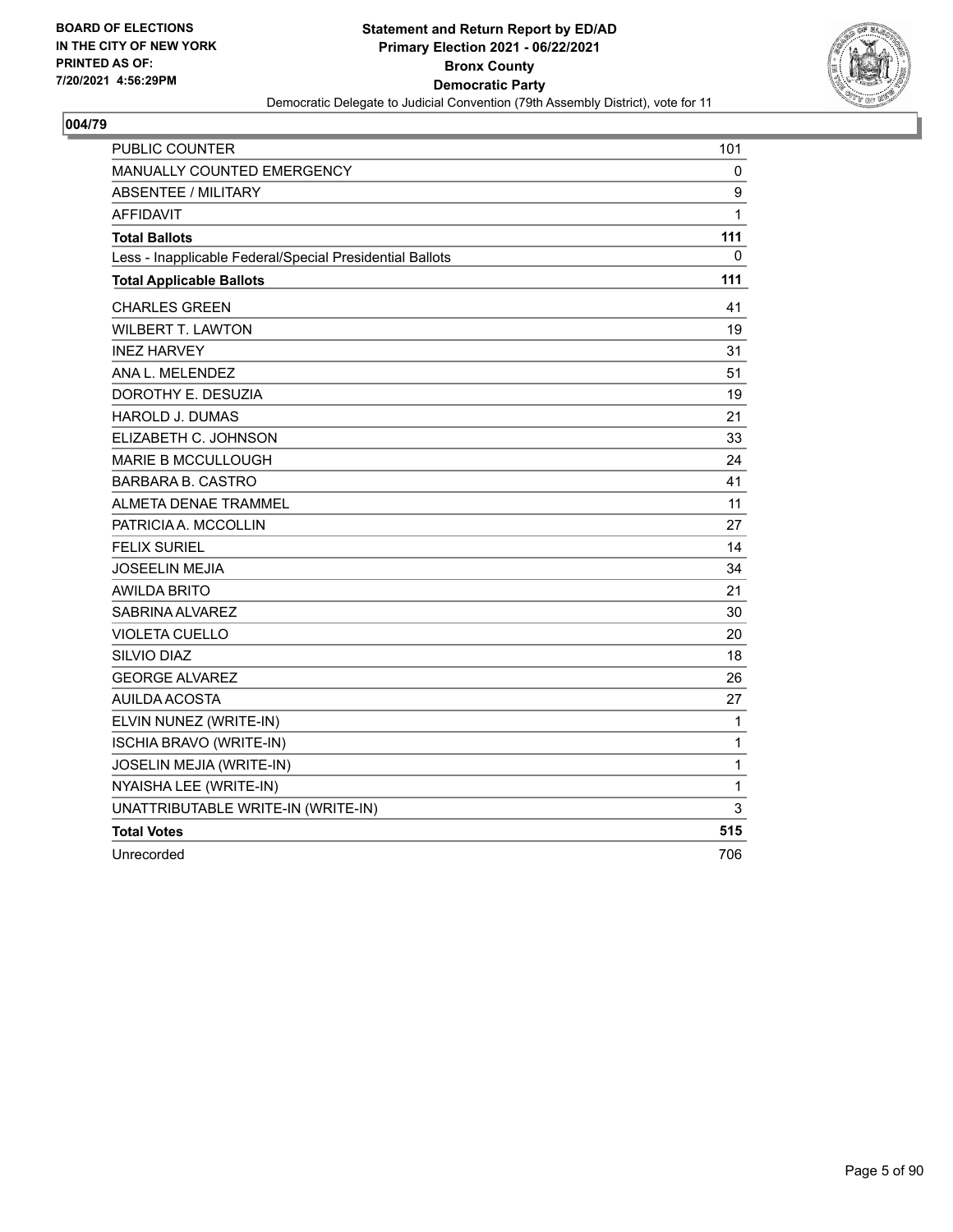

| <b>PUBLIC COUNTER</b>                                    | 74           |
|----------------------------------------------------------|--------------|
| MANUALLY COUNTED EMERGENCY                               | $\mathbf 0$  |
| <b>ABSENTEE / MILITARY</b>                               | 16           |
| <b>AFFIDAVIT</b>                                         | 2            |
| <b>Total Ballots</b>                                     | 92           |
| Less - Inapplicable Federal/Special Presidential Ballots | $\mathbf{0}$ |
| <b>Total Applicable Ballots</b>                          | 92           |
| <b>CHARLES GREEN</b>                                     | 39           |
| <b>WILBERT T. LAWTON</b>                                 | 22           |
| <b>INEZ HARVEY</b>                                       | 29           |
| ANA L. MELENDEZ                                          | 29           |
| DOROTHY E. DESUZIA                                       | 19           |
| <b>HAROLD J. DUMAS</b>                                   | 19           |
| ELIZABETH C. JOHNSON                                     | 34           |
| <b>MARIE B MCCULLOUGH</b>                                | 22           |
| <b>BARBARA B. CASTRO</b>                                 | 25           |
| <b>ALMETA DENAE TRAMMEL</b>                              | 13           |
| PATRICIA A. MCCOLLIN                                     | 26           |
| <b>FELIX SURIEL</b>                                      | 14           |
| <b>JOSEELIN MEJIA</b>                                    | 15           |
| <b>AWILDA BRITO</b>                                      | 22           |
| SABRINA ALVAREZ                                          | 24           |
| <b>VIOLETA CUELLO</b>                                    | 13           |
| <b>SILVIO DIAZ</b>                                       | 17           |
| <b>GEORGE ALVAREZ</b>                                    | 23           |
| AUILDA ACOSTA                                            | 15           |
| <b>Total Votes</b>                                       | 420          |
| Unrecorded                                               | 592          |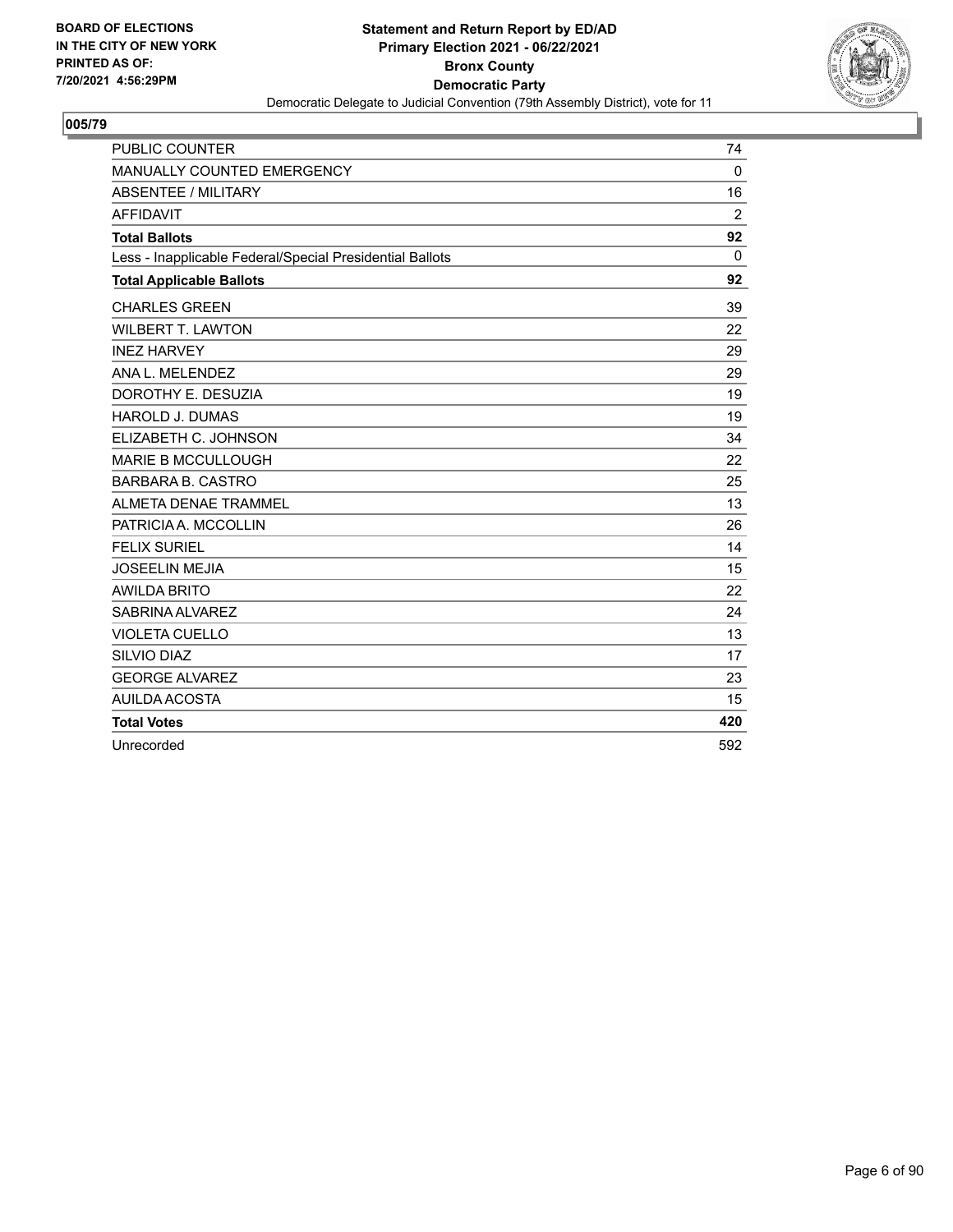

| <b>PUBLIC COUNTER</b>                                    | 73             |
|----------------------------------------------------------|----------------|
| MANUALLY COUNTED EMERGENCY                               | $\mathbf 0$    |
| <b>ABSENTEE / MILITARY</b>                               | 7              |
| <b>AFFIDAVIT</b>                                         | $\mathbf 0$    |
| <b>Total Ballots</b>                                     | 80             |
| Less - Inapplicable Federal/Special Presidential Ballots | $\mathbf{0}$   |
| <b>Total Applicable Ballots</b>                          | 80             |
| <b>CHARLES GREEN</b>                                     | 24             |
| <b>WILBERT T. LAWTON</b>                                 | $\overline{7}$ |
| <b>INEZ HARVEY</b>                                       | 6              |
| ANA L. MELENDEZ                                          | 24             |
| DOROTHY E. DESUZIA                                       | 10             |
| <b>HAROLD J. DUMAS</b>                                   | 8              |
| ELIZABETH C. JOHNSON                                     | 24             |
| <b>MARIE B MCCULLOUGH</b>                                | $\overline{7}$ |
| <b>BARBARA B. CASTRO</b>                                 | 14             |
| ALMETA DENAE TRAMMEL                                     | 7              |
| PATRICIA A. MCCOLLIN                                     | 8              |
| <b>FELIX SURIEL</b>                                      | 14             |
| <b>JOSEELIN MEJIA</b>                                    | 8              |
| <b>AWILDA BRITO</b>                                      | 11             |
| SABRINA ALVAREZ                                          | 13             |
| <b>VIOLETA CUELLO</b>                                    | $\overline{7}$ |
| SILVIO DIAZ                                              | 10             |
| <b>GEORGE ALVAREZ</b>                                    | 23             |
| <b>AUILDA ACOSTA</b>                                     | 11             |
| UNATTRIBUTABLE WRITE-IN (WRITE-IN)                       | 4              |
| <b>Total Votes</b>                                       | 240            |
| Unrecorded                                               | 640            |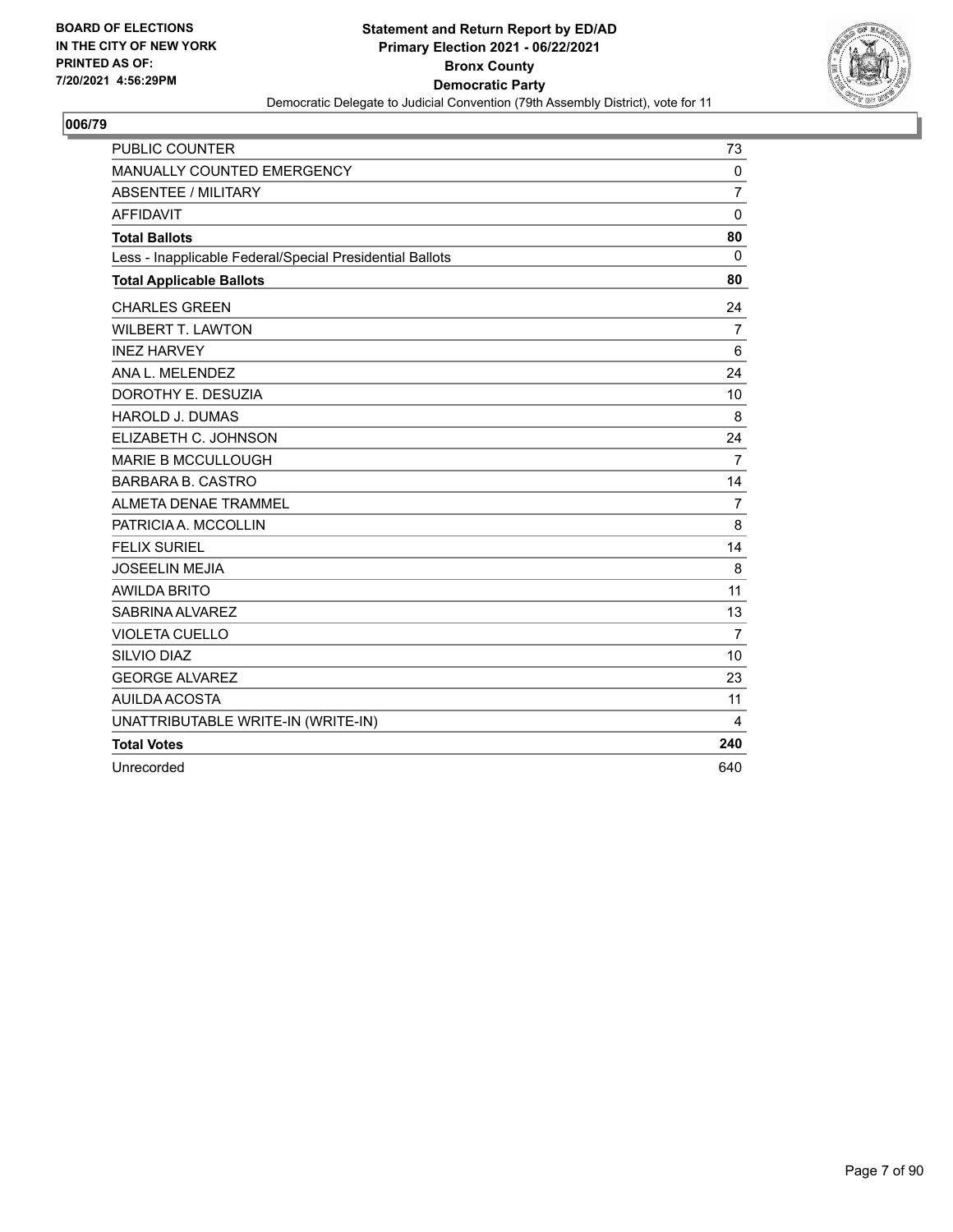

| <b>PUBLIC COUNTER</b>                                    | 80             |
|----------------------------------------------------------|----------------|
| MANUALLY COUNTED EMERGENCY                               | $\mathbf 0$    |
| <b>ABSENTEE / MILITARY</b>                               | 5              |
| <b>AFFIDAVIT</b>                                         | $\mathbf 0$    |
| <b>Total Ballots</b>                                     | 85             |
| Less - Inapplicable Federal/Special Presidential Ballots | $\mathbf 0$    |
| <b>Total Applicable Ballots</b>                          | 85             |
| <b>CHARLES GREEN</b>                                     | 22             |
| <b>WILBERT T. LAWTON</b>                                 | $\overline{7}$ |
| <b>INEZ HARVEY</b>                                       | 12             |
| ANA L. MELENDEZ                                          | 26             |
| DOROTHY E. DESUZIA                                       | 13             |
| <b>HAROLD J. DUMAS</b>                                   | 9              |
| ELIZABETH C. JOHNSON                                     | 22             |
| <b>MARIE B MCCULLOUGH</b>                                | 10             |
| <b>BARBARA B. CASTRO</b>                                 | 11             |
| <b>ALMETA DENAE TRAMMEL</b>                              | 8              |
| PATRICIA A. MCCOLLIN                                     | 11             |
| <b>FELIX SURIEL</b>                                      | 5              |
| <b>JOSEELIN MEJIA</b>                                    | 12             |
| <b>AWILDA BRITO</b>                                      | 9              |
| SABRINA ALVAREZ                                          | 13             |
| <b>VIOLETA CUELLO</b>                                    | 5              |
| SILVIO DIAZ                                              | 6              |
| <b>GEORGE ALVAREZ</b>                                    | 17             |
| AUILDA ACOSTA                                            | 10             |
| HENRY A. GOMEZ (WRITE-IN)                                | 1              |
| UNATTRIBUTABLE WRITE-IN (WRITE-IN)                       | 2              |
| <b>Total Votes</b>                                       | 231            |
| Unrecorded                                               | 704            |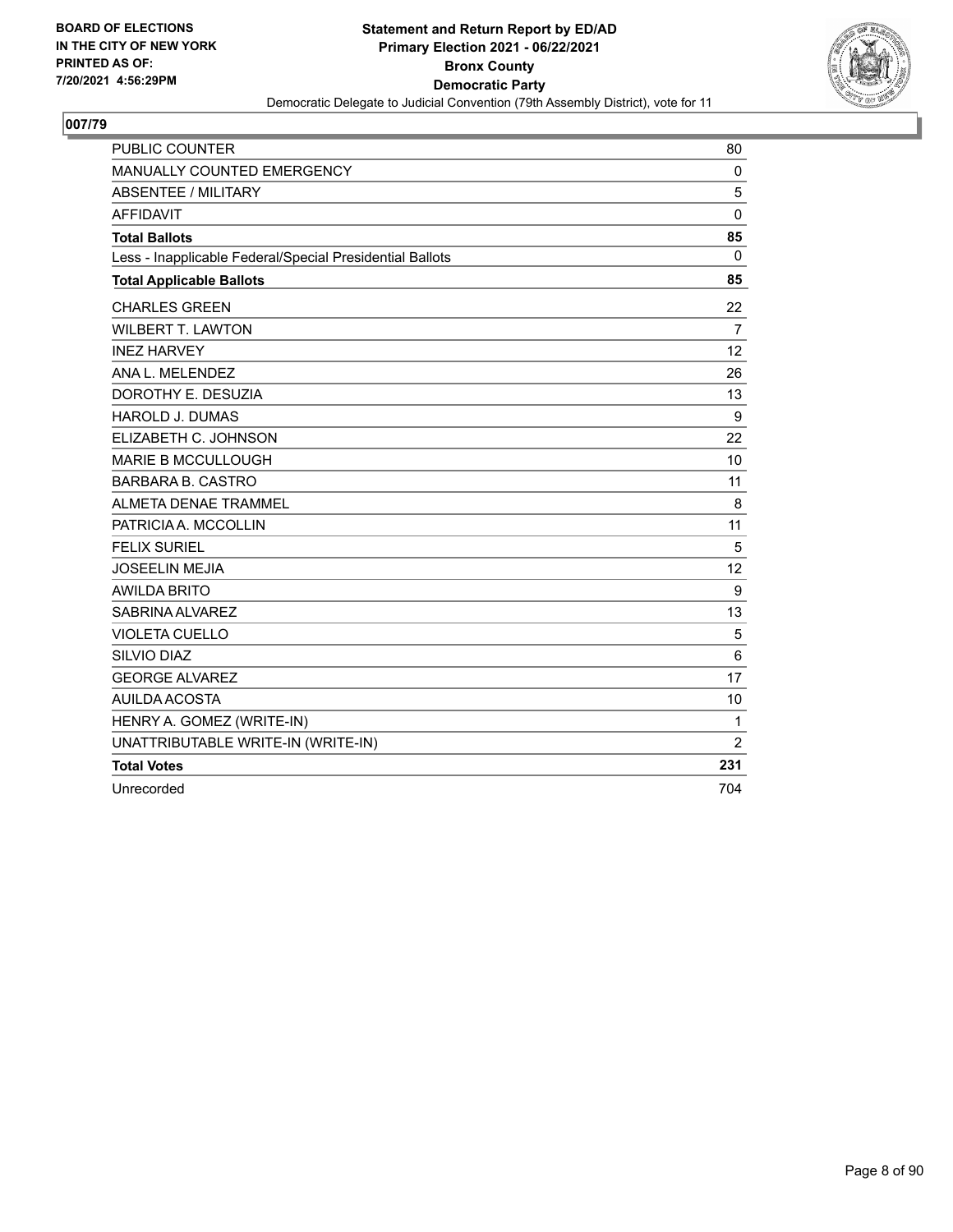

| <b>PUBLIC COUNTER</b>                                    | 81           |
|----------------------------------------------------------|--------------|
| MANUALLY COUNTED EMERGENCY                               | $\mathbf 0$  |
| <b>ABSENTEE / MILITARY</b>                               | 5            |
| <b>AFFIDAVIT</b>                                         | $\mathbf{0}$ |
| <b>Total Ballots</b>                                     | 86           |
| Less - Inapplicable Federal/Special Presidential Ballots | $\mathbf{0}$ |
| <b>Total Applicable Ballots</b>                          | 86           |
| <b>CHARLES GREEN</b>                                     | 22           |
| <b>WILBERT T. LAWTON</b>                                 | 15           |
| <b>INEZ HARVEY</b>                                       | 18           |
| ANA L. MELENDEZ                                          | 29           |
| DOROTHY E. DESUZIA                                       | 8            |
| <b>HAROLD J. DUMAS</b>                                   | 12           |
| ELIZABETH C. JOHNSON                                     | 25           |
| <b>MARIE B MCCULLOUGH</b>                                | 14           |
| <b>BARBARA B. CASTRO</b>                                 | 19           |
| ALMETA DENAE TRAMMEL                                     | 8            |
| PATRICIA A. MCCOLLIN                                     | 12           |
| <b>FELIX SURIEL</b>                                      | 14           |
| <b>JOSEELIN MEJIA</b>                                    | 15           |
| <b>AWILDA BRITO</b>                                      | 10           |
| SABRINA ALVAREZ                                          | 19           |
| <b>VIOLETA CUELLO</b>                                    | 4            |
| SILVIO DIAZ                                              | 12           |
| <b>GEORGE ALVAREZ</b>                                    | 15           |
| <b>AUILDA ACOSTA</b>                                     | 10           |
| CAROL ROBINSON (WRITE-IN)                                | $\mathbf{1}$ |
| UNATTRIBUTABLE WRITE-IN (WRITE-IN)                       | 3            |
| <b>Total Votes</b>                                       | 285          |
| Unrecorded                                               | 661          |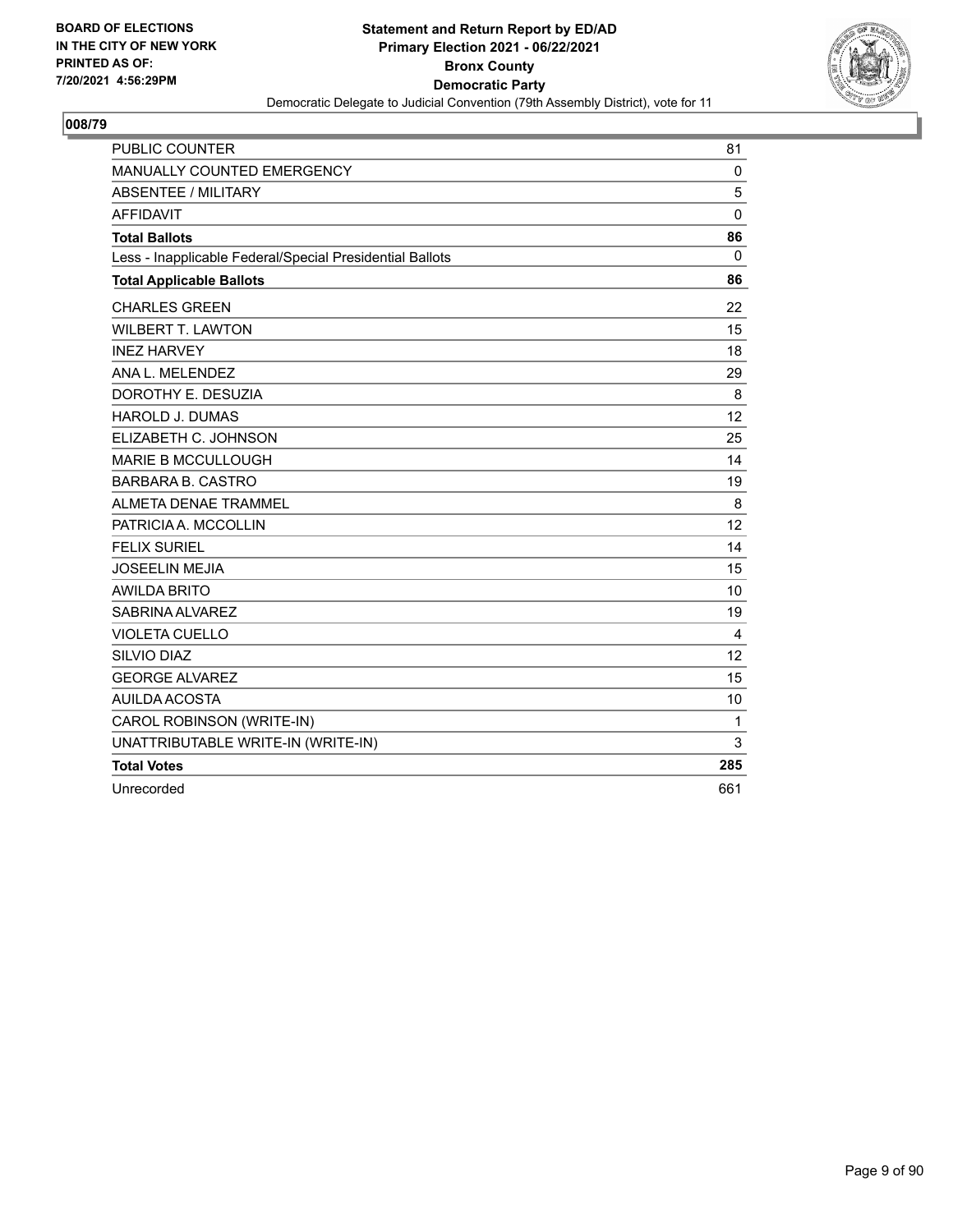

| <b>PUBLIC COUNTER</b>                                    | 59             |
|----------------------------------------------------------|----------------|
| MANUALLY COUNTED EMERGENCY                               | $\mathbf 0$    |
| ABSENTEE / MILITARY                                      | $\overline{2}$ |
| <b>AFFIDAVIT</b>                                         | $\Omega$       |
| <b>Total Ballots</b>                                     | 61             |
| Less - Inapplicable Federal/Special Presidential Ballots | $\Omega$       |
| <b>Total Applicable Ballots</b>                          | 61             |
| <b>CHARLES GREEN</b>                                     | 20             |
| <b>WILBERT T. LAWTON</b>                                 | 8              |
| <b>INEZ HARVEY</b>                                       | 9              |
| ANA L. MELENDEZ                                          | 21             |
| DOROTHY E. DESUZIA                                       | 8              |
| <b>HAROLD J. DUMAS</b>                                   | 9              |
| ELIZABETH C. JOHNSON                                     | 13             |
| <b>MARIE B MCCULLOUGH</b>                                | $\overline{7}$ |
| <b>BARBARA B. CASTRO</b>                                 | 18             |
| ALMETA DENAE TRAMMEL                                     | 5              |
| PATRICIA A. MCCOLLIN                                     | 9              |
| <b>FELIX SURIEL</b>                                      | 9              |
| <b>JOSEELIN MEJIA</b>                                    | 8              |
| <b>AWILDA BRITO</b>                                      | $\overline{7}$ |
| SABRINA ALVAREZ                                          | 14             |
| <b>VIOLETA CUELLO</b>                                    | 11             |
| SILVIO DIAZ                                              | 9              |
| <b>GEORGE ALVAREZ</b>                                    | 14             |
| AUILDA ACOSTA                                            | $\overline{7}$ |
| SHERRY-HILL DEAS (WRITE-IN)                              | $\mathbf{1}$   |
| <b>Total Votes</b>                                       | 207            |
| Unrecorded                                               | 464            |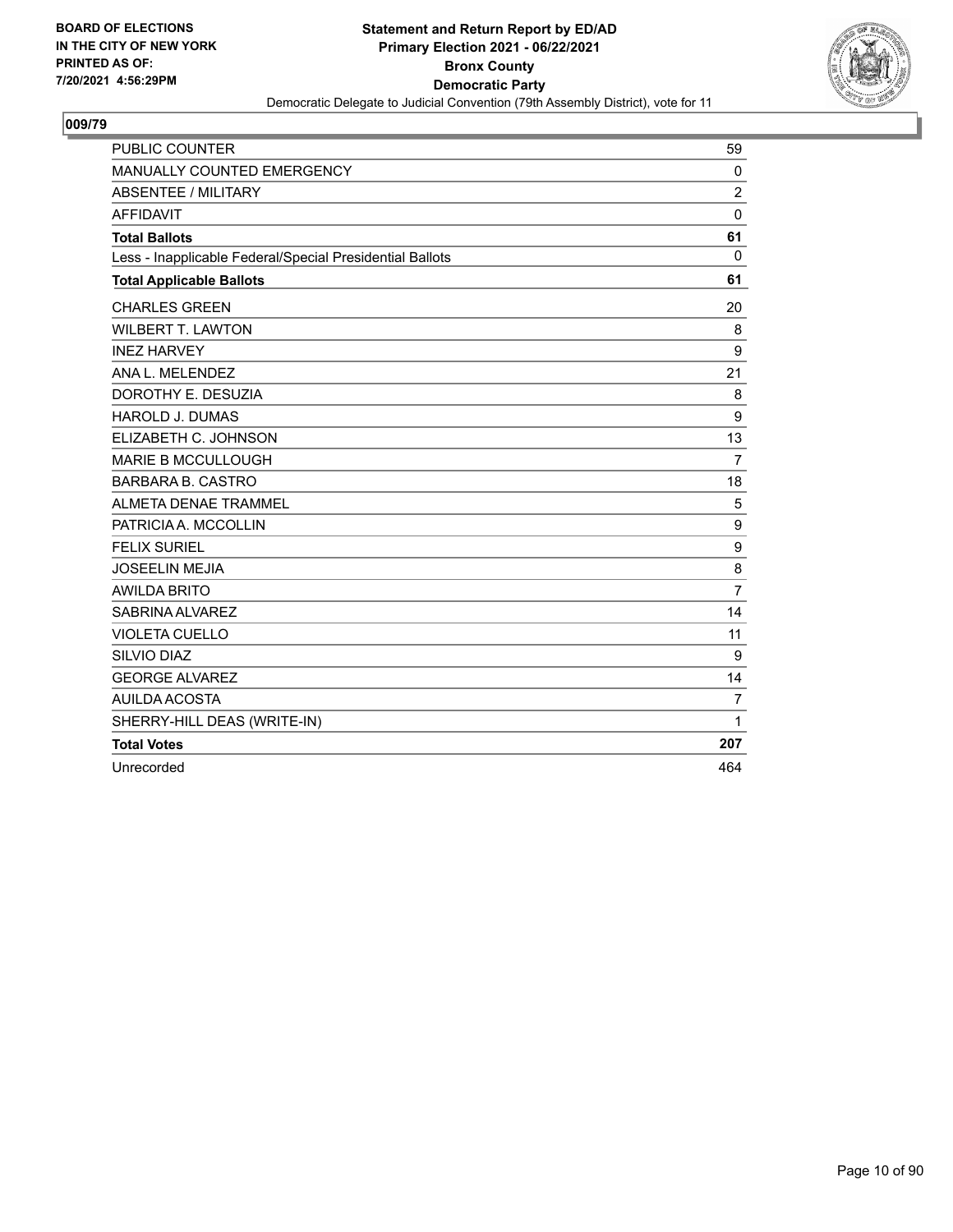

| <b>PUBLIC COUNTER</b>                                    | 88          |
|----------------------------------------------------------|-------------|
| MANUALLY COUNTED EMERGENCY                               | $\mathbf 0$ |
| <b>ABSENTEE / MILITARY</b>                               | 3           |
| <b>AFFIDAVIT</b>                                         | 0           |
| <b>Total Ballots</b>                                     | 91          |
| Less - Inapplicable Federal/Special Presidential Ballots | $\Omega$    |
| <b>Total Applicable Ballots</b>                          | 91          |
| <b>CHARLES GREEN</b>                                     | 34          |
| <b>WILBERT T. LAWTON</b>                                 | 18          |
| <b>INEZ HARVEY</b>                                       | 19          |
| ANA L. MELENDEZ                                          | 35          |
| DOROTHY E. DESUZIA                                       | 12          |
| <b>HAROLD J. DUMAS</b>                                   | 13          |
| ELIZABETH C. JOHNSON                                     | 31          |
| <b>MARIE B MCCULLOUGH</b>                                | 20          |
| <b>BARBARA B. CASTRO</b>                                 | 23          |
| ALMETA DENAE TRAMMEL                                     | 10          |
| PATRICIA A. MCCOLLIN                                     | 22          |
| <b>FELIX SURIEL</b>                                      | 15          |
| <b>JOSEELIN MEJIA</b>                                    | 13          |
| <b>AWILDA BRITO</b>                                      | 10          |
| SABRINA ALVAREZ                                          | 19          |
| <b>VIOLETA CUELLO</b>                                    | 11          |
| SILVIO DIAZ                                              | 12          |
| <b>GEORGE ALVAREZ</b>                                    | 23          |
| AUILDA ACOSTA                                            | 12          |
| UNATTRIBUTABLE WRITE-IN (WRITE-IN)                       | 6           |
| <b>Total Votes</b>                                       | 358         |
| Unrecorded                                               | 643         |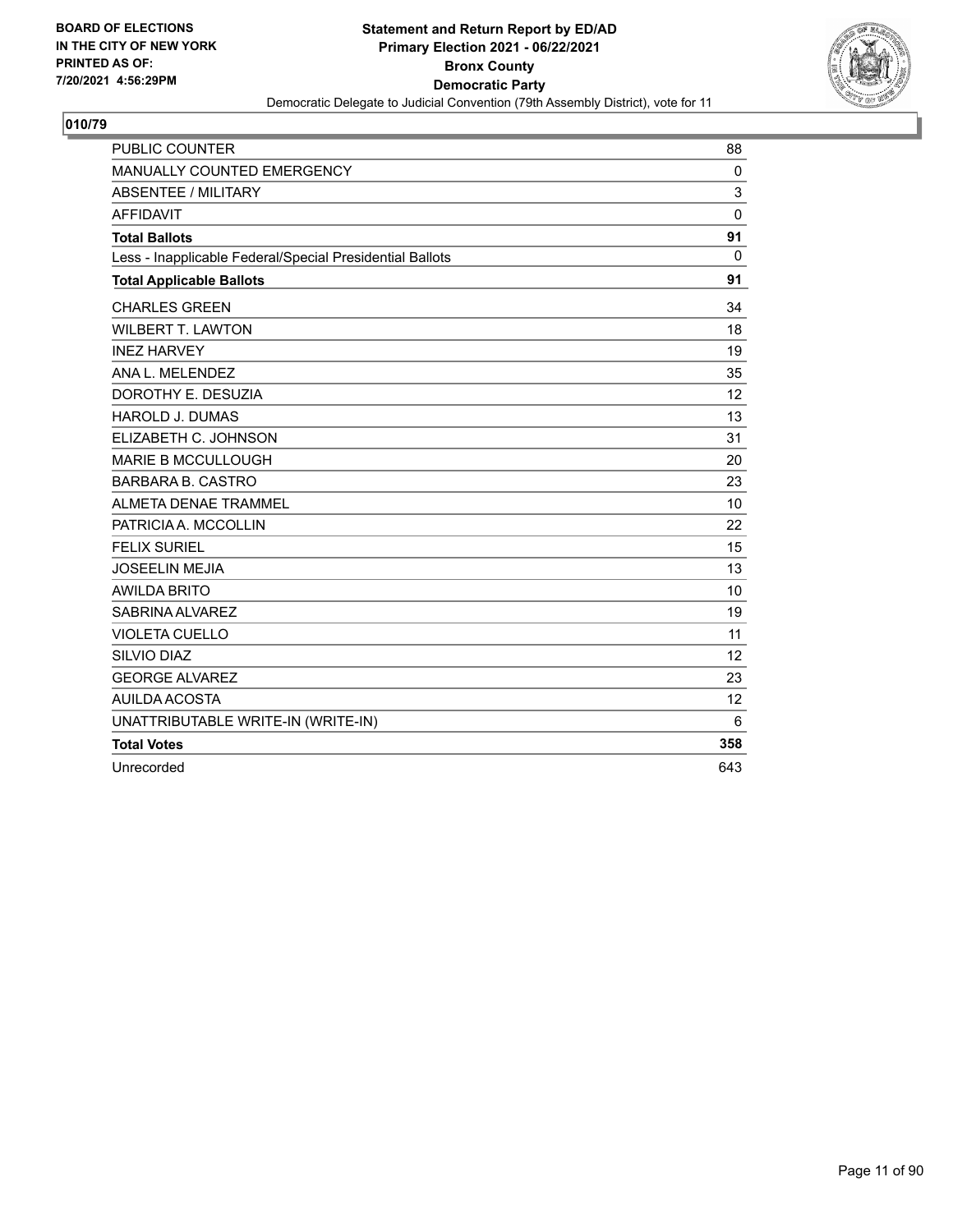

| <b>PUBLIC COUNTER</b>                                    | 46             |
|----------------------------------------------------------|----------------|
| MANUALLY COUNTED EMERGENCY                               | 0              |
| <b>ABSENTEE / MILITARY</b>                               | 4              |
| <b>AFFIDAVIT</b>                                         | $\mathbf 0$    |
| <b>Total Ballots</b>                                     | 50             |
| Less - Inapplicable Federal/Special Presidential Ballots | 0              |
| <b>Total Applicable Ballots</b>                          | 50             |
| <b>CHARLES GREEN</b>                                     | 19             |
| <b>WILBERT T. LAWTON</b>                                 | 8              |
| <b>INEZ HARVEY</b>                                       | 12             |
| ANA L. MELENDEZ                                          | 25             |
| DOROTHY E. DESUZIA                                       | 8              |
| HAROLD J. DUMAS                                          | $\overline{7}$ |
| ELIZABETH C. JOHNSON                                     | 20             |
| <b>MARIE B MCCULLOUGH</b>                                | 13             |
| <b>BARBARA B. CASTRO</b>                                 | 12             |
| <b>ALMETA DENAE TRAMMEL</b>                              | 10             |
| PATRICIA A. MCCOLLIN                                     | 12             |
| <b>FELIX SURIEL</b>                                      | 8              |
| <b>JOSEELIN MEJIA</b>                                    | 12             |
| <b>AWILDA BRITO</b>                                      | 8              |
| SABRINA ALVAREZ                                          | 14             |
| <b>VIOLETA CUELLO</b>                                    | 14             |
| SILVIO DIAZ                                              | 13             |
| <b>GEORGE ALVAREZ</b>                                    | 10             |
| <b>AUILDA ACOSTA</b>                                     | 15             |
| UNATTRIBUTABLE WRITE-IN (WRITE-IN)                       | $\overline{2}$ |
| <b>Total Votes</b>                                       | 242            |
| Unrecorded                                               | 308            |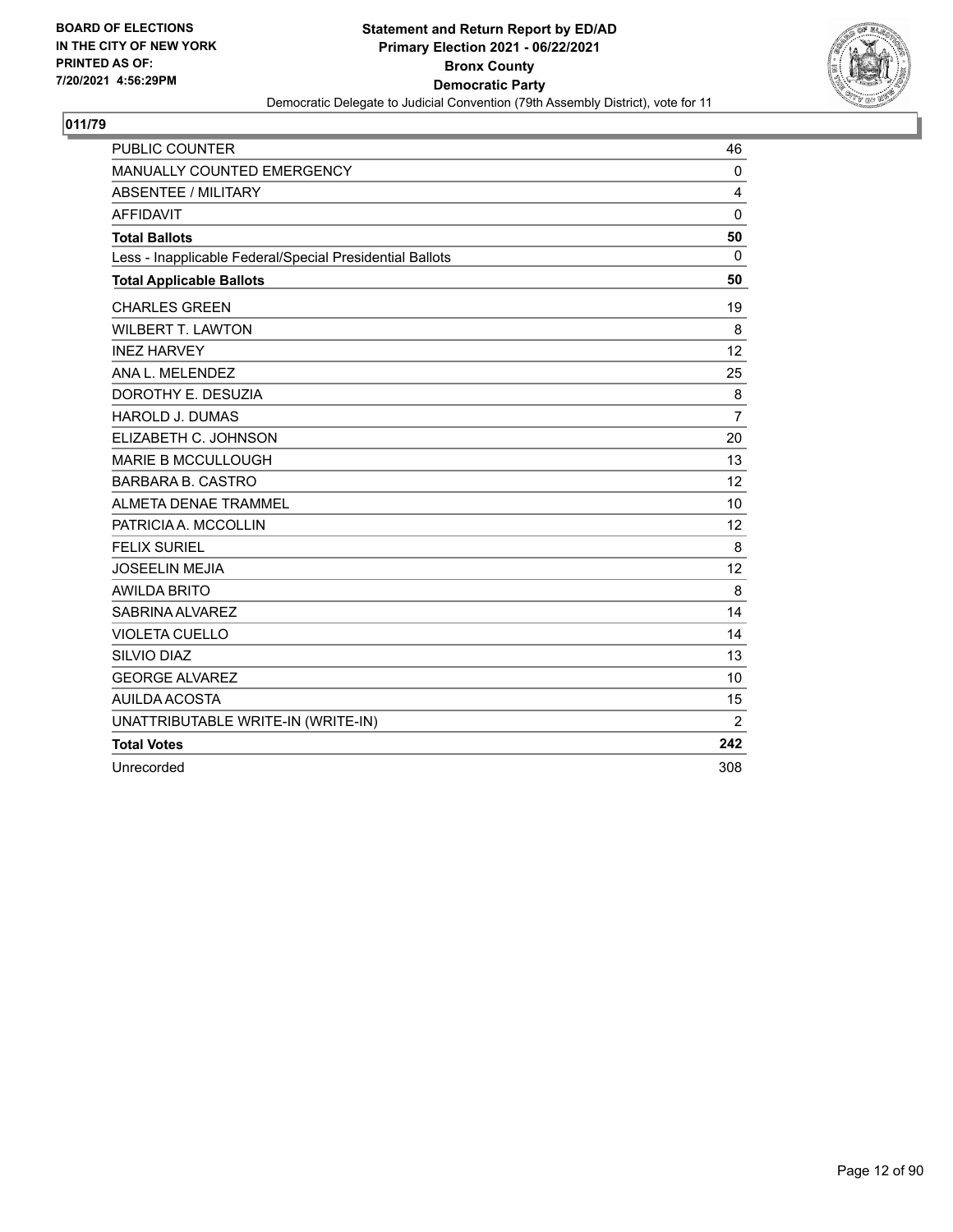

| PUBLIC COUNTER                                           | 22                        |
|----------------------------------------------------------|---------------------------|
| MANUALLY COUNTED EMERGENCY                               | $\mathbf 0$               |
| <b>ABSENTEE / MILITARY</b>                               | 3                         |
| <b>AFFIDAVIT</b>                                         | $\mathbf{0}$              |
| <b>Total Ballots</b>                                     | 25                        |
| Less - Inapplicable Federal/Special Presidential Ballots | $\Omega$                  |
| <b>Total Applicable Ballots</b>                          | 25                        |
| <b>CHARLES GREEN</b>                                     | 9                         |
| <b>WILBERT T. LAWTON</b>                                 | $\overline{2}$            |
| <b>INEZ HARVEY</b>                                       | 6                         |
| ANA L. MELENDEZ                                          | $6\phantom{1}6$           |
| DOROTHY E. DESUZIA                                       | $\overline{c}$            |
| <b>HAROLD J. DUMAS</b>                                   | 4                         |
| ELIZABETH C. JOHNSON                                     | $\overline{7}$            |
| <b>MARIE B MCCULLOUGH</b>                                | 6                         |
| <b>BARBARA B. CASTRO</b>                                 | $\overline{7}$            |
| ALMETA DENAE TRAMMEL                                     | 3                         |
| PATRICIA A. MCCOLLIN                                     | 1                         |
| <b>FELIX SURIEL</b>                                      | 3                         |
| <b>JOSEELIN MEJIA</b>                                    | $\ensuremath{\mathsf{3}}$ |
| <b>AWILDA BRITO</b>                                      | $\overline{7}$            |
| SABRINA ALVAREZ                                          | $\overline{c}$            |
| <b>VIOLETA CUELLO</b>                                    | 1                         |
| <b>SILVIO DIAZ</b>                                       | $\overline{c}$            |
| <b>GEORGE ALVAREZ</b>                                    | $\overline{7}$            |
| AUILDA ACOSTA                                            | 1                         |
| <b>Total Votes</b>                                       | 79                        |
| Unrecorded                                               | 196                       |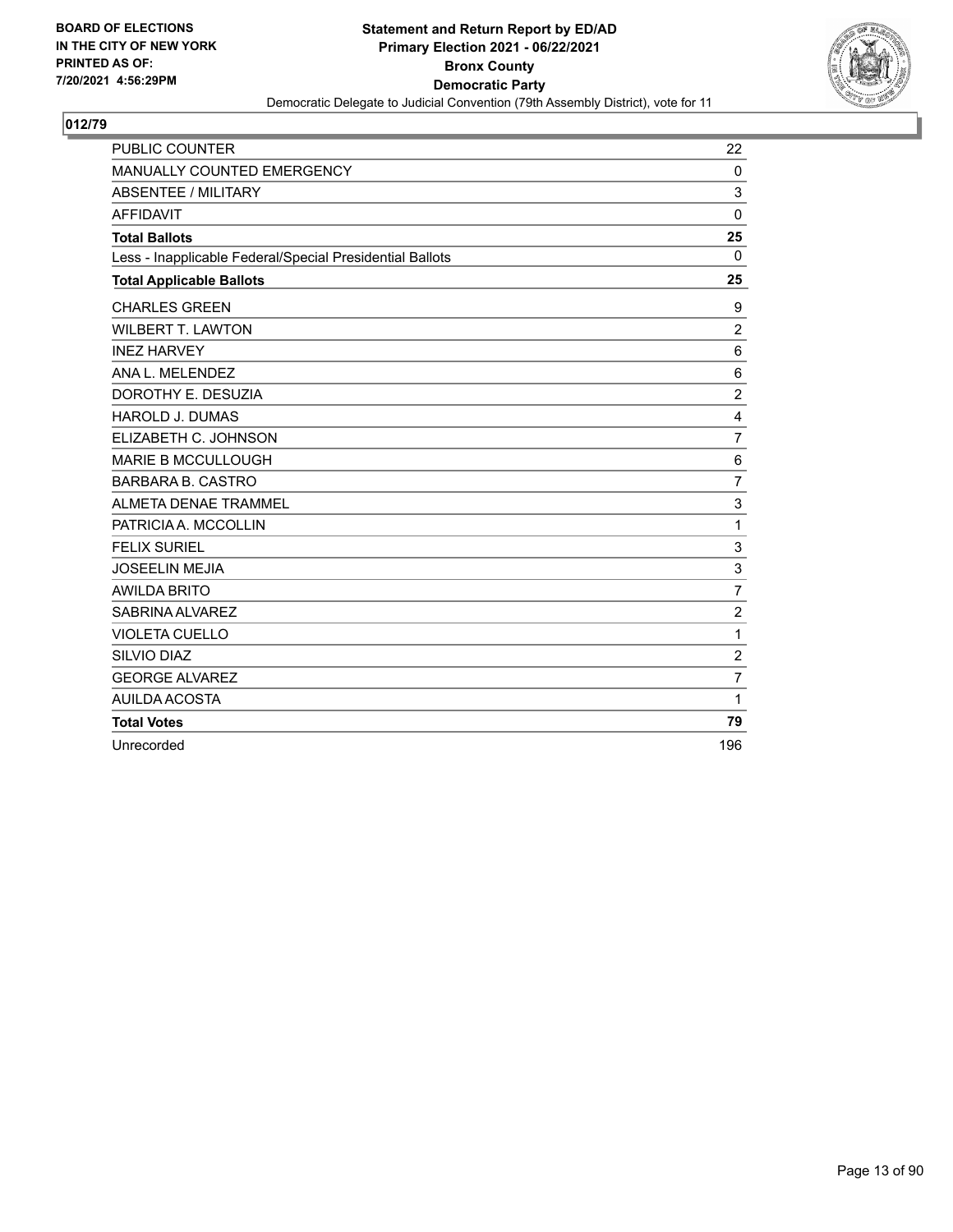

| <b>PUBLIC COUNTER</b>                                    | 111            |
|----------------------------------------------------------|----------------|
| MANUALLY COUNTED EMERGENCY                               | 0              |
| <b>ABSENTEE / MILITARY</b>                               | 7              |
| <b>AFFIDAVIT</b>                                         | 0              |
| <b>Total Ballots</b>                                     | 118            |
| Less - Inapplicable Federal/Special Presidential Ballots | 0              |
| <b>Total Applicable Ballots</b>                          | 118            |
| <b>CHARLES GREEN</b>                                     | 34             |
| <b>WILBERT T. LAWTON</b>                                 | 22             |
| <b>INEZ HARVEY</b>                                       | 15             |
| ANA L. MELENDEZ                                          | 56             |
| DOROTHY E. DESUZIA                                       | 21             |
| <b>HAROLD J. DUMAS</b>                                   | 16             |
| ELIZABETH C. JOHNSON                                     | 38             |
| <b>MARIE B MCCULLOUGH</b>                                | 18             |
| <b>BARBARA B. CASTRO</b>                                 | 39             |
| <b>ALMETA DENAE TRAMMEL</b>                              | 10             |
| PATRICIA A. MCCOLLIN                                     | 21             |
| <b>FELIX SURIEL</b>                                      | 11             |
| <b>JOSEELIN MEJIA</b>                                    | 28             |
| <b>AWILDA BRITO</b>                                      | 18             |
| SABRINA ALVAREZ                                          | 30             |
| <b>VIOLETA CUELLO</b>                                    | 17             |
| SILVIO DIAZ                                              | 21             |
| <b>GEORGE ALVAREZ</b>                                    | 27             |
| <b>AUILDA ACOSTA</b>                                     | 26             |
| RUBEN DIAZ (WRITE-IN)                                    | $\mathbf{1}$   |
| UNATTRIBUTABLE WRITE-IN (WRITE-IN)                       | $\overline{7}$ |
| <b>Total Votes</b>                                       | 476            |
| Unrecorded                                               | 822            |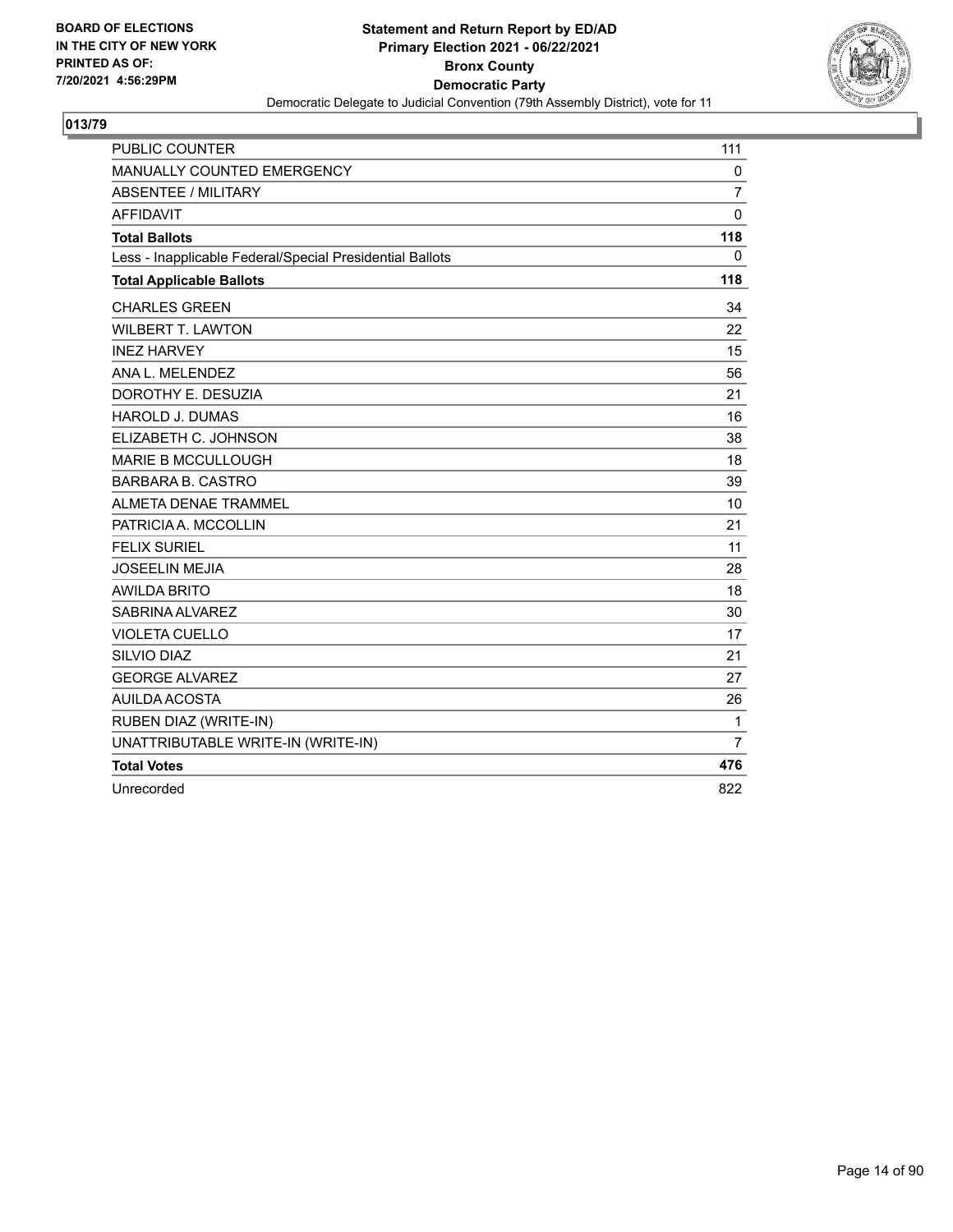

| <b>PUBLIC COUNTER</b>                                    | 43             |
|----------------------------------------------------------|----------------|
| MANUALLY COUNTED EMERGENCY                               | $\Omega$       |
| <b>ABSENTEE / MILITARY</b>                               | 3              |
| <b>AFFIDAVIT</b>                                         | $\mathbf{0}$   |
| <b>Total Ballots</b>                                     | 46             |
| Less - Inapplicable Federal/Special Presidential Ballots | $\mathbf{0}$   |
| <b>Total Applicable Ballots</b>                          | 46             |
| <b>CHARLES GREEN</b>                                     | 18             |
| <b>WILBERT T. LAWTON</b>                                 | 9              |
| <b>INEZ HARVEY</b>                                       | 14             |
| ANA L. MELENDEZ                                          | 14             |
| DOROTHY E. DESUZIA                                       | 10             |
| <b>HAROLD J. DUMAS</b>                                   | 13             |
| ELIZABETH C. JOHNSON                                     | 18             |
| <b>MARIE B MCCULLOUGH</b>                                | 12             |
| <b>BARBARA B. CASTRO</b>                                 | 14             |
| ALMETA DENAE TRAMMEL                                     | 5              |
| PATRICIA A. MCCOLLIN                                     | 14             |
| <b>FELIX SURIEL</b>                                      | $\overline{4}$ |
| <b>JOSEELIN MEJIA</b>                                    | 8              |
| <b>AWILDA BRITO</b>                                      | 6              |
| SABRINA ALVAREZ                                          | 12             |
| <b>VIOLETA CUELLO</b>                                    | 8              |
| SILVIO DIAZ                                              | 3              |
| <b>GEORGE ALVAREZ</b>                                    | 8              |
| AUILDA ACOSTA                                            | $\overline{7}$ |
| <b>Total Votes</b>                                       | 197            |
| Unrecorded                                               | 309            |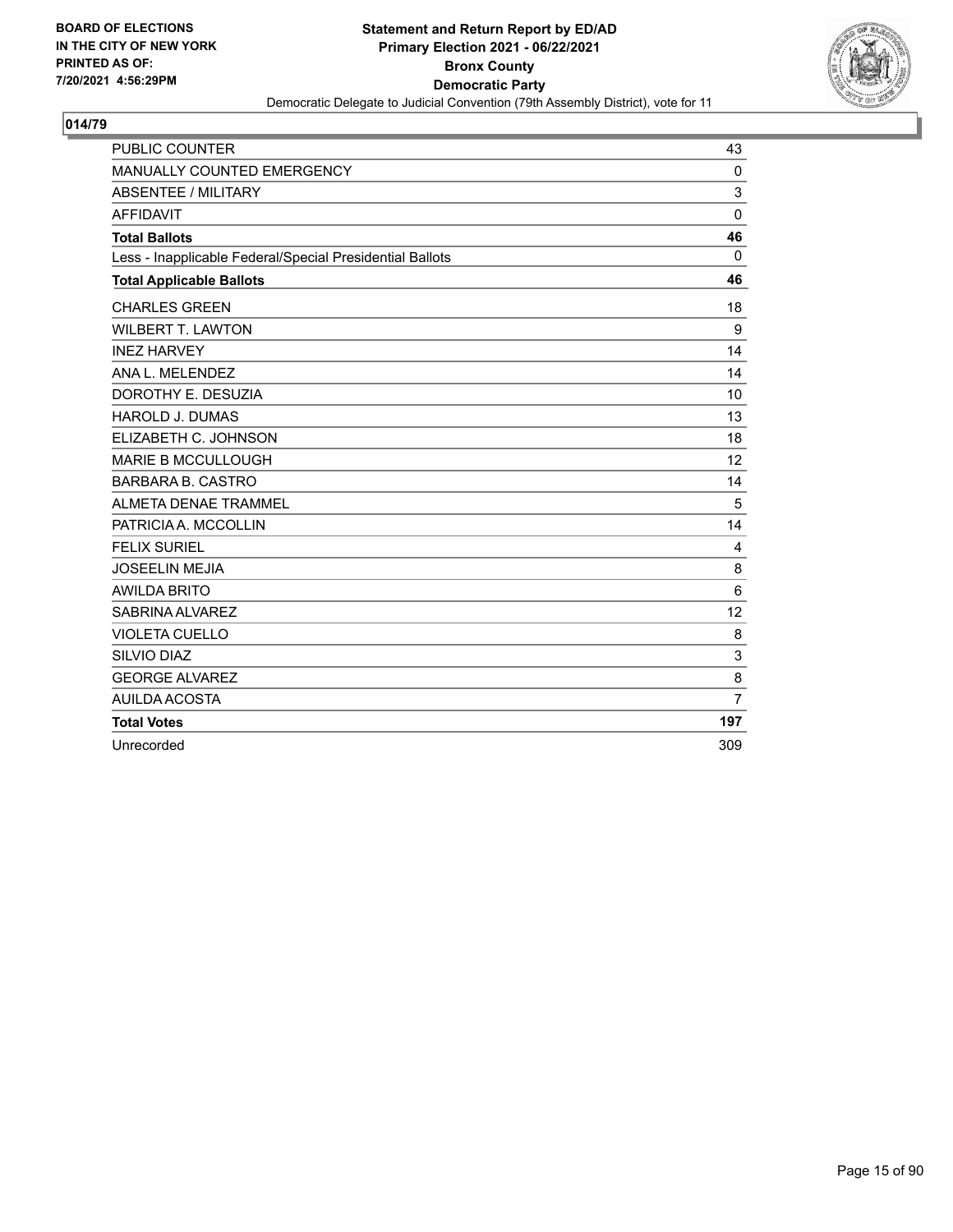

| <b>PUBLIC COUNTER</b>                                    | 71          |
|----------------------------------------------------------|-------------|
| MANUALLY COUNTED EMERGENCY                               | $\Omega$    |
| <b>ABSENTEE / MILITARY</b>                               | 18          |
| <b>AFFIDAVIT</b>                                         | $\mathbf 0$ |
| <b>Total Ballots</b>                                     | 89          |
| Less - Inapplicable Federal/Special Presidential Ballots | $\Omega$    |
| <b>Total Applicable Ballots</b>                          | 89          |
| <b>CHARLES GREEN</b>                                     | 34          |
| <b>WILBERT T. LAWTON</b>                                 | 14          |
| <b>INEZ HARVEY</b>                                       | 20          |
| ANA L. MELENDEZ                                          | 37          |
| DOROTHY E. DESUZIA                                       | 13          |
| <b>HAROLD J. DUMAS</b>                                   | 17          |
| ELIZABETH C. JOHNSON                                     | 25          |
| <b>MARIE B MCCULLOUGH</b>                                | 11          |
| <b>BARBARA B. CASTRO</b>                                 | 27          |
| ALMETA DENAE TRAMMEL                                     | 10          |
| PATRICIA A. MCCOLLIN                                     | 16          |
| <b>FELIX SURIEL</b>                                      | 16          |
| <b>JOSEELIN MEJIA</b>                                    | 16          |
| <b>AWILDA BRITO</b>                                      | 22          |
| SABRINA ALVAREZ                                          | 24          |
| <b>VIOLETA CUELLO</b>                                    | 17          |
| SILVIO DIAZ                                              | 22          |
| <b>GEORGE ALVAREZ</b>                                    | 22          |
| <b>AUILDA ACOSTA</b>                                     | 22          |
| UNATTRIBUTABLE WRITE-IN (WRITE-IN)                       | 5           |
| <b>Total Votes</b>                                       | 390         |
| Unrecorded                                               | 589         |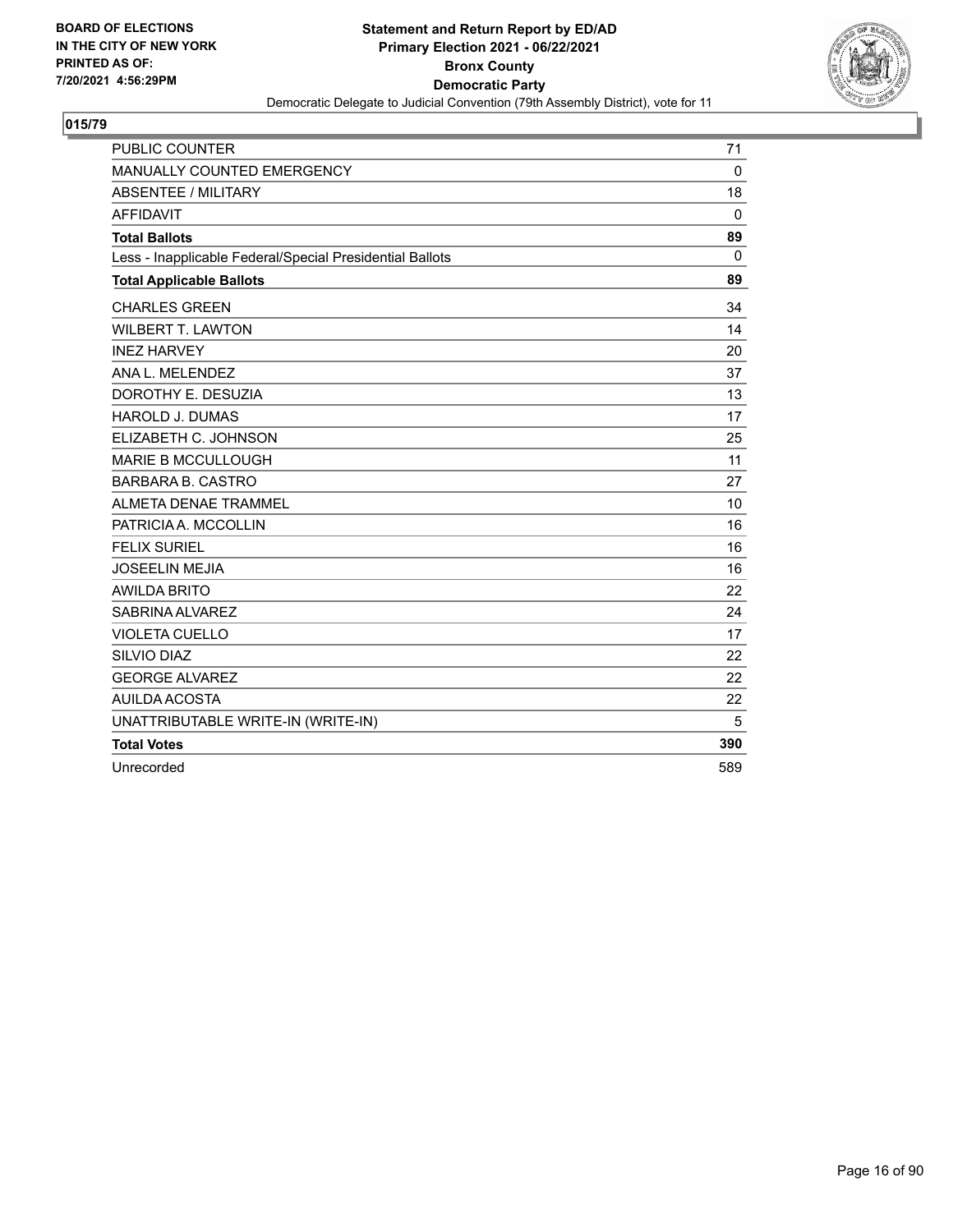

| <b>PUBLIC COUNTER</b>                                    | 84       |
|----------------------------------------------------------|----------|
| MANUALLY COUNTED EMERGENCY                               | $\Omega$ |
| <b>ABSENTEE / MILITARY</b>                               | 10       |
| <b>AFFIDAVIT</b>                                         | $\Omega$ |
| <b>Total Ballots</b>                                     | 94       |
| Less - Inapplicable Federal/Special Presidential Ballots | $\Omega$ |
| <b>Total Applicable Ballots</b>                          | 94       |
| <b>CHARLES GREEN</b>                                     | 36       |
| <b>WILBERT T. LAWTON</b>                                 | 14       |
| <b>INEZ HARVEY</b>                                       | 18       |
| ANA L. MELENDEZ                                          | 41       |
| DOROTHY E. DESUZIA                                       | 15       |
| <b>HAROLD J. DUMAS</b>                                   | 15       |
| ELIZABETH C. JOHNSON                                     | 31       |
| <b>MARIE B MCCULLOUGH</b>                                | 19       |
| <b>BARBARA B. CASTRO</b>                                 | 23       |
| ALMETA DENAE TRAMMEL                                     | 10       |
| PATRICIA A. MCCOLLIN                                     | 20       |
| <b>FELIX SURIEL</b>                                      | 13       |
| <b>JOSEELIN MEJIA</b>                                    | 15       |
| <b>AWILDA BRITO</b>                                      | 16       |
| SABRINA ALVAREZ                                          | 18       |
| <b>VIOLETA CUELLO</b>                                    | 12       |
| <b>SILVIO DIAZ</b>                                       | 10       |
| <b>GEORGE ALVAREZ</b>                                    | 16       |
| AUILDA ACOSTA                                            | 19       |
| UNATTRIBUTABLE WRITE-IN (WRITE-IN)                       | 1        |
| <b>Total Votes</b>                                       | 362      |
| Unrecorded                                               | 672      |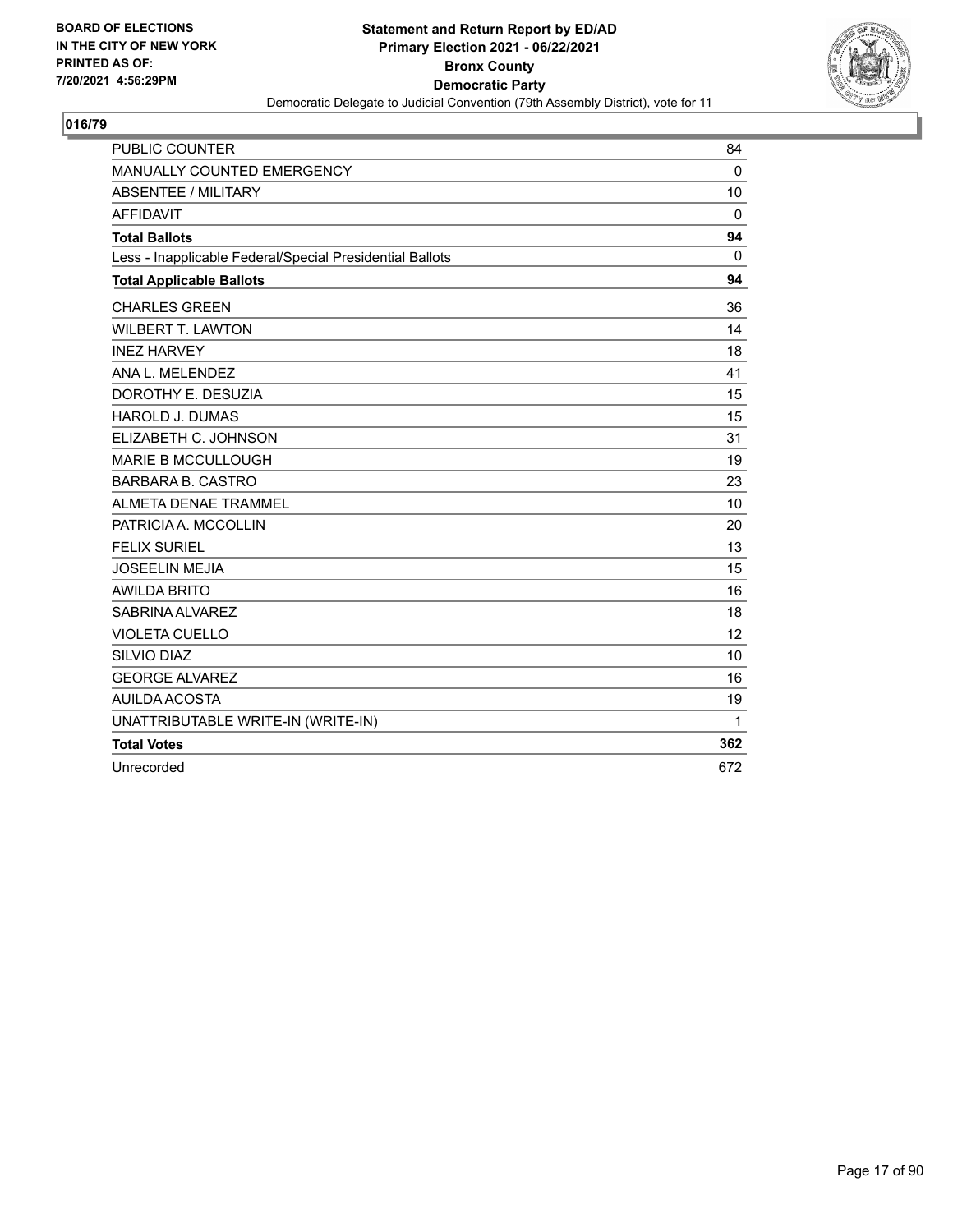

| <b>PUBLIC COUNTER</b>                                    | 116            |
|----------------------------------------------------------|----------------|
| MANUALLY COUNTED EMERGENCY                               | $\mathbf 0$    |
| <b>ABSENTEE / MILITARY</b>                               | 13             |
| <b>AFFIDAVIT</b>                                         | $\overline{2}$ |
| <b>Total Ballots</b>                                     | 131            |
| Less - Inapplicable Federal/Special Presidential Ballots | $\Omega$       |
| <b>Total Applicable Ballots</b>                          | 131            |
| <b>CHARLES GREEN</b>                                     | 45             |
| <b>WILBERT T. LAWTON</b>                                 | 28             |
| <b>INEZ HARVEY</b>                                       | 30             |
| ANA L. MELENDEZ                                          | 50             |
| DOROTHY E. DESUZIA                                       | 21             |
| <b>HAROLD J. DUMAS</b>                                   | 21             |
| ELIZABETH C. JOHNSON                                     | 47             |
| <b>MARIE B MCCULLOUGH</b>                                | 28             |
| <b>BARBARA B. CASTRO</b>                                 | 37             |
| ALMETA DENAE TRAMMEL                                     | 16             |
| PATRICIA A. MCCOLLIN                                     | 28             |
| <b>FELIX SURIEL</b>                                      | 21             |
| <b>JOSEELIN MEJIA</b>                                    | 23             |
| <b>AWILDA BRITO</b>                                      | 21             |
| SABRINA ALVAREZ                                          | 26             |
| <b>VIOLETA CUELLO</b>                                    | 16             |
| SILVIO DIAZ                                              | 16             |
| <b>GEORGE ALVAREZ</b>                                    | 30             |
| <b>AUILDA ACOSTA</b>                                     | 15             |
| JANET IVARI (WRITE-IN)                                   | 1              |
| <b>Total Votes</b>                                       | 520            |
| Unrecorded                                               | 921            |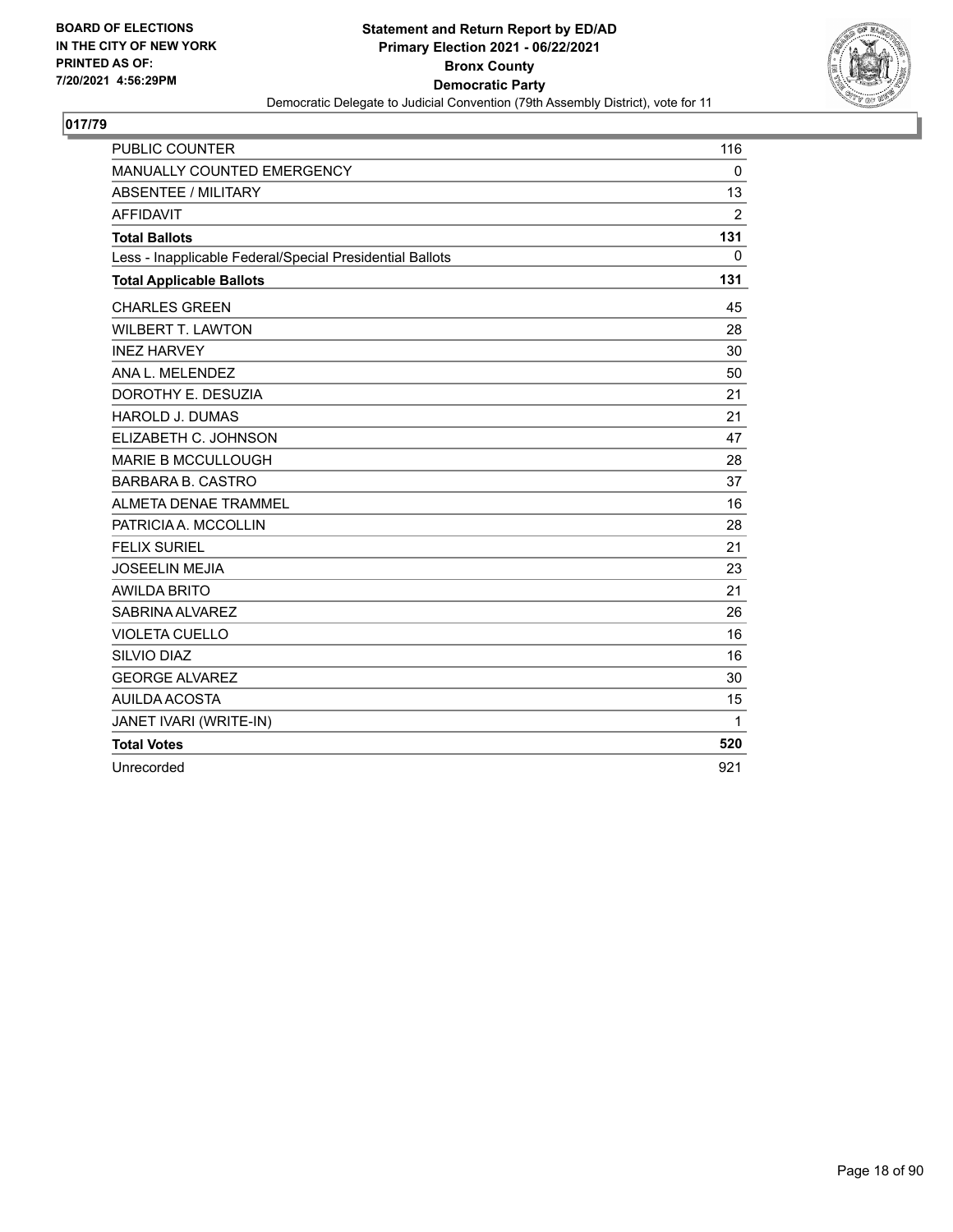

| <b>PUBLIC COUNTER</b>                                    | 84           |
|----------------------------------------------------------|--------------|
| MANUALLY COUNTED EMERGENCY                               | 0            |
| <b>ABSENTEE / MILITARY</b>                               | 3            |
| <b>AFFIDAVIT</b>                                         | 0            |
| <b>Total Ballots</b>                                     | 87           |
| Less - Inapplicable Federal/Special Presidential Ballots | $\mathbf{0}$ |
| <b>Total Applicable Ballots</b>                          | 87           |
| <b>CHARLES GREEN</b>                                     | 27           |
| <b>WILBERT T. LAWTON</b>                                 | 15           |
| <b>INEZ HARVEY</b>                                       | 17           |
| ANA L. MELENDEZ                                          | 26           |
| DOROTHY E. DESUZIA                                       | 12           |
| <b>HAROLD J. DUMAS</b>                                   | 9            |
| ELIZABETH C. JOHNSON                                     | 21           |
| <b>MARIE B MCCULLOUGH</b>                                | 10           |
| <b>BARBARA B. CASTRO</b>                                 | 19           |
| ALMETA DENAE TRAMMEL                                     | 9            |
| PATRICIA A. MCCOLLIN                                     | 11           |
| <b>FELIX SURIEL</b>                                      | 12           |
| <b>JOSEELIN MEJIA</b>                                    | 13           |
| <b>AWILDA BRITO</b>                                      | 12           |
| SABRINA ALVAREZ                                          | 17           |
| <b>VIOLETA CUELLO</b>                                    | 10           |
| SILVIO DIAZ                                              | 16           |
| <b>GEORGE ALVAREZ</b>                                    | 14           |
| AUILDA ACOSTA                                            | 12           |
| <b>Total Votes</b>                                       | 282          |
| Unrecorded                                               | 675          |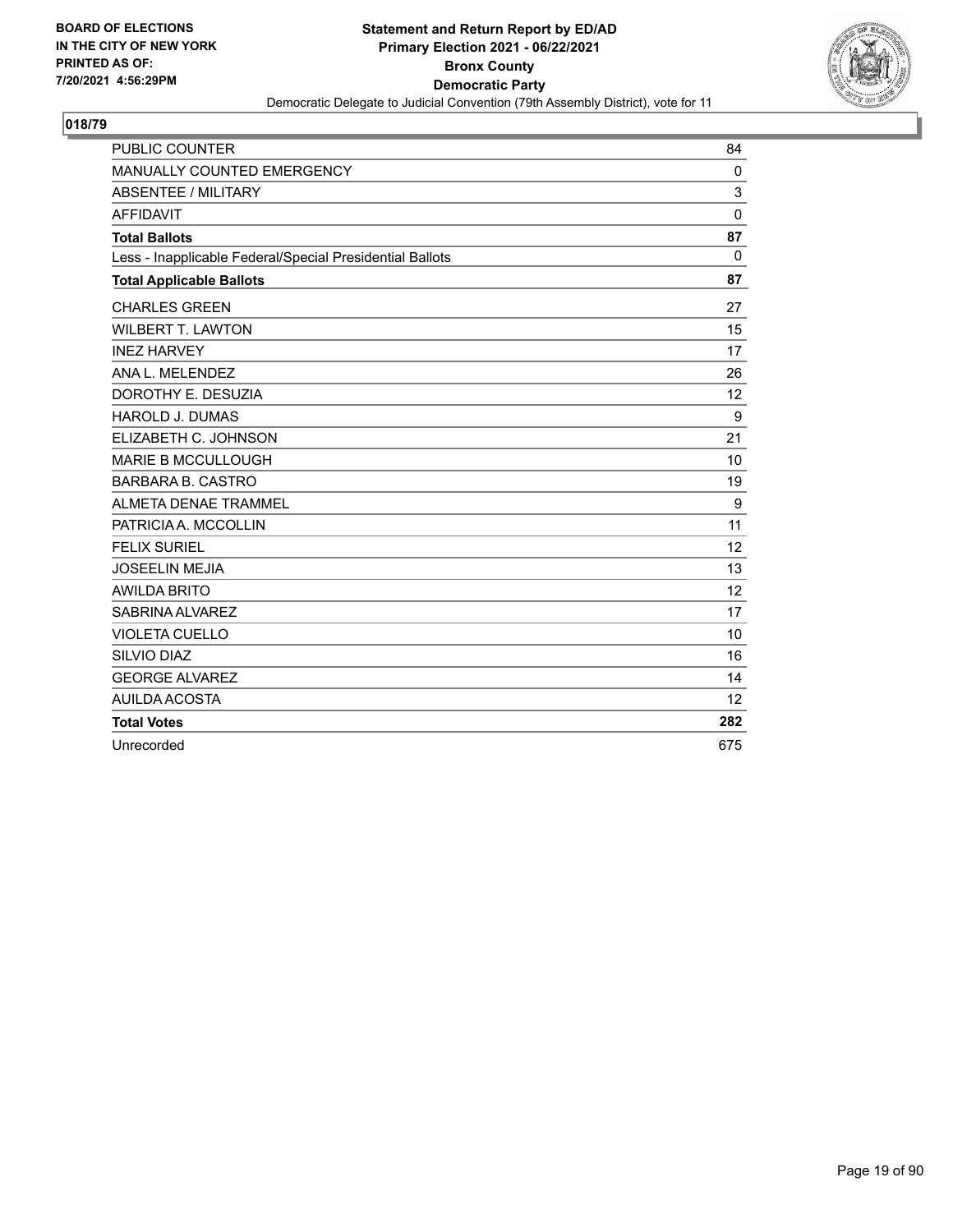

| <b>PUBLIC COUNTER</b>                                    | 98           |
|----------------------------------------------------------|--------------|
| MANUALLY COUNTED EMERGENCY                               | 0            |
| <b>ABSENTEE / MILITARY</b>                               | 6            |
| <b>AFFIDAVIT</b>                                         | 0            |
| <b>Total Ballots</b>                                     | 104          |
| Less - Inapplicable Federal/Special Presidential Ballots | 0            |
| <b>Total Applicable Ballots</b>                          | 104          |
| <b>CHARLES GREEN</b>                                     | 40           |
| <b>WILBERT T. LAWTON</b>                                 | 22           |
| <b>INEZ HARVEY</b>                                       | 22           |
| ANA L. MELENDEZ                                          | 31           |
| DOROTHY E. DESUZIA                                       | 17           |
| <b>HAROLD J. DUMAS</b>                                   | 22           |
| ELIZABETH C. JOHNSON                                     | 37           |
| <b>MARIE B MCCULLOUGH</b>                                | 18           |
| <b>BARBARA B. CASTRO</b>                                 | 27           |
| ALMETA DENAE TRAMMEL                                     | 11           |
| PATRICIA A. MCCOLLIN                                     | 23           |
| <b>FELIX SURIEL</b>                                      | 12           |
| <b>JOSEELIN MEJIA</b>                                    | 10           |
| <b>AWILDA BRITO</b>                                      | 11           |
| SABRINA ALVAREZ                                          | 31           |
| <b>VIOLETA CUELLO</b>                                    | 13           |
| <b>SILVIO DIAZ</b>                                       | 17           |
| <b>GEORGE ALVAREZ</b>                                    | 26           |
| <b>AUILDA ACOSTA</b>                                     | 17           |
| JUAN ARDILLA (WRITE-IN)                                  | 1            |
| MICHAEL BLAKE (WRITE-IN)                                 | $\mathbf{1}$ |
| PAUL E. FRANCIS (WRITE-IN)                               | $\mathbf{1}$ |
| VANESSA L. GIBSON (WRITE-IN)                             | 1            |
| <b>Total Votes</b>                                       | 411          |
| Unrecorded                                               | 733          |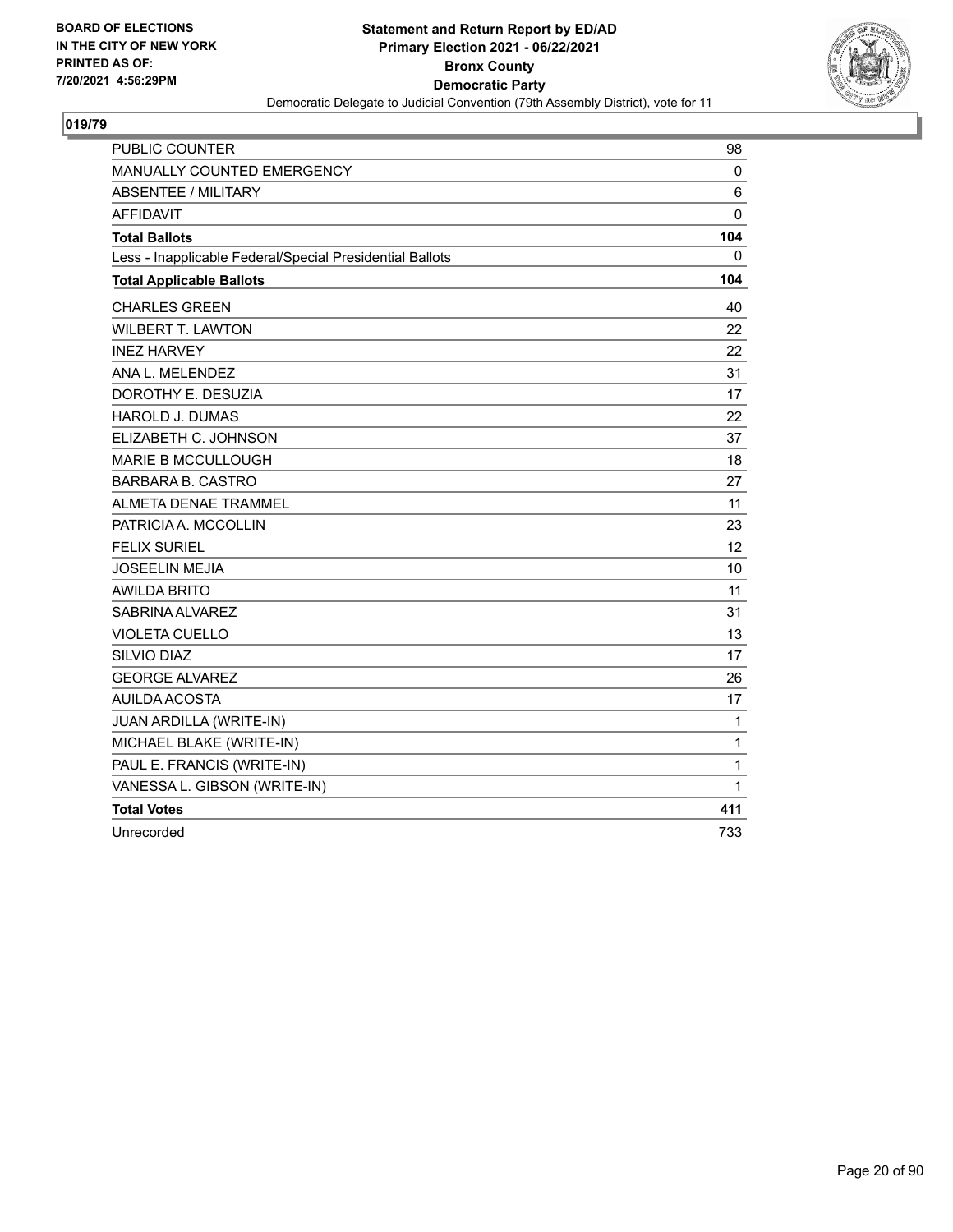

| <b>PUBLIC COUNTER</b>                                    | 68             |
|----------------------------------------------------------|----------------|
| MANUALLY COUNTED EMERGENCY                               | 24             |
| <b>ABSENTEE / MILITARY</b>                               | 9              |
| <b>AFFIDAVIT</b>                                         | 1              |
| <b>Total Ballots</b>                                     | 102            |
| Less - Inapplicable Federal/Special Presidential Ballots | 0              |
| <b>Total Applicable Ballots</b>                          | 102            |
| <b>CHARLES GREEN</b>                                     | 36             |
| <b>WILBERT T. LAWTON</b>                                 | 17             |
| <b>INEZ HARVEY</b>                                       | 23             |
| ANA L. MELENDEZ                                          | 35             |
| DOROTHY E. DESUZIA                                       | 23             |
| <b>HAROLD J. DUMAS</b>                                   | 19             |
| ELIZABETH C. JOHNSON                                     | 34             |
| <b>MARIE B MCCULLOUGH</b>                                | 23             |
| <b>BARBARA B. CASTRO</b>                                 | 29             |
| <b>ALMETA DENAE TRAMMEL</b>                              | 14             |
| PATRICIA A. MCCOLLIN                                     | 25             |
| <b>FELIX SURIEL</b>                                      | 8              |
| <b>JOSEELIN MEJIA</b>                                    | 13             |
| <b>AWILDA BRITO</b>                                      | 14             |
| SABRINA ALVAREZ                                          | 20             |
| <b>VIOLETA CUELLO</b>                                    | $\overline{7}$ |
| SILVIO DIAZ                                              | 13             |
| <b>GEORGE ALVAREZ</b>                                    | 21             |
| AUILDA ACOSTA                                            | 15             |
| <b>Total Votes</b>                                       | 389            |
| Unrecorded                                               | 733            |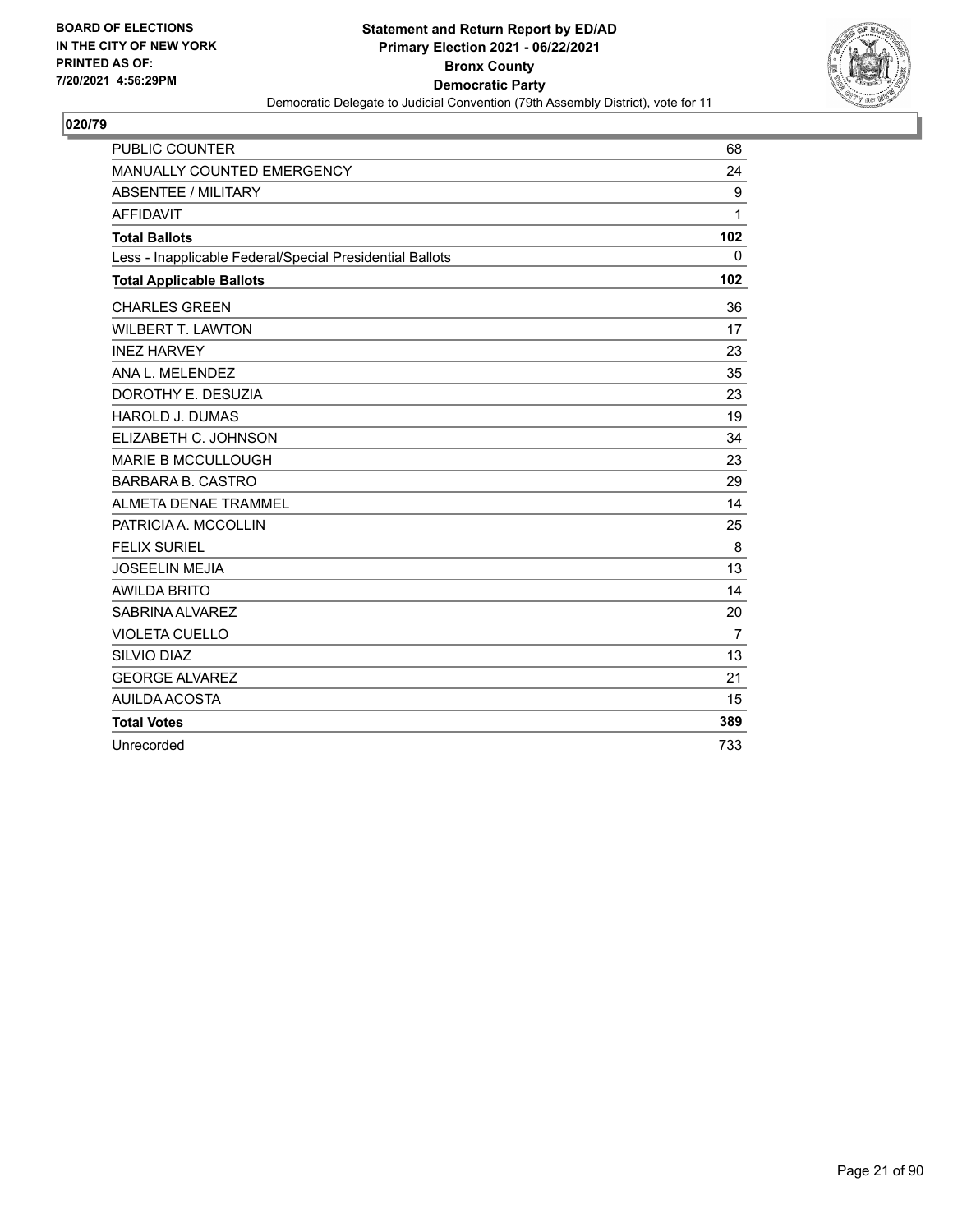

| <b>PUBLIC COUNTER</b>                                    | 42             |
|----------------------------------------------------------|----------------|
| MANUALLY COUNTED EMERGENCY                               | 30             |
| <b>ABSENTEE / MILITARY</b>                               | 3              |
| <b>AFFIDAVIT</b>                                         | $\mathbf 0$    |
| <b>Total Ballots</b>                                     | 75             |
| Less - Inapplicable Federal/Special Presidential Ballots | $\Omega$       |
| <b>Total Applicable Ballots</b>                          | 75             |
| <b>CHARLES GREEN</b>                                     | 27             |
| <b>WILBERT T. LAWTON</b>                                 | 16             |
| <b>INEZ HARVEY</b>                                       | 14             |
| ANA L. MELENDEZ                                          | 26             |
| DOROTHY E. DESUZIA                                       | 13             |
| <b>HAROLD J. DUMAS</b>                                   | 14             |
| ELIZABETH C. JOHNSON                                     | 30             |
| <b>MARIE B MCCULLOUGH</b>                                | 15             |
| <b>BARBARA B. CASTRO</b>                                 | 18             |
| ALMETA DENAE TRAMMEL                                     | $\overline{7}$ |
| PATRICIA A. MCCOLLIN                                     | 12             |
| <b>FELIX SURIEL</b>                                      | 8              |
| <b>JOSEELIN MEJIA</b>                                    | 19             |
| <b>AWILDA BRITO</b>                                      | 8              |
| SABRINA ALVAREZ                                          | 22             |
| <b>VIOLETA CUELLO</b>                                    | 10             |
| SILVIO DIAZ                                              | 11             |
| <b>GEORGE ALVAREZ</b>                                    | 12             |
| <b>AUILDA ACOSTA</b>                                     | 14             |
| UNATTRIBUTABLE WRITE-IN (WRITE-IN)                       | 1              |
| <b>Total Votes</b>                                       | 297            |
| Unrecorded                                               | 528            |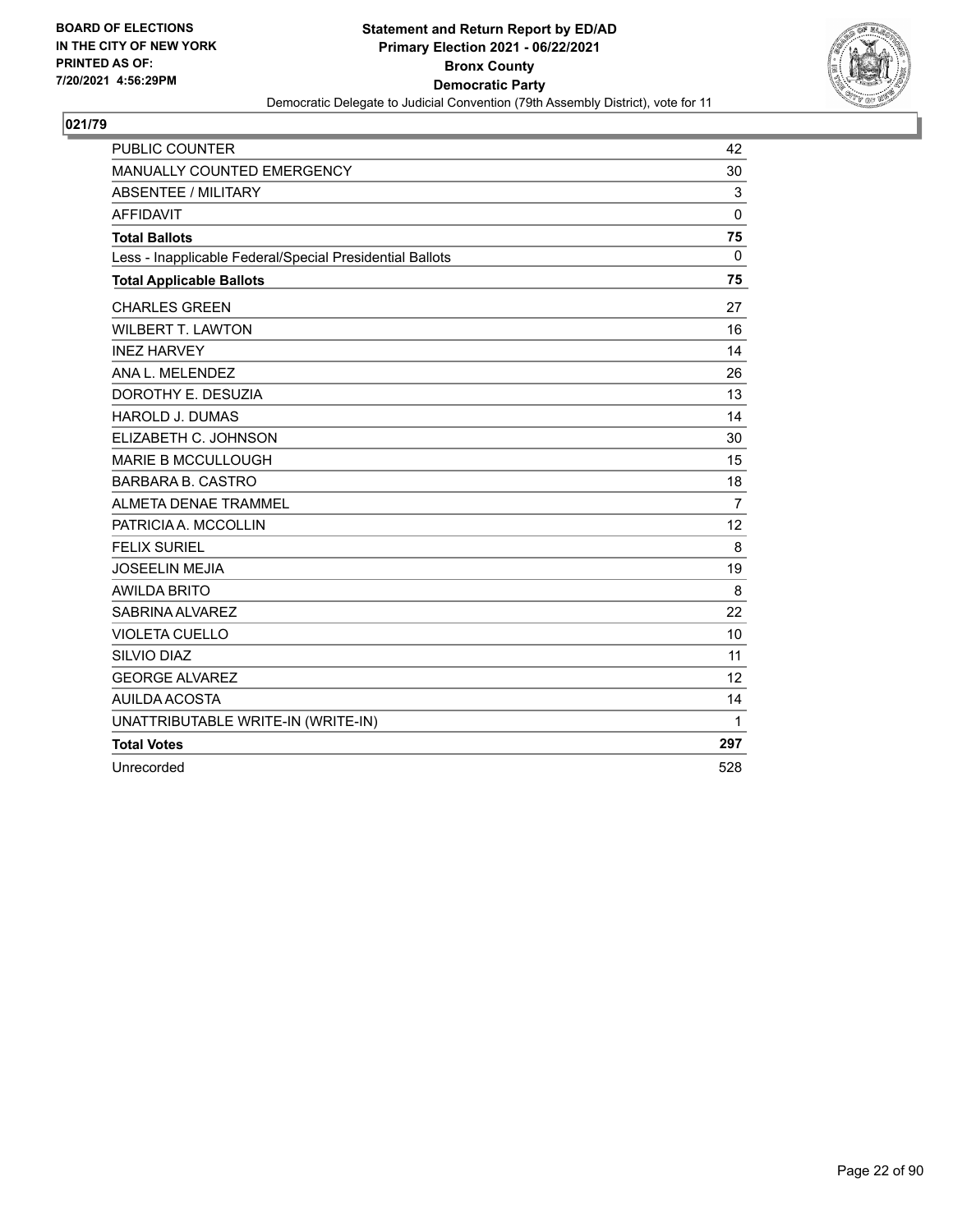

| <b>PUBLIC COUNTER</b>                                    | 55           |
|----------------------------------------------------------|--------------|
| MANUALLY COUNTED EMERGENCY                               | 21           |
| <b>ABSENTEE / MILITARY</b>                               | 5            |
| <b>AFFIDAVIT</b>                                         | 0            |
| <b>Total Ballots</b>                                     | 81           |
| Less - Inapplicable Federal/Special Presidential Ballots | $\mathbf{0}$ |
| <b>Total Applicable Ballots</b>                          | 81           |
| <b>CHARLES GREEN</b>                                     | 26           |
| <b>WILBERT T. LAWTON</b>                                 | 18           |
| <b>INEZ HARVEY</b>                                       | 19           |
| ANA L. MELENDEZ                                          | 31           |
| DOROTHY E. DESUZIA                                       | 10           |
| <b>HAROLD J. DUMAS</b>                                   | 14           |
| ELIZABETH C. JOHNSON                                     | 19           |
| <b>MARIE B MCCULLOUGH</b>                                | 19           |
| <b>BARBARA B. CASTRO</b>                                 | 22           |
| <b>ALMETA DENAE TRAMMEL</b>                              | 9            |
| PATRICIA A. MCCOLLIN                                     | 15           |
| <b>FELIX SURIEL</b>                                      | 10           |
| <b>JOSEELIN MEJIA</b>                                    | 22           |
| <b>AWILDA BRITO</b>                                      | 13           |
| SABRINA ALVAREZ                                          | 13           |
| <b>VIOLETA CUELLO</b>                                    | 14           |
| SILVIO DIAZ                                              | 11           |
| <b>GEORGE ALVAREZ</b>                                    | 17           |
| AUILDA ACOSTA                                            | 12           |
| <b>Total Votes</b>                                       | 314          |
| Unrecorded                                               | 577          |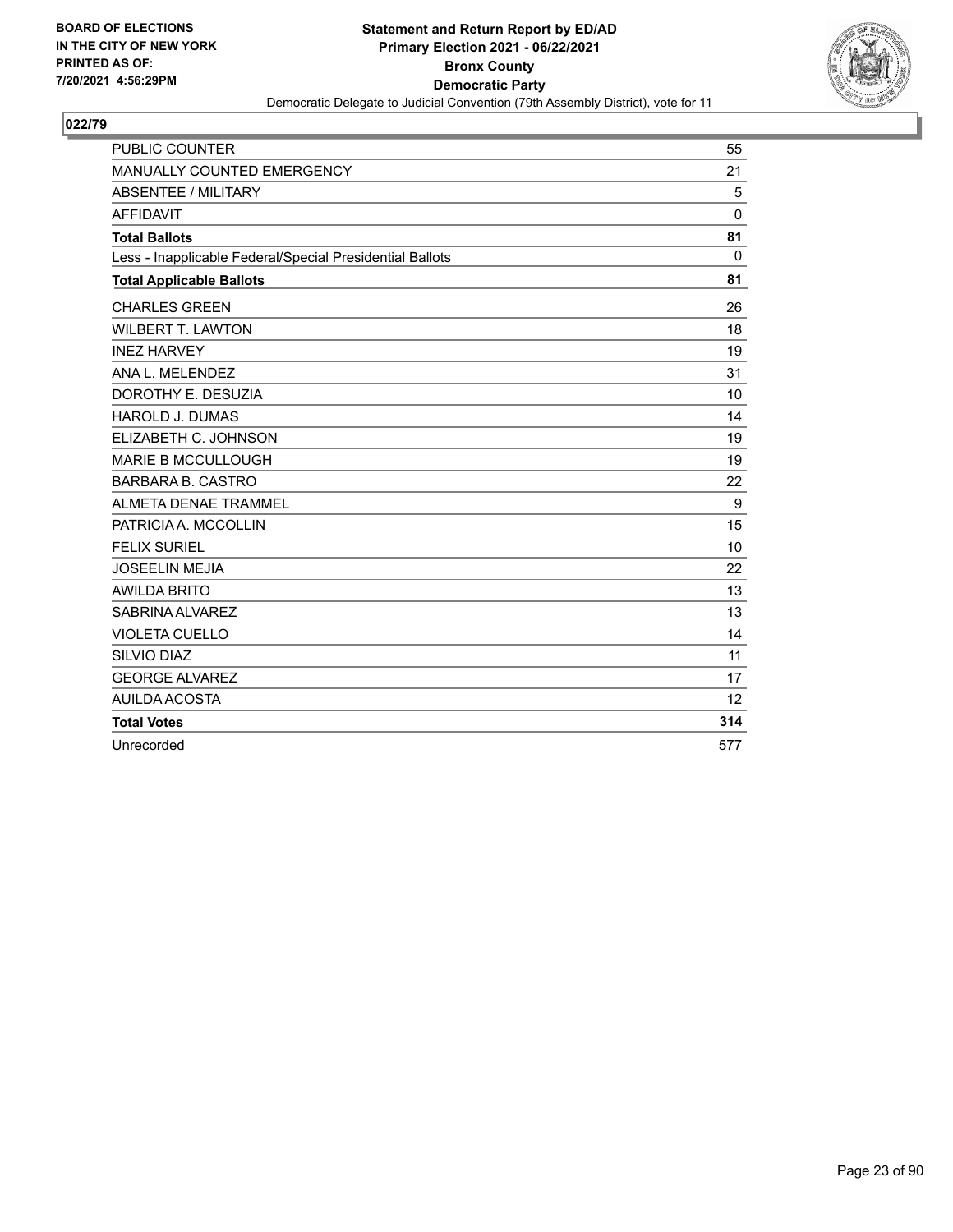

| <b>PUBLIC COUNTER</b>                                    | 65       |
|----------------------------------------------------------|----------|
| MANUALLY COUNTED EMERGENCY                               | 20       |
| <b>ABSENTEE / MILITARY</b>                               | 3        |
| <b>AFFIDAVIT</b>                                         | 3        |
| <b>Total Ballots</b>                                     | 91       |
| Less - Inapplicable Federal/Special Presidential Ballots | $\Omega$ |
| <b>Total Applicable Ballots</b>                          | 91       |
| <b>CHARLES GREEN</b>                                     | 37       |
| <b>WILBERT T. LAWTON</b>                                 | 16       |
| <b>INEZ HARVEY</b>                                       | 23       |
| ANA L. MELENDEZ                                          | 38       |
| DOROTHY E. DESUZIA                                       | 16       |
| <b>HAROLD J. DUMAS</b>                                   | 14       |
| ELIZABETH C. JOHNSON                                     | 35       |
| <b>MARIE B MCCULLOUGH</b>                                | 17       |
| <b>BARBARA B. CASTRO</b>                                 | 24       |
| ALMETA DENAE TRAMMEL                                     | 15       |
| PATRICIA A. MCCOLLIN                                     | 18       |
| <b>FELIX SURIEL</b>                                      | 19       |
| <b>JOSEELIN MEJIA</b>                                    | 23       |
| <b>AWILDA BRITO</b>                                      | 16       |
| SABRINA ALVAREZ                                          | 26       |
| <b>VIOLETA CUELLO</b>                                    | 11       |
| SILVIO DIAZ                                              | 16       |
| <b>GEORGE ALVAREZ</b>                                    | 22       |
| <b>AUILDA ACOSTA</b>                                     | 16       |
| <b>BRUCE RIVERA (WRITE-IN)</b>                           | 1        |
| <b>Total Votes</b>                                       | 403      |
| Unrecorded                                               | 598      |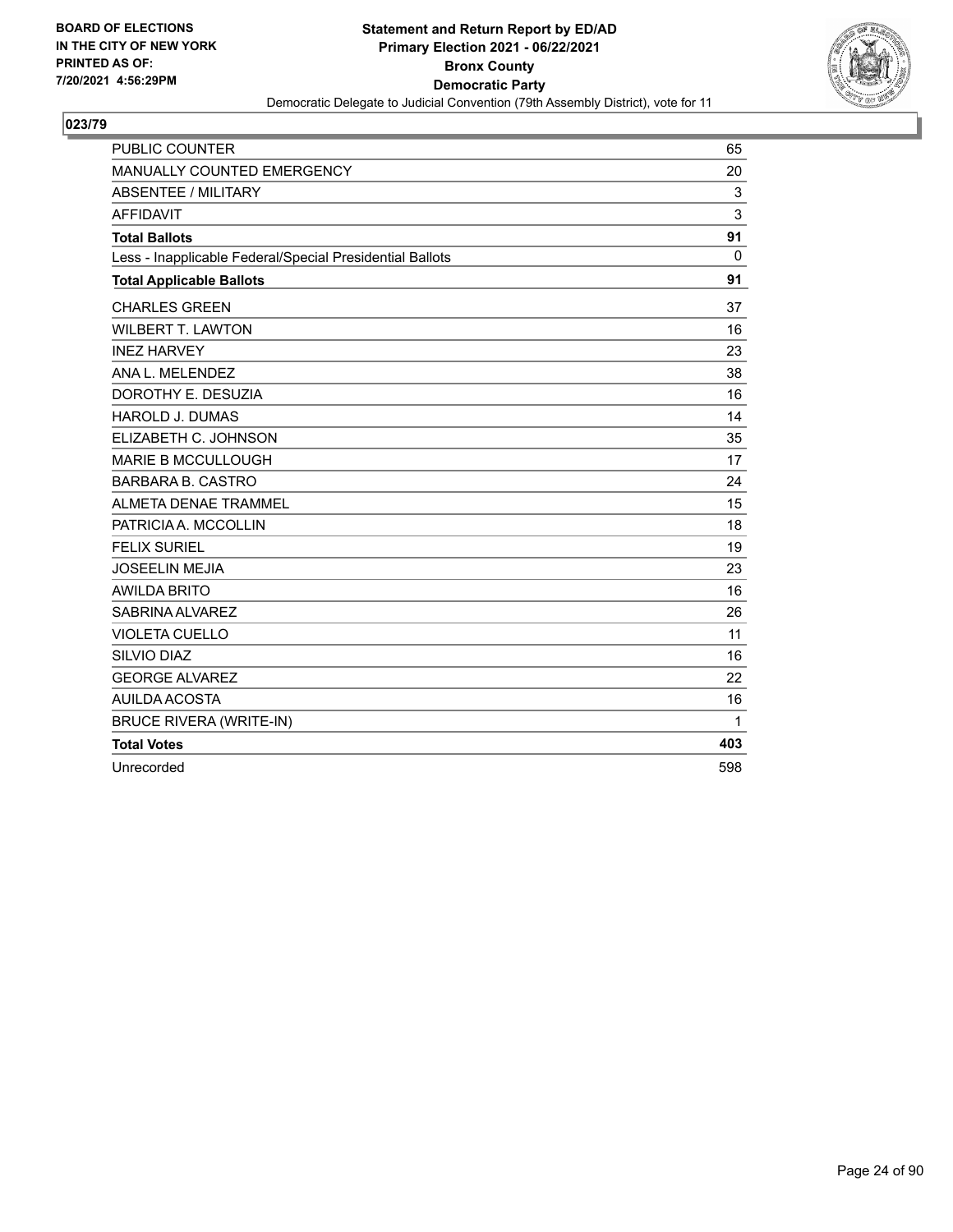

| <b>PUBLIC COUNTER</b>                                    | 84           |
|----------------------------------------------------------|--------------|
| MANUALLY COUNTED EMERGENCY                               | 28           |
| <b>ABSENTEE / MILITARY</b>                               | 8            |
| <b>AFFIDAVIT</b>                                         | $\mathbf 0$  |
| <b>Total Ballots</b>                                     | 120          |
| Less - Inapplicable Federal/Special Presidential Ballots | $\mathbf{0}$ |
| <b>Total Applicable Ballots</b>                          | 120          |
| <b>CHARLES GREEN</b>                                     | 39           |
| <b>WILBERT T. LAWTON</b>                                 | 21           |
| <b>INEZ HARVEY</b>                                       | 17           |
| ANA L. MELENDEZ                                          | 37           |
| DOROTHY E. DESUZIA                                       | 18           |
| <b>HAROLD J. DUMAS</b>                                   | 20           |
| ELIZABETH C. JOHNSON                                     | 35           |
| <b>MARIE B MCCULLOUGH</b>                                | 16           |
| <b>BARBARA B. CASTRO</b>                                 | 32           |
| ALMETA DENAE TRAMMEL                                     | 9            |
| PATRICIA A. MCCOLLIN                                     | 16           |
| <b>FELIX SURIEL</b>                                      | 18           |
| <b>JOSEELIN MEJIA</b>                                    | 22           |
| <b>AWILDA BRITO</b>                                      | 26           |
| SABRINA ALVAREZ                                          | 28           |
| <b>VIOLETA CUELLO</b>                                    | 16           |
| SILVIO DIAZ                                              | 20           |
| <b>GEORGE ALVAREZ</b>                                    | 30           |
| AUILDA ACOSTA                                            | 21           |
| UNATTRIBUTABLE WRITE-IN (WRITE-IN)                       | $\mathbf{1}$ |
| <b>Total Votes</b>                                       | 442          |
| Unrecorded                                               | 878          |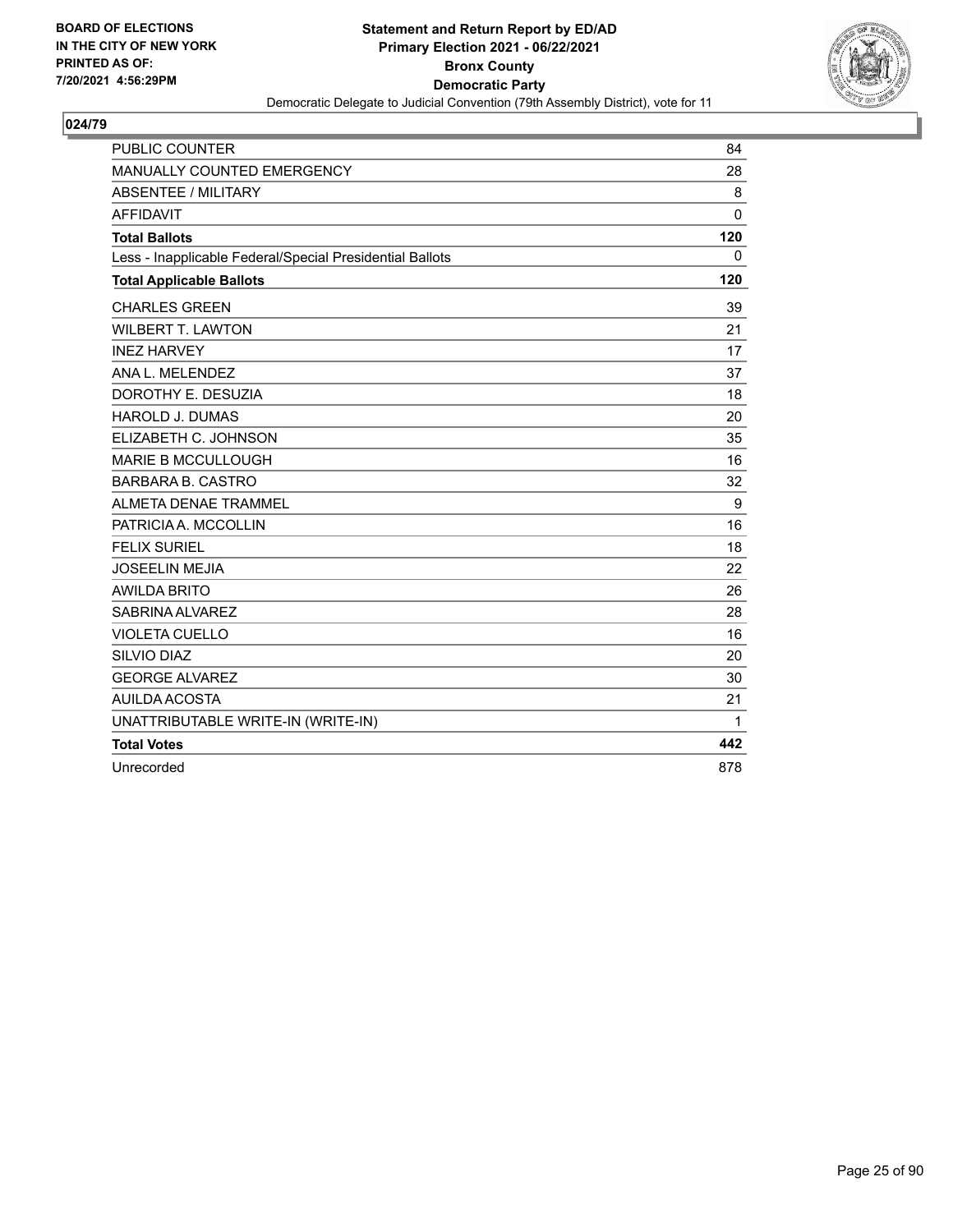

| <b>PUBLIC COUNTER</b>                                    | 121         |
|----------------------------------------------------------|-------------|
| MANUALLY COUNTED EMERGENCY                               | $\mathbf 0$ |
| <b>ABSENTEE / MILITARY</b>                               | 16          |
| <b>AFFIDAVIT</b>                                         | $\mathbf 0$ |
| <b>Total Ballots</b>                                     | 137         |
| Less - Inapplicable Federal/Special Presidential Ballots | $\mathbf 0$ |
| <b>Total Applicable Ballots</b>                          | 137         |
| <b>CHARLES GREEN</b>                                     | 42          |
| <b>WILBERT T. LAWTON</b>                                 | 22          |
| <b>INEZ HARVEY</b>                                       | 25          |
| ANA L. MELENDEZ                                          | 46          |
| DOROTHY E. DESUZIA                                       | 14          |
| <b>HAROLD J. DUMAS</b>                                   | 14          |
| ELIZABETH C. JOHNSON                                     | 42          |
| <b>MARIE B MCCULLOUGH</b>                                | 23          |
| <b>BARBARA B. CASTRO</b>                                 | 29          |
| <b>ALMETA DENAE TRAMMEL</b>                              | 16          |
| PATRICIA A. MCCOLLIN                                     | 21          |
| <b>FELIX SURIEL</b>                                      | 15          |
| <b>JOSEELIN MEJIA</b>                                    | 22          |
| <b>AWILDA BRITO</b>                                      | 18          |
| SABRINA ALVAREZ                                          | 29          |
| <b>VIOLETA CUELLO</b>                                    | 12          |
| SILVIO DIAZ                                              | 18          |
| <b>GEORGE ALVAREZ</b>                                    | 25          |
| <b>AUILDA ACOSTA</b>                                     | 17          |
| UNATTRIBUTABLE WRITE-IN (WRITE-IN)                       | 4           |
| <b>Total Votes</b>                                       | 454         |
| Unrecorded                                               | 1,053       |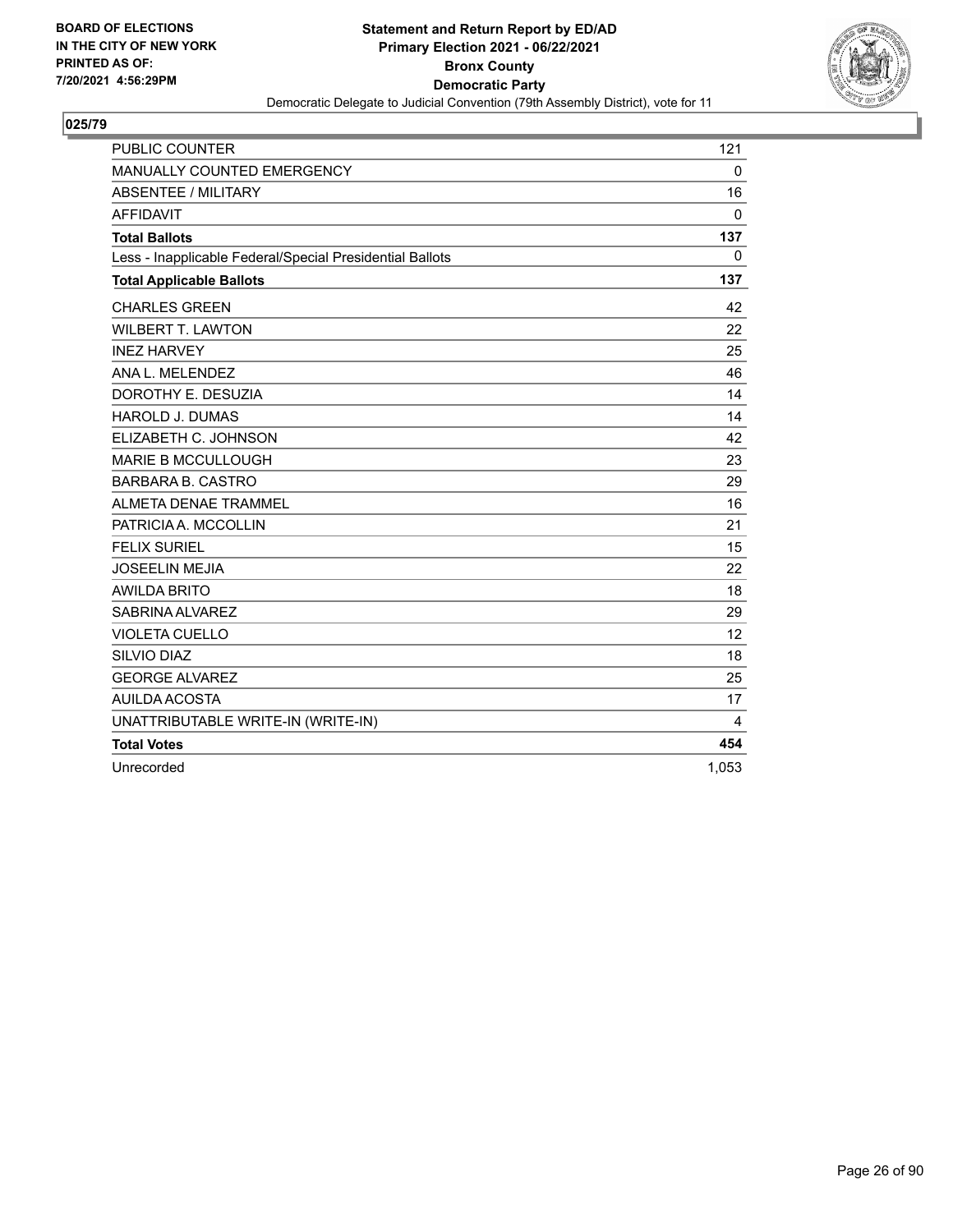

| <b>PUBLIC COUNTER</b>                                    | 108          |
|----------------------------------------------------------|--------------|
| MANUALLY COUNTED EMERGENCY                               | 39           |
| <b>ABSENTEE / MILITARY</b>                               | 6            |
| <b>AFFIDAVIT</b>                                         | 1            |
| <b>Total Ballots</b>                                     | 154          |
| Less - Inapplicable Federal/Special Presidential Ballots | 0            |
| <b>Total Applicable Ballots</b>                          | 154          |
| <b>CHARLES GREEN</b>                                     | 43           |
| <b>WILBERT T. LAWTON</b>                                 | 22           |
| <b>INEZ HARVEY</b>                                       | 27           |
| ANA L. MELENDEZ                                          | 58           |
| DOROTHY E. DESUZIA                                       | 15           |
| <b>HAROLD J. DUMAS</b>                                   | 23           |
| ELIZABETH C. JOHNSON                                     | 44           |
| <b>MARIE B MCCULLOUGH</b>                                | 22           |
| <b>BARBARA B. CASTRO</b>                                 | 39           |
| ALMETA DENAE TRAMMEL                                     | 16           |
| PATRICIA A. MCCOLLIN                                     | 29           |
| <b>FELIX SURIEL</b>                                      | 22           |
| <b>JOSEELIN MEJIA</b>                                    | 42           |
| <b>AWILDA BRITO</b>                                      | 28           |
| SABRINA ALVAREZ                                          | 36           |
| <b>VIOLETA CUELLO</b>                                    | 25           |
| SILVIO DIAZ                                              | 30           |
| <b>GEORGE ALVAREZ</b>                                    | 36           |
| <b>AUILDA ACOSTA</b>                                     | 28           |
| ANGEL CRUZ (WRITE-IN)                                    | $\mathbf{1}$ |
| UNATTRIBUTABLE WRITE-IN (WRITE-IN)                       | 1            |
| <b>Total Votes</b>                                       | 587          |
| Unrecorded                                               | 1,107        |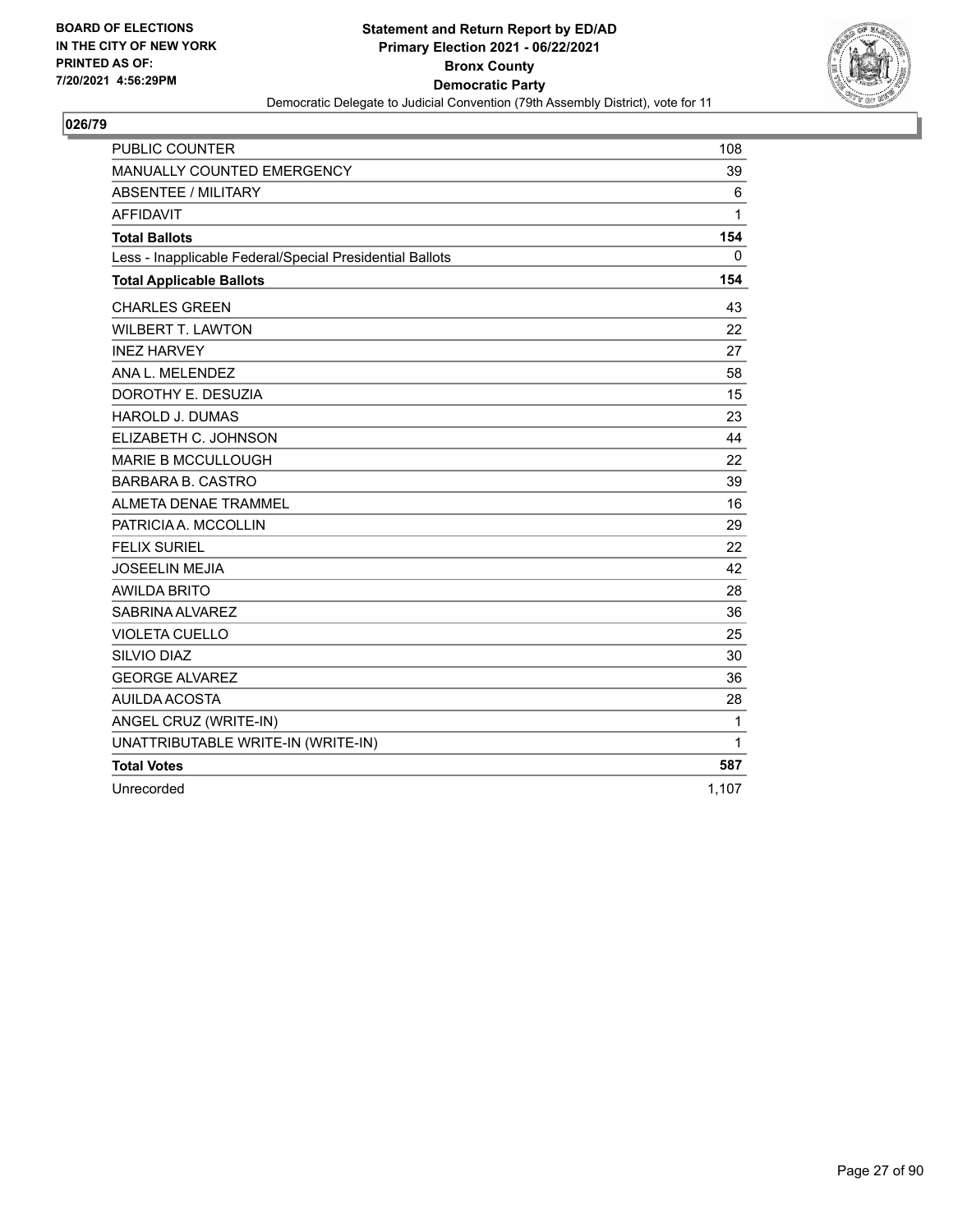

| <b>PUBLIC COUNTER</b>                                    | 144          |
|----------------------------------------------------------|--------------|
| MANUALLY COUNTED EMERGENCY                               | $\mathbf 0$  |
| <b>ABSENTEE / MILITARY</b>                               | 11           |
| <b>AFFIDAVIT</b>                                         | $\mathbf{0}$ |
| <b>Total Ballots</b>                                     | 155          |
| Less - Inapplicable Federal/Special Presidential Ballots | 0            |
| <b>Total Applicable Ballots</b>                          | 155          |
| <b>CHARLES GREEN</b>                                     | 43           |
| <b>WILBERT T. LAWTON</b>                                 | 21           |
| <b>INEZ HARVEY</b>                                       | 21           |
| ANA L. MELENDEZ                                          | 53           |
| DOROTHY E. DESUZIA                                       | 25           |
| <b>HAROLD J. DUMAS</b>                                   | 18           |
| ELIZABETH C. JOHNSON                                     | 42           |
| <b>MARIE B MCCULLOUGH</b>                                | 19           |
| <b>BARBARA B. CASTRO</b>                                 | 35           |
| <b>ALMETA DENAE TRAMMEL</b>                              | 10           |
| PATRICIA A. MCCOLLIN                                     | 19           |
| <b>FELIX SURIEL</b>                                      | 17           |
| <b>JOSEELIN MEJIA</b>                                    | 35           |
| <b>AWILDA BRITO</b>                                      | 21           |
| SABRINA ALVAREZ                                          | 38           |
| <b>VIOLETA CUELLO</b>                                    | 16           |
| SILVIO DIAZ                                              | 25           |
| <b>GEORGE ALVAREZ</b>                                    | 32           |
| AUILDA ACOSTA                                            | 17           |
| <b>Total Votes</b>                                       | 507          |
| Unrecorded                                               | 1,198        |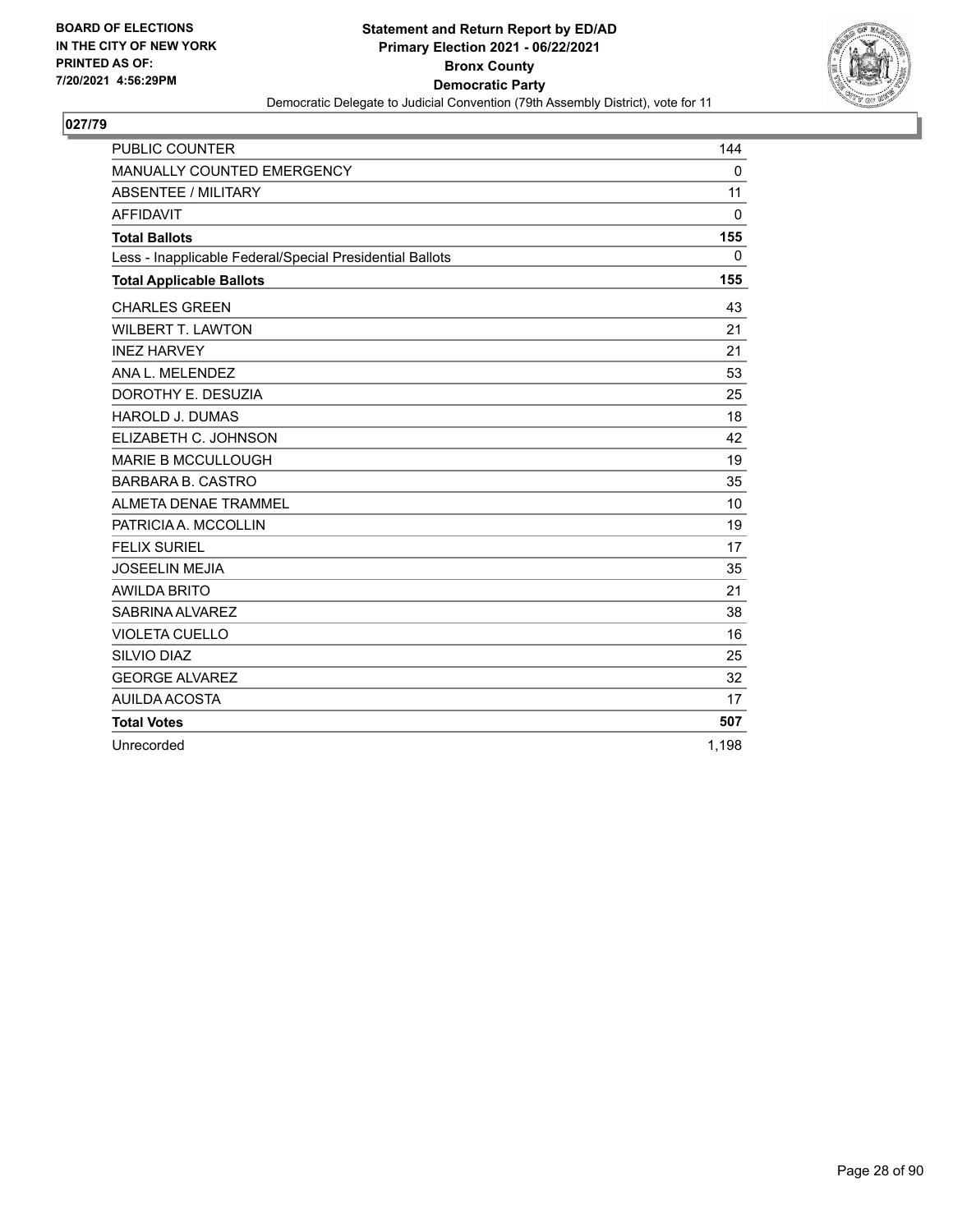

| <b>PUBLIC COUNTER</b>                                    | 147            |
|----------------------------------------------------------|----------------|
| MANUALLY COUNTED EMERGENCY                               | 0              |
| ABSENTEE / MILITARY                                      | $\overline{7}$ |
| <b>AFFIDAVIT</b>                                         | 1              |
| <b>Total Ballots</b>                                     | 155            |
| Less - Inapplicable Federal/Special Presidential Ballots | 0              |
| <b>Total Applicable Ballots</b>                          | 155            |
| <b>CHARLES GREEN</b>                                     | 41             |
| <b>WILBERT T. LAWTON</b>                                 | 16             |
| <b>INEZ HARVEY</b>                                       | 22             |
| ANA L. MELENDEZ                                          | 65             |
| DOROTHY E. DESUZIA                                       | 19             |
| <b>HAROLD J. DUMAS</b>                                   | 15             |
| ELIZABETH C. JOHNSON                                     | 41             |
| <b>MARIE B MCCULLOUGH</b>                                | 21             |
| <b>BARBARA B. CASTRO</b>                                 | 36             |
| <b>ALMETA DENAE TRAMMEL</b>                              | 6              |
| PATRICIA A. MCCOLLIN                                     | 21             |
| <b>FELIX SURIEL</b>                                      | 16             |
| <b>JOSEELIN MEJIA</b>                                    | 30             |
| <b>AWILDA BRITO</b>                                      | 24             |
| SABRINA ALVAREZ                                          | 40             |
| <b>VIOLETA CUELLO</b>                                    | 22             |
| SILVIO DIAZ                                              | 27             |
| <b>GEORGE ALVAREZ</b>                                    | 38             |
| <b>AUILDA ACOSTA</b>                                     | 29             |
| JOETTA BROWN (WRITE-IN)                                  | $\mathbf 1$    |
| KOLACO ACQUI (WRITE-IN)                                  | $\mathbf{1}$   |
| UNATTRIBUTABLE WRITE-IN (WRITE-IN)                       | $\overline{2}$ |
| <b>Total Votes</b>                                       | 533            |
| Unrecorded                                               | 1,172          |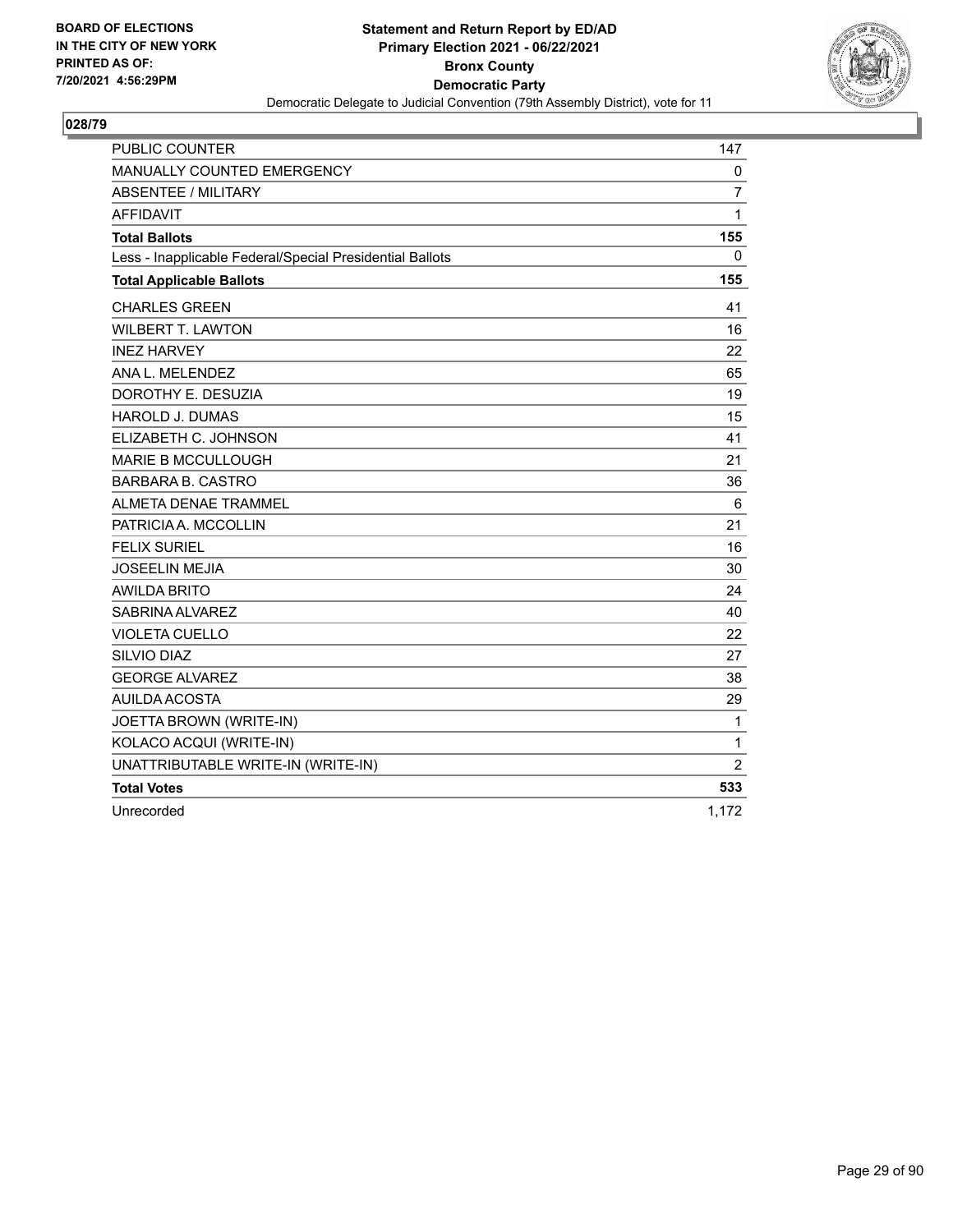

| <b>PUBLIC COUNTER</b>                                    | 0            |
|----------------------------------------------------------|--------------|
| MANUALLY COUNTED EMERGENCY                               | $\Omega$     |
| <b>ABSENTEE / MILITARY</b>                               | $\mathbf{0}$ |
| <b>AFFIDAVIT</b>                                         | $\Omega$     |
| <b>Total Ballots</b>                                     | 0            |
| Less - Inapplicable Federal/Special Presidential Ballots | $\mathbf{0}$ |
| <b>Total Applicable Ballots</b>                          | 0            |
| <b>CHARLES GREEN</b>                                     | 0            |
| <b>WILBERT T. LAWTON</b>                                 | $\Omega$     |
| <b>INEZ HARVEY</b>                                       | $\mathbf{0}$ |
| ANA L. MELENDEZ                                          | $\Omega$     |
| DOROTHY E. DESUZIA                                       | $\mathbf 0$  |
| <b>HAROLD J. DUMAS</b>                                   | $\Omega$     |
| ELIZABETH C. JOHNSON                                     | $\mathbf{0}$ |
| <b>MARIE B MCCULLOUGH</b>                                | $\mathbf 0$  |
| <b>BARBARA B. CASTRO</b>                                 | $\Omega$     |
| ALMETA DENAE TRAMMEL                                     | $\mathbf 0$  |
| PATRICIA A. MCCOLLIN                                     | $\mathbf{0}$ |
| <b>FELIX SURIEL</b>                                      | $\Omega$     |
| <b>JOSEELIN MEJIA</b>                                    | $\mathbf 0$  |
| <b>AWILDA BRITO</b>                                      | $\mathbf{0}$ |
| SABRINA ALVAREZ                                          | $\mathbf 0$  |
| <b>VIOLETA CUELLO</b>                                    | $\mathbf 0$  |
| SILVIO DIAZ                                              | 0            |
| <b>GEORGE ALVAREZ</b>                                    | $\mathbf 0$  |
| AUILDA ACOSTA                                            | $\Omega$     |
| <b>Total Votes</b>                                       | 0            |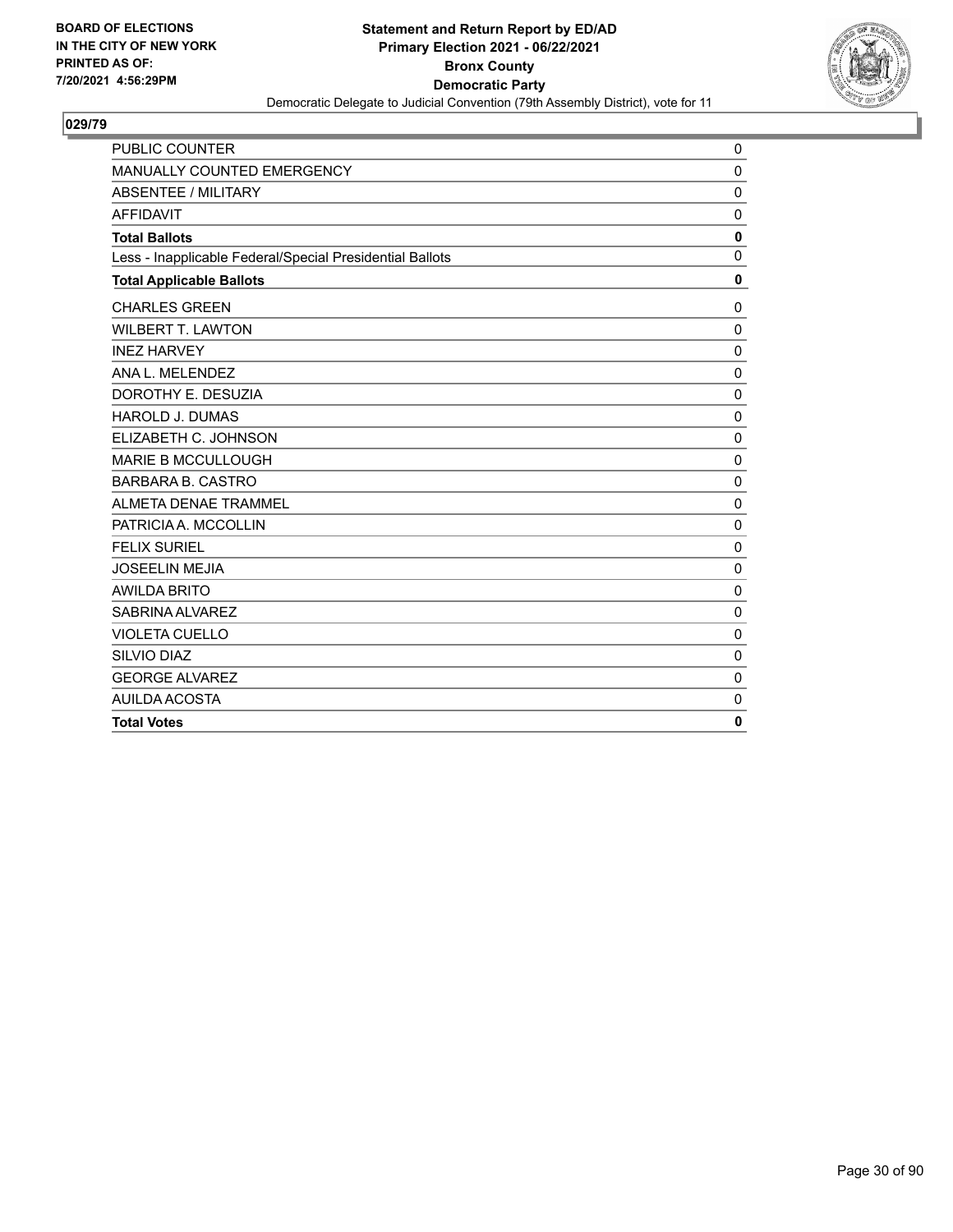

| <b>PUBLIC COUNTER</b>                                    | 94             |
|----------------------------------------------------------|----------------|
| MANUALLY COUNTED EMERGENCY                               | 0              |
| <b>ABSENTEE / MILITARY</b>                               | 4              |
| <b>AFFIDAVIT</b>                                         | $\overline{2}$ |
| <b>Total Ballots</b>                                     | 100            |
| Less - Inapplicable Federal/Special Presidential Ballots | 0              |
| <b>Total Applicable Ballots</b>                          | 100            |
| <b>CHARLES GREEN</b>                                     | 35             |
| <b>WILBERT T. LAWTON</b>                                 | 24             |
| <b>INEZ HARVEY</b>                                       | 29             |
| ANA L. MELENDEZ                                          | 30             |
| DOROTHY E. DESUZIA                                       | 12             |
| <b>HAROLD J. DUMAS</b>                                   | 20             |
| ELIZABETH C. JOHNSON                                     | 34             |
| <b>MARIE B MCCULLOUGH</b>                                | 24             |
| <b>BARBARA B. CASTRO</b>                                 | 19             |
| ALMETA DENAE TRAMMEL                                     | 15             |
| PATRICIA A. MCCOLLIN                                     | 21             |
| <b>FELIX SURIEL</b>                                      | 17             |
| <b>JOSEELIN MEJIA</b>                                    | 19             |
| <b>AWILDA BRITO</b>                                      | 19             |
| SABRINA ALVAREZ                                          | 33             |
| <b>VIOLETA CUELLO</b>                                    | 16             |
| SILVIO DIAZ                                              | 19             |
| <b>GEORGE ALVAREZ</b>                                    | 23             |
| AUILDA ACOSTA                                            | 20             |
| UNATTRIBUTABLE WRITE-IN (WRITE-IN)                       | $\mathbf{1}$   |
| <b>Total Votes</b>                                       | 430            |
| Unrecorded                                               | 670            |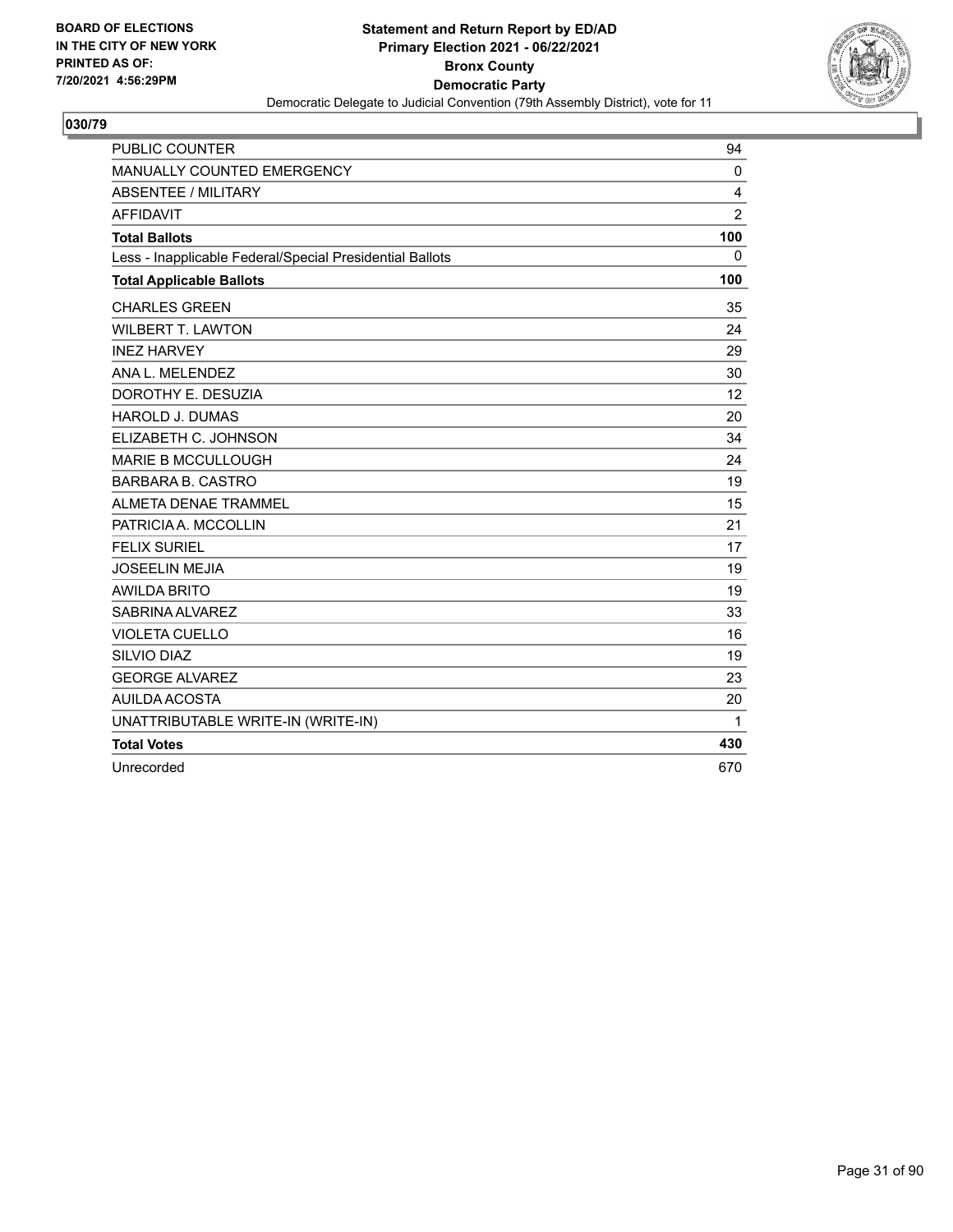

| <b>PUBLIC COUNTER</b>                                    | 112          |
|----------------------------------------------------------|--------------|
| MANUALLY COUNTED EMERGENCY                               | $\mathbf 0$  |
| <b>ABSENTEE / MILITARY</b>                               | 14           |
| <b>AFFIDAVIT</b>                                         | $\mathbf{0}$ |
| <b>Total Ballots</b>                                     | 126          |
| Less - Inapplicable Federal/Special Presidential Ballots | $\mathbf{0}$ |
| <b>Total Applicable Ballots</b>                          | 126          |
| <b>CHARLES GREEN</b>                                     | 43           |
| <b>WILBERT T. LAWTON</b>                                 | 21           |
| <b>INEZ HARVEY</b>                                       | 25           |
| ANA L. MELENDEZ                                          | 30           |
| DOROTHY E. DESUZIA                                       | 20           |
| <b>HAROLD J. DUMAS</b>                                   | 18           |
| ELIZABETH C. JOHNSON                                     | 41           |
| <b>MARIE B MCCULLOUGH</b>                                | 19           |
| <b>BARBARA B. CASTRO</b>                                 | 35           |
| ALMETA DENAE TRAMMEL                                     | 15           |
| PATRICIA A. MCCOLLIN                                     | 26           |
| <b>FELIX SURIEL</b>                                      | 20           |
| <b>JOSEELIN MEJIA</b>                                    | 14           |
| <b>AWILDA BRITO</b>                                      | 19           |
| SABRINA ALVAREZ                                          | 19           |
| <b>VIOLETA CUELLO</b>                                    | 15           |
| SILVIO DIAZ                                              | 14           |
| <b>GEORGE ALVAREZ</b>                                    | 31           |
| AUILDA ACOSTA                                            | 15           |
| <b>Total Votes</b>                                       | 440          |
| Unrecorded                                               | 946          |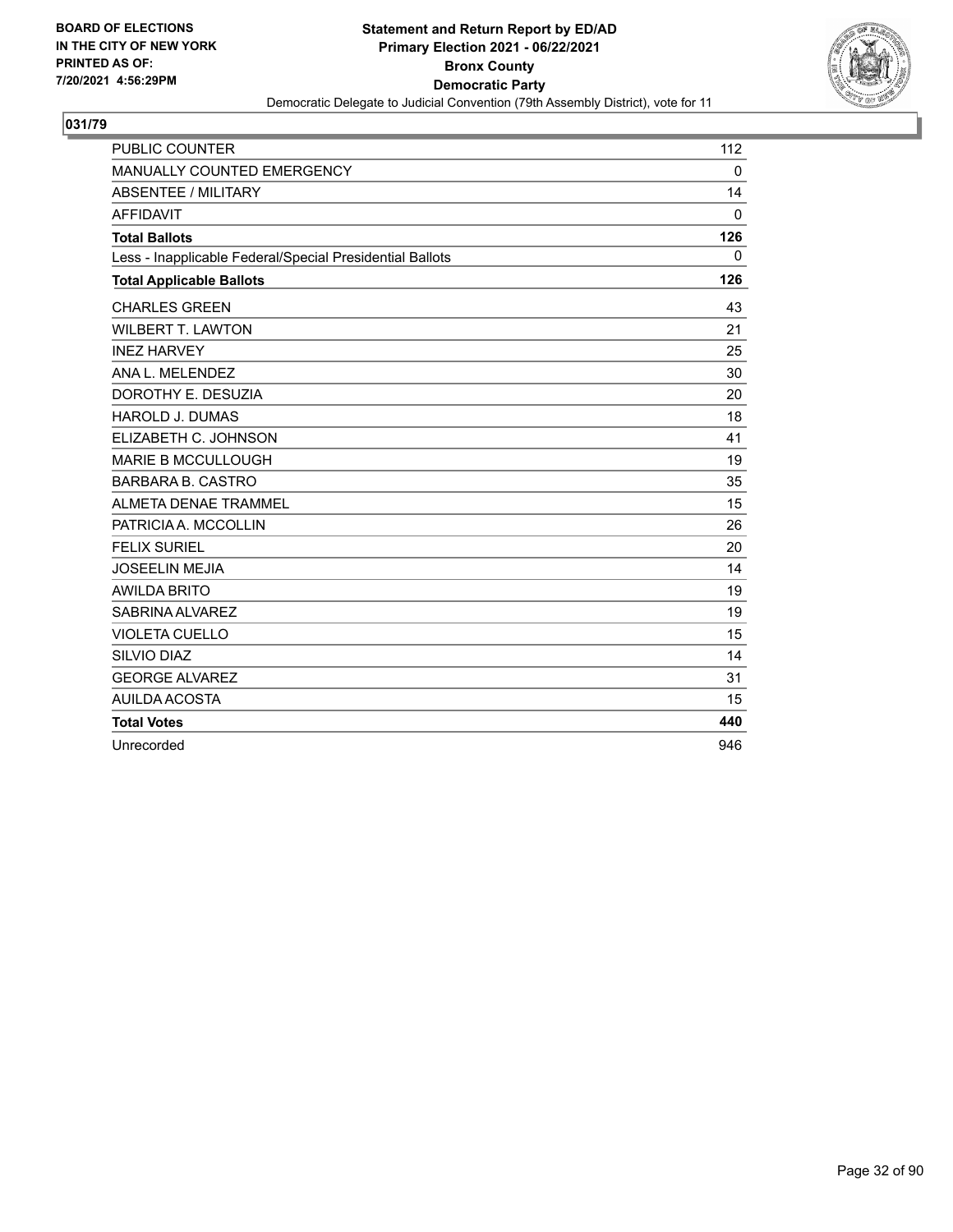

| PUBLIC COUNTER                                           | 106               |
|----------------------------------------------------------|-------------------|
| MANUALLY COUNTED EMERGENCY                               | 0                 |
| <b>ABSENTEE / MILITARY</b>                               | 9                 |
| <b>AFFIDAVIT</b>                                         | 0                 |
| <b>Total Ballots</b>                                     | 115               |
| Less - Inapplicable Federal/Special Presidential Ballots | 0                 |
| <b>Total Applicable Ballots</b>                          | 115               |
| <b>CHARLES GREEN</b>                                     | 45                |
| <b>WILBERT T. LAWTON</b>                                 | 33                |
| <b>INEZ HARVEY</b>                                       | 26                |
| ANA L. MELENDEZ                                          | 35                |
| DOROTHY E. DESUZIA                                       | 28                |
| HAROLD J. DUMAS                                          | 21                |
| ELIZABETH C. JOHNSON                                     | 45                |
| <b>MARIE B MCCULLOUGH</b>                                | 30                |
| <b>BARBARA B. CASTRO</b>                                 | 32                |
| ALMETA DENAE TRAMMEL                                     | 14                |
| PATRICIA A. MCCOLLIN                                     | 27                |
| <b>FELIX SURIEL</b>                                      | 23                |
| <b>JOSEELIN MEJIA</b>                                    | 29                |
| <b>AWILDA BRITO</b>                                      | $12 \overline{ }$ |
| SABRINA ALVAREZ                                          | 25                |
| <b>VIOLETA CUELLO</b>                                    | 12                |
| <b>SILVIO DIAZ</b>                                       | 16                |
| <b>GEORGE ALVAREZ</b>                                    | 22                |
| <b>AUILDA ACOSTA</b>                                     | 12                |
| DAYSHA PADIA (WRITE-IN)                                  | 1                 |
| EVA PERON (WRITE-IN)                                     | 1                 |
| HILLARY CLINTON (WRITE-IN)                               | 1                 |
| RALPH JONES (WRITE-IN)                                   | 1                 |
| UNATTRIBUTABLE WRITE-IN (WRITE-IN)                       | 1                 |
| <b>Total Votes</b>                                       | 492               |
| Unrecorded                                               | 773               |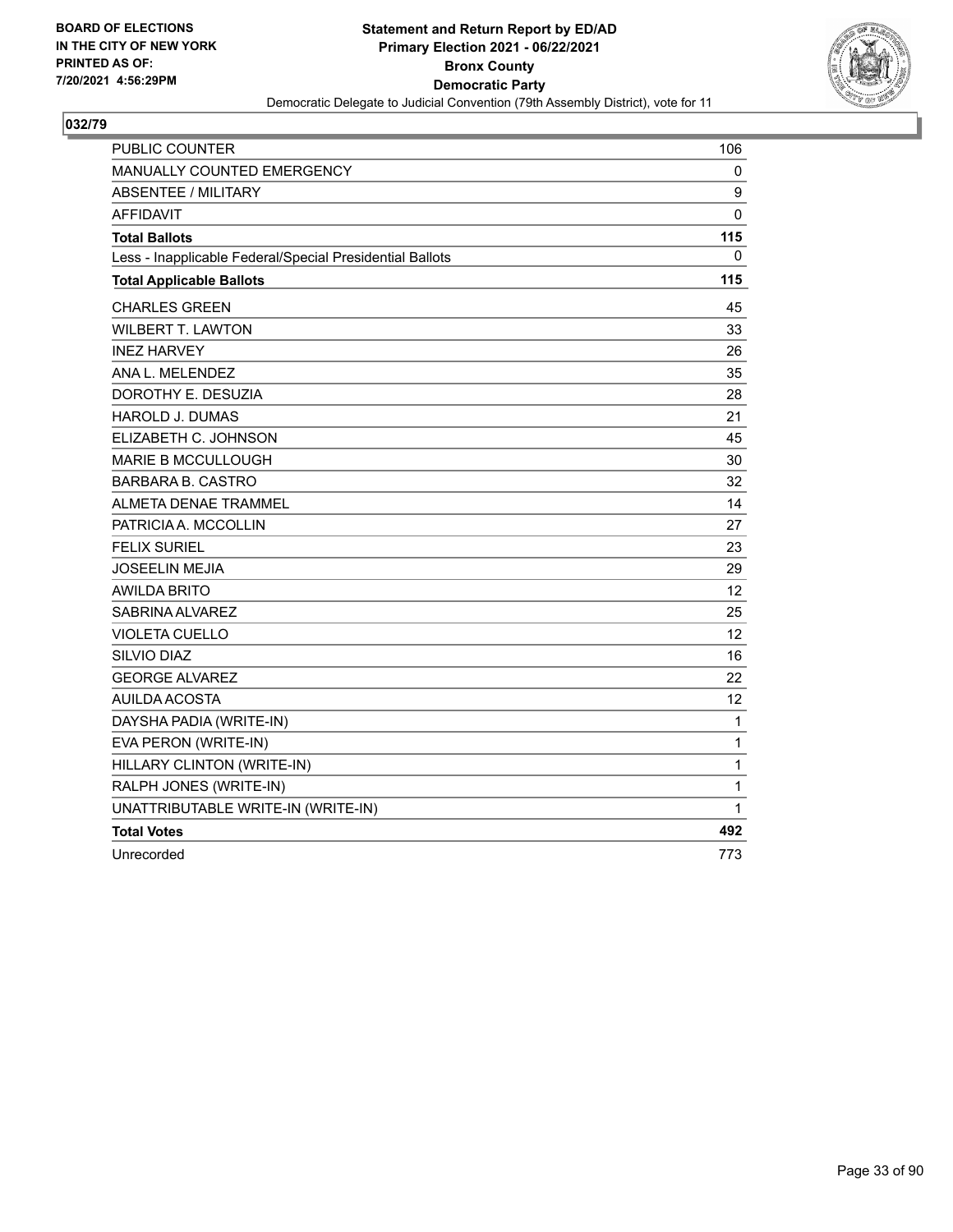

| <b>PUBLIC COUNTER</b>                                    | 119   |
|----------------------------------------------------------|-------|
| MANUALLY COUNTED EMERGENCY                               | 0     |
| <b>ABSENTEE / MILITARY</b>                               | 8     |
| <b>AFFIDAVIT</b>                                         | 1     |
| <b>Total Ballots</b>                                     | 128   |
| Less - Inapplicable Federal/Special Presidential Ballots | 0     |
| <b>Total Applicable Ballots</b>                          | 128   |
| <b>CHARLES GREEN</b>                                     | 26    |
| <b>WILBERT T. LAWTON</b>                                 | 16    |
| <b>INEZ HARVEY</b>                                       | 19    |
| ANA L. MELENDEZ                                          | 37    |
| DOROTHY E. DESUZIA                                       | 12    |
| <b>HAROLD J. DUMAS</b>                                   | 15    |
| ELIZABETH C. JOHNSON                                     | 26    |
| <b>MARIE B MCCULLOUGH</b>                                | 13    |
| <b>BARBARA B. CASTRO</b>                                 | 22    |
| <b>ALMETA DENAE TRAMMEL</b>                              | 9     |
| PATRICIA A. MCCOLLIN                                     | 11    |
| <b>FELIX SURIEL</b>                                      | 5     |
| <b>JOSEELIN MEJIA</b>                                    | 17    |
| <b>AWILDA BRITO</b>                                      | 16    |
| SABRINA ALVAREZ                                          | 15    |
| <b>VIOLETA CUELLO</b>                                    | 9     |
| <b>SILVIO DIAZ</b>                                       | 11    |
| <b>GEORGE ALVAREZ</b>                                    | 38    |
| AUILDA ACOSTA                                            | 9     |
| <b>Total Votes</b>                                       | 326   |
| Unrecorded                                               | 1,082 |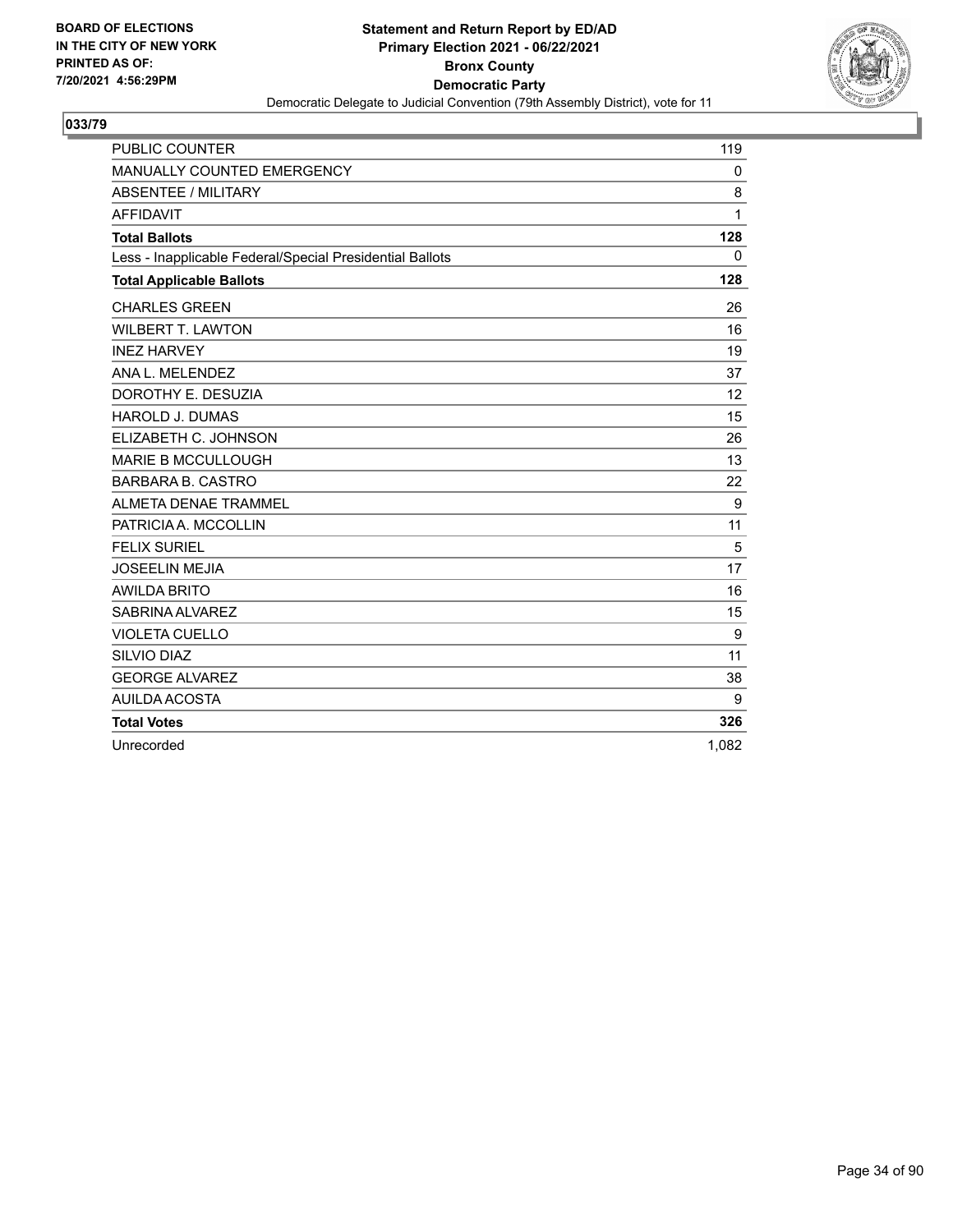

| <b>PUBLIC COUNTER</b>                                    | 88           |
|----------------------------------------------------------|--------------|
| <b>MANUALLY COUNTED EMERGENCY</b>                        | 0            |
| ABSENTEE / MILITARY                                      | 5            |
| <b>AFFIDAVIT</b>                                         | $\mathbf 0$  |
| <b>Total Ballots</b>                                     | 93           |
| Less - Inapplicable Federal/Special Presidential Ballots | 0            |
| <b>Total Applicable Ballots</b>                          | 93           |
| <b>CHARLES GREEN</b>                                     | 35           |
| <b>WILBERT T. LAWTON</b>                                 | 28           |
| <b>INEZ HARVEY</b>                                       | 27           |
| ANA L. MELENDEZ                                          | 31           |
| DOROTHY E. DESUZIA                                       | 19           |
| <b>HAROLD J. DUMAS</b>                                   | 14           |
| ELIZABETH C. JOHNSON                                     | 39           |
| <b>MARIE B MCCULLOUGH</b>                                | 24           |
| <b>BARBARA B. CASTRO</b>                                 | 24           |
| ALMETA DENAE TRAMMEL                                     | 14           |
| PATRICIA A. MCCOLLIN                                     | 25           |
| <b>FELIX SURIEL</b>                                      | 19           |
| <b>JOSEELIN MEJIA</b>                                    | 24           |
| <b>AWILDA BRITO</b>                                      | 19           |
| SABRINA ALVAREZ                                          | 28           |
| <b>VIOLETA CUELLO</b>                                    | 14           |
| SILVIO DIAZ                                              | 15           |
| <b>GEORGE ALVAREZ</b>                                    | 14           |
| AUILDA ACOSTA                                            | 15           |
| EDWIN LIRIANO (WRITE-IN)                                 | $\mathbf{1}$ |
| <b>OMAR LIRIANO (WRITE-IN)</b>                           | 1            |
| RANGEL NUNEZ (WRITE-IN)                                  | 1            |
| <b>Total Votes</b>                                       | 431          |
| Unrecorded                                               | 592          |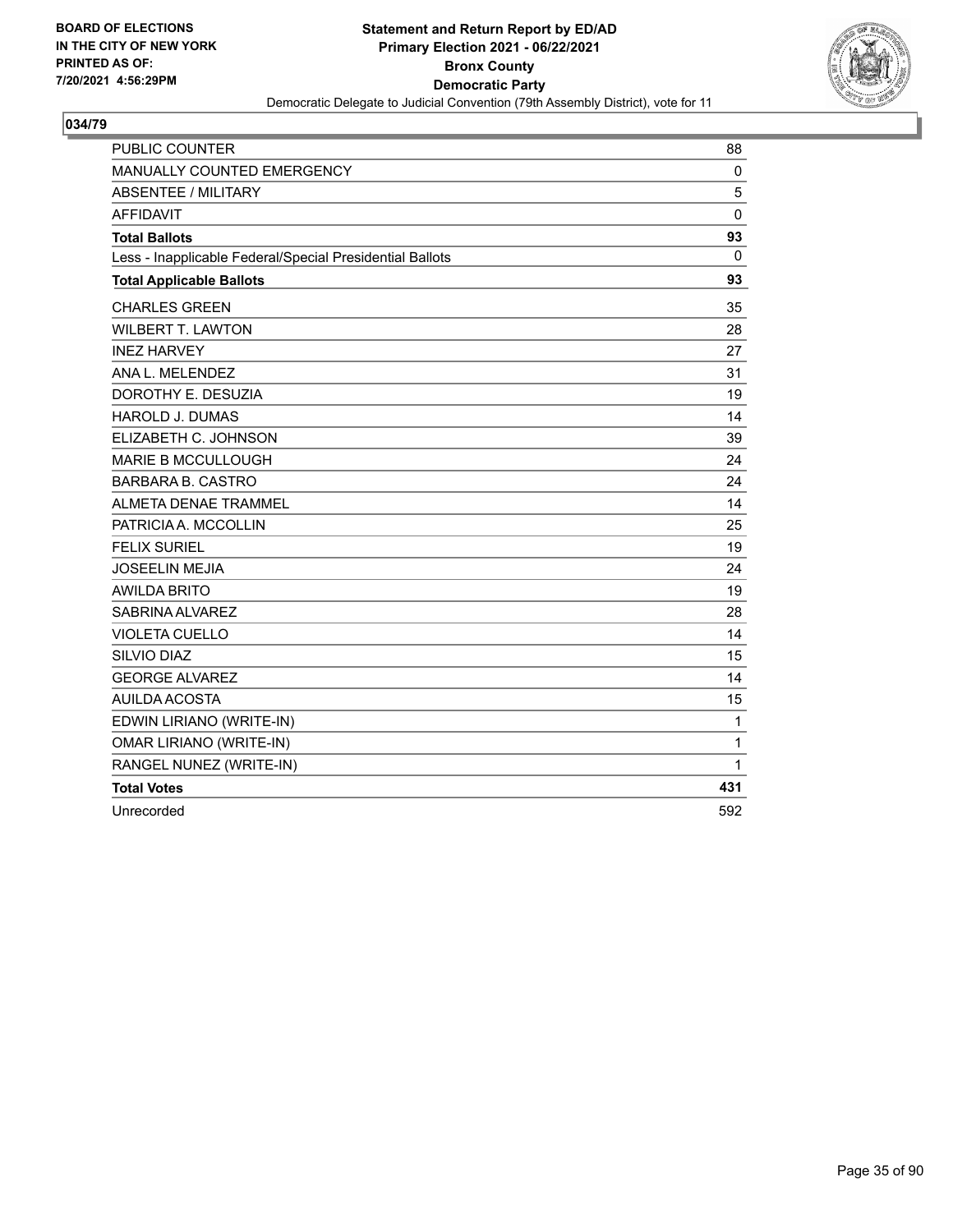

| <b>PUBLIC COUNTER</b>                                    | 155            |
|----------------------------------------------------------|----------------|
| MANUALLY COUNTED EMERGENCY                               | $\mathbf 0$    |
| <b>ABSENTEE / MILITARY</b>                               | 10             |
| <b>AFFIDAVIT</b>                                         | $\overline{2}$ |
| <b>Total Ballots</b>                                     | 167            |
| Less - Inapplicable Federal/Special Presidential Ballots | 0              |
| <b>Total Applicable Ballots</b>                          | 167            |
| <b>CHARLES GREEN</b>                                     | 60             |
| <b>WILBERT T. LAWTON</b>                                 | 34             |
| <b>INEZ HARVEY</b>                                       | 26             |
| ANA L. MELENDEZ                                          | 53             |
| DOROTHY E. DESUZIA                                       | 30             |
| <b>HAROLD J. DUMAS</b>                                   | 29             |
| ELIZABETH C. JOHNSON                                     | 49             |
| <b>MARIE B MCCULLOUGH</b>                                | 24             |
| <b>BARBARA B. CASTRO</b>                                 | 38             |
| ALMETA DENAE TRAMMEL                                     | 24             |
| PATRICIA A. MCCOLLIN                                     | 32             |
| <b>FELIX SURIEL</b>                                      | 18             |
| <b>JOSEELIN MEJIA</b>                                    | 26             |
| <b>AWILDA BRITO</b>                                      | 19             |
| SABRINA ALVAREZ                                          | 43             |
| <b>VIOLETA CUELLO</b>                                    | 14             |
| SILVIO DIAZ                                              | 20             |
| <b>GEORGE ALVAREZ</b>                                    | 36             |
| <b>AUILDA ACOSTA</b>                                     | 23             |
| UNATTRIBUTABLE WRITE-IN (WRITE-IN)                       | 1              |
| <b>Total Votes</b>                                       | 599            |
| Unrecorded                                               | 1.238          |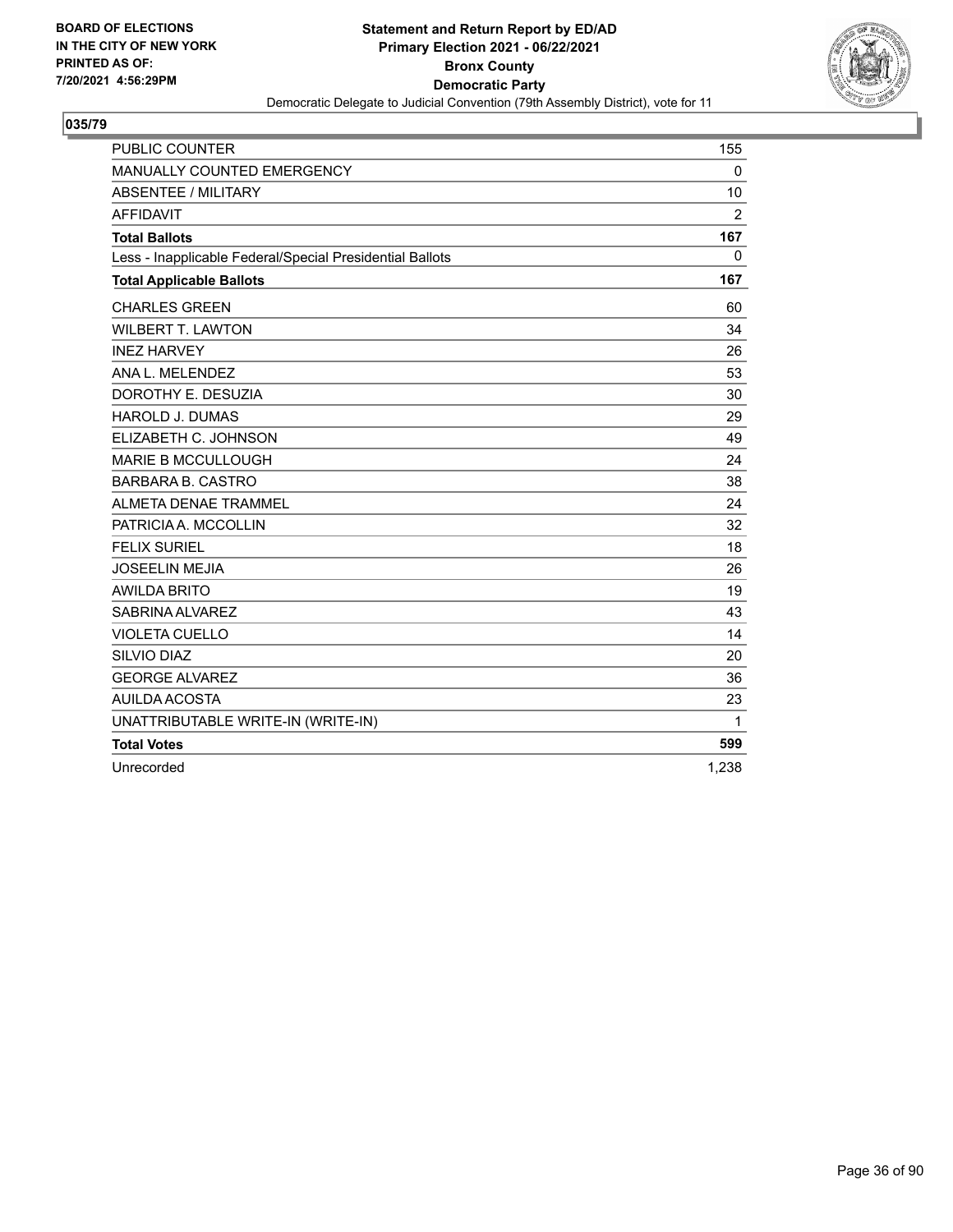

| <b>PUBLIC COUNTER</b>                                    | 126          |
|----------------------------------------------------------|--------------|
| MANUALLY COUNTED EMERGENCY                               | $\mathbf 0$  |
| <b>ABSENTEE / MILITARY</b>                               | 19           |
| <b>AFFIDAVIT</b>                                         | $\mathbf{0}$ |
| <b>Total Ballots</b>                                     | 145          |
| Less - Inapplicable Federal/Special Presidential Ballots | 0            |
| <b>Total Applicable Ballots</b>                          | 145          |
| <b>CHARLES GREEN</b>                                     | 37           |
| <b>WILBERT T. LAWTON</b>                                 | 18           |
| <b>INEZ HARVEY</b>                                       | 21           |
| ANA L. MELENDEZ                                          | 38           |
| DOROTHY E. DESUZIA                                       | 13           |
| <b>HAROLD J. DUMAS</b>                                   | 18           |
| ELIZABETH C. JOHNSON                                     | 32           |
| <b>MARIE B MCCULLOUGH</b>                                | 22           |
| <b>BARBARA B. CASTRO</b>                                 | 27           |
| <b>ALMETA DENAE TRAMMEL</b>                              | 15           |
| PATRICIA A. MCCOLLIN                                     | 20           |
| <b>FELIX SURIEL</b>                                      | 10           |
| <b>JOSEELIN MEJIA</b>                                    | 23           |
| <b>AWILDA BRITO</b>                                      | 21           |
| SABRINA ALVAREZ                                          | 26           |
| <b>VIOLETA CUELLO</b>                                    | 11           |
| SILVIO DIAZ                                              | 10           |
| <b>GEORGE ALVAREZ</b>                                    | 27           |
| AUILDA ACOSTA                                            | 16           |
| <b>Total Votes</b>                                       | 405          |
| Unrecorded                                               | 1,190        |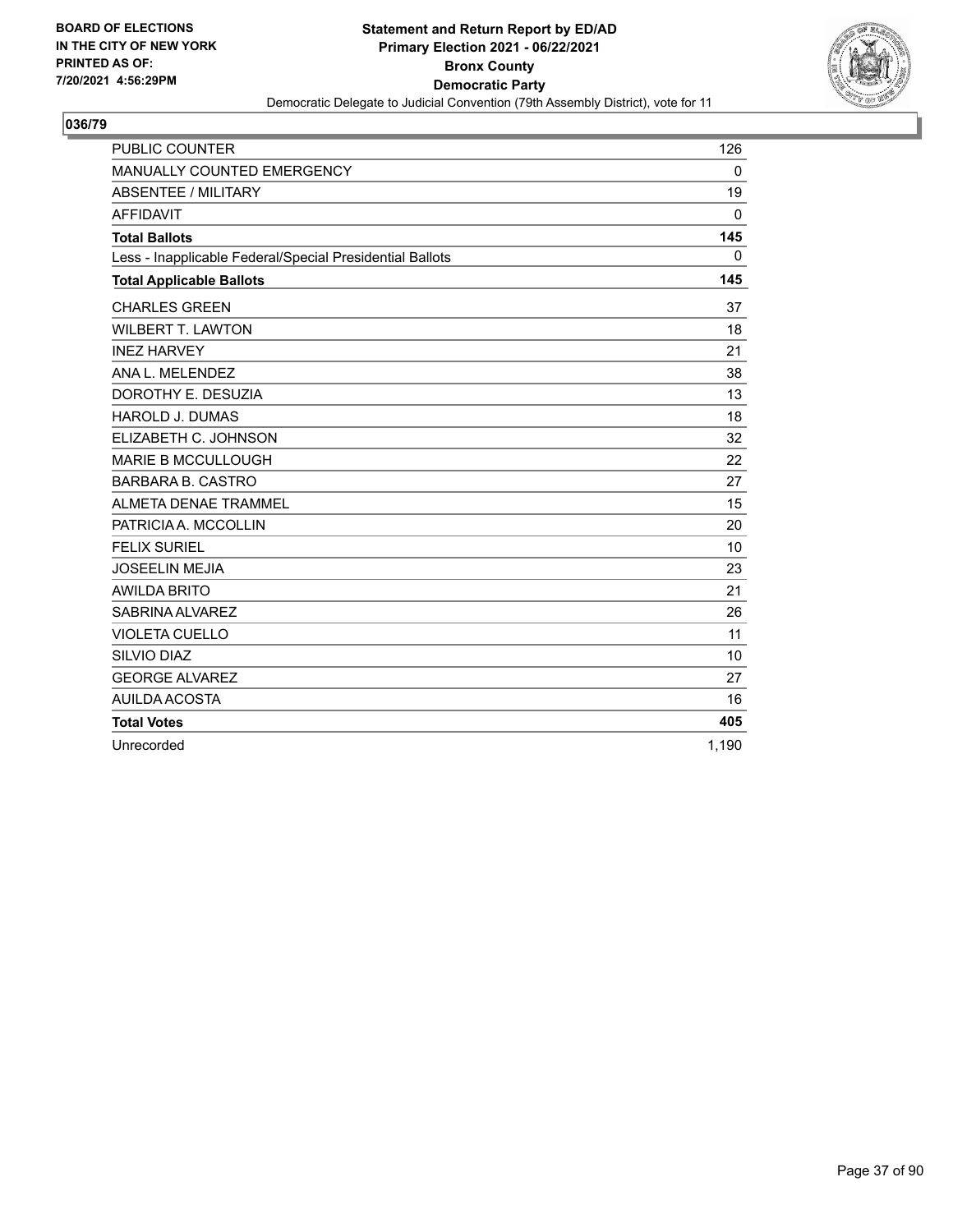

| <b>PUBLIC COUNTER</b>                                    | 88             |
|----------------------------------------------------------|----------------|
| MANUALLY COUNTED EMERGENCY                               | $\Omega$       |
| <b>ABSENTEE / MILITARY</b>                               | 10             |
| <b>AFFIDAVIT</b>                                         | $\mathbf{0}$   |
| <b>Total Ballots</b>                                     | 98             |
| Less - Inapplicable Federal/Special Presidential Ballots | $\Omega$       |
| <b>Total Applicable Ballots</b>                          | 98             |
| <b>CHARLES GREEN</b>                                     | 37             |
| <b>WILBERT T. LAWTON</b>                                 | 14             |
| <b>INEZ HARVEY</b>                                       | 16             |
| ANA L. MELENDEZ                                          | 20             |
| DOROTHY E. DESUZIA                                       | 8              |
| <b>HAROLD J. DUMAS</b>                                   | 11             |
| ELIZABETH C. JOHNSON                                     | 20             |
| <b>MARIE B MCCULLOUGH</b>                                | 16             |
| <b>BARBARA B. CASTRO</b>                                 | 23             |
| <b>ALMETA DENAE TRAMMEL</b>                              | 6              |
| PATRICIA A. MCCOLLIN                                     | 12             |
| <b>FELIX SURIEL</b>                                      | 6              |
| <b>JOSEELIN MEJIA</b>                                    | 10             |
| <b>AWILDA BRITO</b>                                      | $\overline{7}$ |
| SABRINA ALVAREZ                                          | 13             |
| <b>VIOLETA CUELLO</b>                                    | $\overline{7}$ |
| SILVIO DIAZ                                              | 9              |
| <b>GEORGE ALVAREZ</b>                                    | 14             |
| <b>AUILDA ACOSTA</b>                                     | 6              |
| CORNELL B. NOLTON (WRITE-IN)                             | 1              |
| <b>Total Votes</b>                                       | 256            |
| Unrecorded                                               | 822            |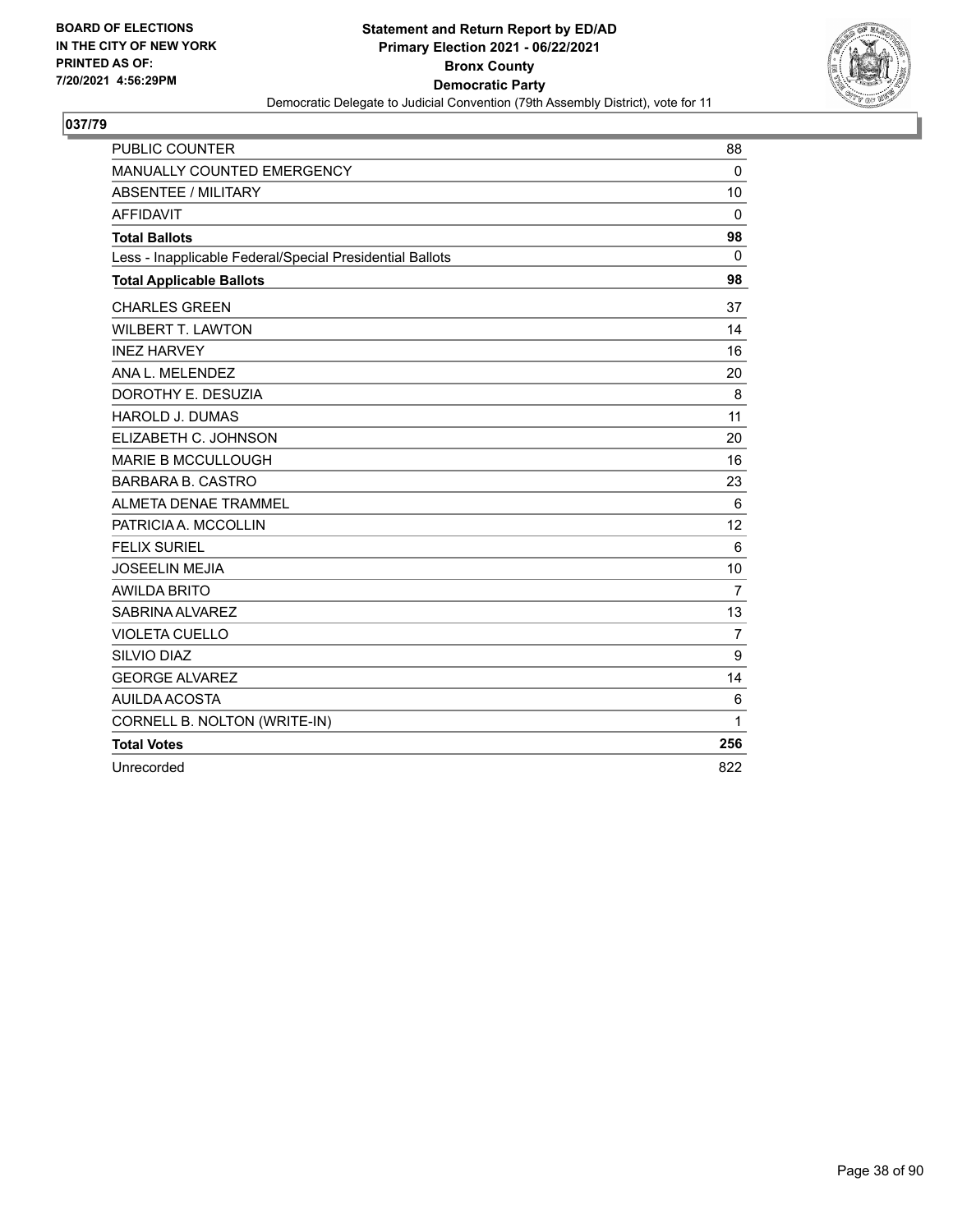

| <b>PUBLIC COUNTER</b>                                    | 88           |
|----------------------------------------------------------|--------------|
| MANUALLY COUNTED EMERGENCY                               | $\Omega$     |
| <b>ABSENTEE / MILITARY</b>                               | 10           |
| <b>AFFIDAVIT</b>                                         | $\mathbf 0$  |
| <b>Total Ballots</b>                                     | 98           |
| Less - Inapplicable Federal/Special Presidential Ballots | $\mathbf{0}$ |
| <b>Total Applicable Ballots</b>                          | 98           |
| <b>CHARLES GREEN</b>                                     | 31           |
| <b>WILBERT T. LAWTON</b>                                 | 21           |
| <b>INEZ HARVEY</b>                                       | 16           |
| ANA L. MELENDEZ                                          | 28           |
| DOROTHY E. DESUZIA                                       | 10           |
| <b>HAROLD J. DUMAS</b>                                   | 18           |
| ELIZABETH C. JOHNSON                                     | 25           |
| <b>MARIE B MCCULLOUGH</b>                                | 20           |
| <b>BARBARA B. CASTRO</b>                                 | 21           |
| ALMETA DENAE TRAMMEL                                     | 10           |
| PATRICIA A. MCCOLLIN                                     | 18           |
| <b>FELIX SURIEL</b>                                      | 3            |
| <b>JOSEELIN MEJIA</b>                                    | 9            |
| <b>AWILDA BRITO</b>                                      | 10           |
| SABRINA ALVAREZ                                          | 24           |
| <b>VIOLETA CUELLO</b>                                    | 6            |
| SILVIO DIAZ                                              | 9            |
| <b>GEORGE ALVAREZ</b>                                    | 22           |
| <b>AUILDA ACOSTA</b>                                     | 13           |
| UNATTRIBUTABLE WRITE-IN (WRITE-IN)                       | $\mathbf{1}$ |
| <b>Total Votes</b>                                       | 315          |
| Unrecorded                                               | 763          |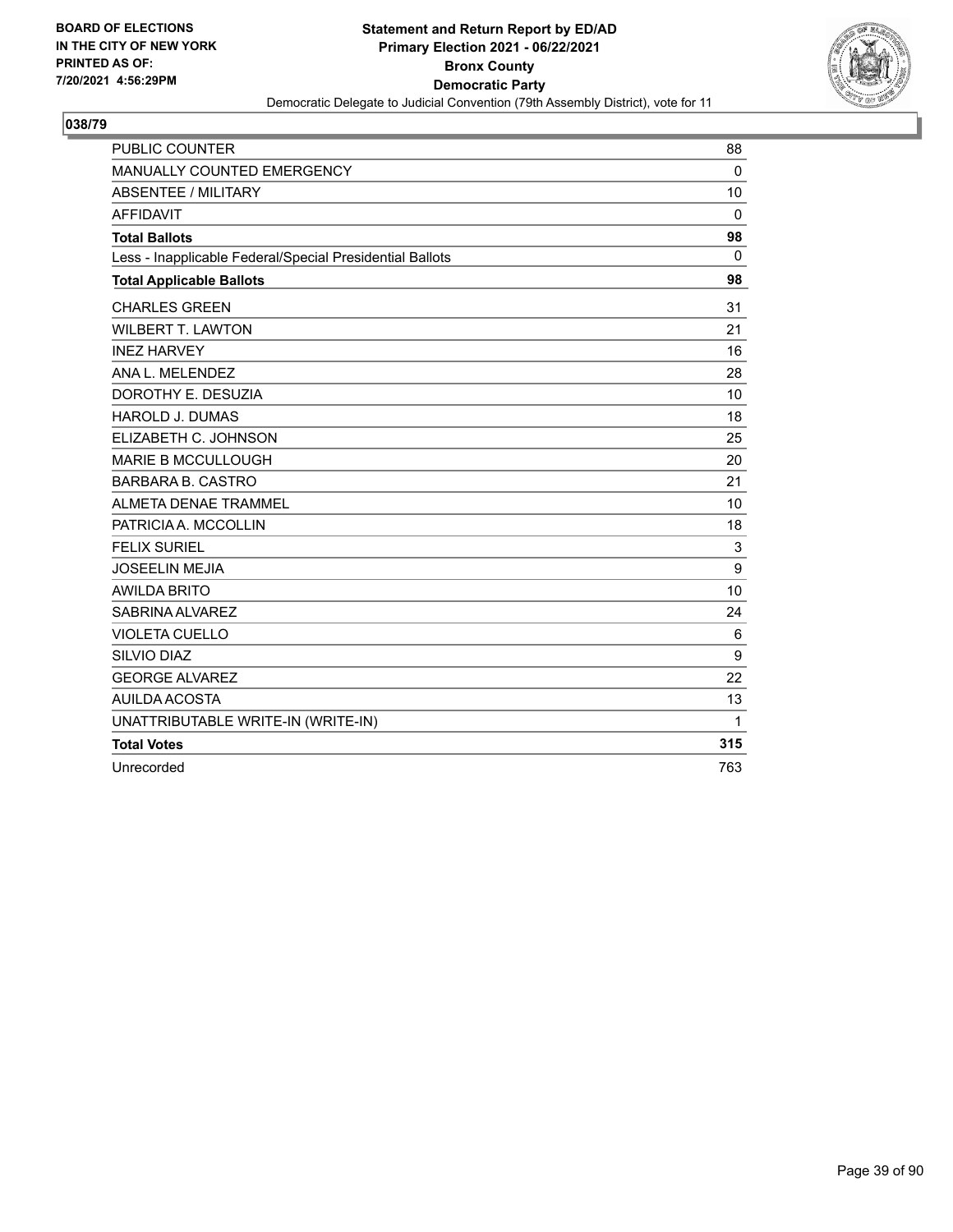

| <b>PUBLIC COUNTER</b>                                    | 147            |
|----------------------------------------------------------|----------------|
| MANUALLY COUNTED EMERGENCY                               | $\mathbf 0$    |
| <b>ABSENTEE / MILITARY</b>                               | 9              |
| <b>AFFIDAVIT</b>                                         | $\overline{2}$ |
| <b>Total Ballots</b>                                     | 158            |
| Less - Inapplicable Federal/Special Presidential Ballots | 0              |
| <b>Total Applicable Ballots</b>                          | 158            |
| <b>CHARLES GREEN</b>                                     | 44             |
| <b>WILBERT T. LAWTON</b>                                 | 31             |
| <b>INEZ HARVEY</b>                                       | 27             |
| ANA L. MELENDEZ                                          | 52             |
| DOROTHY E. DESUZIA                                       | 25             |
| <b>HAROLD J. DUMAS</b>                                   | 22             |
| ELIZABETH C. JOHNSON                                     | 46             |
| <b>MARIE B MCCULLOUGH</b>                                | 23             |
| <b>BARBARA B. CASTRO</b>                                 | 33             |
| ALMETA DENAE TRAMMEL                                     | 17             |
| PATRICIA A. MCCOLLIN                                     | 31             |
| <b>FELIX SURIEL</b>                                      | 12             |
| <b>JOSEELIN MEJIA</b>                                    | 17             |
| <b>AWILDA BRITO</b>                                      | 17             |
| SABRINA ALVAREZ                                          | 29             |
| <b>VIOLETA CUELLO</b>                                    | 8              |
| SILVIO DIAZ                                              | 12             |
| <b>GEORGE ALVAREZ</b>                                    | 29             |
| AUILDA ACOSTA                                            | 16             |
| JOSE AVILES (WRITE-IN)                                   | 1              |
| UNATTRIBUTABLE WRITE-IN (WRITE-IN)                       | 3              |
| <b>Total Votes</b>                                       | 495            |
| Unrecorded                                               | 1,243          |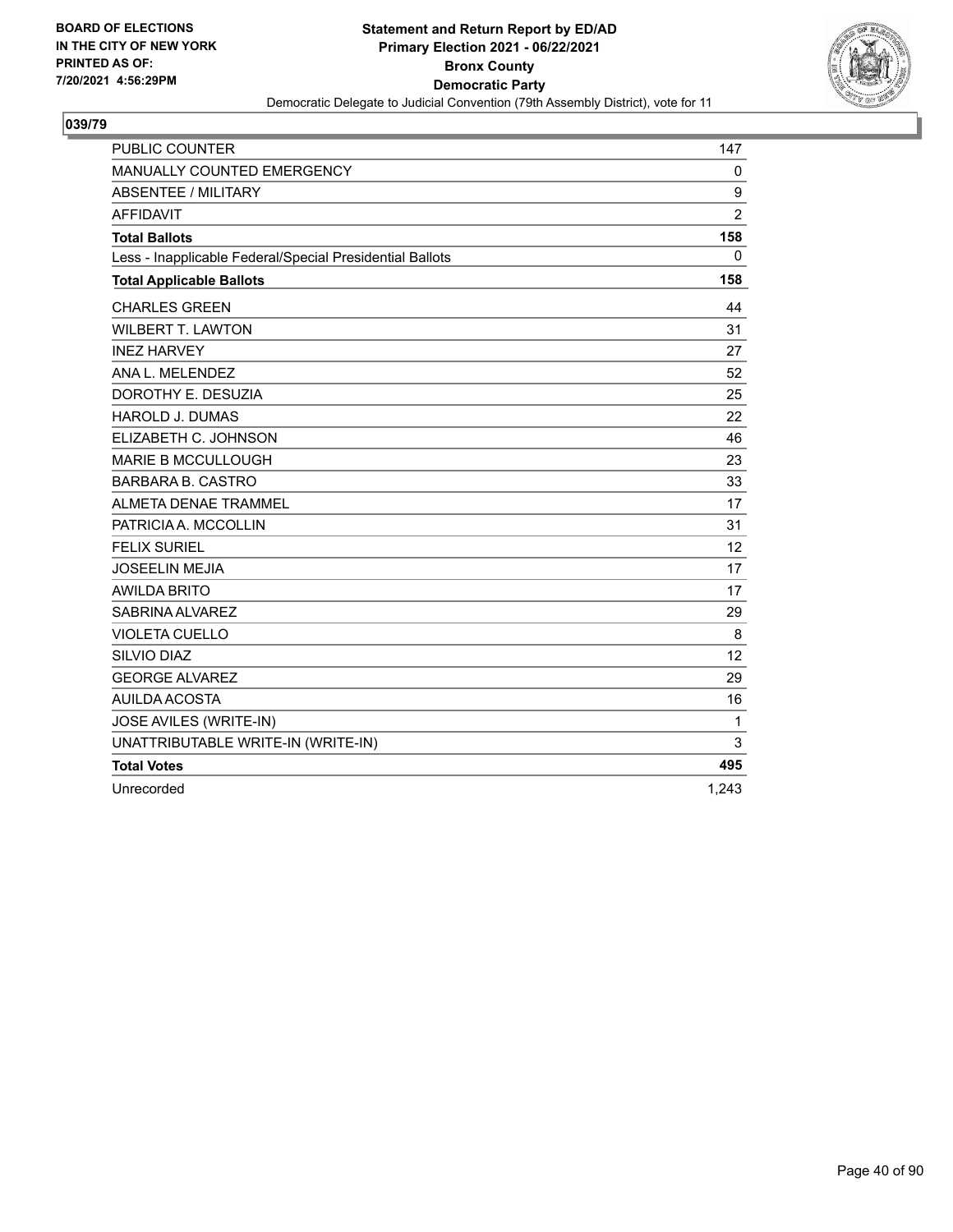

| <b>PUBLIC COUNTER</b>                                    | 147      |
|----------------------------------------------------------|----------|
| MANUALLY COUNTED EMERGENCY                               | $\Omega$ |
| <b>ABSENTEE / MILITARY</b>                               | 13       |
| <b>AFFIDAVIT</b>                                         | 1        |
| <b>Total Ballots</b>                                     | 161      |
| Less - Inapplicable Federal/Special Presidential Ballots | $\Omega$ |
| <b>Total Applicable Ballots</b>                          | 161      |
| <b>CHARLES GREEN</b>                                     | 51       |
| <b>WILBERT T. LAWTON</b>                                 | 25       |
| <b>INEZ HARVEY</b>                                       | 31       |
| ANA L. MELENDEZ                                          | 52       |
| DOROTHY E. DESUZIA                                       | 30       |
| <b>HAROLD J. DUMAS</b>                                   | 20       |
| ELIZABETH C. JOHNSON                                     | 44       |
| <b>MARIE B MCCULLOUGH</b>                                | 26       |
| <b>BARBARA B. CASTRO</b>                                 | 50       |
| <b>ALMETA DENAE TRAMMEL</b>                              | 15       |
| PATRICIA A. MCCOLLIN                                     | 21       |
| <b>FELIX SURIEL</b>                                      | 30       |
| <b>JOSEELIN MEJIA</b>                                    | 35       |
| <b>AWILDA BRITO</b>                                      | 26       |
| SABRINA ALVAREZ                                          | 46       |
| <b>VIOLETA CUELLO</b>                                    | 25       |
| SILVIO DIAZ                                              | 27       |
| <b>GEORGE ALVAREZ</b>                                    | 31       |
| AUILDA ACOSTA                                            | 33       |
| UNATTRIBUTABLE WRITE-IN (WRITE-IN)                       | 4        |
| <b>Total Votes</b>                                       | 622      |
| Unrecorded                                               | 1,149    |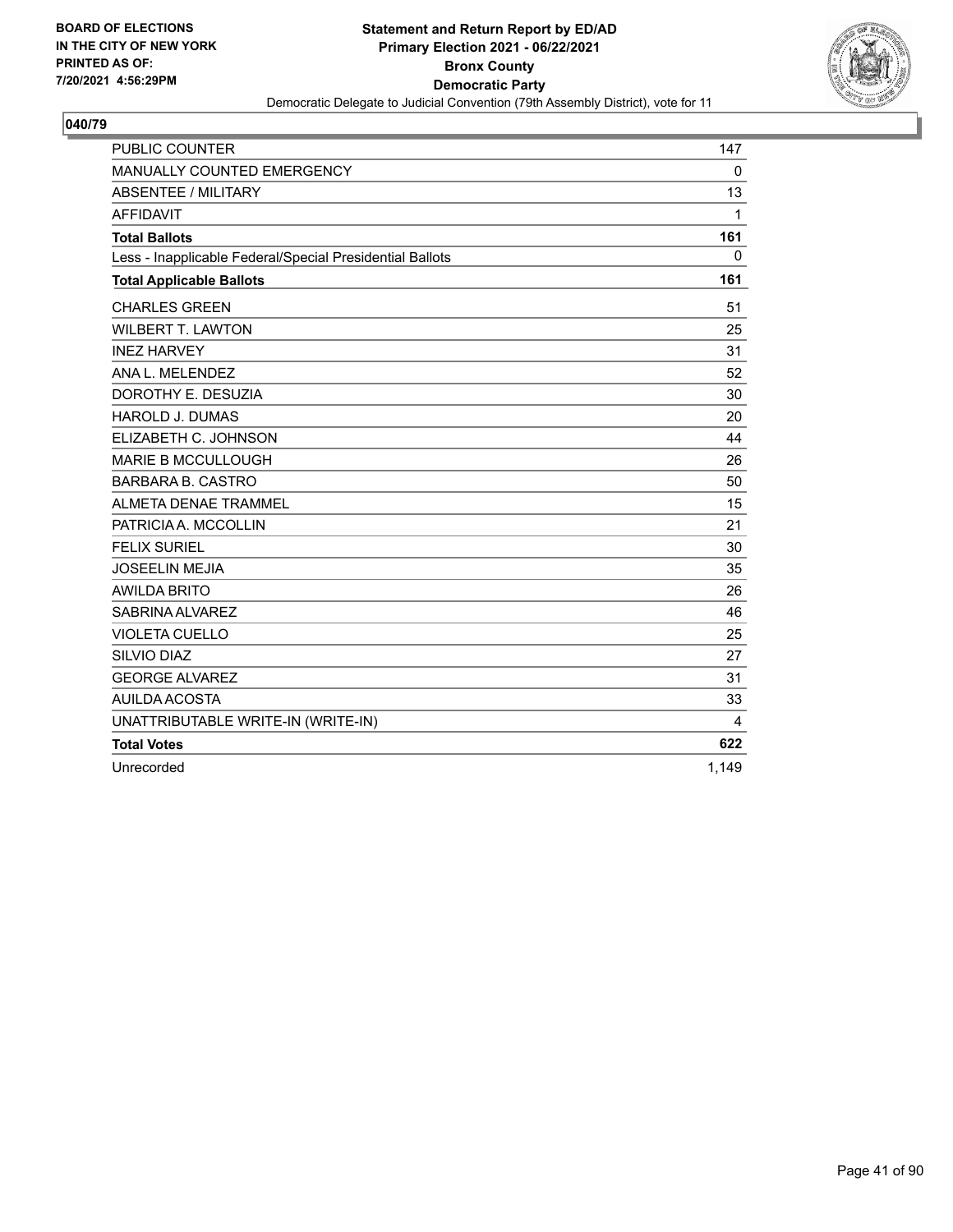

| <b>PUBLIC COUNTER</b>                                    | 116            |
|----------------------------------------------------------|----------------|
| MANUALLY COUNTED EMERGENCY                               | 0              |
| <b>ABSENTEE / MILITARY</b>                               | 9              |
| <b>AFFIDAVIT</b>                                         | $\overline{2}$ |
| <b>Total Ballots</b>                                     | 127            |
| Less - Inapplicable Federal/Special Presidential Ballots | 0              |
| <b>Total Applicable Ballots</b>                          | 127            |
| <b>CHARLES GREEN</b>                                     | 53             |
| <b>WILBERT T. LAWTON</b>                                 | 25             |
| <b>INEZ HARVEY</b>                                       | 33             |
| ANA L. MELENDEZ                                          | 37             |
| DOROTHY E. DESUZIA                                       | 22             |
| <b>HAROLD J. DUMAS</b>                                   | 17             |
| ELIZABETH C. JOHNSON                                     | 46             |
| <b>MARIE B MCCULLOUGH</b>                                | 25             |
| <b>BARBARA B. CASTRO</b>                                 | 34             |
| ALMETA DENAE TRAMMEL                                     | 13             |
| PATRICIA A. MCCOLLIN                                     | 30             |
| <b>FELIX SURIEL</b>                                      | 15             |
| <b>JOSEELIN MEJIA</b>                                    | 15             |
| <b>AWILDA BRITO</b>                                      | 15             |
| SABRINA ALVAREZ                                          | 22             |
| <b>VIOLETA CUELLO</b>                                    | 14             |
| SILVIO DIAZ                                              | 13             |
| <b>GEORGE ALVAREZ</b>                                    | 22             |
| <b>AUILDA ACOSTA</b>                                     | 13             |
| UNATTRIBUTABLE WRITE-IN (WRITE-IN)                       | $\mathbf{1}$   |
| <b>Total Votes</b>                                       | 465            |
| Unrecorded                                               | 932            |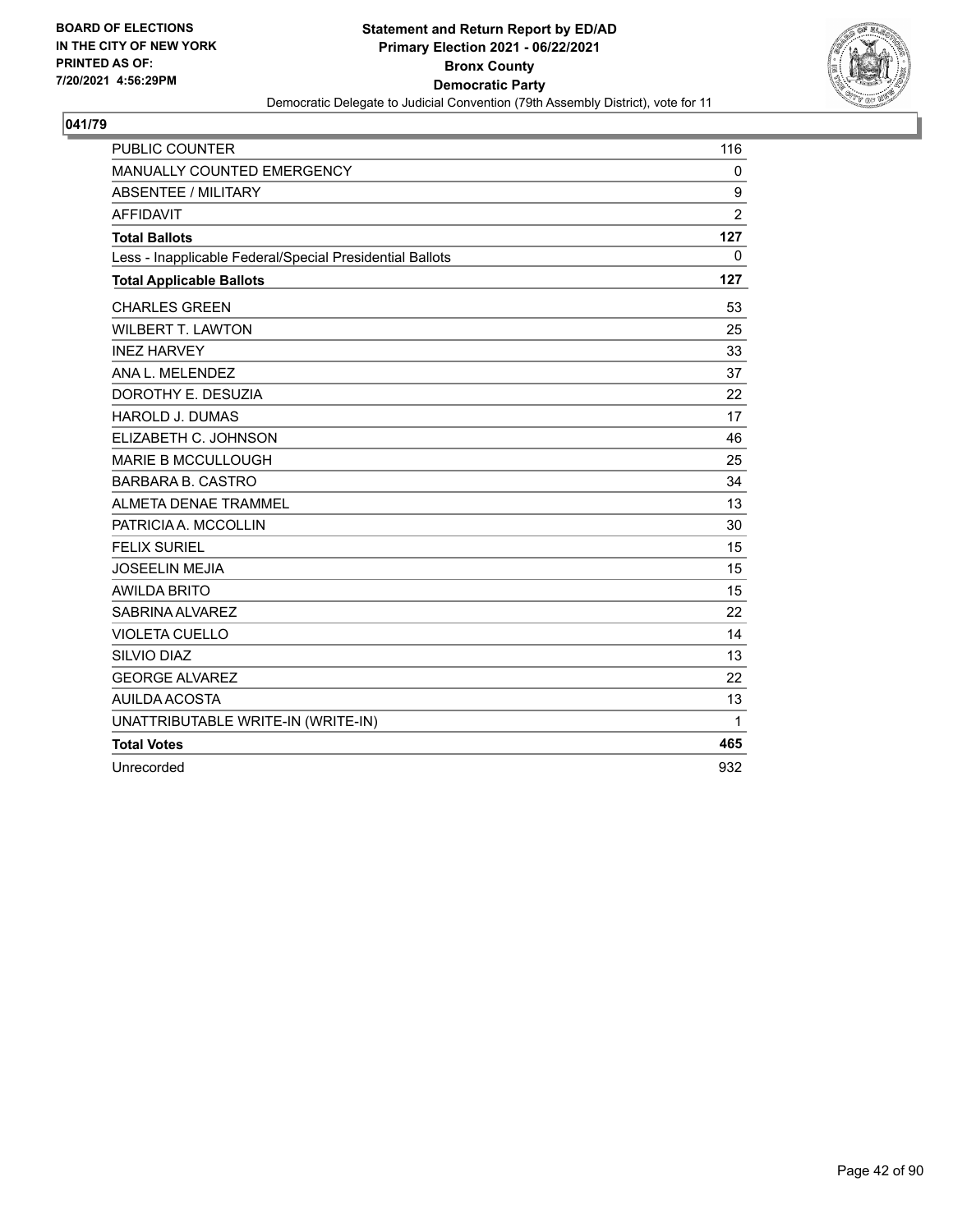

| <b>PUBLIC COUNTER</b>                                    | 129         |
|----------------------------------------------------------|-------------|
| MANUALLY COUNTED EMERGENCY                               | $\mathbf 0$ |
| <b>ABSENTEE / MILITARY</b>                               | 12          |
| <b>AFFIDAVIT</b>                                         | $\mathbf 0$ |
| <b>Total Ballots</b>                                     | 141         |
| Less - Inapplicable Federal/Special Presidential Ballots | 0           |
| <b>Total Applicable Ballots</b>                          | 141         |
| <b>CHARLES GREEN</b>                                     | 60          |
| <b>WILBERT T. LAWTON</b>                                 | 32          |
| <b>INEZ HARVEY</b>                                       | 32          |
| ANA L. MELENDEZ                                          | 48          |
| DOROTHY E. DESUZIA                                       | 22          |
| <b>HAROLD J. DUMAS</b>                                   | 29          |
| ELIZABETH C. JOHNSON                                     | 48          |
| <b>MARIE B MCCULLOUGH</b>                                | 31          |
| <b>BARBARA B. CASTRO</b>                                 | 45          |
| <b>ALMETA DENAE TRAMMEL</b>                              | 20          |
| PATRICIA A. MCCOLLIN                                     | 30          |
| <b>FELIX SURIEL</b>                                      | 19          |
| <b>JOSEELIN MEJIA</b>                                    | 31          |
| <b>AWILDA BRITO</b>                                      | 19          |
| SABRINA ALVAREZ                                          | 36          |
| <b>VIOLETA CUELLO</b>                                    | 15          |
| SILVIO DIAZ                                              | 24          |
| <b>GEORGE ALVAREZ</b>                                    | 27          |
| AUILDA ACOSTA                                            | 26          |
| SONIA DEWESE (WRITE-IN)                                  | 1           |
| <b>Total Votes</b>                                       | 595         |
| Unrecorded                                               | 956         |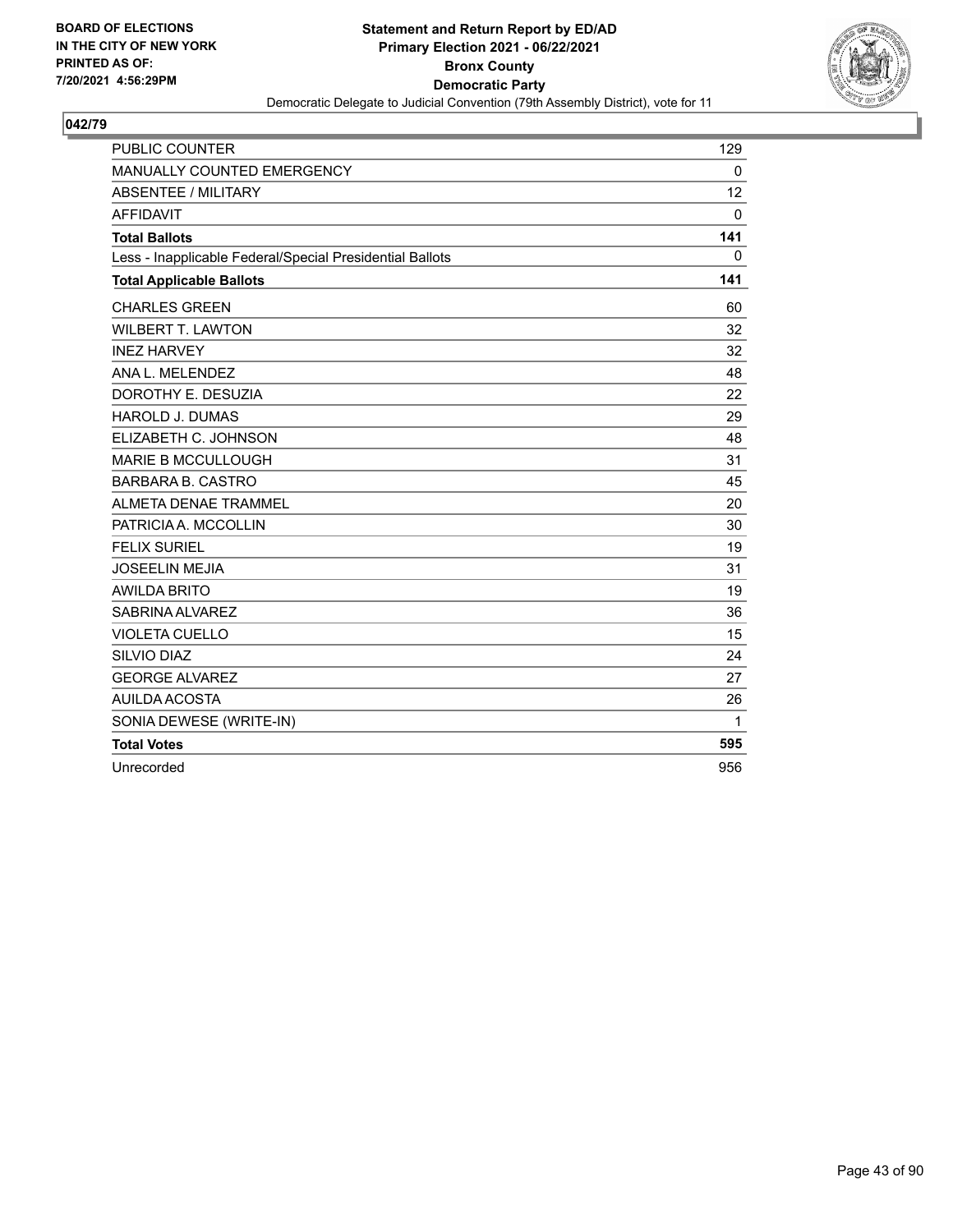

| <b>PUBLIC COUNTER</b>                                    | 109            |
|----------------------------------------------------------|----------------|
| MANUALLY COUNTED EMERGENCY                               | 0              |
| <b>ABSENTEE / MILITARY</b>                               | $\overline{7}$ |
| <b>AFFIDAVIT</b>                                         | 1              |
| <b>Total Ballots</b>                                     | 117            |
| Less - Inapplicable Federal/Special Presidential Ballots | 0              |
| <b>Total Applicable Ballots</b>                          | 117            |
| <b>CHARLES GREEN</b>                                     | 47             |
| <b>WILBERT T. LAWTON</b>                                 | 27             |
| <b>INEZ HARVEY</b>                                       | 41             |
| ANA L. MELENDEZ                                          | 41             |
| DOROTHY E. DESUZIA                                       | 28             |
| <b>HAROLD J. DUMAS</b>                                   | 21             |
| ELIZABETH C. JOHNSON                                     | 51             |
| <b>MARIE B MCCULLOUGH</b>                                | 31             |
| <b>BARBARA B. CASTRO</b>                                 | 39             |
| ALMETA DENAE TRAMMEL                                     | 23             |
| PATRICIA A. MCCOLLIN                                     | 34             |
| <b>FELIX SURIEL</b>                                      | 15             |
| <b>JOSEELIN MEJIA</b>                                    | 27             |
| <b>AWILDA BRITO</b>                                      | 21             |
| SABRINA ALVAREZ                                          | 32             |
| <b>VIOLETA CUELLO</b>                                    | 18             |
| SILVIO DIAZ                                              | 18             |
| <b>GEORGE ALVAREZ</b>                                    | 21             |
| <b>AUILDA ACOSTA</b>                                     | 25             |
| <b>Total Votes</b>                                       | 560            |
| Unrecorded                                               | 727            |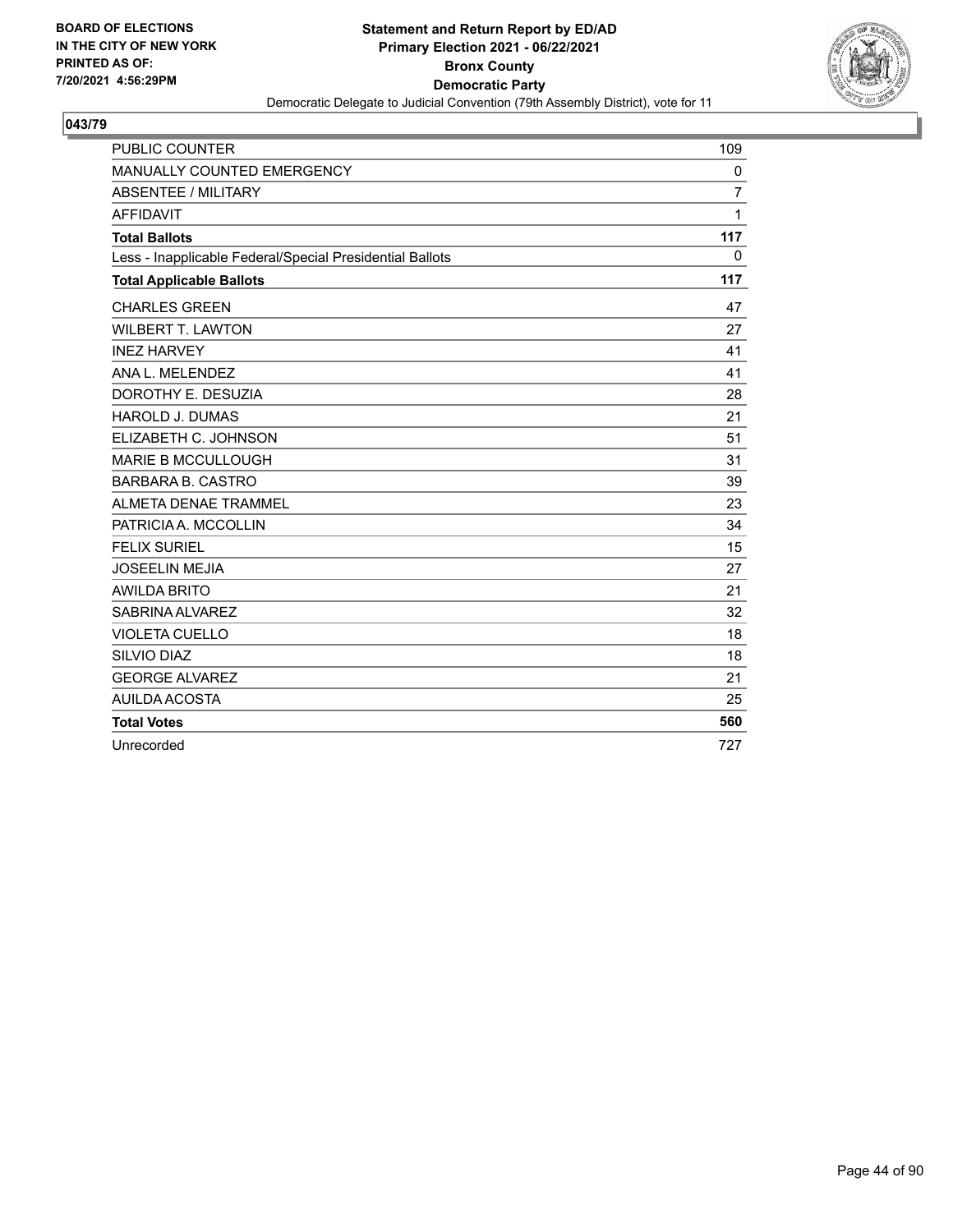

| <b>PUBLIC COUNTER</b>                                    | 113 |
|----------------------------------------------------------|-----|
| MANUALLY COUNTED EMERGENCY                               | 0   |
| <b>ABSENTEE / MILITARY</b>                               | 8   |
| <b>AFFIDAVIT</b>                                         | 1   |
| <b>Total Ballots</b>                                     | 122 |
| Less - Inapplicable Federal/Special Presidential Ballots | 0   |
| <b>Total Applicable Ballots</b>                          | 122 |
| <b>CHARLES GREEN</b>                                     | 44  |
| <b>WILBERT T. LAWTON</b>                                 | 17  |
| <b>INEZ HARVEY</b>                                       | 20  |
| ANA L. MELENDEZ                                          | 39  |
| DOROTHY E. DESUZIA                                       | 20  |
| <b>HAROLD J. DUMAS</b>                                   | 15  |
| ELIZABETH C. JOHNSON                                     | 32  |
| <b>MARIE B MCCULLOUGH</b>                                | 22  |
| <b>BARBARA B. CASTRO</b>                                 | 24  |
| ALMETA DENAE TRAMMEL                                     | 8   |
| PATRICIA A. MCCOLLIN                                     | 22  |
| <b>FELIX SURIEL</b>                                      | 16  |
| <b>JOSEELIN MEJIA</b>                                    | 28  |
| <b>AWILDA BRITO</b>                                      | 17  |
| SABRINA ALVAREZ                                          | 34  |
| <b>VIOLETA CUELLO</b>                                    | 14  |
| SILVIO DIAZ                                              | 19  |
| <b>GEORGE ALVAREZ</b>                                    | 21  |
| AUILDA ACOSTA                                            | 17  |
| UNATTRIBUTABLE WRITE-IN (WRITE-IN)                       | 3   |
| <b>Total Votes</b>                                       | 432 |
| Unrecorded                                               | 910 |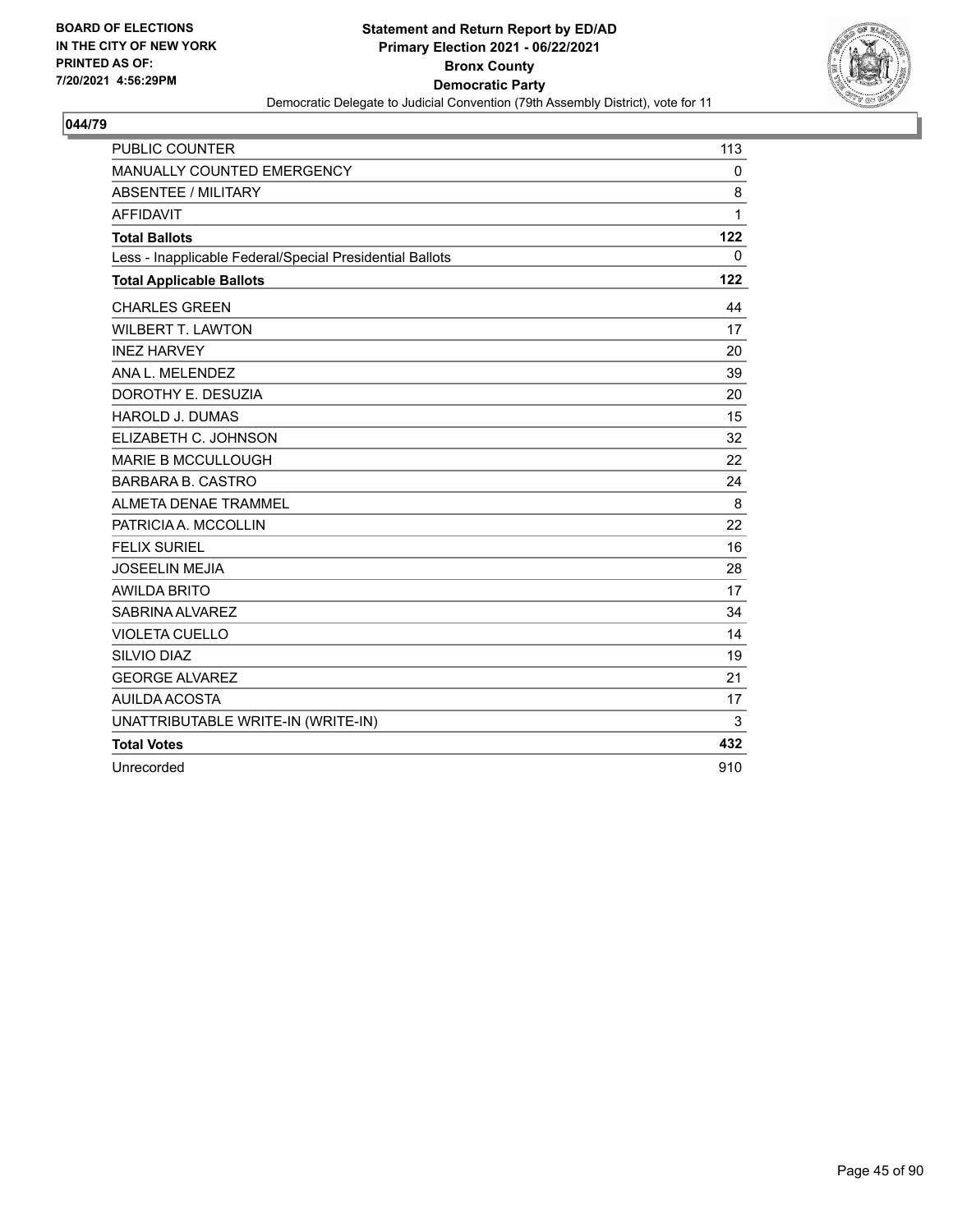

| <b>PUBLIC COUNTER</b>                                    | 91           |
|----------------------------------------------------------|--------------|
| MANUALLY COUNTED EMERGENCY                               | $\mathbf 0$  |
| <b>ABSENTEE / MILITARY</b>                               | 13           |
| <b>AFFIDAVIT</b>                                         | $\mathbf{1}$ |
| <b>Total Ballots</b>                                     | 105          |
| Less - Inapplicable Federal/Special Presidential Ballots | $\mathbf{0}$ |
| <b>Total Applicable Ballots</b>                          | 105          |
| <b>CHARLES GREEN</b>                                     | 48           |
| <b>WILBERT T. LAWTON</b>                                 | 21           |
| <b>INEZ HARVEY</b>                                       | 31           |
| ANA L. MELENDEZ                                          | 43           |
| DOROTHY E. DESUZIA                                       | 25           |
| <b>HAROLD J. DUMAS</b>                                   | 22           |
| ELIZABETH C. JOHNSON                                     | 35           |
| <b>MARIE B MCCULLOUGH</b>                                | 29           |
| <b>BARBARA B. CASTRO</b>                                 | 28           |
| <b>ALMETA DENAE TRAMMEL</b>                              | 20           |
| PATRICIA A. MCCOLLIN                                     | 29           |
| <b>FELIX SURIEL</b>                                      | 19           |
| <b>JOSEELIN MEJIA</b>                                    | 19           |
| <b>AWILDA BRITO</b>                                      | 20           |
| SABRINA ALVAREZ                                          | 20           |
| <b>VIOLETA CUELLO</b>                                    | 17           |
| SILVIO DIAZ                                              | 14           |
| <b>GEORGE ALVAREZ</b>                                    | 29           |
| AUILDA ACOSTA                                            | 18           |
| UNATTRIBUTABLE WRITE-IN (WRITE-IN)                       | 5            |
| <b>Total Votes</b>                                       | 492          |
| Unrecorded                                               | 663          |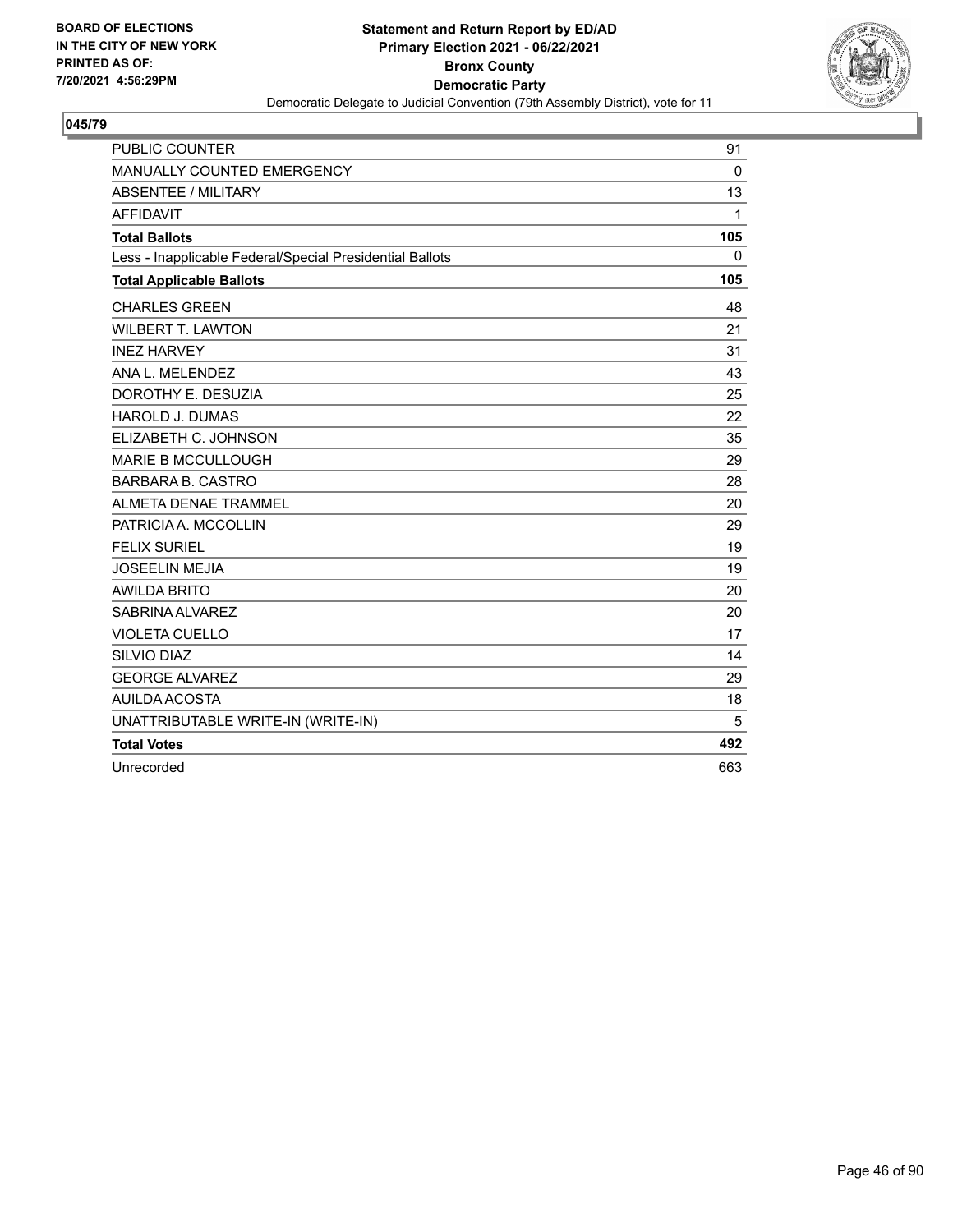

| <b>PUBLIC COUNTER</b>                                    | 121         |
|----------------------------------------------------------|-------------|
| MANUALLY COUNTED EMERGENCY                               | $\mathbf 0$ |
| <b>ABSENTEE / MILITARY</b>                               | 10          |
| <b>AFFIDAVIT</b>                                         | $\mathbf 0$ |
| <b>Total Ballots</b>                                     | 131         |
| Less - Inapplicable Federal/Special Presidential Ballots | 0           |
| <b>Total Applicable Ballots</b>                          | 131         |
| <b>CHARLES GREEN</b>                                     | 36          |
| <b>WILBERT T. LAWTON</b>                                 | 16          |
| <b>INEZ HARVEY</b>                                       | 18          |
| ANA L. MELENDEZ                                          | 30          |
| DOROTHY E. DESUZIA                                       | 13          |
| <b>HAROLD J. DUMAS</b>                                   | 17          |
| ELIZABETH C. JOHNSON                                     | 34          |
| <b>MARIE B MCCULLOUGH</b>                                | 22          |
| <b>BARBARA B. CASTRO</b>                                 | 28          |
| ALMETA DENAE TRAMMEL                                     | 8           |
| PATRICIA A. MCCOLLIN                                     | 19          |
| <b>FELIX SURIEL</b>                                      | 12          |
| <b>JOSEELIN MEJIA</b>                                    | 18          |
| <b>AWILDA BRITO</b>                                      | 10          |
| SABRINA ALVAREZ                                          | 21          |
| <b>VIOLETA CUELLO</b>                                    | 12          |
| SILVIO DIAZ                                              | 9           |
| <b>GEORGE ALVAREZ</b>                                    | 19          |
| <b>AUILDA ACOSTA</b>                                     | 14          |
| UNATTRIBUTABLE WRITE-IN (WRITE-IN)                       | 1           |
| <b>Total Votes</b>                                       | 357         |
| Unrecorded                                               | 1,084       |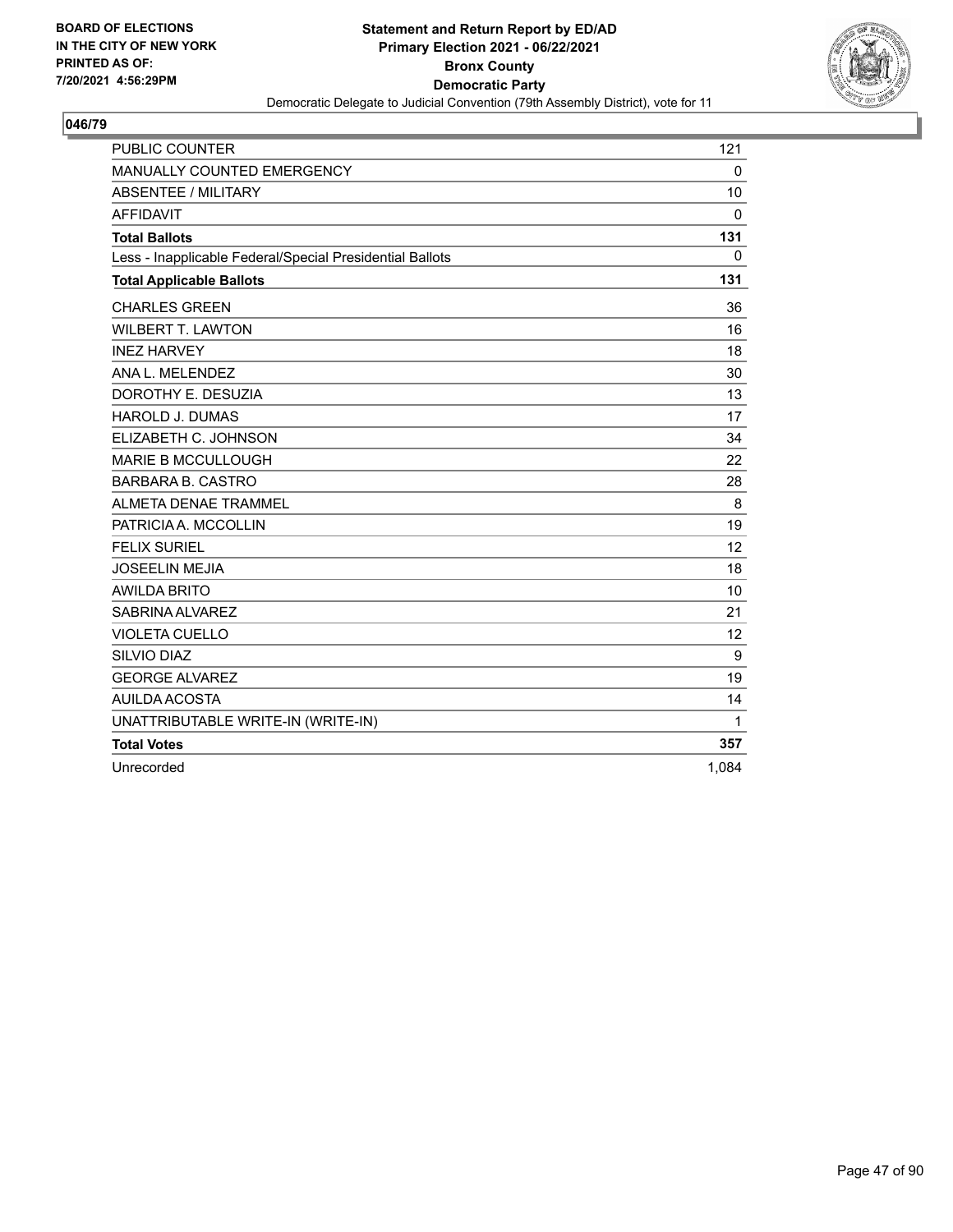

| <b>PUBLIC COUNTER</b>                                    | 106               |
|----------------------------------------------------------|-------------------|
| MANUALLY COUNTED EMERGENCY                               | 0                 |
| <b>ABSENTEE / MILITARY</b>                               | $\overline{2}$    |
| <b>AFFIDAVIT</b>                                         | $\Omega$          |
| <b>Total Ballots</b>                                     | 108               |
| Less - Inapplicable Federal/Special Presidential Ballots | 0                 |
| <b>Total Applicable Ballots</b>                          | 108               |
| <b>CHARLES GREEN</b>                                     | 22                |
| <b>WILBERT T. LAWTON</b>                                 | 17                |
| <b>INEZ HARVEY</b>                                       | 11                |
| ANA L. MELENDEZ                                          | 24                |
| DOROTHY E. DESUZIA                                       | $12 \overline{ }$ |
| <b>HAROLD J. DUMAS</b>                                   | 9                 |
| ELIZABETH C. JOHNSON                                     | 25                |
| <b>MARIE B MCCULLOUGH</b>                                | 11                |
| <b>BARBARA B. CASTRO</b>                                 | 15                |
| ALMETA DENAE TRAMMEL                                     | 4                 |
| PATRICIA A. MCCOLLIN                                     | 9                 |
| <b>FELIX SURIEL</b>                                      | 8                 |
| <b>JOSEELIN MEJIA</b>                                    | 17                |
| <b>AWILDA BRITO</b>                                      | 8                 |
| SABRINA ALVAREZ                                          | 14                |
| <b>VIOLETA CUELLO</b>                                    | 7                 |
| SILVIO DIAZ                                              | 12                |
| <b>GEORGE ALVAREZ</b>                                    | 16                |
| AUILDA ACOSTA                                            | 9                 |
| <b>Total Votes</b>                                       | 250               |
| Unrecorded                                               | 938               |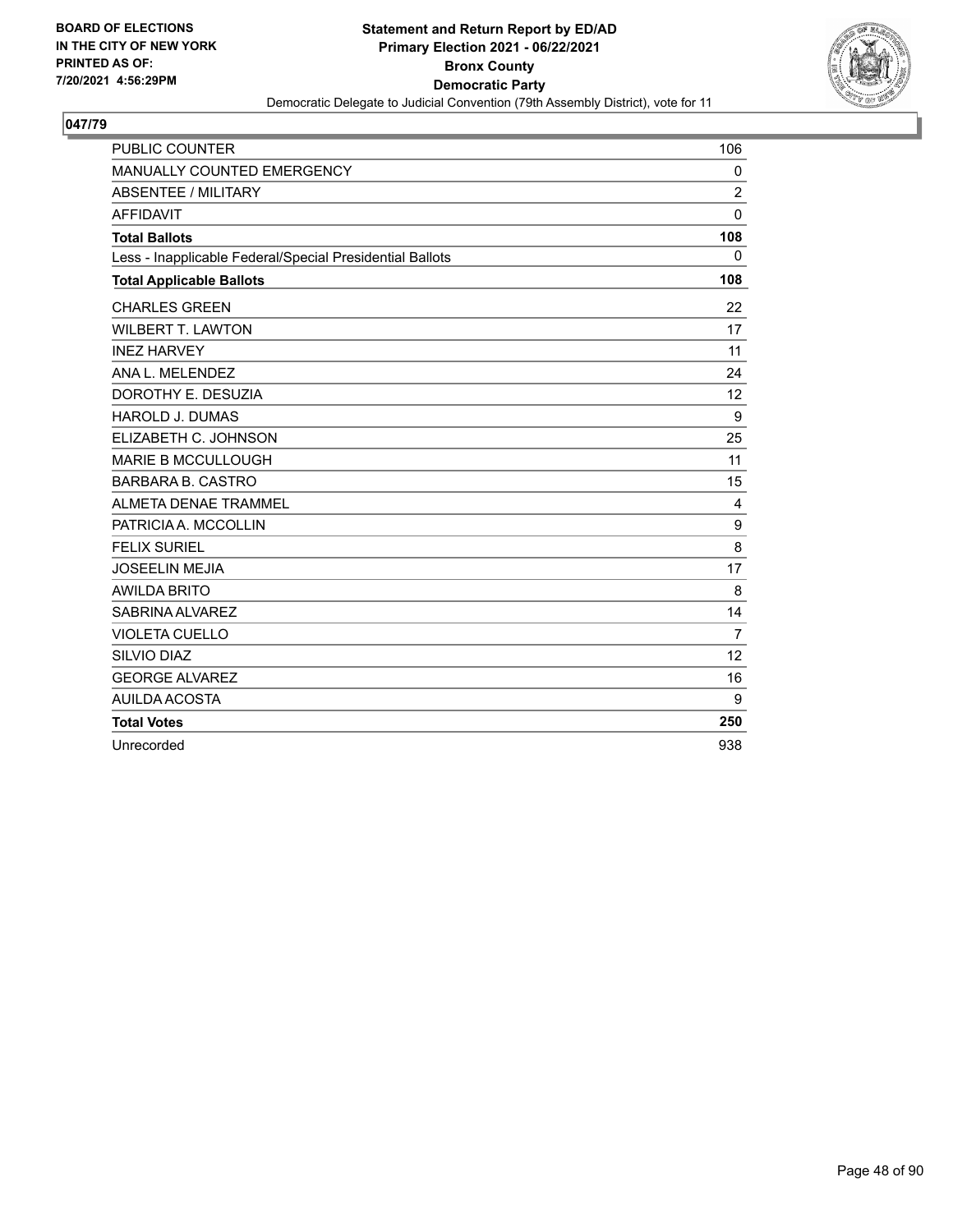

| <b>PUBLIC COUNTER</b>                                    | 110          |
|----------------------------------------------------------|--------------|
| MANUALLY COUNTED EMERGENCY                               | $\mathbf{0}$ |
| ABSENTEE / MILITARY                                      | 12           |
| <b>AFFIDAVIT</b>                                         | $\mathbf 0$  |
| <b>Total Ballots</b>                                     | 122          |
| Less - Inapplicable Federal/Special Presidential Ballots | $\mathbf{0}$ |
| <b>Total Applicable Ballots</b>                          | 122          |
| <b>CHARLES GREEN</b>                                     | 33           |
| <b>WILBERT T. LAWTON</b>                                 | 13           |
| <b>INEZ HARVEY</b>                                       | 13           |
| ANA L. MELENDEZ                                          | 47           |
| DOROTHY E. DESUZIA                                       | 11           |
| <b>HAROLD J. DUMAS</b>                                   | 13           |
| ELIZABETH C. JOHNSON                                     | 30           |
| <b>MARIE B MCCULLOUGH</b>                                | 19           |
| <b>BARBARA B. CASTRO</b>                                 | 29           |
| ALMETA DENAE TRAMMEL                                     | 10           |
| PATRICIA A. MCCOLLIN                                     | 13           |
| <b>FELIX SURIEL</b>                                      | 14           |
| <b>JOSEELIN MEJIA</b>                                    | 20           |
| <b>AWILDA BRITO</b>                                      | 15           |
| SABRINA ALVAREZ                                          | 24           |
| <b>VIOLETA CUELLO</b>                                    | 13           |
| SILVIO DIAZ                                              | 15           |
| <b>GEORGE ALVAREZ</b>                                    | 22           |
| <b>AUILDA ACOSTA</b>                                     | 18           |
| UNATTRIBUTABLE WRITE-IN (WRITE-IN)                       | 3            |
| <b>Total Votes</b>                                       | 375          |
| Unrecorded                                               | 967          |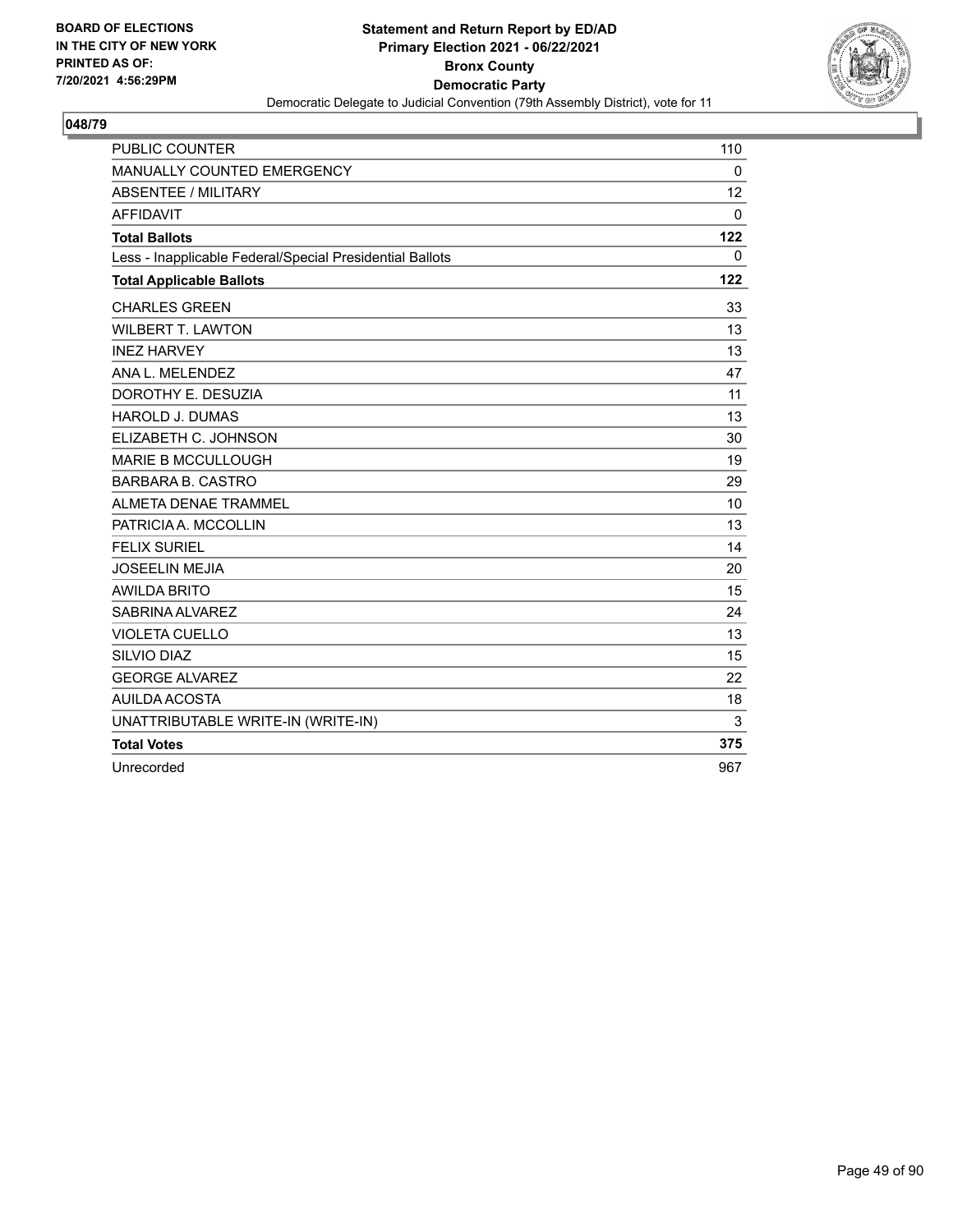

| <b>PUBLIC COUNTER</b>                                    | 110          |
|----------------------------------------------------------|--------------|
| MANUALLY COUNTED EMERGENCY                               | $\mathbf 0$  |
| <b>ABSENTEE / MILITARY</b>                               | 13           |
| <b>AFFIDAVIT</b>                                         | $\mathbf{1}$ |
| <b>Total Ballots</b>                                     | 124          |
| Less - Inapplicable Federal/Special Presidential Ballots | 0            |
| <b>Total Applicable Ballots</b>                          | 124          |
| <b>CHARLES GREEN</b>                                     | 41           |
| <b>WILBERT T. LAWTON</b>                                 | 23           |
| <b>INEZ HARVEY</b>                                       | 23           |
| ANA L. MELENDEZ                                          | 51           |
| DOROTHY E. DESUZIA                                       | 14           |
| <b>HAROLD J. DUMAS</b>                                   | 23           |
| ELIZABETH C. JOHNSON                                     | 38           |
| <b>MARIE B MCCULLOUGH</b>                                | 24           |
| <b>BARBARA B. CASTRO</b>                                 | 46           |
| ALMETA DENAE TRAMMEL                                     | 17           |
| PATRICIA A. MCCOLLIN                                     | 22           |
| <b>FELIX SURIEL</b>                                      | 21           |
| <b>JOSEELIN MEJIA</b>                                    | 30           |
| <b>AWILDA BRITO</b>                                      | 22           |
| SABRINA ALVAREZ                                          | 31           |
| <b>VIOLETA CUELLO</b>                                    | 20           |
| SILVIO DIAZ                                              | 25           |
| <b>GEORGE ALVAREZ</b>                                    | 26           |
| <b>AUILDA ACOSTA</b>                                     | 29           |
| ADOS (WRITE-IN)                                          | 1            |
| DENNIS MILTON (WRITE-IN)                                 | 1            |
| <b>Total Votes</b>                                       | 528          |
| Unrecorded                                               | 836          |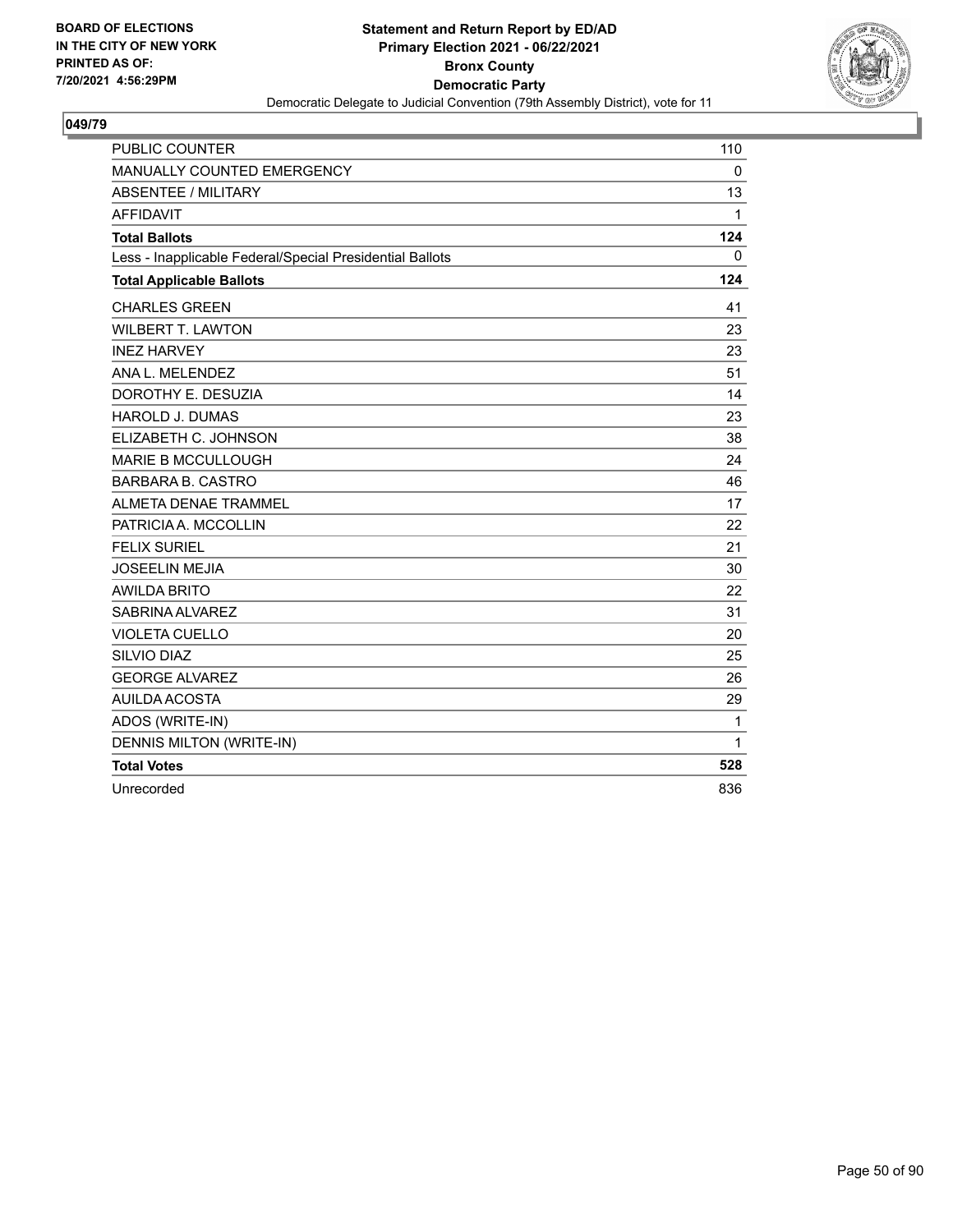

| <b>PUBLIC COUNTER</b>                                    | 109 |
|----------------------------------------------------------|-----|
| MANUALLY COUNTED EMERGENCY                               | 0   |
| <b>ABSENTEE / MILITARY</b>                               | 8   |
| <b>AFFIDAVIT</b>                                         | 0   |
| <b>Total Ballots</b>                                     | 117 |
| Less - Inapplicable Federal/Special Presidential Ballots | 0   |
| <b>Total Applicable Ballots</b>                          | 117 |
| <b>CHARLES GREEN</b>                                     | 29  |
| <b>WILBERT T. LAWTON</b>                                 | 15  |
| <b>INEZ HARVEY</b>                                       | 20  |
| ANA L. MELENDEZ                                          | 41  |
| DOROTHY E. DESUZIA                                       | 15  |
| <b>HAROLD J. DUMAS</b>                                   | 12  |
| ELIZABETH C. JOHNSON                                     | 36  |
| <b>MARIE B MCCULLOUGH</b>                                | 13  |
| <b>BARBARA B. CASTRO</b>                                 | 36  |
| ALMETA DENAE TRAMMEL                                     | 5   |
| PATRICIA A. MCCOLLIN                                     | 17  |
| <b>FELIX SURIEL</b>                                      | 8   |
| <b>JOSEELIN MEJIA</b>                                    | 19  |
| <b>AWILDA BRITO</b>                                      | 14  |
| SABRINA ALVAREZ                                          | 22  |
| <b>VIOLETA CUELLO</b>                                    | 12  |
| SILVIO DIAZ                                              | 11  |
| <b>GEORGE ALVAREZ</b>                                    | 18  |
| <b>AUILDA ACOSTA</b>                                     | 22  |
| RODERICK E. WILLIAMS (WRITE-IN)                          | 1   |
| <b>Total Votes</b>                                       | 366 |
| Unrecorded                                               | 921 |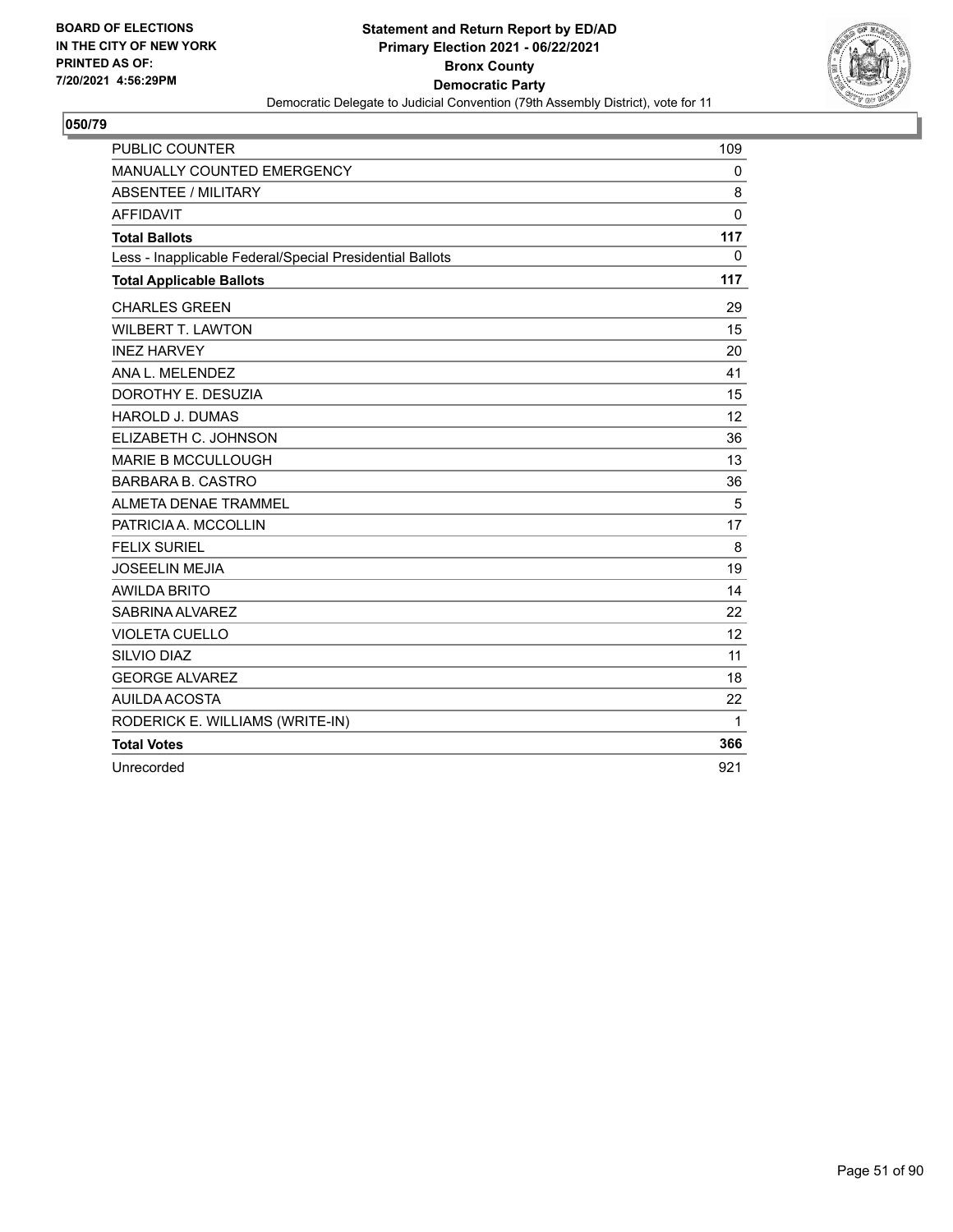

| <b>PUBLIC COUNTER</b>                                    | 170            |
|----------------------------------------------------------|----------------|
| MANUALLY COUNTED EMERGENCY                               | $\mathbf 0$    |
| <b>ABSENTEE / MILITARY</b>                               | 10             |
| <b>AFFIDAVIT</b>                                         | $\overline{2}$ |
| <b>Total Ballots</b>                                     | 182            |
| Less - Inapplicable Federal/Special Presidential Ballots | $\mathbf{0}$   |
| <b>Total Applicable Ballots</b>                          | 182            |
| <b>CHARLES GREEN</b>                                     | 62             |
| <b>WILBERT T. LAWTON</b>                                 | 45             |
| <b>INEZ HARVEY</b>                                       | 45             |
| ANA L. MELENDEZ                                          | 48             |
| DOROTHY E. DESUZIA                                       | 24             |
| <b>HAROLD J. DUMAS</b>                                   | 32             |
| ELIZABETH C. JOHNSON                                     | 60             |
| <b>MARIE B MCCULLOUGH</b>                                | 39             |
| <b>BARBARA B. CASTRO</b>                                 | 48             |
| <b>ALMETA DENAE TRAMMEL</b>                              | 24             |
| PATRICIA A. MCCOLLIN                                     | 41             |
| <b>FELIX SURIEL</b>                                      | 20             |
| <b>JOSEELIN MEJIA</b>                                    | 23             |
| <b>AWILDA BRITO</b>                                      | 25             |
| SABRINA ALVAREZ                                          | 24             |
| <b>VIOLETA CUELLO</b>                                    | 13             |
| SILVIO DIAZ                                              | 18             |
| <b>GEORGE ALVAREZ</b>                                    | 31             |
| AUILDA ACOSTA                                            | 19             |
| JUMAANE D WILLIAMS (WRITE-IN)                            | $\mathbf{1}$   |
| <b>Total Votes</b>                                       | 642            |
| Unrecorded                                               | 1,360          |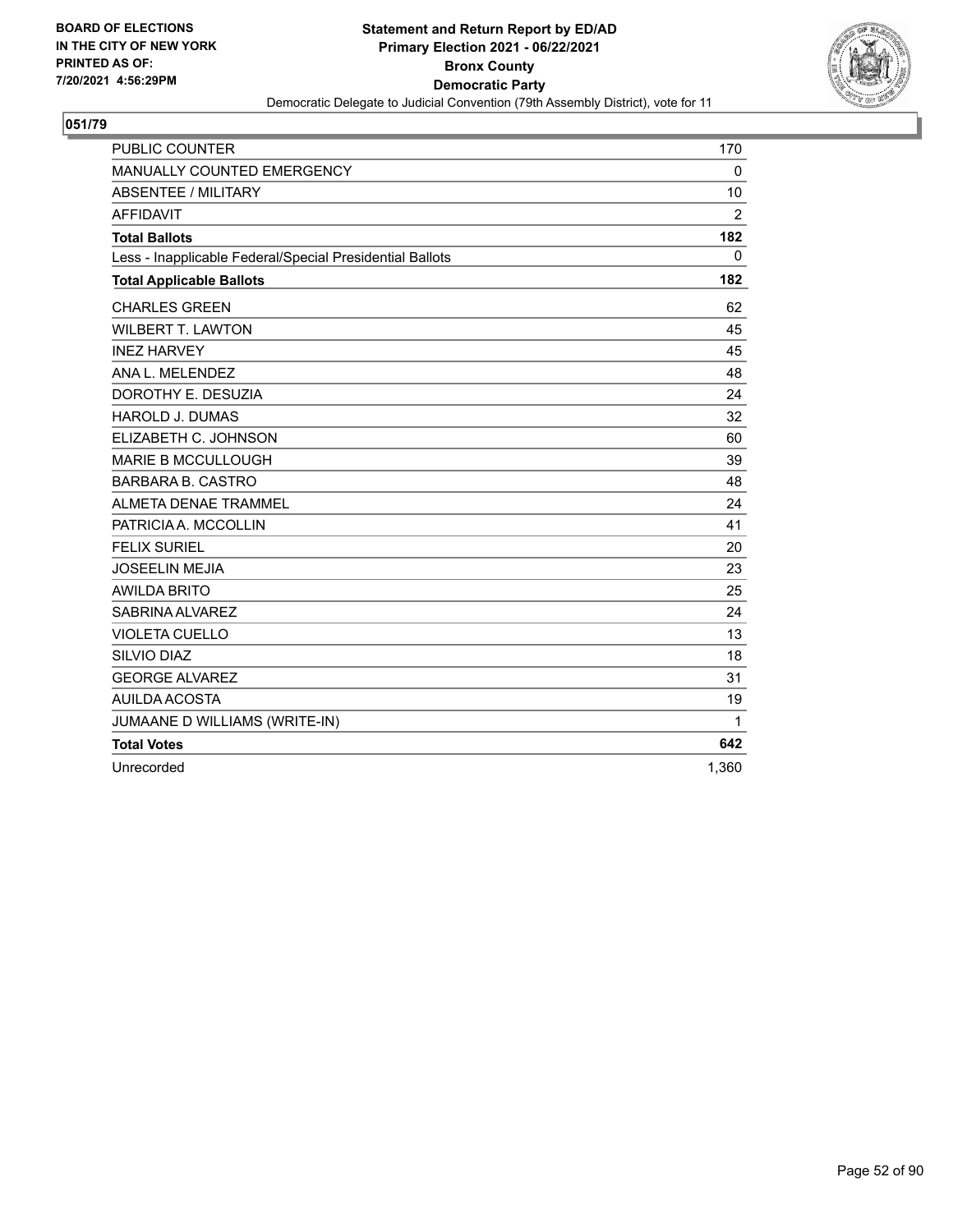

| PUBLIC COUNTER                                           | 100 |
|----------------------------------------------------------|-----|
| MANUALLY COUNTED EMERGENCY                               | 0   |
| <b>ABSENTEE / MILITARY</b>                               | 10  |
| <b>AFFIDAVIT</b>                                         | 0   |
| <b>Total Ballots</b>                                     | 110 |
| Less - Inapplicable Federal/Special Presidential Ballots | 0   |
| <b>Total Applicable Ballots</b>                          | 110 |
| <b>CHARLES GREEN</b>                                     | 49  |
| <b>WILBERT T. LAWTON</b>                                 | 31  |
| <b>INEZ HARVEY</b>                                       | 32  |
| ANA L. MELENDEZ                                          | 40  |
| DOROTHY E. DESUZIA                                       | 17  |
| HAROLD J. DUMAS                                          | 20  |
| ELIZABETH C. JOHNSON                                     | 37  |
| <b>MARIE B MCCULLOUGH</b>                                | 27  |
| <b>BARBARA B. CASTRO</b>                                 | 31  |
| <b>ALMETA DENAE TRAMMEL</b>                              | 16  |
| PATRICIA A. MCCOLLIN                                     | 30  |
| <b>FELIX SURIEL</b>                                      | 18  |
| <b>JOSEELIN MEJIA</b>                                    | 17  |
| <b>AWILDA BRITO</b>                                      | 10  |
| SABRINA ALVAREZ                                          | 25  |
| <b>VIOLETA CUELLO</b>                                    | 15  |
| SILVIO DIAZ                                              | 13  |
| <b>GEORGE ALVAREZ</b>                                    | 24  |
| <b>AUILDA ACOSTA</b>                                     | 16  |
| CARMEN RIVERA (WRITE-IN)                                 | 1   |
| CHANTAL JACKSON (WRITE-IN)                               | 1   |
| FRED TRIGO (WRITE-IN)                                    | 1   |
| JOSHUA CENWON (WRITE-IN)                                 | 1   |
| MICHAEL BLAKE (WRITE-IN)                                 | 1   |
| <b>Total Votes</b>                                       | 473 |
| Unrecorded                                               | 737 |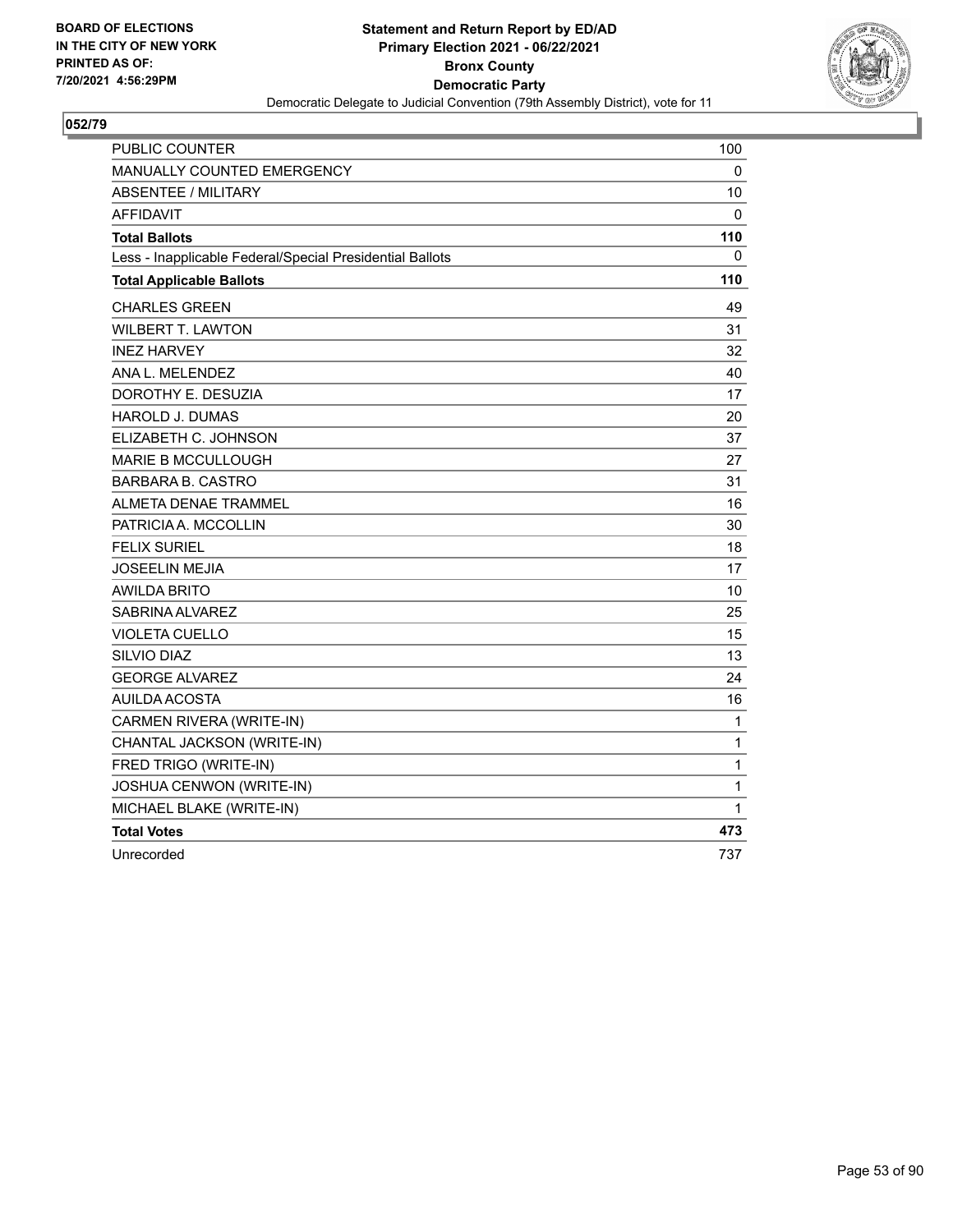

| <b>PUBLIC COUNTER</b>                                    | 114            |
|----------------------------------------------------------|----------------|
| MANUALLY COUNTED EMERGENCY                               | $\mathbf 0$    |
| <b>ABSENTEE / MILITARY</b>                               | 17             |
| <b>AFFIDAVIT</b>                                         | $\mathbf 0$    |
| <b>Total Ballots</b>                                     | 131            |
| Less - Inapplicable Federal/Special Presidential Ballots | 0              |
| <b>Total Applicable Ballots</b>                          | 131            |
| <b>CHARLES GREEN</b>                                     | 49             |
| <b>WILBERT T. LAWTON</b>                                 | 27             |
| <b>INEZ HARVEY</b>                                       | 34             |
| ANA L. MELENDEZ                                          | 48             |
| DOROTHY E. DESUZIA                                       | 24             |
| <b>HAROLD J. DUMAS</b>                                   | 31             |
| ELIZABETH C. JOHNSON                                     | 45             |
| <b>MARIE B MCCULLOUGH</b>                                | 37             |
| <b>BARBARA B. CASTRO</b>                                 | 36             |
| <b>ALMETA DENAE TRAMMEL</b>                              | 19             |
| PATRICIA A. MCCOLLIN                                     | 29             |
| <b>FELIX SURIEL</b>                                      | 11             |
| <b>JOSEELIN MEJIA</b>                                    | 27             |
| <b>AWILDA BRITO</b>                                      | 18             |
| SABRINA ALVAREZ                                          | 28             |
| <b>VIOLETA CUELLO</b>                                    | 16             |
| SILVIO DIAZ                                              | 21             |
| <b>GEORGE ALVAREZ</b>                                    | 21             |
| AUILDA ACOSTA                                            | 20             |
| UNATTRIBUTABLE WRITE-IN (WRITE-IN)                       | $\overline{2}$ |
| <b>Total Votes</b>                                       | 543            |
| Unrecorded                                               | 898            |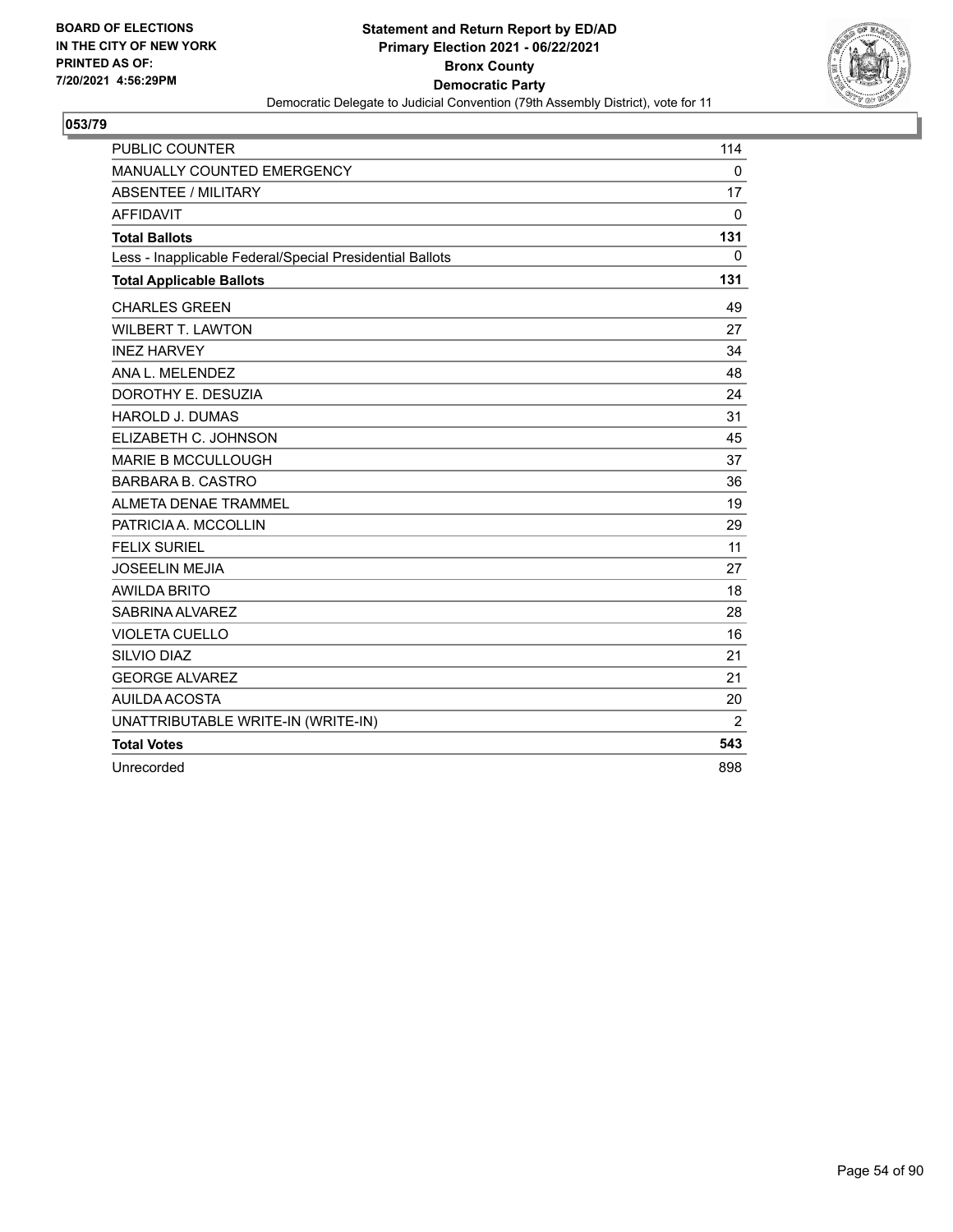

| <b>PUBLIC COUNTER</b>                                    | 101            |
|----------------------------------------------------------|----------------|
| MANUALLY COUNTED EMERGENCY                               | 0              |
| <b>ABSENTEE / MILITARY</b>                               | 7              |
| <b>AFFIDAVIT</b>                                         | 0              |
| <b>Total Ballots</b>                                     | 108            |
| Less - Inapplicable Federal/Special Presidential Ballots | 0              |
| <b>Total Applicable Ballots</b>                          | 108            |
| <b>CHARLES GREEN</b>                                     | 45             |
| <b>WILBERT T. LAWTON</b>                                 | 17             |
| <b>INEZ HARVEY</b>                                       | 36             |
| ANA L. MELENDEZ                                          | 37             |
| DOROTHY E. DESUZIA                                       | 20             |
| <b>HAROLD J. DUMAS</b>                                   | 18             |
| ELIZABETH C. JOHNSON                                     | 25             |
| <b>MARIE B MCCULLOUGH</b>                                | 19             |
| <b>BARBARA B. CASTRO</b>                                 | 25             |
| <b>ALMETA DENAE TRAMMEL</b>                              | 11             |
| PATRICIA A. MCCOLLIN                                     | 24             |
| FFI IX SURIFI                                            | 12             |
| <b>JOSEELIN MEJIA</b>                                    | 13             |
| <b>AWILDA BRITO</b>                                      | 12             |
| SABRINA ALVAREZ                                          | 24             |
| <b>VIOLETA CUELLO</b>                                    | 13             |
| SILVIO DIAZ                                              | 8              |
| <b>GEORGE ALVAREZ</b>                                    | 16             |
| AUILDA ACOSTA                                            | 14             |
| AWILDA BRILLO (WRITE-IN)                                 | 1              |
| UNATTRIBUTABLE WRITE-IN (WRITE-IN)                       | $\overline{2}$ |
| <b>Total Votes</b>                                       | 392            |
| Unrecorded                                               | 796            |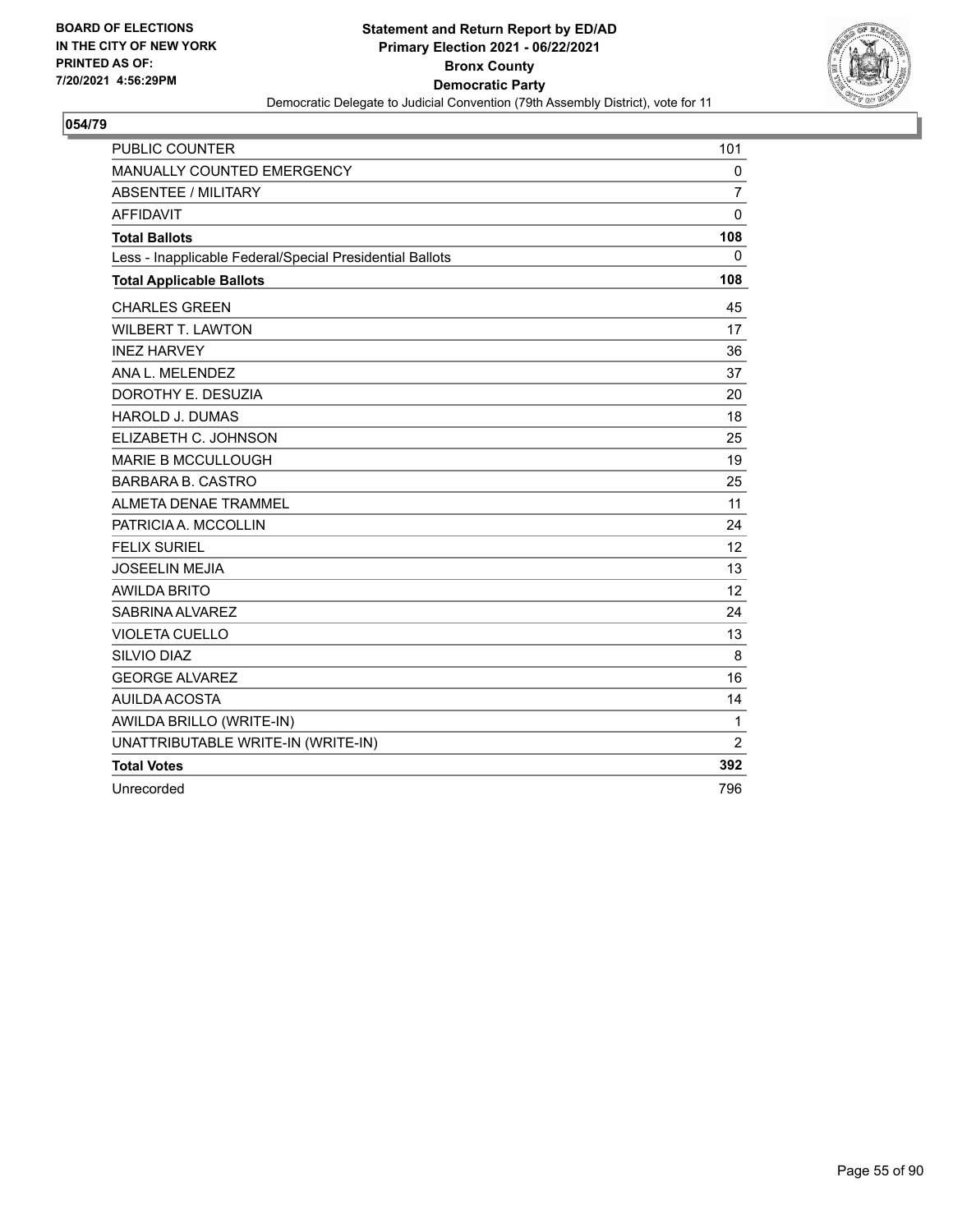

| <b>PUBLIC COUNTER</b>                                    | 34             |
|----------------------------------------------------------|----------------|
| MANUALLY COUNTED EMERGENCY                               | 0              |
| ABSENTEE / MILITARY                                      | 1              |
| <b>AFFIDAVIT</b>                                         | 0              |
| <b>Total Ballots</b>                                     | 35             |
| Less - Inapplicable Federal/Special Presidential Ballots | $\mathbf 0$    |
| <b>Total Applicable Ballots</b>                          | 35             |
| <b>CHARLES GREEN</b>                                     | 6              |
| <b>WILBERT T. LAWTON</b>                                 | 6              |
| <b>INEZ HARVEY</b>                                       | 9              |
| ANA L. MELENDEZ                                          | 9              |
| DOROTHY E. DESUZIA                                       | 9              |
| <b>HAROLD J. DUMAS</b>                                   | 3              |
| ELIZABETH C. JOHNSON                                     | 9              |
| <b>MARIE B MCCULLOUGH</b>                                | $\overline{7}$ |
| <b>BARBARA B. CASTRO</b>                                 | 11             |
| ALMETA DENAE TRAMMEL                                     | 6              |
| PATRICIA A. MCCOLLIN                                     | 8              |
| <b>FELIX SURIEL</b>                                      | 5              |
| <b>JOSEELIN MEJIA</b>                                    | $\overline{7}$ |
| <b>AWILDA BRITO</b>                                      | $\overline{2}$ |
| SABRINA ALVAREZ                                          | 10             |
| <b>VIOLETA CUELLO</b>                                    | 4              |
| SILVIO DIAZ                                              | 6              |
| <b>GEORGE ALVAREZ</b>                                    | 5              |
| <b>AUILDA ACOSTA</b>                                     | 5              |
| <b>Total Votes</b>                                       | 127            |
| Unrecorded                                               | 258            |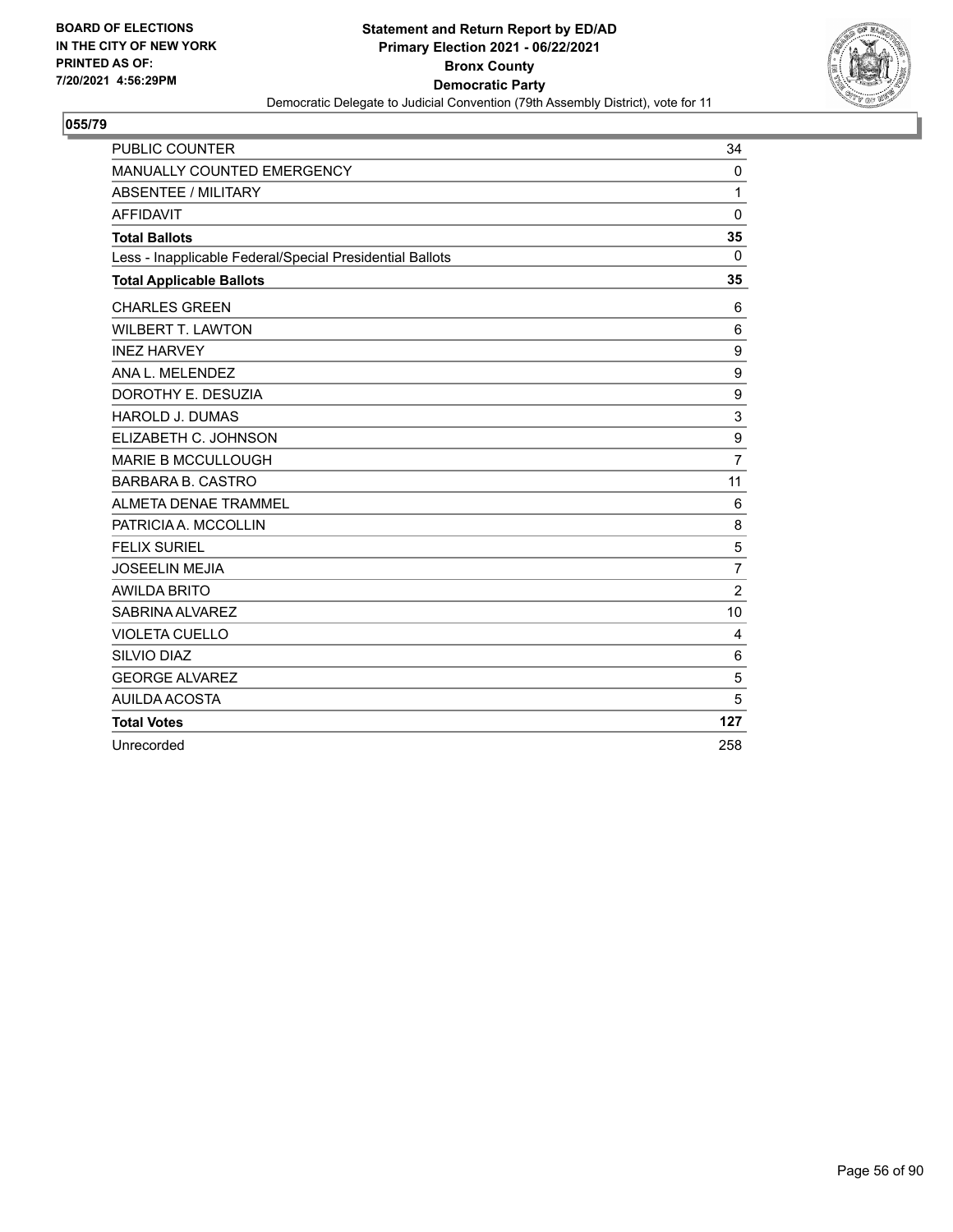

| <b>PUBLIC COUNTER</b>                                    | 88             |
|----------------------------------------------------------|----------------|
| MANUALLY COUNTED EMERGENCY                               | 0              |
| <b>ABSENTEE / MILITARY</b>                               | 11             |
| <b>AFFIDAVIT</b>                                         | 2              |
| <b>Total Ballots</b>                                     | 101            |
| Less - Inapplicable Federal/Special Presidential Ballots | 0              |
| <b>Total Applicable Ballots</b>                          | 101            |
| <b>CHARLES GREEN</b>                                     | 28             |
| <b>WILBERT T. LAWTON</b>                                 | 15             |
| <b>INEZ HARVEY</b>                                       | 20             |
| ANA L. MELENDEZ                                          | 37             |
| DOROTHY E. DESUZIA                                       | 17             |
| <b>HAROLD J. DUMAS</b>                                   | 12             |
| ELIZABETH C. JOHNSON                                     | 37             |
| MARIE B MCCULLOUGH                                       | 18             |
| <b>BARBARA B. CASTRO</b>                                 | 28             |
| <b>ALMETA DENAE TRAMMEL</b>                              | 16             |
| PATRICIA A. MCCOLLIN                                     | 17             |
| <b>FELIX SURIEL</b>                                      | 11             |
| <b>JOSEELIN MEJIA</b>                                    | 17             |
| <b>AWILDA BRITO</b>                                      | 21             |
| SABRINA ALVAREZ                                          | 28             |
| <b>VIOLETA CUELLO</b>                                    | 14             |
| SILVIO DIAZ                                              | 14             |
| <b>GEORGE ALVAREZ</b>                                    | 18             |
| AUILDA ACOSTA                                            | 16             |
| ANTONETTE LEE (WRITE-IN)                                 | 1              |
| CHRISTOPHER JOSEPH (WRITE-IN)                            | 1              |
| <b>GREGORY HERRERA (WRITE-IN)</b>                        | 1              |
| JAMAAL JONES (WRITE-IN)                                  | 1              |
| JANIE WILLIAMS (WRITE-IN)                                | 1              |
| KARMA JAMES (WRITE-IN)                                   | 1              |
| PORSUA SHARON VENABLE (WRITE-IN)                         | 1              |
| QUANDALASHA FAMBRO (WRITE-IN)                            | 1              |
| SHELIA JAMES (WRITE-IN)                                  | 1              |
| SOPHIA GUCILA (WRITE-IN)                                 | $\overline{c}$ |
| UNATTRIBUTABLE WRITE-IN (WRITE-IN)                       | 3              |
| WEDUD MITCHELL (WRITE-IN)                                | 1              |
| <b>Total Votes</b>                                       | 399            |
| Unrecorded                                               | 712            |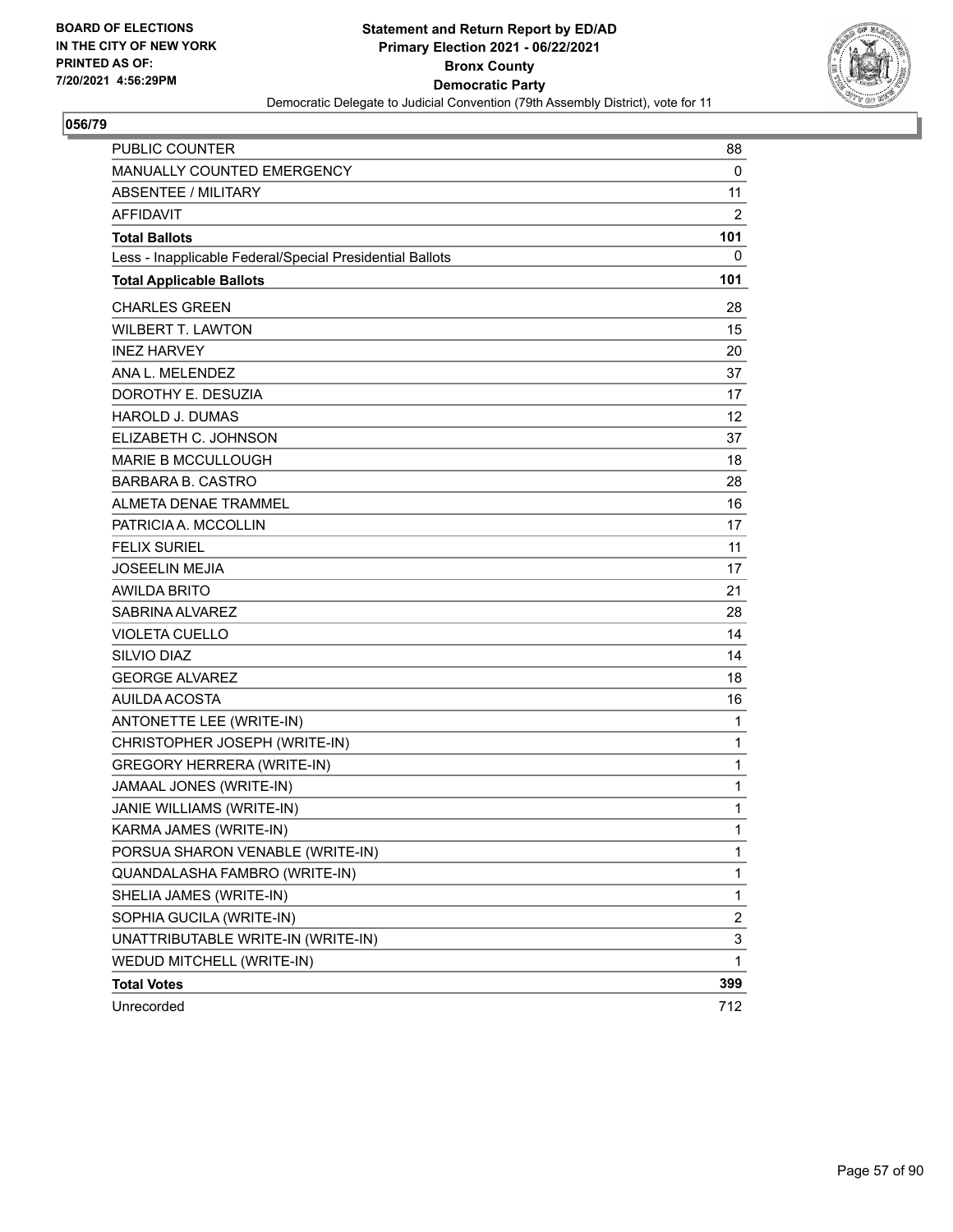

| <b>PUBLIC COUNTER</b>                                    | 148         |
|----------------------------------------------------------|-------------|
| MANUALLY COUNTED EMERGENCY                               | $\mathbf 0$ |
| ABSENTEE / MILITARY                                      | 17          |
| <b>AFFIDAVIT</b>                                         | 1           |
| <b>Total Ballots</b>                                     | 166         |
| Less - Inapplicable Federal/Special Presidential Ballots | 0           |
| <b>Total Applicable Ballots</b>                          | 166         |
| <b>CHARLES GREEN</b>                                     | 54          |
| <b>WILBERT T. LAWTON</b>                                 | 28          |
| <b>INEZ HARVEY</b>                                       | 32          |
| ANA L. MELENDEZ                                          | 63          |
| DOROTHY E. DESUZIA                                       | 23          |
| <b>HAROLD J. DUMAS</b>                                   | 31          |
| ELIZABETH C. JOHNSON                                     | 51          |
| <b>MARIE B MCCULLOUGH</b>                                | 28          |
| <b>BARBARA B. CASTRO</b>                                 | 43          |
| ALMETA DENAE TRAMMEL                                     | 21          |
| PATRICIA A. MCCOLLIN                                     | 29          |
| <b>FELIX SURIEL</b>                                      | 18          |
| <b>JOSEELIN MEJIA</b>                                    | 26          |
| <b>AWILDA BRITO</b>                                      | 25          |
| SABRINA ALVAREZ                                          | 37          |
| <b>VIOLETA CUELLO</b>                                    | 17          |
| SILVIO DIAZ                                              | 21          |
| <b>GEORGE ALVAREZ</b>                                    | 29          |
| AUILDA ACOSTA                                            | 22          |
| <b>Total Votes</b>                                       | 598         |
| Unrecorded                                               | 1,228       |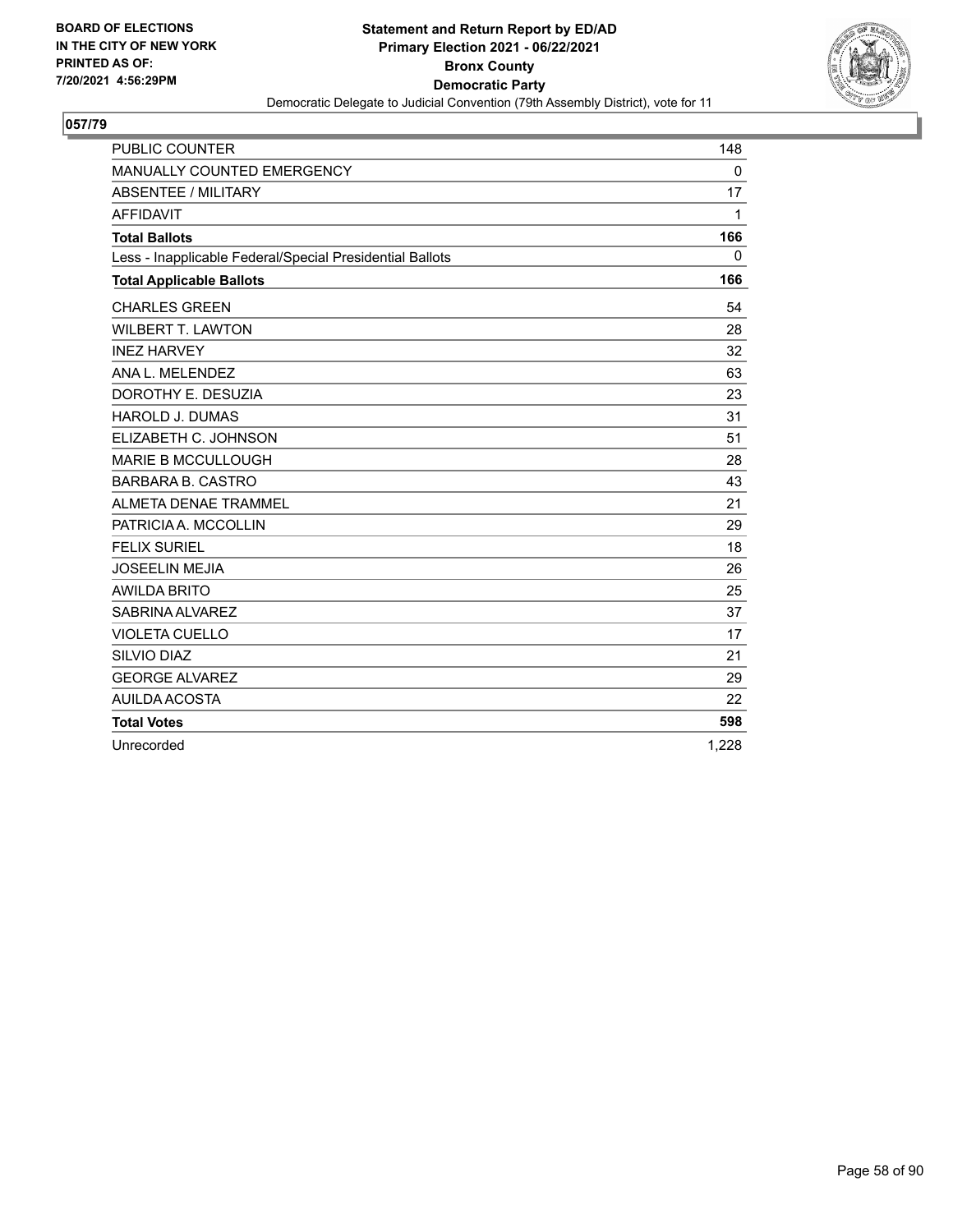

| <b>PUBLIC COUNTER</b>                                    | 111          |
|----------------------------------------------------------|--------------|
| MANUALLY COUNTED EMERGENCY                               | $\mathbf 0$  |
| <b>ABSENTEE / MILITARY</b>                               | 9            |
| <b>AFFIDAVIT</b>                                         | $\Omega$     |
| <b>Total Ballots</b>                                     | 120          |
| Less - Inapplicable Federal/Special Presidential Ballots | $\mathbf{0}$ |
| <b>Total Applicable Ballots</b>                          | 120          |
| <b>CHARLES GREEN</b>                                     | 32           |
| <b>WILBERT T. LAWTON</b>                                 | 14           |
| <b>INEZ HARVEY</b>                                       | 26           |
| ANA L. MELENDEZ                                          | 47           |
| DOROTHY E. DESUZIA                                       | 19           |
| <b>HAROLD J. DUMAS</b>                                   | 22           |
| ELIZABETH C. JOHNSON                                     | 31           |
| <b>MARIE B MCCULLOUGH</b>                                | 25           |
| <b>BARBARA B. CASTRO</b>                                 | 38           |
| ALMETA DENAE TRAMMEL                                     | 14           |
| PATRICIA A. MCCOLLIN                                     | 23           |
| <b>FELIX SURIEL</b>                                      | 17           |
| <b>JOSEELIN MEJIA</b>                                    | 25           |
| <b>AWILDA BRITO</b>                                      | 25           |
| SABRINA ALVAREZ                                          | 38           |
| <b>VIOLETA CUELLO</b>                                    | 21           |
| SILVIO DIAZ                                              | 18           |
| <b>GEORGE ALVAREZ</b>                                    | 25           |
| AUILDA ACOSTA                                            | 21           |
| UNATTRIBUTABLE WRITE-IN (WRITE-IN)                       | 2            |
| <b>Total Votes</b>                                       | 483          |
| Unrecorded                                               | 837          |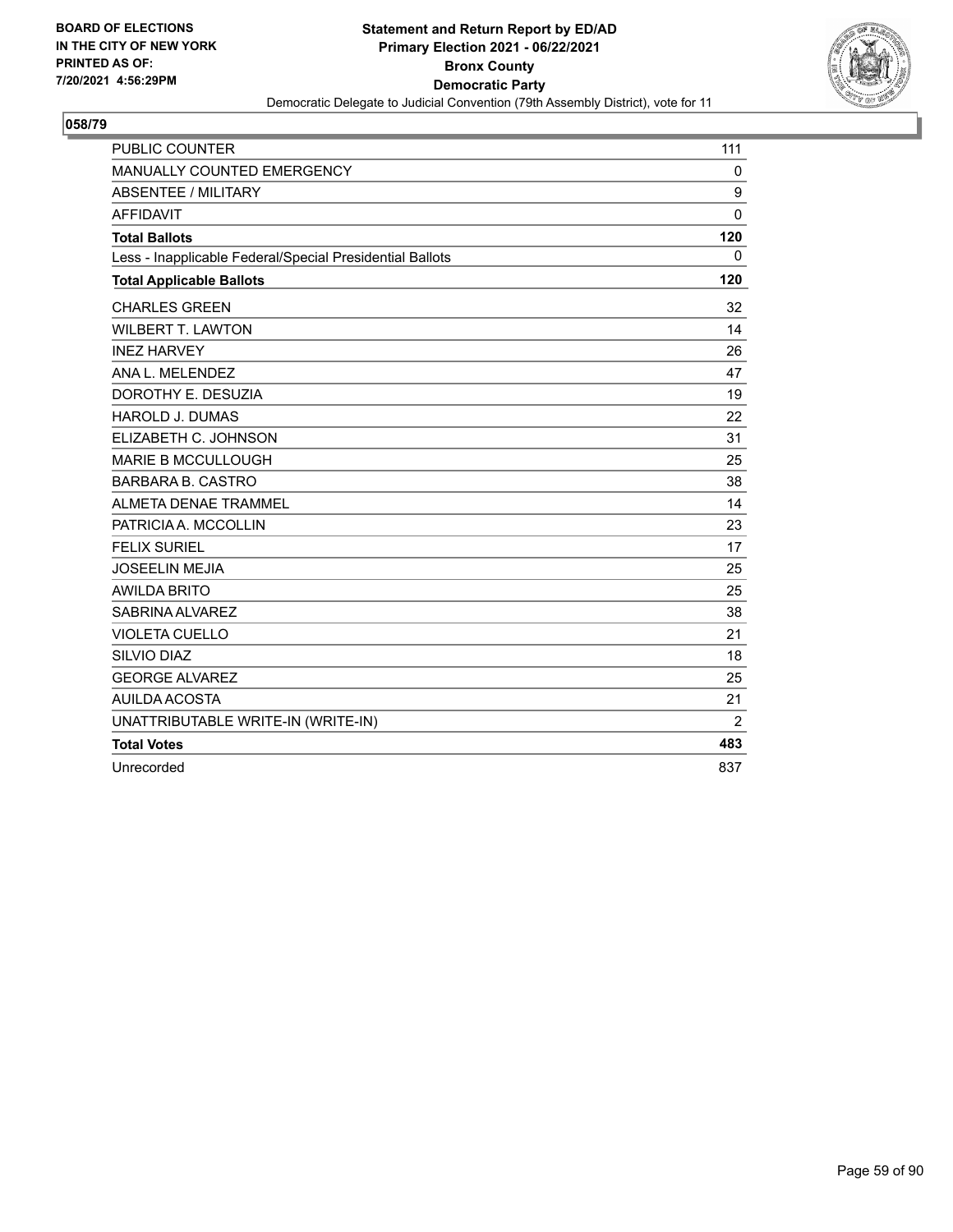

| <b>PUBLIC COUNTER</b>                                    | 90             |
|----------------------------------------------------------|----------------|
| MANUALLY COUNTED EMERGENCY                               | $\mathbf 0$    |
| <b>ABSENTEE / MILITARY</b>                               | $\overline{7}$ |
| <b>AFFIDAVIT</b>                                         | 0              |
| <b>Total Ballots</b>                                     | 97             |
| Less - Inapplicable Federal/Special Presidential Ballots | $\mathbf 0$    |
| <b>Total Applicable Ballots</b>                          | 97             |
| <b>CHARLES GREEN</b>                                     | 25             |
| <b>WILBERT T. LAWTON</b>                                 | 9              |
| <b>INEZ HARVEY</b>                                       | 24             |
| ANA L. MELENDEZ                                          | 35             |
| DOROTHY E. DESUZIA                                       | 12             |
| <b>HAROLD J. DUMAS</b>                                   | 13             |
| ELIZABETH C. JOHNSON                                     | 32             |
| <b>MARIE B MCCULLOUGH</b>                                | 18             |
| BARBARA B. CASTRO                                        | 27             |
| <b>ALMETA DENAE TRAMMEL</b>                              | 12             |
| PATRICIA A. MCCOLLIN                                     | 18             |
| <b>FELIX SURIEL</b>                                      | 17             |
| <b>JOSEELIN MEJIA</b>                                    | 23             |
| <b>AWILDA BRITO</b>                                      | 18             |
| SABRINA ALVAREZ                                          | 26             |
| <b>VIOLETA CUELLO</b>                                    | 16             |
| SILVIO DIAZ                                              | 12             |
| <b>GEORGE ALVAREZ</b>                                    | 17             |
| AUILDA ACOSTA                                            | 12             |
| OBINNA NWAKO (WRITE-IN)                                  | 1              |
| UNATTRIBUTABLE WRITE-IN (WRITE-IN)                       | 1              |
| <b>Total Votes</b>                                       | 368            |
| Unrecorded                                               | 699            |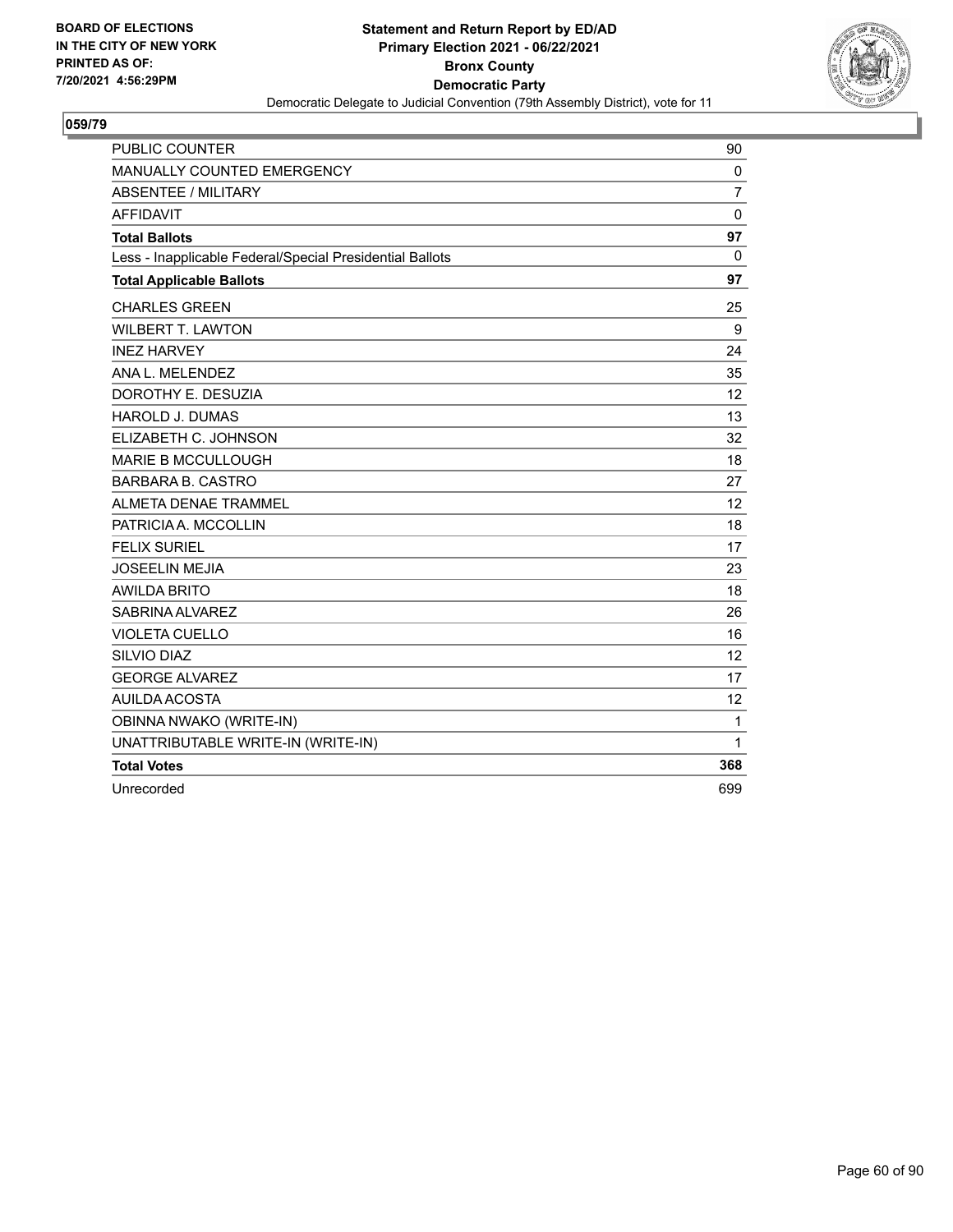

| <b>PUBLIC COUNTER</b>                                    | 57             |
|----------------------------------------------------------|----------------|
| MANUALLY COUNTED EMERGENCY                               | $\Omega$       |
| <b>ABSENTEE / MILITARY</b>                               | $\mathbf{0}$   |
| <b>AFFIDAVIT</b>                                         | $\overline{c}$ |
| <b>Total Ballots</b>                                     | 59             |
| Less - Inapplicable Federal/Special Presidential Ballots | $\mathbf{0}$   |
| <b>Total Applicable Ballots</b>                          | 59             |
| <b>CHARLES GREEN</b>                                     | 11             |
| <b>WILBERT T. LAWTON</b>                                 | 6              |
| <b>INEZ HARVEY</b>                                       | 11             |
| ANA L. MELENDEZ                                          | 18             |
| DOROTHY E. DESUZIA                                       | 3              |
| HAROLD J. DUMAS                                          | 5              |
| ELIZABETH C. JOHNSON                                     | 18             |
| <b>MARIE B MCCULLOUGH</b>                                | $\overline{7}$ |
| <b>BARBARA B. CASTRO</b>                                 | 11             |
| <b>ALMETA DENAE TRAMMEL</b>                              | $\mathbf{1}$   |
| PATRICIA A. MCCOLLIN                                     | $\overline{7}$ |
| <b>FELIX SURIEL</b>                                      | 5              |
| <b>JOSEELIN MEJIA</b>                                    | 7              |
| <b>AWILDA BRITO</b>                                      | 9              |
| SABRINA ALVAREZ                                          | 8              |
| <b>VIOLETA CUELLO</b>                                    | 3              |
| SILVIO DIAZ                                              | 4              |
| <b>GEORGE ALVAREZ</b>                                    | 11             |
| AUILDA ACOSTA                                            | $\overline{7}$ |
| <b>Total Votes</b>                                       | 152            |
| Unrecorded                                               | 497            |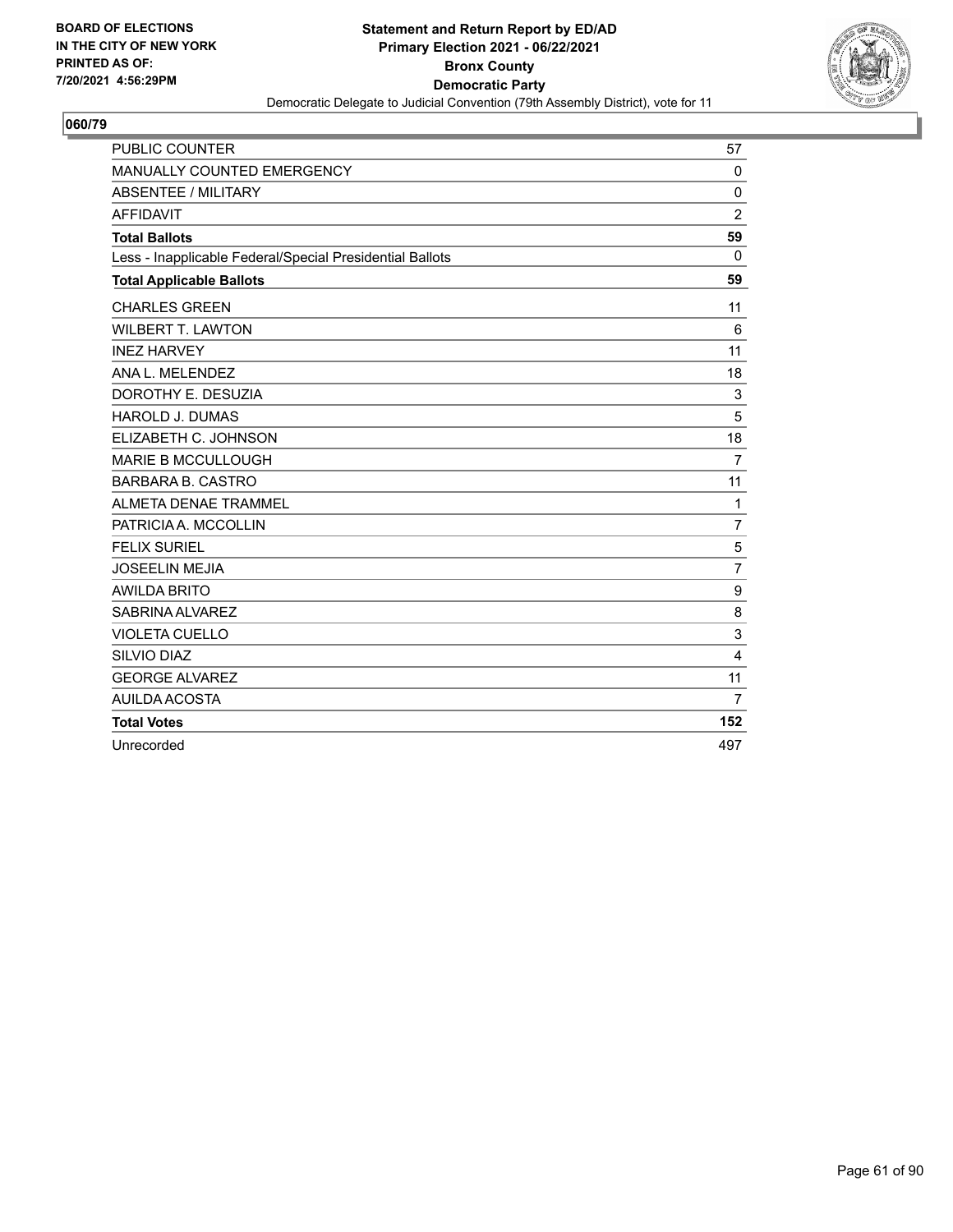

| <b>PUBLIC COUNTER</b>                                    | 113            |
|----------------------------------------------------------|----------------|
| MANUALLY COUNTED EMERGENCY                               | $\mathbf 0$    |
| <b>ABSENTEE / MILITARY</b>                               | 14             |
| <b>AFFIDAVIT</b>                                         | $\Omega$       |
| <b>Total Ballots</b>                                     | 127            |
| Less - Inapplicable Federal/Special Presidential Ballots | 0              |
| <b>Total Applicable Ballots</b>                          | 127            |
| <b>CHARLES GREEN</b>                                     | 43             |
| <b>WILBERT T. LAWTON</b>                                 | 17             |
| <b>INEZ HARVEY</b>                                       | 33             |
| ANA L. MELENDEZ                                          | 46             |
| DOROTHY E. DESUZIA                                       | 26             |
| <b>HAROLD J. DUMAS</b>                                   | 21             |
| ELIZABETH C. JOHNSON                                     | 43             |
| <b>MARIE B MCCULLOUGH</b>                                | 26             |
| <b>BARBARA B. CASTRO</b>                                 | 35             |
| ALMETA DENAE TRAMMEL                                     | 19             |
| PATRICIA A. MCCOLLIN                                     | 31             |
| <b>FELIX SURIEL</b>                                      | 14             |
| <b>JOSEELIN MEJIA</b>                                    | 30             |
| <b>AWILDA BRITO</b>                                      | 24             |
| SABRINA ALVAREZ                                          | 25             |
| <b>VIOLETA CUELLO</b>                                    | 19             |
| SILVIO DIAZ                                              | 23             |
| <b>GEORGE ALVAREZ</b>                                    | 29             |
| AUILDA ACOSTA                                            | 22             |
| MYRTA OQUENDO (WRITE-IN)                                 | $\overline{c}$ |
| UNATTRIBUTABLE WRITE-IN (WRITE-IN)                       | $\overline{2}$ |
| <b>Total Votes</b>                                       | 530            |
| Unrecorded                                               | 867            |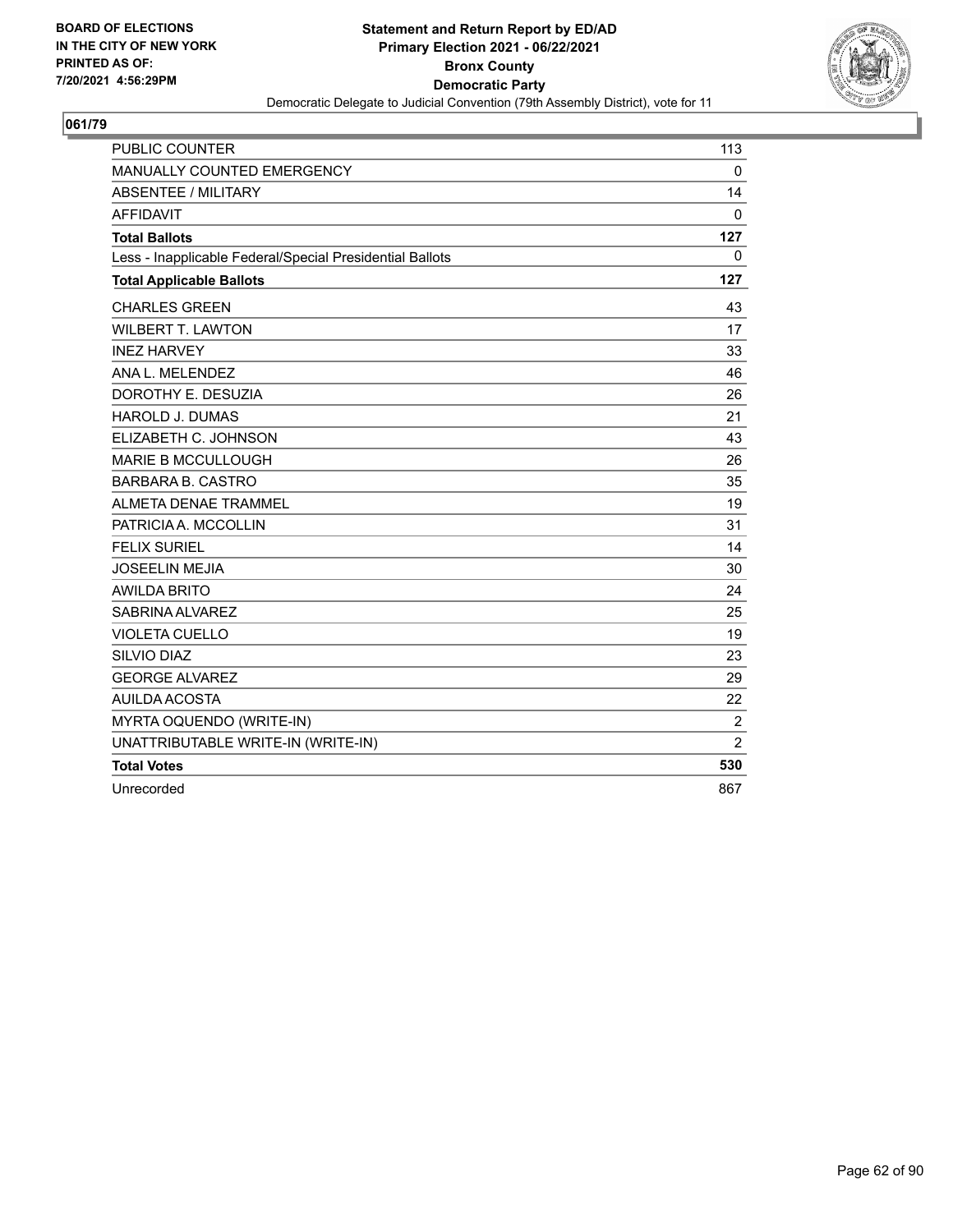

| <b>PUBLIC COUNTER</b>                                    | 161          |
|----------------------------------------------------------|--------------|
| MANUALLY COUNTED EMERGENCY                               | $\Omega$     |
| <b>ABSENTEE / MILITARY</b>                               | 14           |
| <b>AFFIDAVIT</b>                                         | 3            |
| <b>Total Ballots</b>                                     | 178          |
| Less - Inapplicable Federal/Special Presidential Ballots | $\mathbf{0}$ |
| <b>Total Applicable Ballots</b>                          | 178          |
| <b>CHARLES GREEN</b>                                     | 55           |
| <b>WILBERT T. LAWTON</b>                                 | 29           |
| <b>INEZ HARVEY</b>                                       | 63           |
| ANA L. MELENDEZ                                          | 76           |
| DOROTHY E. DESUZIA                                       | 39           |
| <b>HAROLD J. DUMAS</b>                                   | 28           |
| ELIZABETH C. JOHNSON                                     | 68           |
| <b>MARIE B MCCULLOUGH</b>                                | 36           |
| <b>BARBARA B. CASTRO</b>                                 | 65           |
| ALMETA DENAE TRAMMEL                                     | 17           |
| PATRICIA A. MCCOLLIN                                     | 40           |
| <b>FELIX SURIEL</b>                                      | 19           |
| <b>JOSEELIN MEJIA</b>                                    | 40           |
| <b>AWILDA BRITO</b>                                      | 28           |
| SABRINA ALVAREZ                                          | 56           |
| <b>VIOLETA CUELLO</b>                                    | 31           |
| SILVIO DIAZ                                              | 36           |
| <b>GEORGE ALVAREZ</b>                                    | 42           |
| AUILDA ACOSTA                                            | 47           |
| UNATTRIBUTABLE WRITE-IN (WRITE-IN)                       | 8            |
| <b>Total Votes</b>                                       | 823          |
| Unrecorded                                               | 1,135        |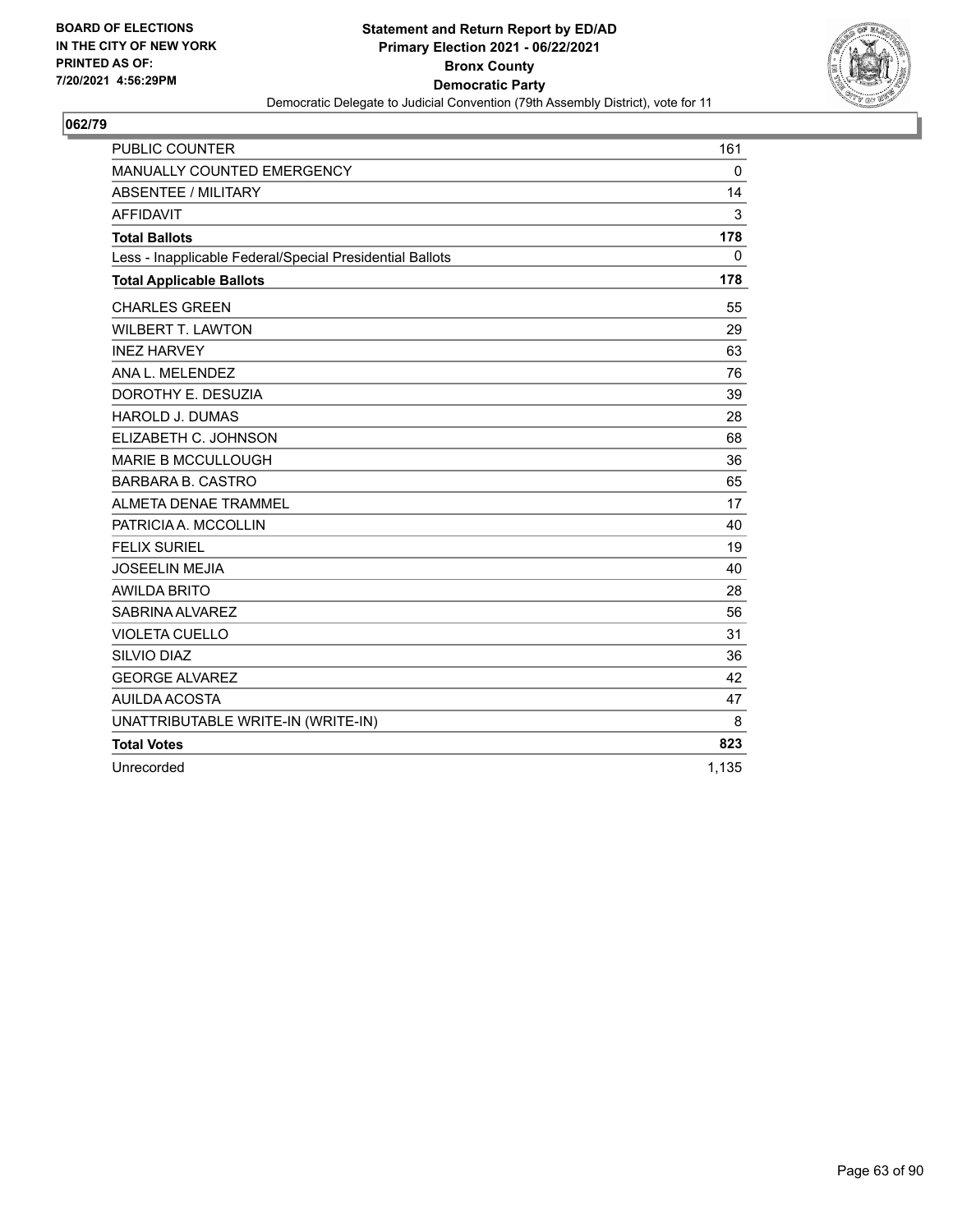

| <b>PUBLIC COUNTER</b>                                    | 76           |
|----------------------------------------------------------|--------------|
| MANUALLY COUNTED EMERGENCY                               | $\mathbf 0$  |
| <b>ABSENTEE / MILITARY</b>                               | 5            |
| <b>AFFIDAVIT</b>                                         | 1            |
| <b>Total Ballots</b>                                     | 82           |
| Less - Inapplicable Federal/Special Presidential Ballots | $\mathbf{0}$ |
| <b>Total Applicable Ballots</b>                          | 82           |
| <b>CHARLES GREEN</b>                                     | 20           |
| <b>WILBERT T. LAWTON</b>                                 | 12           |
| <b>INEZ HARVEY</b>                                       | 12           |
| ANA L. MELENDEZ                                          | 22           |
| DOROTHY E. DESUZIA                                       | 9            |
| <b>HAROLD J. DUMAS</b>                                   | 10           |
| ELIZABETH C. JOHNSON                                     | 21           |
| <b>MARIE B MCCULLOUGH</b>                                | 11           |
| <b>BARBARA B. CASTRO</b>                                 | 19           |
| <b>ALMETA DENAE TRAMMEL</b>                              | 12           |
| PATRICIA A. MCCOLLIN                                     | 15           |
| <b>FELIX SURIEL</b>                                      | 10           |
| <b>JOSEELIN MEJIA</b>                                    | 9            |
| <b>AWILDA BRITO</b>                                      | 14           |
| SABRINA ALVAREZ                                          | 9            |
| <b>VIOLETA CUELLO</b>                                    | 8            |
| <b>SILVIO DIAZ</b>                                       | 9            |
| <b>GEORGE ALVAREZ</b>                                    | 20           |
| AUILDA ACOSTA                                            | 7            |
| <b>Total Votes</b>                                       | 249          |
| Unrecorded                                               | 653          |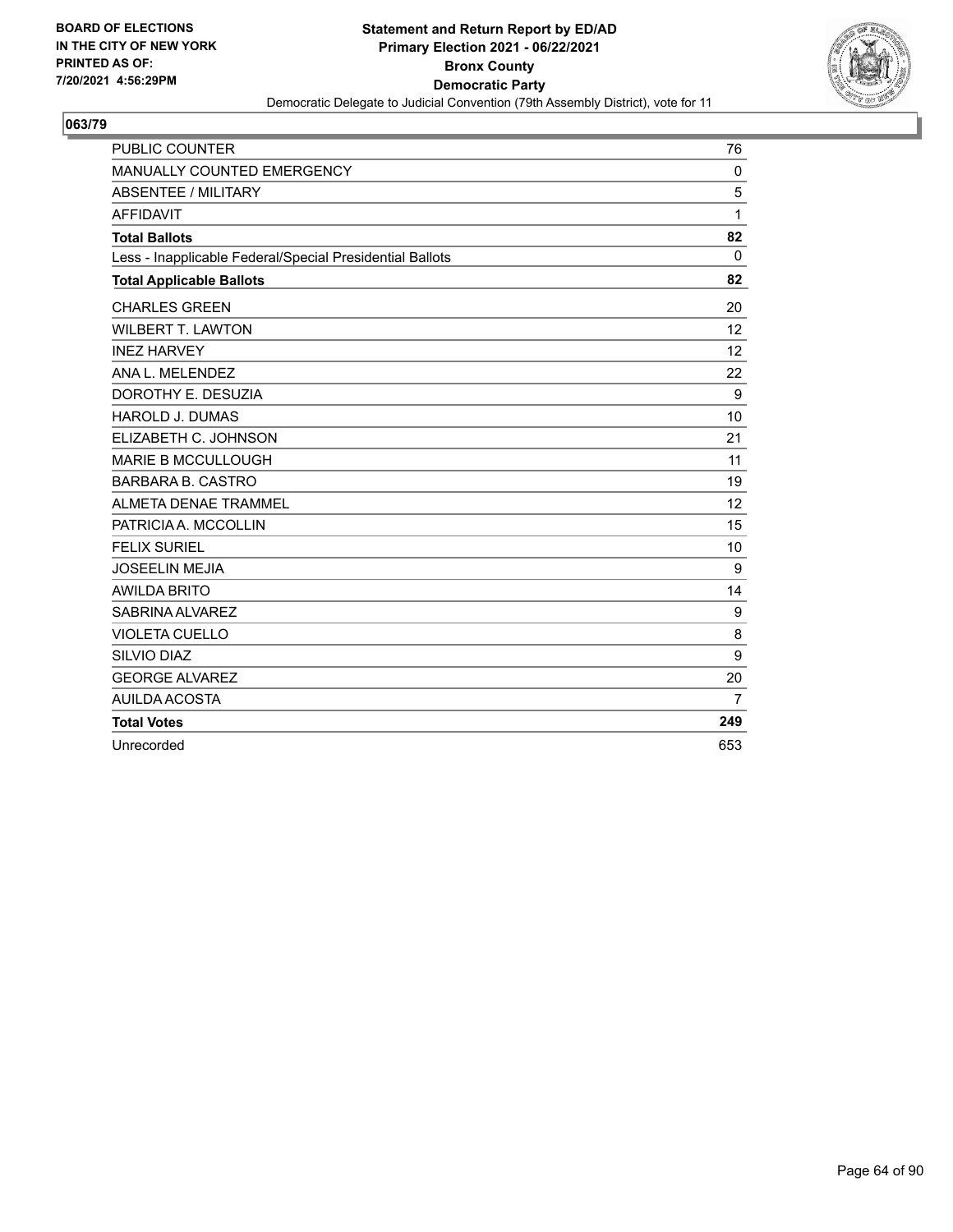

| <b>PUBLIC COUNTER</b>                                    | 101            |
|----------------------------------------------------------|----------------|
| MANUALLY COUNTED EMERGENCY                               | 0              |
| <b>ABSENTEE / MILITARY</b>                               | 6              |
| <b>AFFIDAVIT</b>                                         | $\Omega$       |
| <b>Total Ballots</b>                                     | 107            |
| Less - Inapplicable Federal/Special Presidential Ballots | $\mathbf{0}$   |
| <b>Total Applicable Ballots</b>                          | 107            |
| <b>CHARLES GREEN</b>                                     | 24             |
| <b>WILBERT T. LAWTON</b>                                 | 10             |
| <b>INEZ HARVEY</b>                                       | 17             |
| ANA L. MELENDEZ                                          | 29             |
| DOROTHY E. DESUZIA                                       | 11             |
| <b>HAROLD J. DUMAS</b>                                   | 8              |
| ELIZABETH C. JOHNSON                                     | 25             |
| <b>MARIE B MCCULLOUGH</b>                                | 10             |
| <b>BARBARA B. CASTRO</b>                                 | 18             |
| ALMETA DENAE TRAMMEL                                     | 5              |
| PATRICIA A. MCCOLLIN                                     | 14             |
| <b>FELIX SURIEL</b>                                      | $\overline{7}$ |
| <b>JOSEELIN MEJIA</b>                                    | 17             |
| <b>AWILDA BRITO</b>                                      | 13             |
| SABRINA ALVAREZ                                          | 19             |
| <b>VIOLETA CUELLO</b>                                    | 11             |
| <b>SILVIO DIAZ</b>                                       | 11             |
| <b>GEORGE ALVAREZ</b>                                    | 22             |
| AUILDA ACOSTA                                            | 9              |
| <b>Total Votes</b>                                       | 280            |
| Unrecorded                                               | 897            |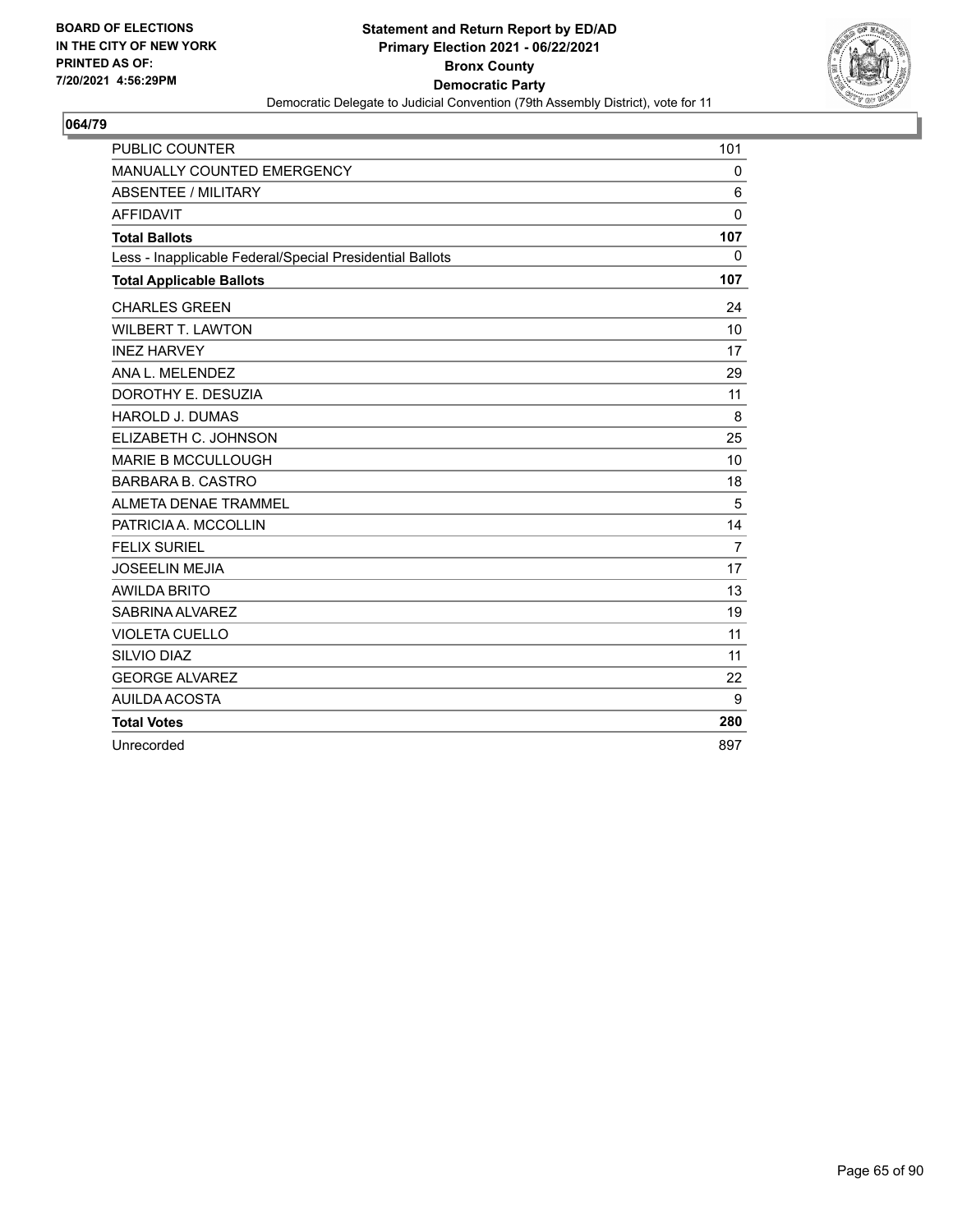

| <b>PUBLIC COUNTER</b>                                    | 79             |
|----------------------------------------------------------|----------------|
| MANUALLY COUNTED EMERGENCY                               | 0              |
| <b>ABSENTEE / MILITARY</b>                               | $\overline{2}$ |
| <b>AFFIDAVIT</b>                                         | $\overline{2}$ |
| <b>Total Ballots</b>                                     | 83             |
| Less - Inapplicable Federal/Special Presidential Ballots | $\Omega$       |
| <b>Total Applicable Ballots</b>                          | 83             |
| <b>CHARLES GREEN</b>                                     | 19             |
| <b>WILBERT T. LAWTON</b>                                 | 14             |
| <b>INEZ HARVEY</b>                                       | 18             |
| ANA L. MELENDEZ                                          | 27             |
| DOROTHY E. DESUZIA                                       | 8              |
| <b>HAROLD J. DUMAS</b>                                   | 10             |
| ELIZABETH C. JOHNSON                                     | 22             |
| <b>MARIE B MCCULLOUGH</b>                                | 9              |
| <b>BARBARA B. CASTRO</b>                                 | 18             |
| <b>ALMETA DENAE TRAMMEL</b>                              | 9              |
| PATRICIA A. MCCOLLIN                                     | 12             |
| <b>FELIX SURIEL</b>                                      | 3              |
| <b>JOSEELIN MEJIA</b>                                    | 15             |
| <b>AWILDA BRITO</b>                                      | $\overline{7}$ |
| SABRINA ALVAREZ                                          | 13             |
| <b>VIOLETA CUELLO</b>                                    | 8              |
| SILVIO DIAZ                                              | 8              |
| <b>GEORGE ALVAREZ</b>                                    | 15             |
| AUILDA ACOSTA                                            | 14             |
| UNATTRIBUTABLE WRITE-IN (WRITE-IN)                       | 2              |
| <b>Total Votes</b>                                       | 251            |
| Unrecorded                                               | 662            |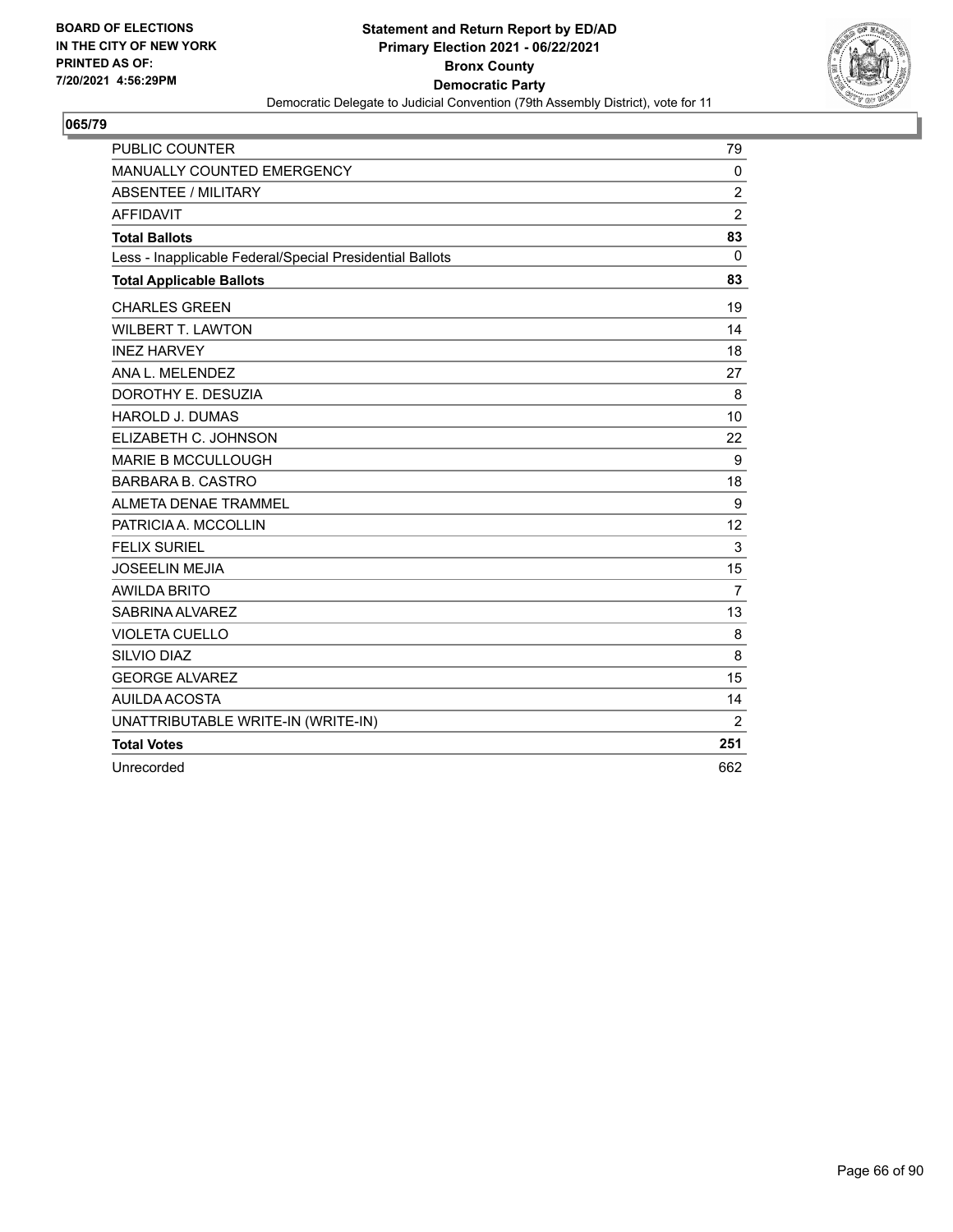

| <b>PUBLIC COUNTER</b>                                    | 124          |
|----------------------------------------------------------|--------------|
| MANUALLY COUNTED EMERGENCY                               | 0            |
| <b>ABSENTEE / MILITARY</b>                               | 6            |
| <b>AFFIDAVIT</b>                                         | $\mathbf{0}$ |
| <b>Total Ballots</b>                                     | 130          |
| Less - Inapplicable Federal/Special Presidential Ballots | 0            |
| <b>Total Applicable Ballots</b>                          | 130          |
| <b>CHARLES GREEN</b>                                     | 31           |
| <b>WILBERT T. LAWTON</b>                                 | 13           |
| <b>INEZ HARVEY</b>                                       | 22           |
| ANA L. MELENDEZ                                          | 39           |
| DOROTHY E. DESUZIA                                       | 12           |
| <b>HAROLD J. DUMAS</b>                                   | 14           |
| ELIZABETH C. JOHNSON                                     | 32           |
| <b>MARIE B MCCULLOUGH</b>                                | 20           |
| <b>BARBARA B. CASTRO</b>                                 | 22           |
| ALMETA DENAE TRAMMEL                                     | 6            |
| PATRICIA A. MCCOLLIN                                     | 21           |
| <b>FELIX SURIEL</b>                                      | 14           |
| <b>JOSEELIN MEJIA</b>                                    | 17           |
| <b>AWILDA BRITO</b>                                      | 18           |
| SABRINA ALVAREZ                                          | 27           |
| <b>VIOLETA CUELLO</b>                                    | 10           |
| SILVIO DIAZ                                              | 14           |
| <b>GEORGE ALVAREZ</b>                                    | 22           |
| AUILDA ACOSTA                                            | 16           |
| <b>Total Votes</b>                                       | 370          |
| Unrecorded                                               | 1,060        |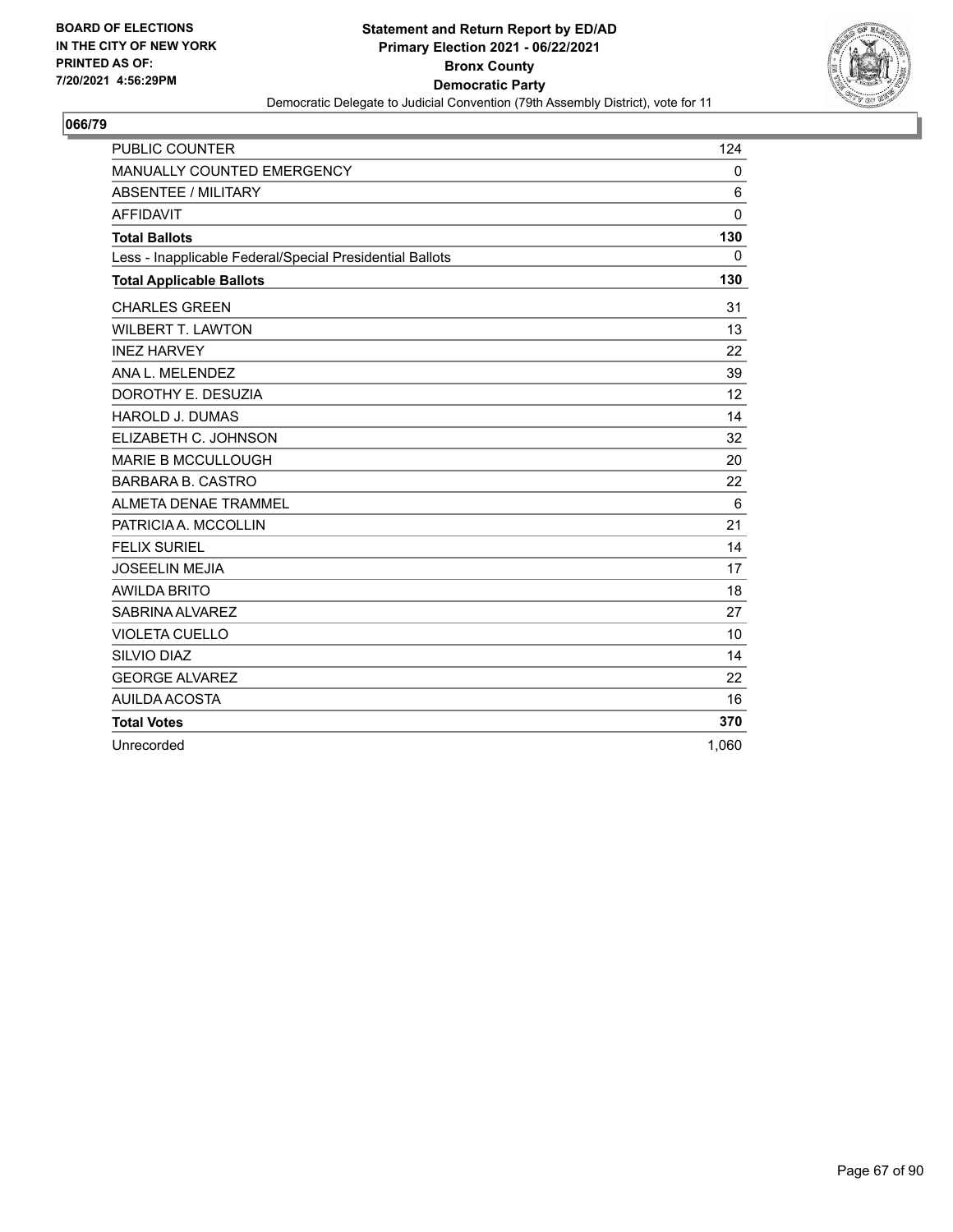

| <b>PUBLIC COUNTER</b>                                    | 58                |
|----------------------------------------------------------|-------------------|
| MANUALLY COUNTED EMERGENCY                               | 0                 |
| <b>ABSENTEE / MILITARY</b>                               | 1                 |
| <b>AFFIDAVIT</b>                                         | 1                 |
| <b>Total Ballots</b>                                     | 60                |
| Less - Inapplicable Federal/Special Presidential Ballots | $\mathbf{0}$      |
| <b>Total Applicable Ballots</b>                          | 60                |
| <b>CHARLES GREEN</b>                                     | 24                |
| <b>WILBERT T. LAWTON</b>                                 | 5                 |
| <b>INEZ HARVEY</b>                                       | 10                |
| ANA L. MELENDEZ                                          | 28                |
| DOROTHY E. DESUZIA                                       | 11                |
| <b>HAROLD J. DUMAS</b>                                   | 5                 |
| ELIZABETH C. JOHNSON                                     | 16                |
| <b>MARIE B MCCULLOUGH</b>                                | 10                |
| <b>BARBARA B. CASTRO</b>                                 | 17                |
| ALMETA DENAE TRAMMEL                                     | 6                 |
| PATRICIA A. MCCOLLIN                                     | 11                |
| <b>FELIX SURIEL</b>                                      | 13                |
| <b>JOSEELIN MEJIA</b>                                    | 17                |
| <b>AWILDA BRITO</b>                                      | $12 \overline{ }$ |
| SABRINA ALVAREZ                                          | 17                |
| <b>VIOLETA CUELLO</b>                                    | 8                 |
| SILVIO DIAZ                                              | 9                 |
| <b>GEORGE ALVAREZ</b>                                    | 13                |
| AUILDA ACOSTA                                            | 9                 |
| UNATTRIBUTABLE WRITE-IN (WRITE-IN)                       | $\mathbf{1}$      |
| <b>Total Votes</b>                                       | 242               |
| Unrecorded                                               | 418               |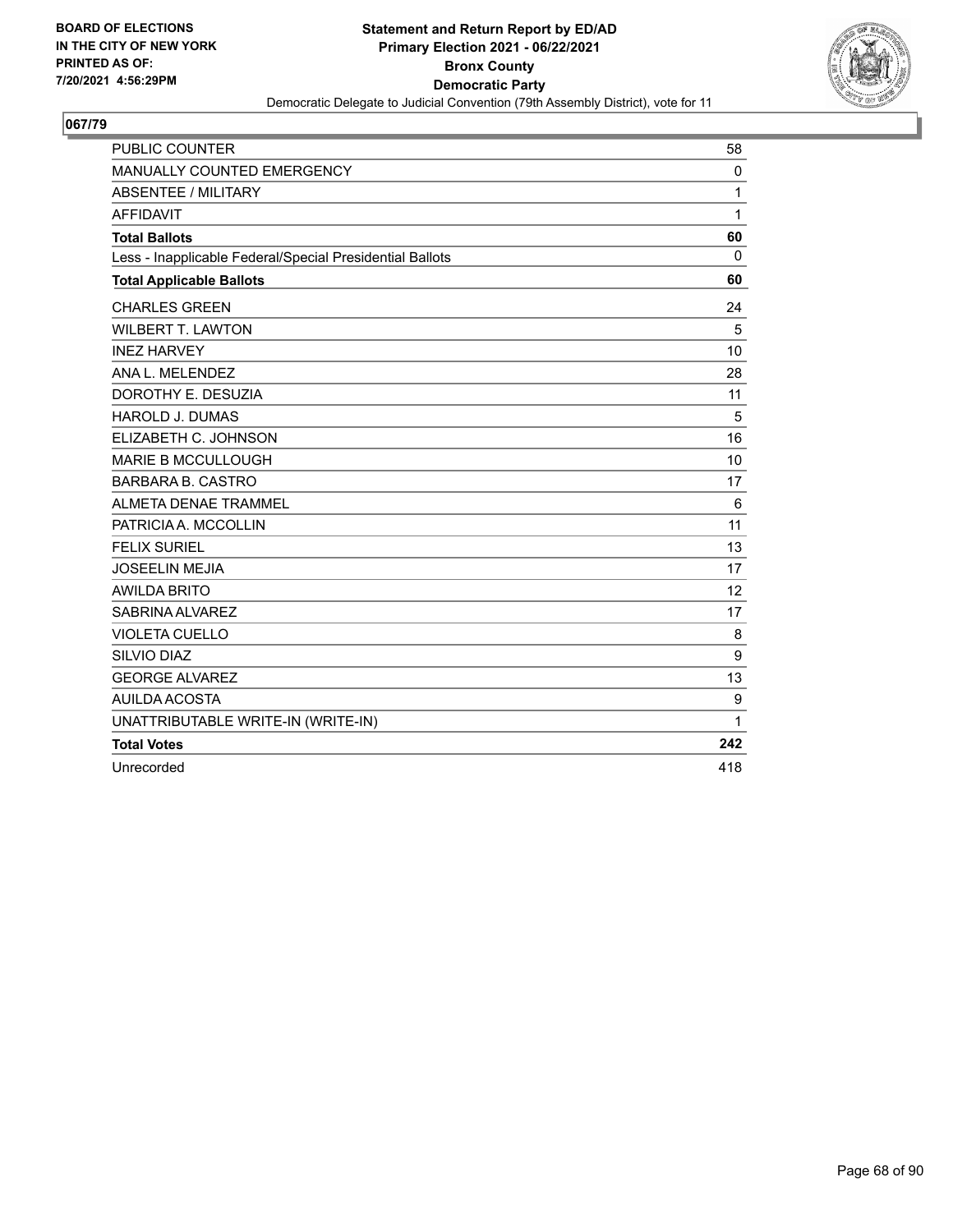

| <b>PUBLIC COUNTER</b>                                    | 289          |
|----------------------------------------------------------|--------------|
| MANUALLY COUNTED EMERGENCY                               | 0            |
| <b>ABSENTEE / MILITARY</b>                               | 40           |
| <b>AFFIDAVIT</b>                                         | $\mathbf{0}$ |
| <b>Total Ballots</b>                                     | 329          |
| Less - Inapplicable Federal/Special Presidential Ballots | $\mathbf{0}$ |
| <b>Total Applicable Ballots</b>                          | 329          |
| <b>CHARLES GREEN</b>                                     | 143          |
| <b>WILBERT T. LAWTON</b>                                 | 104          |
| <b>INEZ HARVEY</b>                                       | 159          |
| ANA L. MELENDEZ                                          | 89           |
| DOROTHY E. DESUZIA                                       | 124          |
| <b>HAROLD J. DUMAS</b>                                   | 81           |
| ELIZABETH C. JOHNSON                                     | 133          |
| <b>MARIE B MCCULLOUGH</b>                                | 133          |
| <b>BARBARA B. CASTRO</b>                                 | 99           |
| <b>ALMETA DENAE TRAMMEL</b>                              | 74           |
| PATRICIA A. MCCOLLIN                                     | 110          |
| <b>FELIX SURIEL</b>                                      | 32           |
| <b>JOSEELIN MEJIA</b>                                    | 49           |
| <b>AWILDA BRITO</b>                                      | 39           |
| SABRINA ALVAREZ                                          | 66           |
| <b>VIOLETA CUELLO</b>                                    | 30           |
| <b>SILVIO DIAZ</b>                                       | 35           |
| <b>GEORGE ALVAREZ</b>                                    | 53           |
| <b>AUILDA ACOSTA</b>                                     | 36           |
| CYNTHIA COX (WRITE-IN)                                   | $\mathbf{1}$ |
| <b>Total Votes</b>                                       | 1,590        |
| Unrecorded                                               | 2,029        |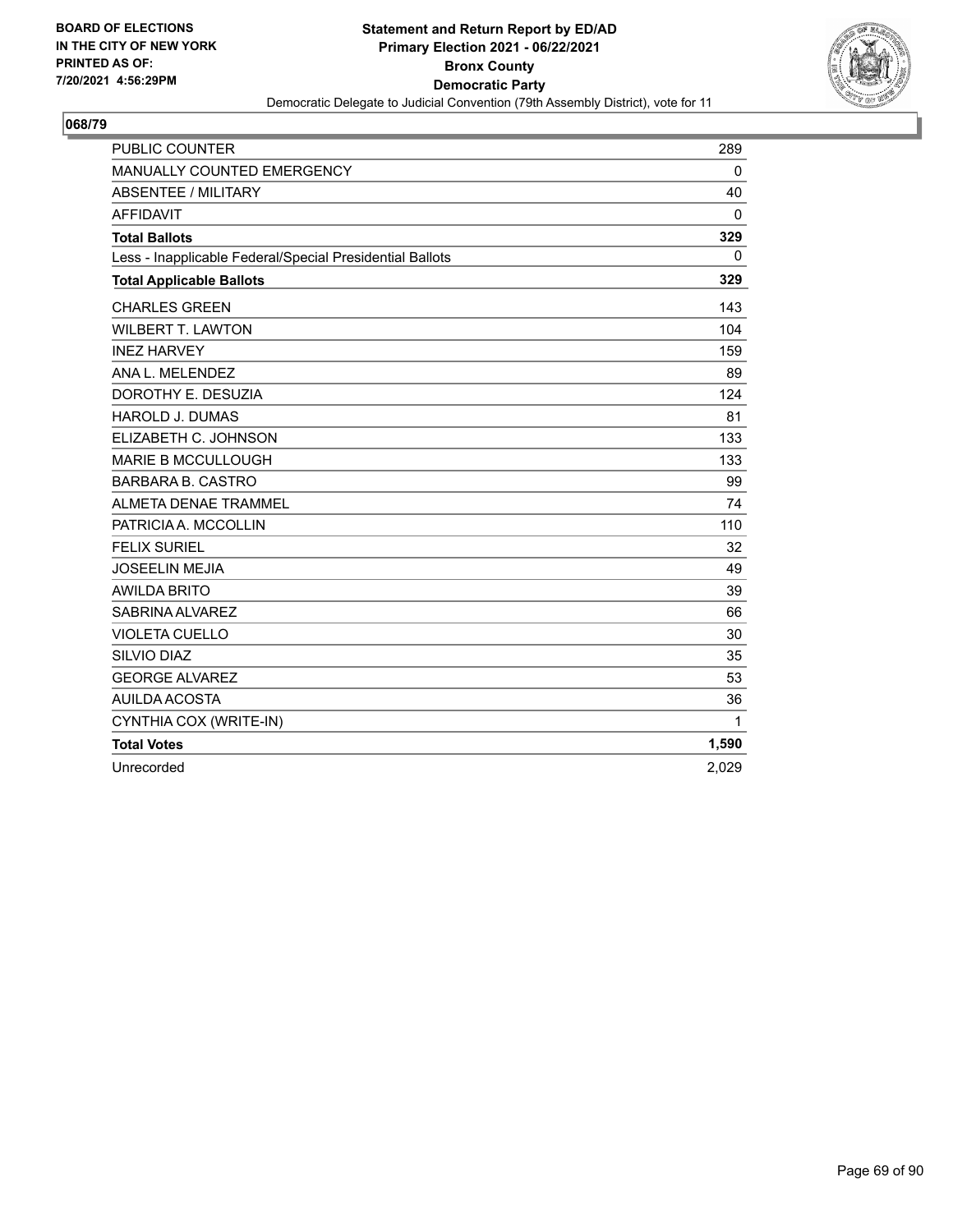

| <b>PUBLIC COUNTER</b>                                    | 305          |
|----------------------------------------------------------|--------------|
| MANUALLY COUNTED EMERGENCY                               | 0            |
| <b>ABSENTEE / MILITARY</b>                               | 42           |
| <b>AFFIDAVIT</b>                                         | $\mathbf 0$  |
| <b>Total Ballots</b>                                     | 347          |
| Less - Inapplicable Federal/Special Presidential Ballots | 0            |
| <b>Total Applicable Ballots</b>                          | 347          |
| <b>CHARLES GREEN</b>                                     | 156          |
| <b>WILBERT T. LAWTON</b>                                 | 119          |
| <b>INEZ HARVEY</b>                                       | 146          |
| ANA L. MELENDEZ                                          | 103          |
| DOROTHY E. DESUZIA                                       | 126          |
| <b>HAROLD J. DUMAS</b>                                   | 91           |
| ELIZABETH C. JOHNSON                                     | 132          |
| <b>MARIE B MCCULLOUGH</b>                                | 135          |
| <b>BARBARA B. CASTRO</b>                                 | 126          |
| <b>ALMETA DENAE TRAMMEL</b>                              | 62           |
| PATRICIA A. MCCOLLIN                                     | 109          |
| <b>FELIX SURIEL</b>                                      | 31           |
| <b>JOSEELIN MEJIA</b>                                    | 42           |
| <b>AWILDA BRITO</b>                                      | 36           |
| SABRINA ALVAREZ                                          | 79           |
| <b>VIOLETA CUELLO</b>                                    | 28           |
| SILVIO DIAZ                                              | 37           |
| <b>GEORGE ALVAREZ</b>                                    | 60           |
| AUILDA ACOSTA                                            | 37           |
| UNATTRIBUTABLE WRITE-IN (WRITE-IN)                       | $\mathbf{1}$ |
| <b>Total Votes</b>                                       | 1,656        |
| Unrecorded                                               | 2,161        |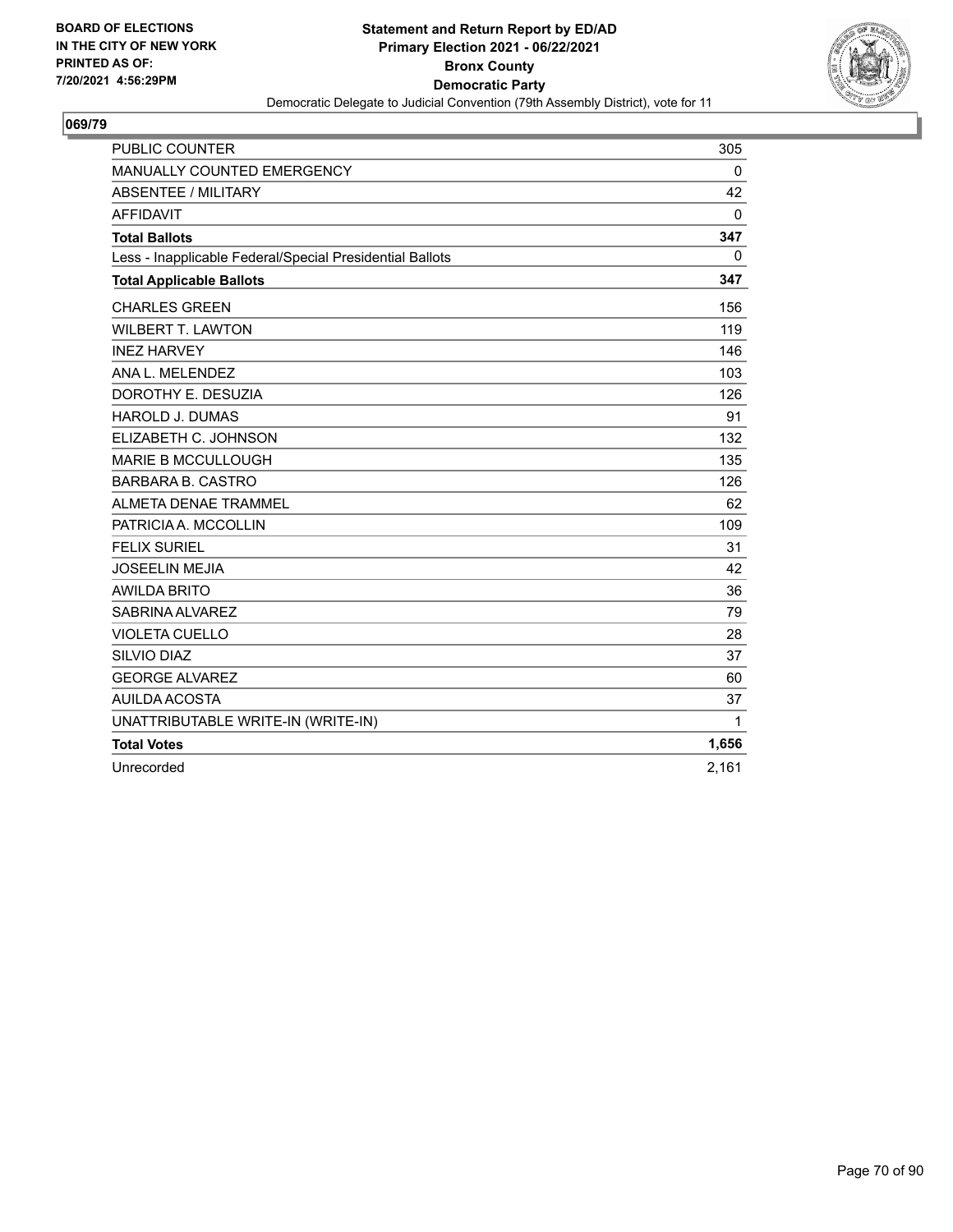

| <b>PUBLIC COUNTER</b>                                    | 67             |
|----------------------------------------------------------|----------------|
| MANUALLY COUNTED EMERGENCY                               | $\mathbf 0$    |
| ABSENTEE / MILITARY                                      | $\overline{7}$ |
| <b>AFFIDAVIT</b>                                         | 1              |
| <b>Total Ballots</b>                                     | 75             |
| Less - Inapplicable Federal/Special Presidential Ballots | $\Omega$       |
| <b>Total Applicable Ballots</b>                          | 75             |
| <b>CHARLES GREEN</b>                                     | 18             |
| <b>WILBERT T. LAWTON</b>                                 | 9              |
| <b>INEZ HARVEY</b>                                       | 10             |
| ANA L. MELENDEZ                                          | 35             |
| DOROTHY E. DESUZIA                                       | 4              |
| <b>HAROLD J. DUMAS</b>                                   | 6              |
| ELIZABETH C. JOHNSON                                     | 20             |
| <b>MARIE B MCCULLOUGH</b>                                | $\overline{7}$ |
| <b>BARBARA B. CASTRO</b>                                 | 21             |
| <b>ALMETA DENAE TRAMMEL</b>                              | 9              |
| PATRICIA A. MCCOLLIN                                     | $\overline{7}$ |
| <b>FELIX SURIEL</b>                                      | 8              |
| <b>JOSEELIN MEJIA</b>                                    | 8              |
| <b>AWILDA BRITO</b>                                      | 12             |
| SABRINA ALVAREZ                                          | 14             |
| <b>VIOLETA CUELLO</b>                                    | $\overline{7}$ |
| SILVIO DIAZ                                              | 11             |
| <b>GEORGE ALVAREZ</b>                                    | 21             |
| AUILDA ACOSTA                                            | 10             |
| DAYANIRA GONZALEZ (WRITE-IN)                             | 1              |
| <b>Total Votes</b>                                       | 238            |
| Unrecorded                                               | 587            |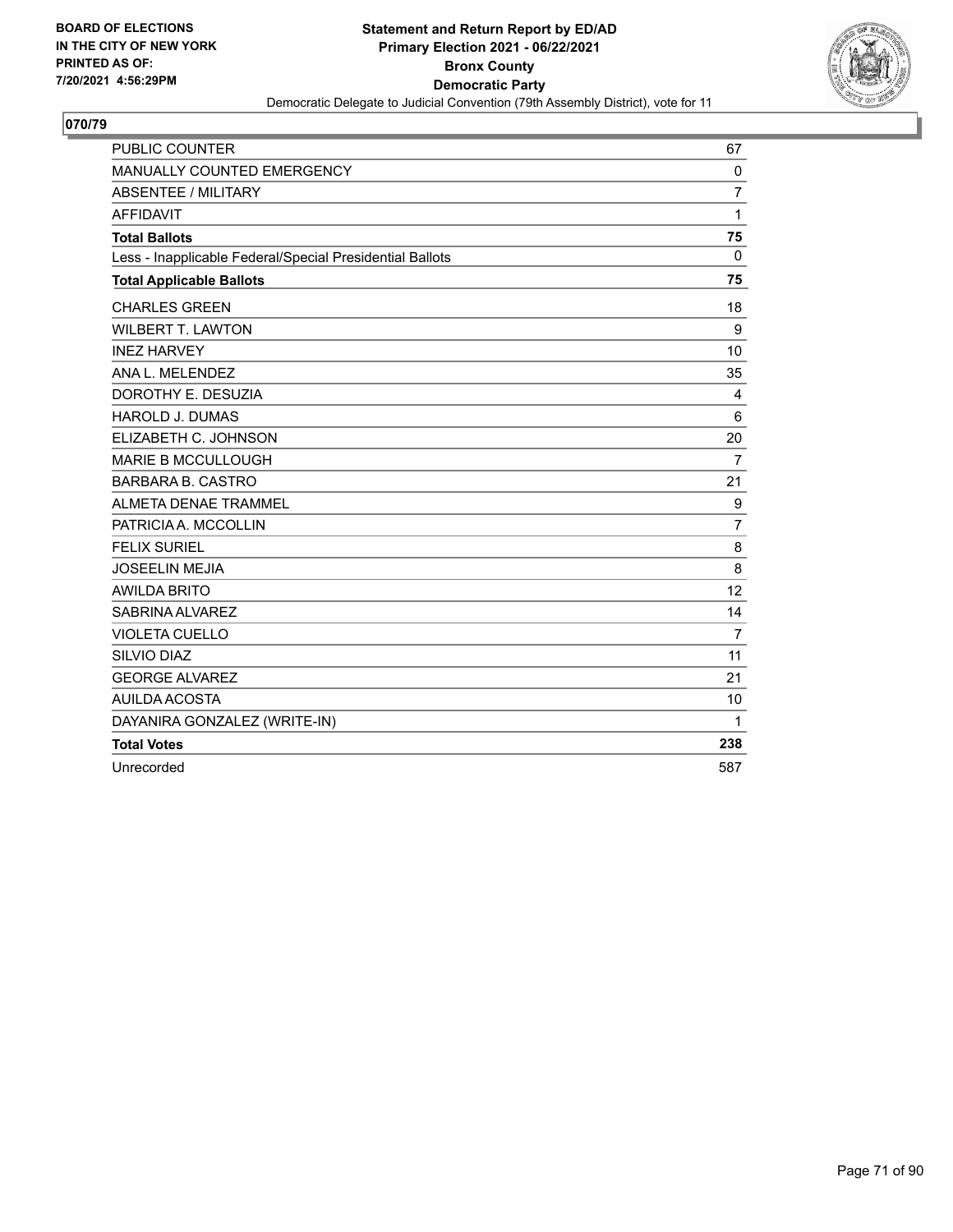

| <b>PUBLIC COUNTER</b>                                    | 46             |
|----------------------------------------------------------|----------------|
| MANUALLY COUNTED EMERGENCY                               | $\mathbf 0$    |
| <b>ABSENTEE / MILITARY</b>                               | 9              |
| <b>AFFIDAVIT</b>                                         | 0              |
| <b>Total Ballots</b>                                     | 55             |
| Less - Inapplicable Federal/Special Presidential Ballots | $\Omega$       |
| <b>Total Applicable Ballots</b>                          | 55             |
| <b>CHARLES GREEN</b>                                     | 23             |
| <b>WILBERT T. LAWTON</b>                                 | 6              |
| <b>INEZ HARVEY</b>                                       | 15             |
| ANA L. MELENDEZ                                          | 18             |
| DOROTHY E. DESUZIA                                       | $\overline{7}$ |
| <b>HAROLD J. DUMAS</b>                                   | 8              |
| ELIZABETH C. JOHNSON                                     | 18             |
| <b>MARIE B MCCULLOUGH</b>                                | 9              |
| <b>BARBARA B. CASTRO</b>                                 | 13             |
| ALMETA DENAE TRAMMEL                                     | 4              |
| PATRICIA A. MCCOLLIN                                     | 6              |
| <b>FELIX SURIEL</b>                                      | 3              |
| <b>JOSEELIN MEJIA</b>                                    | 6              |
| <b>AWILDA BRITO</b>                                      | 5              |
| SABRINA ALVAREZ                                          | $\overline{7}$ |
| <b>VIOLETA CUELLO</b>                                    | 5              |
| SILVIO DIAZ                                              | 6              |
| <b>GEORGE ALVAREZ</b>                                    | $\overline{7}$ |
| AUILDA ACOSTA                                            | 5              |
| <b>Total Votes</b>                                       | 171            |
| Unrecorded                                               | 434            |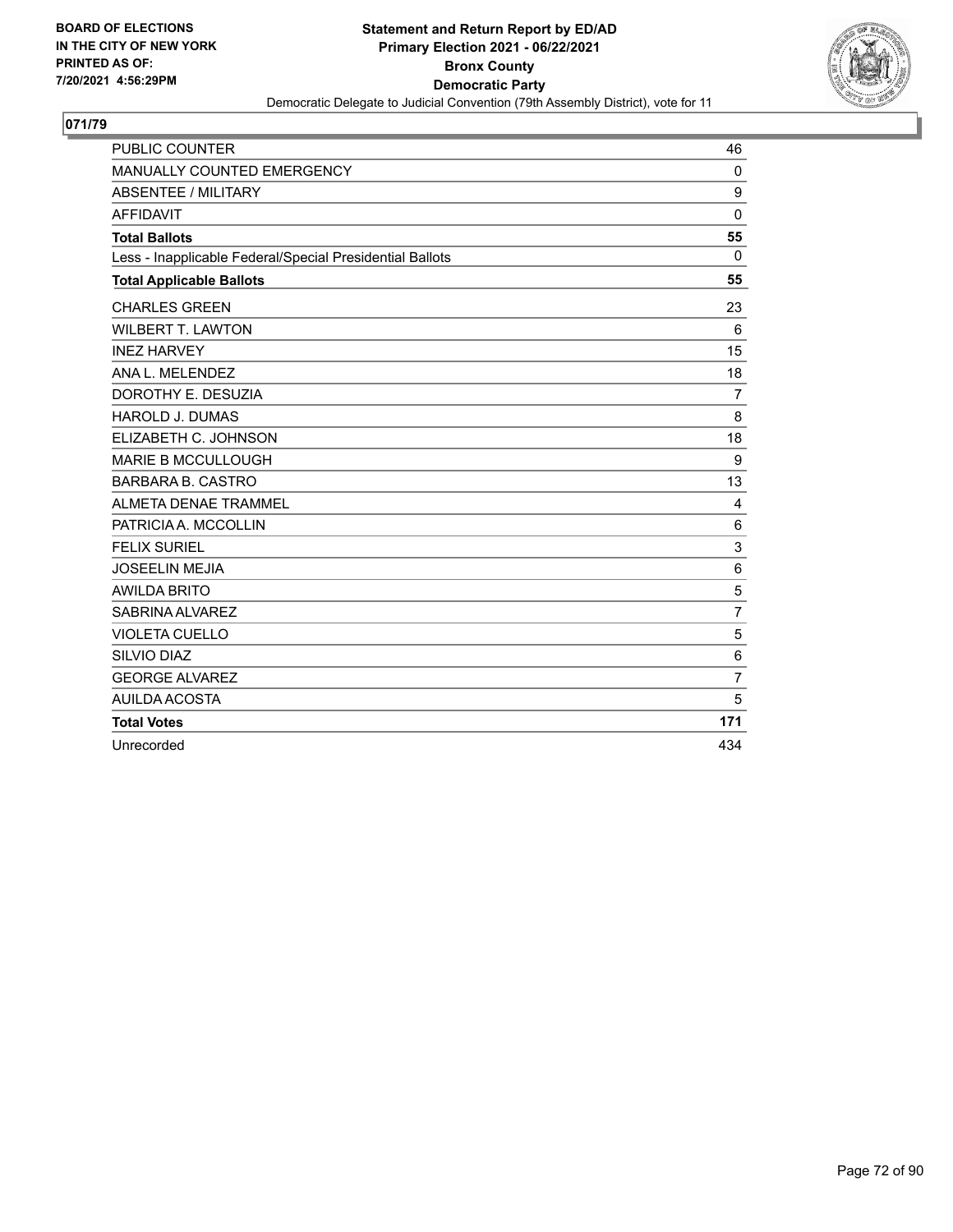

| <b>PUBLIC COUNTER</b>                                    | 157          |
|----------------------------------------------------------|--------------|
| MANUALLY COUNTED EMERGENCY                               | $\Omega$     |
| <b>ABSENTEE / MILITARY</b>                               | 10           |
| <b>AFFIDAVIT</b>                                         | $\Omega$     |
| <b>Total Ballots</b>                                     | 167          |
| Less - Inapplicable Federal/Special Presidential Ballots | $\Omega$     |
| <b>Total Applicable Ballots</b>                          | 167          |
| <b>CHARLES GREEN</b>                                     | 55           |
| <b>WILBERT T. LAWTON</b>                                 | 27           |
| <b>INEZ HARVEY</b>                                       | 44           |
| ANA L. MELENDEZ                                          | 54           |
| DOROTHY E. DESUZIA                                       | 30           |
| <b>HAROLD J. DUMAS</b>                                   | 25           |
| ELIZABETH C. JOHNSON                                     | 48           |
| <b>MARIE B MCCULLOUGH</b>                                | 34           |
| <b>BARBARA B. CASTRO</b>                                 | 46           |
| <b>ALMETA DENAE TRAMMEL</b>                              | 21           |
| PATRICIA A. MCCOLLIN                                     | 32           |
| <b>FELIX SURIEL</b>                                      | 14           |
| <b>JOSEELIN MEJIA</b>                                    | 30           |
| <b>AWILDA BRITO</b>                                      | 38           |
| SABRINA ALVAREZ                                          | 36           |
| <b>VIOLETA CUELLO</b>                                    | 27           |
| SILVIO DIAZ                                              | 22           |
| <b>GEORGE ALVAREZ</b>                                    | 36           |
| AUILDA ACOSTA                                            | 28           |
| BENJAMIN NORLEY (WRITE-IN)                               | $\mathbf{1}$ |
| <b>Total Votes</b>                                       | 648          |
| Unrecorded                                               | 1,189        |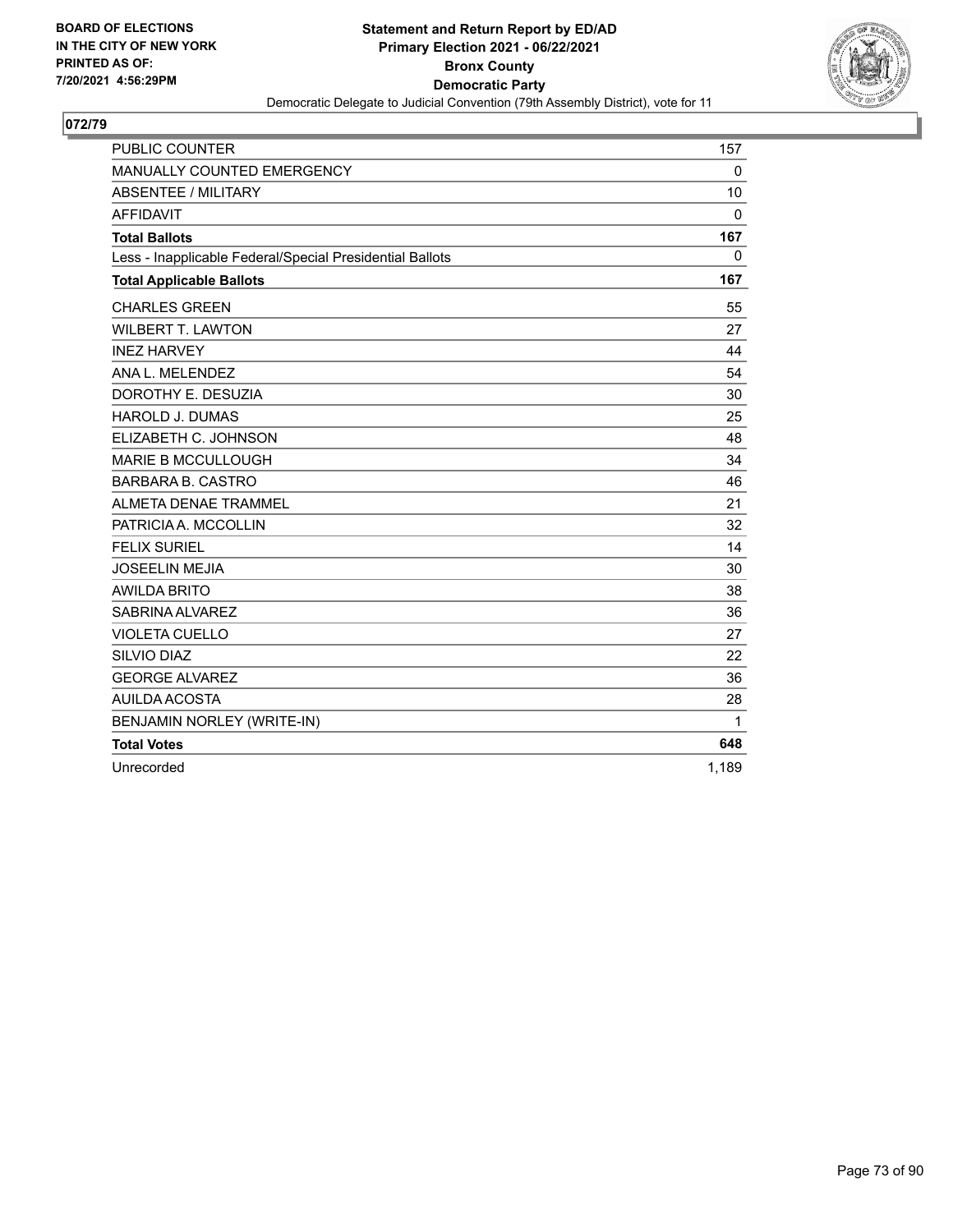

| <b>PUBLIC COUNTER</b>                                    | 83             |
|----------------------------------------------------------|----------------|
| MANUALLY COUNTED EMERGENCY                               | $\mathbf 0$    |
| ABSENTEE / MILITARY                                      | 3              |
| <b>AFFIDAVIT</b>                                         | 1              |
| <b>Total Ballots</b>                                     | 87             |
| Less - Inapplicable Federal/Special Presidential Ballots | $\Omega$       |
| <b>Total Applicable Ballots</b>                          | 87             |
| <b>CHARLES GREEN</b>                                     | 25             |
| <b>WILBERT T. LAWTON</b>                                 | 10             |
| <b>INEZ HARVEY</b>                                       | 17             |
| ANA L. MELENDEZ                                          | 31             |
| DOROTHY E. DESUZIA                                       | 9              |
| <b>HAROLD J. DUMAS</b>                                   | 14             |
| ELIZABETH C. JOHNSON                                     | 28             |
| <b>MARIE B MCCULLOUGH</b>                                | 10             |
| <b>BARBARA B. CASTRO</b>                                 | 23             |
| ALMETA DENAE TRAMMEL                                     | 9              |
| PATRICIA A. MCCOLLIN                                     | 17             |
| <b>FELIX SURIEL</b>                                      | 14             |
| <b>JOSEELIN MEJIA</b>                                    | 14             |
| <b>AWILDA BRITO</b>                                      | $\overline{7}$ |
| SABRINA ALVAREZ                                          | 16             |
| <b>VIOLETA CUELLO</b>                                    | 14             |
| SILVIO DIAZ                                              | 15             |
| <b>GEORGE ALVAREZ</b>                                    | 15             |
| <b>AUILDA ACOSTA</b>                                     | 15             |
| UNATTRIBUTABLE WRITE-IN (WRITE-IN)                       | 3              |
| <b>Total Votes</b>                                       | 306            |
| Unrecorded                                               | 651            |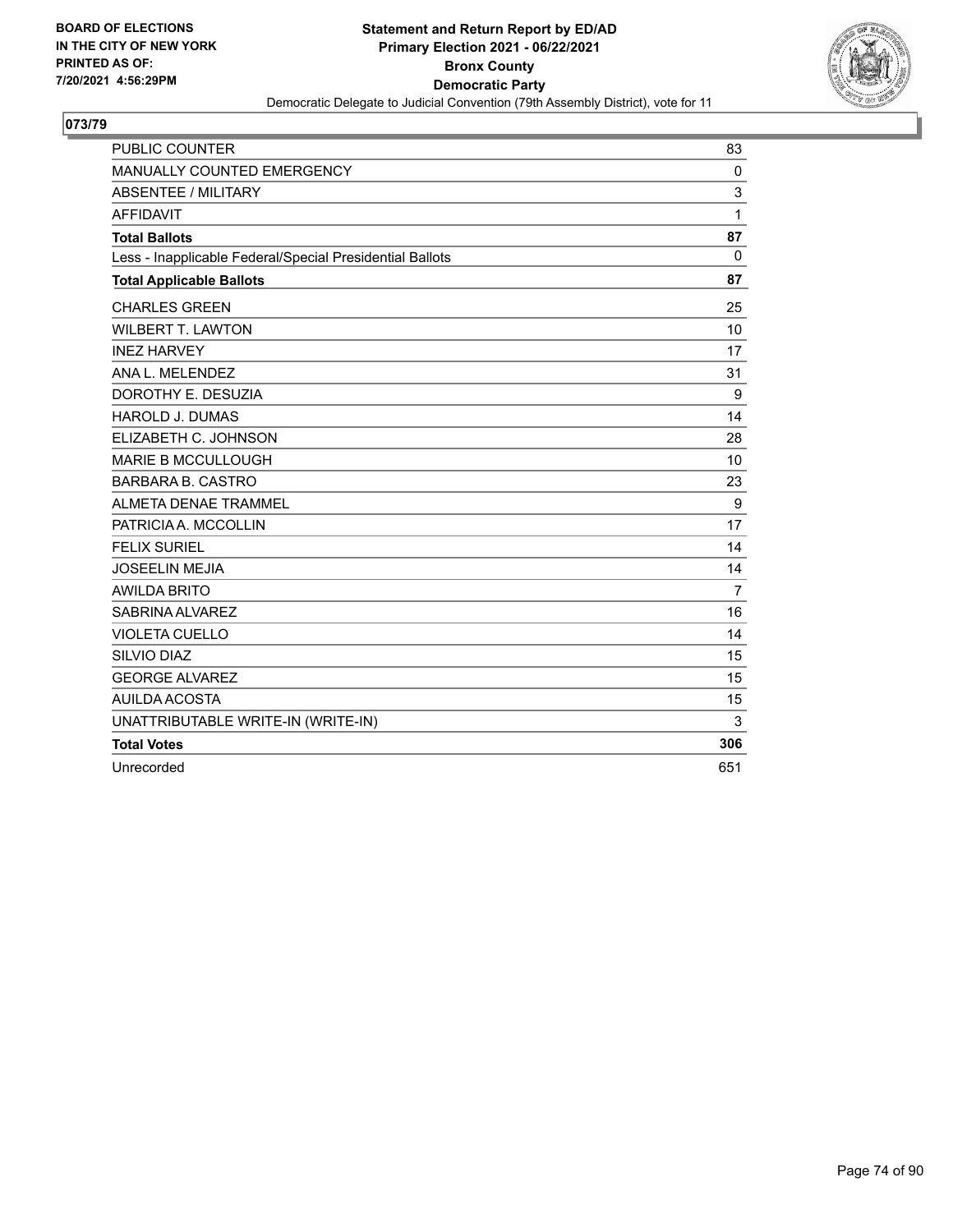

| <b>PUBLIC COUNTER</b>                                    | 32             |
|----------------------------------------------------------|----------------|
| MANUALLY COUNTED EMERGENCY                               | 0              |
| ABSENTEE / MILITARY                                      | $\mathbf{0}$   |
| <b>AFFIDAVIT</b>                                         | $\overline{2}$ |
| <b>Total Ballots</b>                                     | 34             |
| Less - Inapplicable Federal/Special Presidential Ballots | 0              |
| <b>Total Applicable Ballots</b>                          | 34             |
| <b>CHARLES GREEN</b>                                     | 8              |
| <b>WILBERT T. LAWTON</b>                                 | 3              |
| <b>INEZ HARVEY</b>                                       | $\overline{7}$ |
| ANA L. MELENDEZ                                          | 10             |
| DOROTHY E. DESUZIA                                       | 5              |
| <b>HAROLD J. DUMAS</b>                                   | 3              |
| ELIZABETH C. JOHNSON                                     | 8              |
| <b>MARIE B MCCULLOUGH</b>                                | 3              |
| <b>BARBARA B. CASTRO</b>                                 | 10             |
| ALMETA DENAE TRAMMEL                                     | 3              |
| PATRICIA A. MCCOLLIN                                     | 6              |
| <b>FELIX SURIEL</b>                                      | 4              |
| <b>JOSEELIN MEJIA</b>                                    | 6              |
| <b>AWILDA BRITO</b>                                      | $\overline{2}$ |
| SABRINA ALVAREZ                                          | 5              |
| <b>VIOLETA CUELLO</b>                                    | 1              |
| SILVIO DIAZ                                              | 4              |
| <b>GEORGE ALVAREZ</b>                                    | 5              |
| <b>AUILDA ACOSTA</b>                                     | 3              |
| <b>Total Votes</b>                                       | 96             |
| Unrecorded                                               | 278            |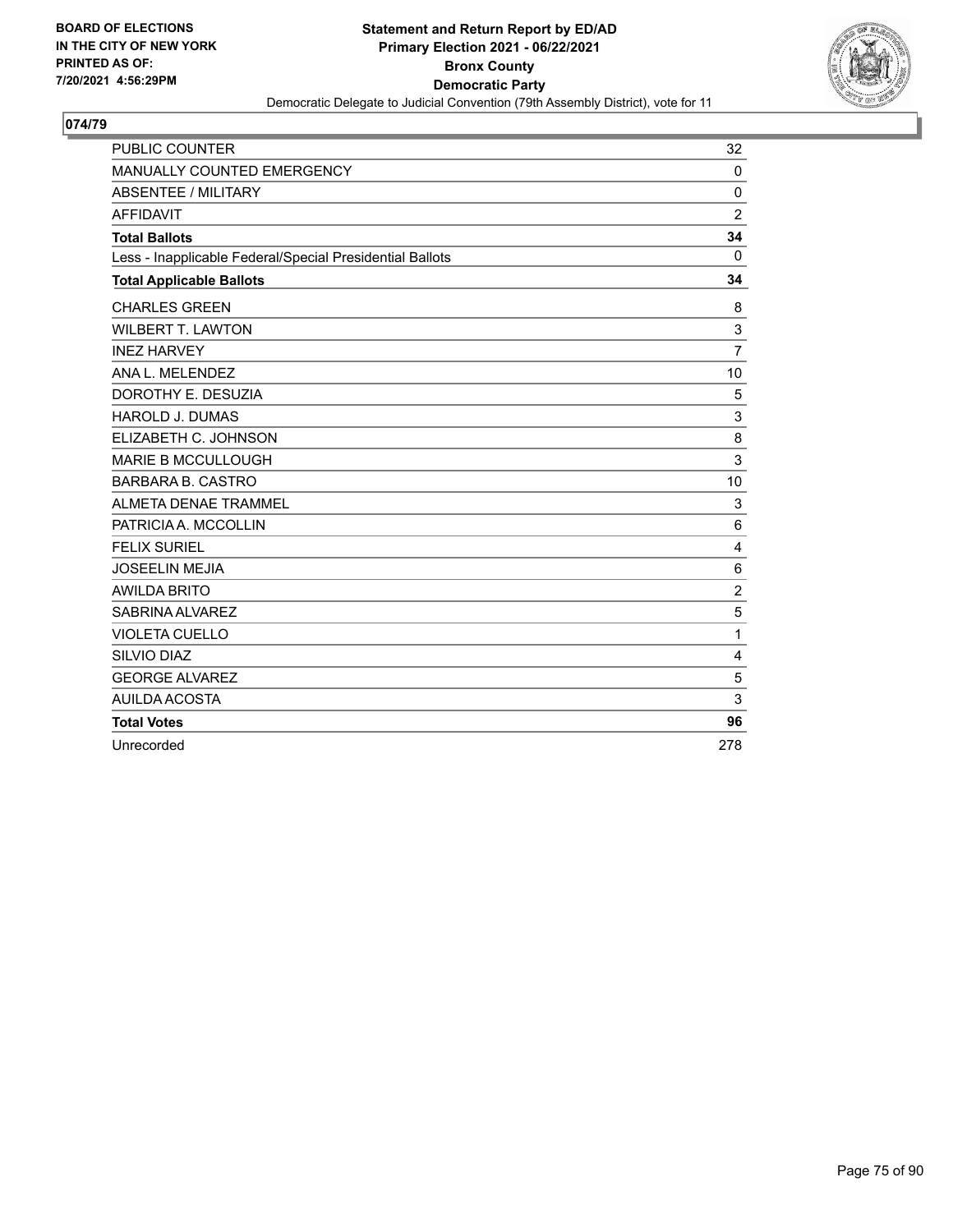

| <b>PUBLIC COUNTER</b>                                    | 108            |
|----------------------------------------------------------|----------------|
| MANUALLY COUNTED EMERGENCY                               | $\mathbf 0$    |
| <b>ABSENTEE / MILITARY</b>                               | 13             |
| <b>AFFIDAVIT</b>                                         | $\overline{2}$ |
| <b>Total Ballots</b>                                     | 123            |
| Less - Inapplicable Federal/Special Presidential Ballots | 0              |
| <b>Total Applicable Ballots</b>                          | 123            |
| <b>CHARLES GREEN</b>                                     | 34             |
| <b>WILBERT T. LAWTON</b>                                 | 17             |
| <b>INEZ HARVEY</b>                                       | 21             |
| ANA L. MELENDEZ                                          | 45             |
| DOROTHY E. DESUZIA                                       | 17             |
| <b>HAROLD J. DUMAS</b>                                   | 15             |
| ELIZABETH C. JOHNSON                                     | 40             |
| <b>MARIE B MCCULLOUGH</b>                                | 21             |
| <b>BARBARA B. CASTRO</b>                                 | 40             |
| ALMETA DENAE TRAMMEL                                     | 14             |
| PATRICIA A. MCCOLLIN                                     | 21             |
| <b>FELIX SURIEL</b>                                      | 24             |
| <b>JOSEELIN MEJIA</b>                                    | 34             |
| <b>AWILDA BRITO</b>                                      | 29             |
| SABRINA ALVAREZ                                          | 31             |
| <b>VIOLETA CUELLO</b>                                    | 24             |
| SILVIO DIAZ                                              | 20             |
| <b>GEORGE ALVAREZ</b>                                    | 32             |
| <b>AUILDA ACOSTA</b>                                     | 28             |
| UNATTRIBUTABLE WRITE-IN (WRITE-IN)                       | 1              |
| <b>Total Votes</b>                                       | 508            |
| Unrecorded                                               | 845            |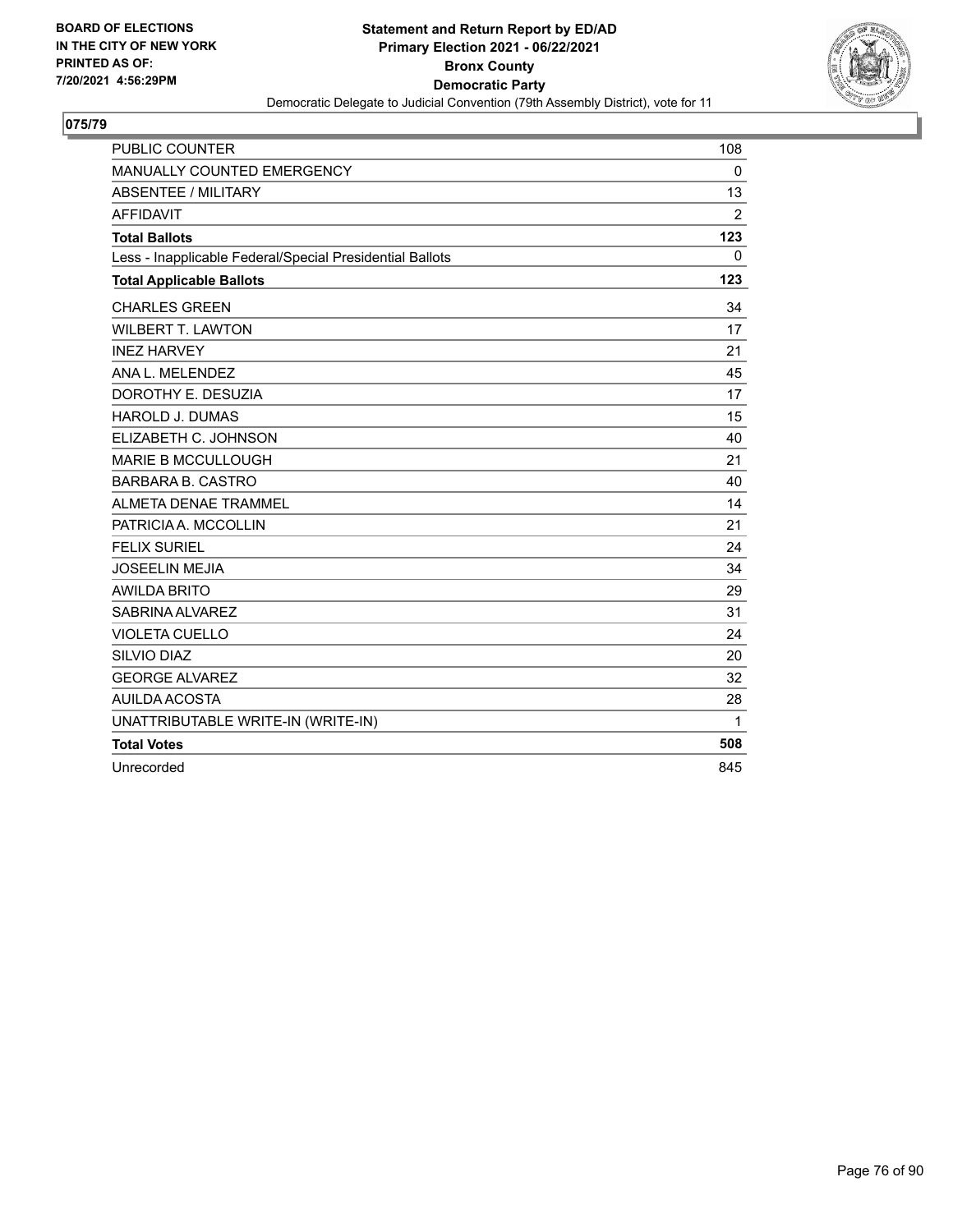

| <b>PUBLIC COUNTER</b>                                    | 97           |
|----------------------------------------------------------|--------------|
| MANUALLY COUNTED EMERGENCY                               | 28           |
| <b>ABSENTEE / MILITARY</b>                               | 12           |
| <b>AFFIDAVIT</b>                                         | $\mathbf{0}$ |
| <b>Total Ballots</b>                                     | 137          |
| Less - Inapplicable Federal/Special Presidential Ballots | 0            |
| <b>Total Applicable Ballots</b>                          | 137          |
| <b>CHARLES GREEN</b>                                     | 54           |
| <b>WILBERT T. LAWTON</b>                                 | 35           |
| <b>INEZ HARVEY</b>                                       | 45           |
| ANA L. MELENDEZ                                          | 50           |
| DOROTHY E. DESUZIA                                       | 30           |
| <b>HAROLD J. DUMAS</b>                                   | 29           |
| ELIZABETH C. JOHNSON                                     | 62           |
| <b>MARIE B MCCULLOUGH</b>                                | 35           |
| <b>BARBARA B. CASTRO</b>                                 | 44           |
| ALMETA DENAE TRAMMEL                                     | 25           |
| PATRICIA A. MCCOLLIN                                     | 44           |
| <b>FELIX SURIEL</b>                                      | 18           |
| <b>JOSEELIN MEJIA</b>                                    | 30           |
| <b>AWILDA BRITO</b>                                      | 25           |
| SABRINA ALVAREZ                                          | 34           |
| <b>VIOLETA CUELLO</b>                                    | 22           |
| SILVIO DIAZ                                              | 22           |
| <b>GEORGE ALVAREZ</b>                                    | 39           |
| AUILDA ACOSTA                                            | 23           |
| <b>Total Votes</b>                                       | 666          |
| Unrecorded                                               | 841          |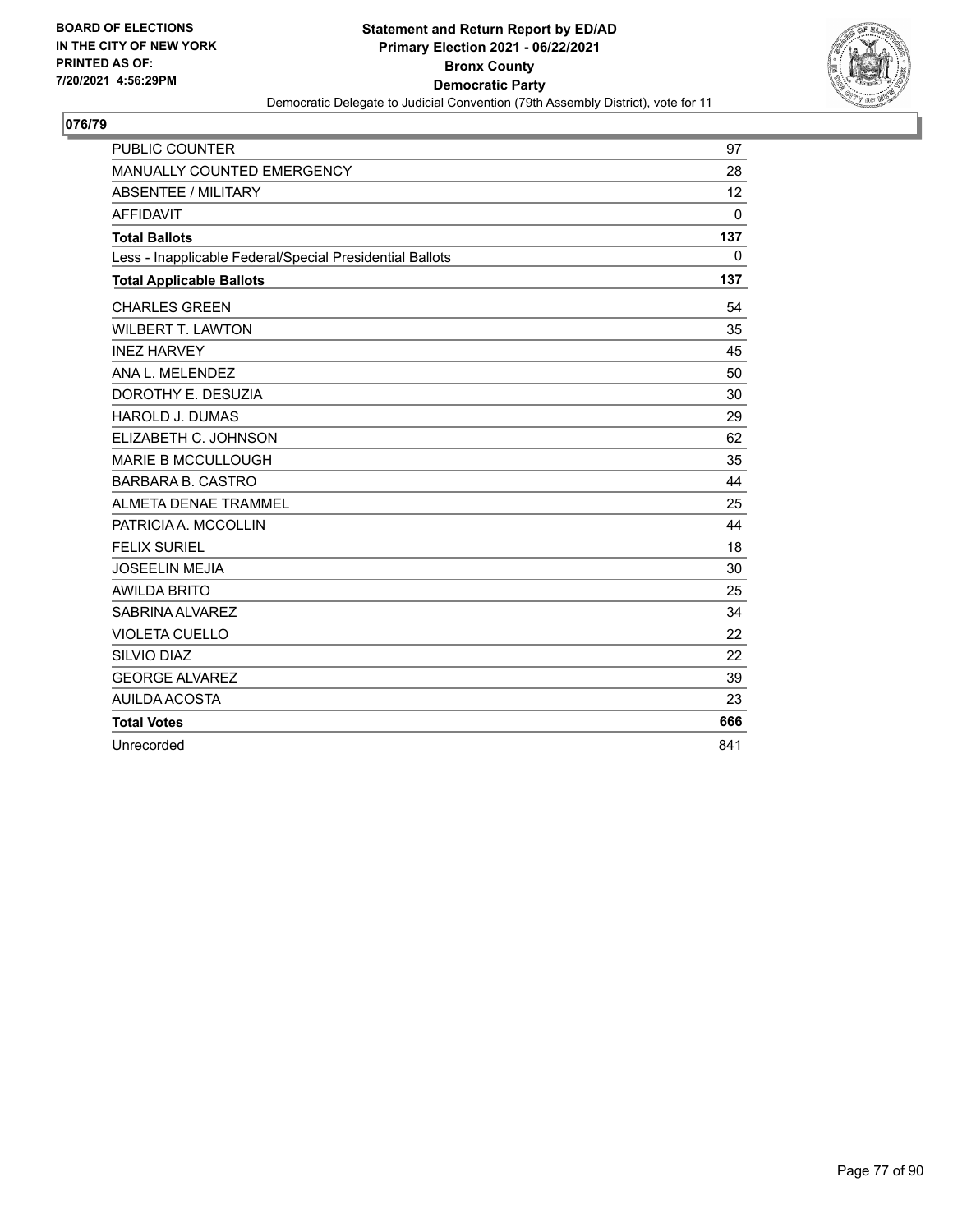

| <b>PUBLIC COUNTER</b>                                    | 38             |
|----------------------------------------------------------|----------------|
| MANUALLY COUNTED EMERGENCY                               | $\mathbf 0$    |
| ABSENTEE / MILITARY                                      | 0              |
| <b>AFFIDAVIT</b>                                         | 1              |
| <b>Total Ballots</b>                                     | 39             |
| Less - Inapplicable Federal/Special Presidential Ballots | $\Omega$       |
| <b>Total Applicable Ballots</b>                          | 39             |
| <b>CHARLES GREEN</b>                                     | 17             |
| <b>WILBERT T. LAWTON</b>                                 | 9              |
| <b>INEZ HARVEY</b>                                       | 10             |
| ANA L. MELENDEZ                                          | 16             |
| DOROTHY E. DESUZIA                                       | 5              |
| <b>HAROLD J. DUMAS</b>                                   | 9              |
| ELIZABETH C. JOHNSON                                     | 15             |
| <b>MARIE B MCCULLOUGH</b>                                | 14             |
| <b>BARBARA B. CASTRO</b>                                 | 9              |
| ALMETA DENAE TRAMMEL                                     | 3              |
| PATRICIA A. MCCOLLIN                                     | 11             |
| <b>FELIX SURIEL</b>                                      | 6              |
| <b>JOSEELIN MEJIA</b>                                    | 8              |
| <b>AWILDA BRITO</b>                                      | 6              |
| SABRINA ALVAREZ                                          | 12             |
| <b>VIOLETA CUELLO</b>                                    | 3              |
| SILVIO DIAZ                                              | $\overline{7}$ |
| <b>GEORGE ALVAREZ</b>                                    | 9              |
| <b>AUILDA ACOSTA</b>                                     | 4              |
| UNATTRIBUTABLE WRITE-IN (WRITE-IN)                       | 1              |
| <b>Total Votes</b>                                       | 174            |
| Unrecorded                                               | 255            |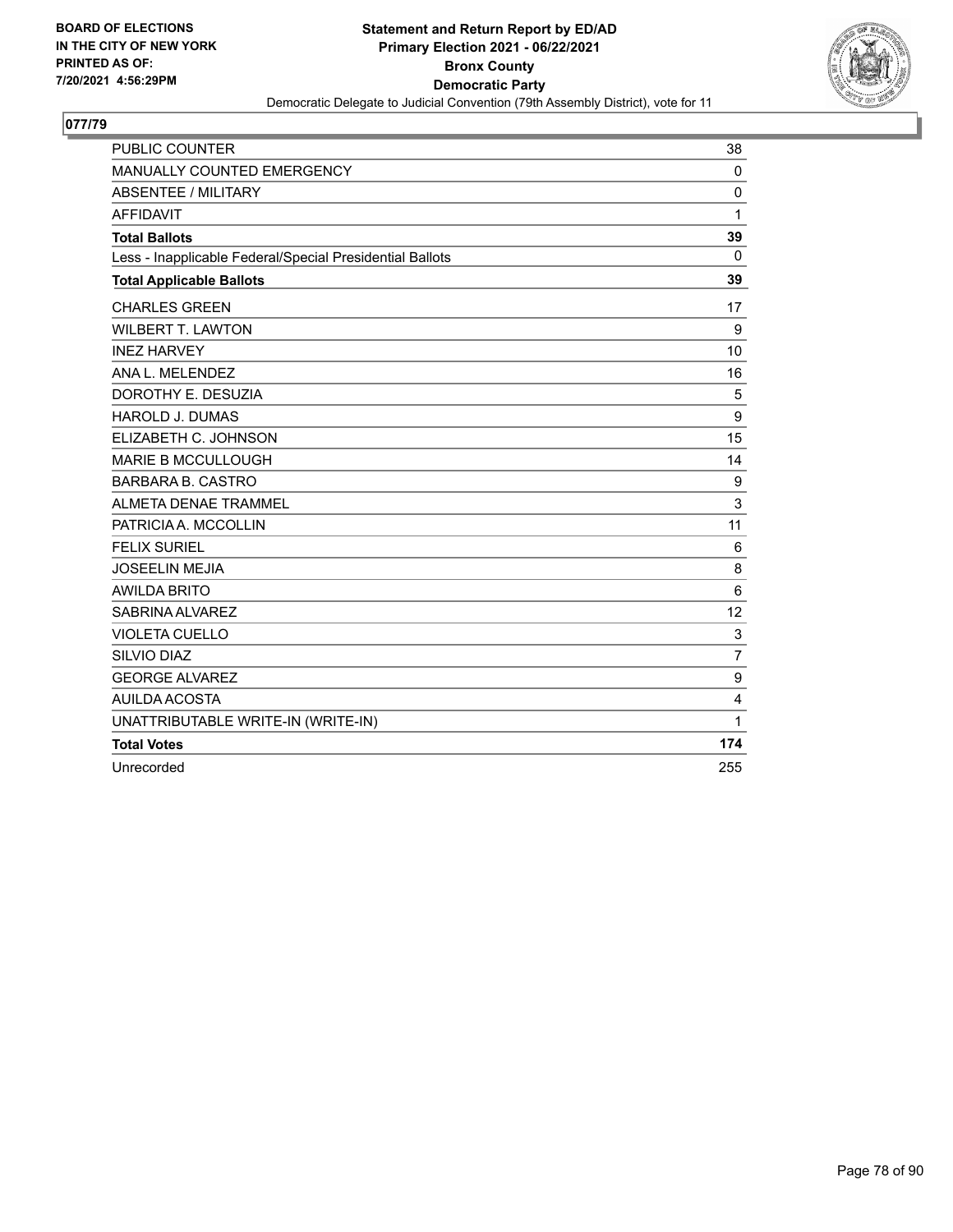

| <b>PUBLIC COUNTER</b>                                    | 40             |
|----------------------------------------------------------|----------------|
| MANUALLY COUNTED EMERGENCY                               | $\mathbf 0$    |
| ABSENTEE / MILITARY                                      | 5              |
| <b>AFFIDAVIT</b>                                         | $\mathbf 0$    |
| <b>Total Ballots</b>                                     | 45             |
| Less - Inapplicable Federal/Special Presidential Ballots | $\Omega$       |
| <b>Total Applicable Ballots</b>                          | 45             |
| <b>CHARLES GREEN</b>                                     | 19             |
| <b>WILBERT T. LAWTON</b>                                 | $\overline{7}$ |
| <b>INEZ HARVEY</b>                                       | 12             |
| ANA L. MELENDEZ                                          | 9              |
| DOROTHY E. DESUZIA                                       | 7              |
| <b>HAROLD J. DUMAS</b>                                   | 6              |
| ELIZABETH C. JOHNSON                                     | 17             |
| <b>MARIE B MCCULLOUGH</b>                                | 8              |
| <b>BARBARA B. CASTRO</b>                                 | $\overline{7}$ |
| ALMETA DENAE TRAMMEL                                     | 9              |
| PATRICIA A. MCCOLLIN                                     | 8              |
| <b>FELIX SURIEL</b>                                      | 4              |
| <b>JOSEELIN MEJIA</b>                                    | 5              |
| <b>AWILDA BRITO</b>                                      | 5              |
| SABRINA ALVAREZ                                          | 12             |
| <b>VIOLETA CUELLO</b>                                    | 4              |
| SILVIO DIAZ                                              | $\overline{7}$ |
| <b>GEORGE ALVAREZ</b>                                    | 13             |
| AUILDA ACOSTA                                            | 9              |
| UNATTRIBUTABLE WRITE-IN (WRITE-IN)                       | 5              |
| <b>Total Votes</b>                                       | 173            |
| Unrecorded                                               | 322            |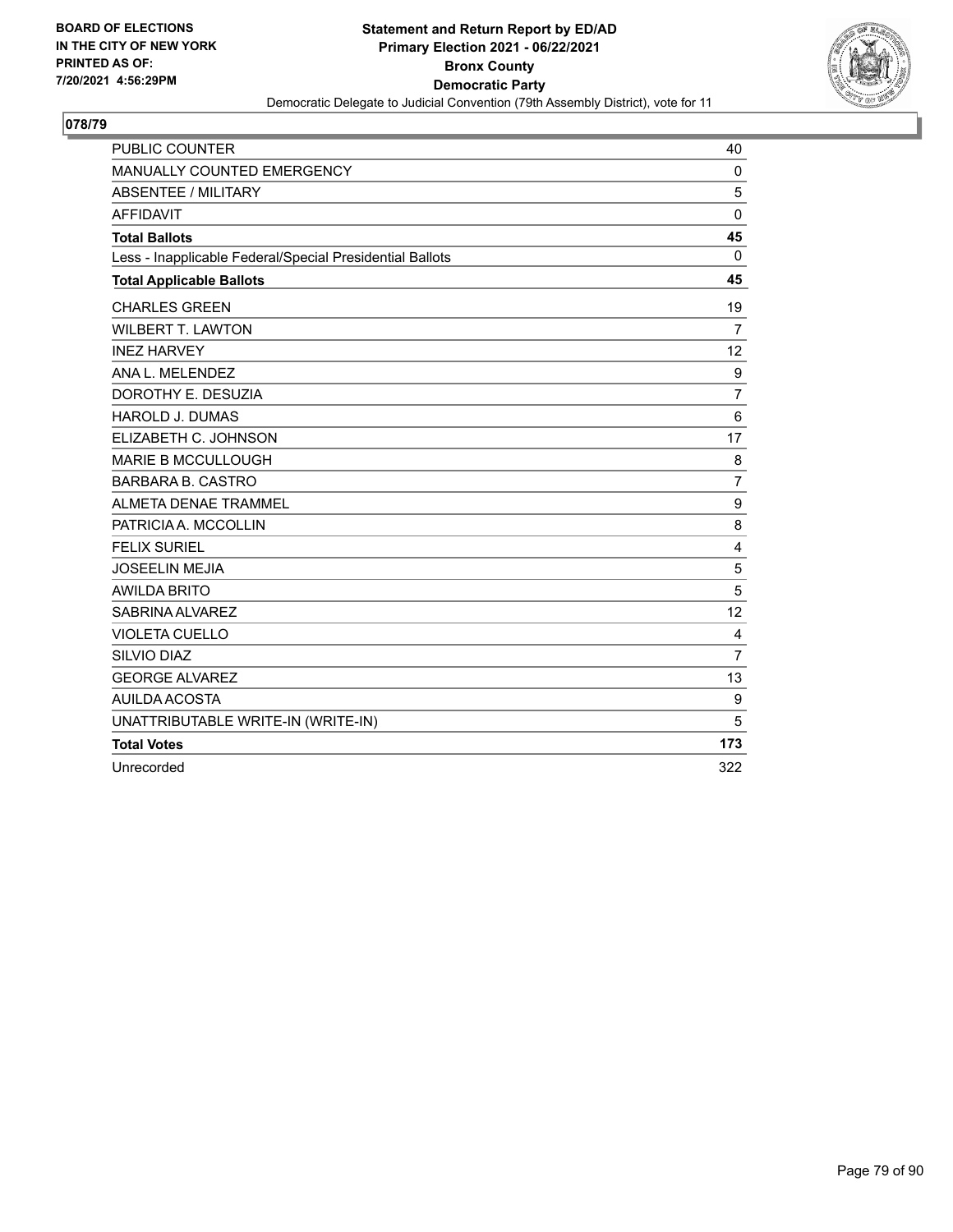

| <b>PUBLIC COUNTER</b>                                    | 33             |
|----------------------------------------------------------|----------------|
| MANUALLY COUNTED EMERGENCY                               | 0              |
| <b>ABSENTEE / MILITARY</b>                               | $\overline{c}$ |
| <b>AFFIDAVIT</b>                                         | $\mathbf 0$    |
| <b>Total Ballots</b>                                     | 35             |
| Less - Inapplicable Federal/Special Presidential Ballots | $\Omega$       |
| <b>Total Applicable Ballots</b>                          | 35             |
| <b>CHARLES GREEN</b>                                     | 9              |
| <b>WILBERT T. LAWTON</b>                                 | 4              |
| <b>INEZ HARVEY</b>                                       | 4              |
| ANA L. MELENDEZ                                          | 13             |
| DOROTHY E. DESUZIA                                       | $\overline{4}$ |
| <b>HAROLD J. DUMAS</b>                                   | $\overline{4}$ |
| ELIZABETH C. JOHNSON                                     | $\overline{7}$ |
| <b>MARIE B MCCULLOUGH</b>                                | $\overline{7}$ |
| <b>BARBARA B. CASTRO</b>                                 | $\overline{7}$ |
| <b>ALMETA DENAE TRAMMEL</b>                              | $\overline{c}$ |
| PATRICIA A. MCCOLLIN                                     | 5              |
| <b>FELIX SURIEL</b>                                      | $\overline{c}$ |
| <b>JOSEELIN MEJIA</b>                                    | $\overline{7}$ |
| <b>AWILDA BRITO</b>                                      | 4              |
| SABRINA ALVAREZ                                          | 9              |
| <b>VIOLETA CUELLO</b>                                    | $\mathbf{1}$   |
| SILVIO DIAZ                                              | 4              |
| <b>GEORGE ALVAREZ</b>                                    | 8              |
| AUILDA ACOSTA                                            | 4              |
| <b>Total Votes</b>                                       | 105            |
| Unrecorded                                               | 280            |
| 080/79 COMBINED into: 078/79                             |                |
| 081/79 COMBINED into: 078/79                             |                |

Page 80 of 90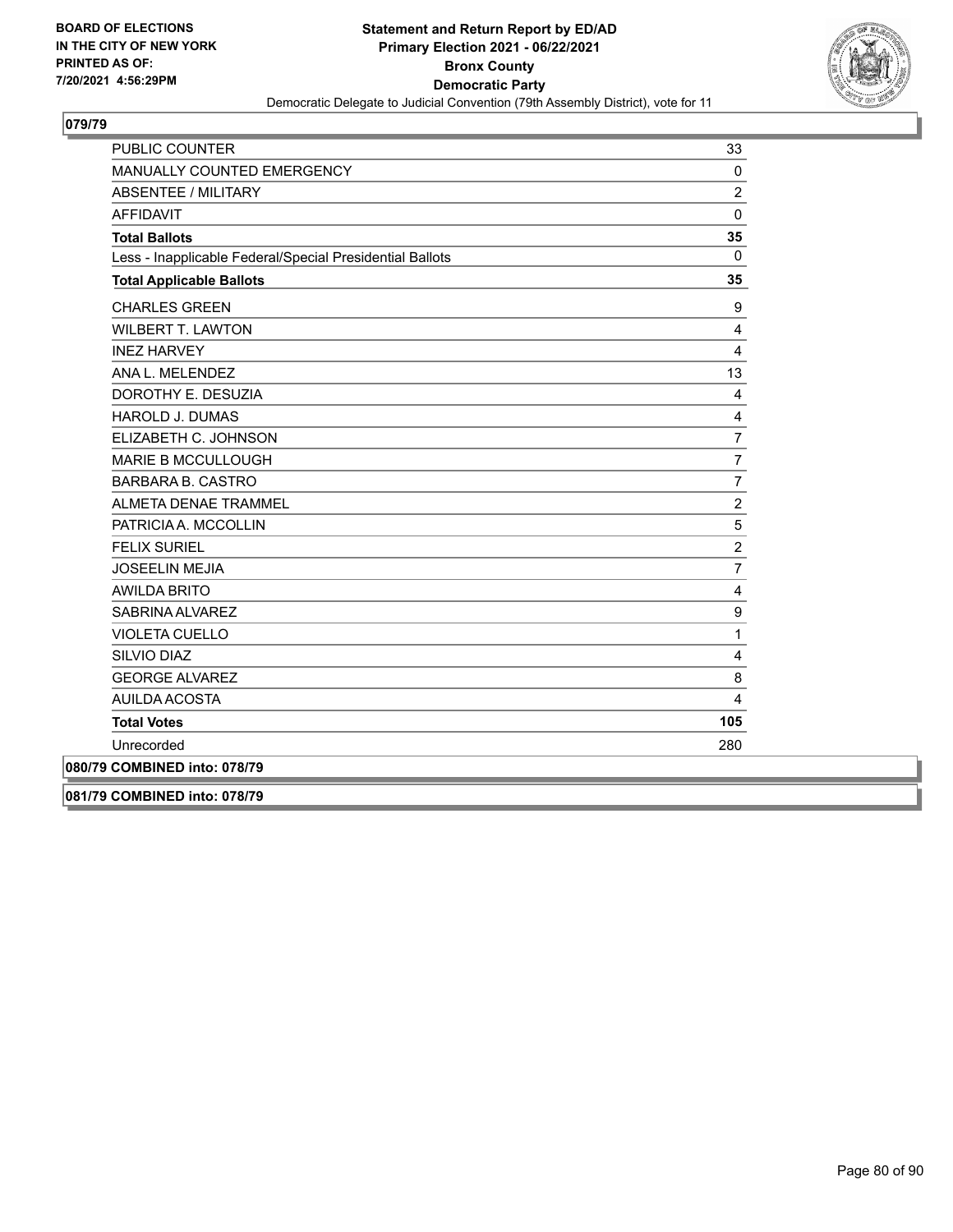

| PUBLIC COUNTER                                           | 38              |
|----------------------------------------------------------|-----------------|
| MANUALLY COUNTED EMERGENCY                               | $\mathbf 0$     |
| <b>ABSENTEE / MILITARY</b>                               | 4               |
| <b>AFFIDAVIT</b>                                         | 0               |
| <b>Total Ballots</b>                                     | 42              |
| Less - Inapplicable Federal/Special Presidential Ballots | $\Omega$        |
| <b>Total Applicable Ballots</b>                          | 42              |
| <b>CHARLES GREEN</b>                                     | 9               |
| <b>WILBERT T. LAWTON</b>                                 | 13              |
| <b>INEZ HARVEY</b>                                       | 6               |
| ANA L. MELENDEZ                                          | 16              |
| DOROTHY E. DESUZIA                                       | 6               |
| <b>HAROLD J. DUMAS</b>                                   | 6               |
| ELIZABETH C. JOHNSON                                     | 10              |
| <b>MARIE B MCCULLOUGH</b>                                | $\overline{7}$  |
| <b>BARBARA B. CASTRO</b>                                 | 8               |
| <b>ALMETA DENAE TRAMMEL</b>                              | $6\phantom{1}6$ |
| PATRICIA A. MCCOLLIN                                     | $\overline{7}$  |
| <b>FELIX SURIEL</b>                                      | 3               |
| <b>JOSEELIN MEJIA</b>                                    | 4               |
| <b>AWILDA BRITO</b>                                      | $6\phantom{1}6$ |
| SABRINA ALVAREZ                                          | 10              |
| <b>VIOLETA CUELLO</b>                                    | 4               |
| SILVIO DIAZ                                              | 3               |
| <b>GEORGE ALVAREZ</b>                                    | 5               |
| AUILDA ACOSTA                                            | 4               |
| <b>Total Votes</b>                                       | 133             |
| Unrecorded                                               | 329             |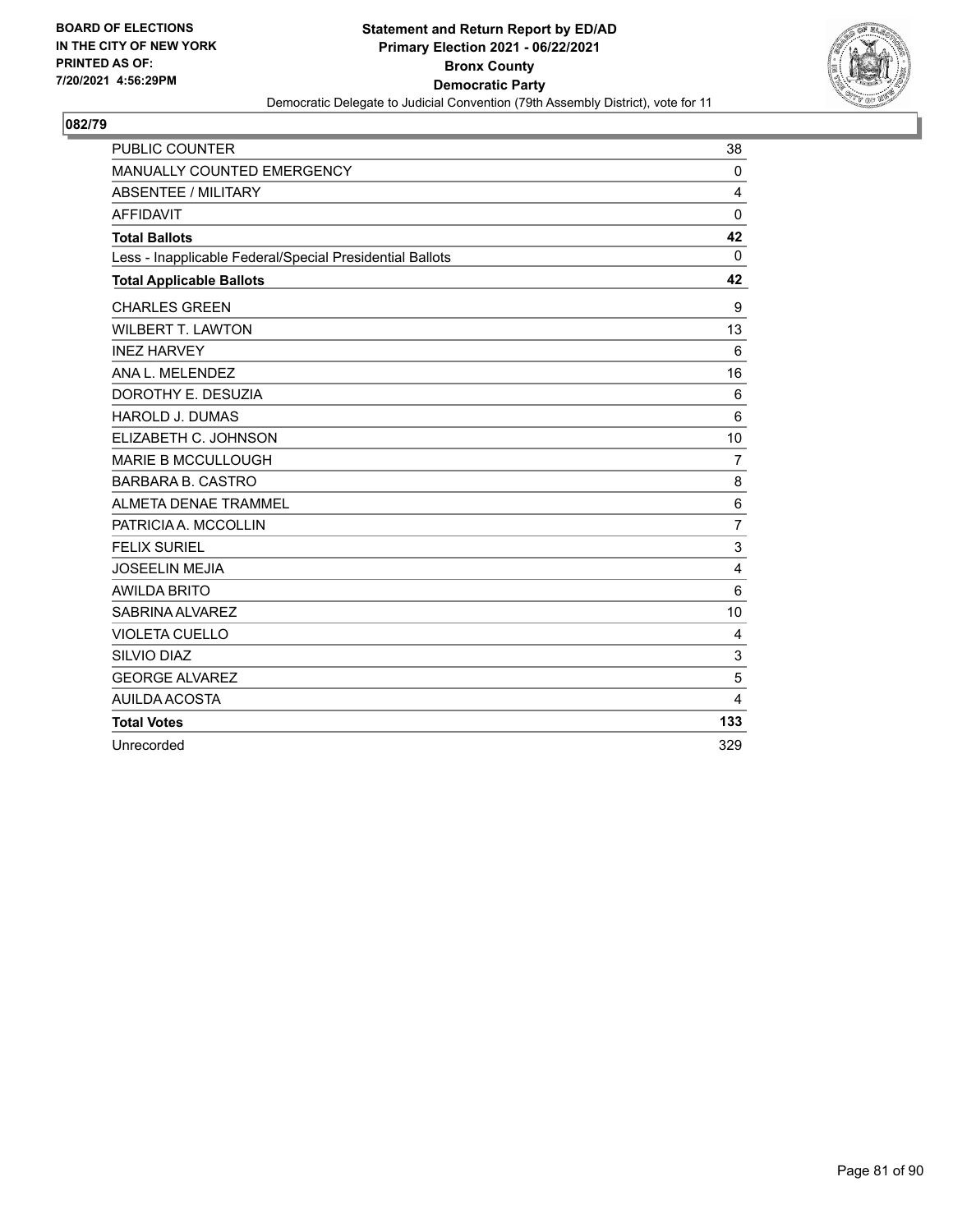

| <b>PUBLIC COUNTER</b>                                    | 109          |
|----------------------------------------------------------|--------------|
| MANUALLY COUNTED EMERGENCY                               | $\mathbf 0$  |
| <b>ABSENTEE / MILITARY</b>                               | 11           |
| <b>AFFIDAVIT</b>                                         | $\mathbf{0}$ |
| <b>Total Ballots</b>                                     | 120          |
| Less - Inapplicable Federal/Special Presidential Ballots | $\mathbf{0}$ |
| <b>Total Applicable Ballots</b>                          | 120          |
| <b>CHARLES GREEN</b>                                     | 47           |
| <b>WILBERT T. LAWTON</b>                                 | 30           |
| <b>INEZ HARVEY</b>                                       | 31           |
| ANA L. MELENDEZ                                          | 32           |
| DOROTHY E. DESUZIA                                       | 18           |
| <b>HAROLD J. DUMAS</b>                                   | 23           |
| ELIZABETH C. JOHNSON                                     | 42           |
| <b>MARIE B MCCULLOUGH</b>                                | 26           |
| <b>BARBARA B. CASTRO</b>                                 | 32           |
| ALMETA DENAE TRAMMEL                                     | 13           |
| PATRICIA A. MCCOLLIN                                     | 27           |
| <b>FELIX SURIEL</b>                                      | 18           |
| <b>JOSEELIN MEJIA</b>                                    | 25           |
| <b>AWILDA BRITO</b>                                      | 17           |
| SABRINA ALVAREZ                                          | 30           |
| <b>VIOLETA CUELLO</b>                                    | 13           |
| <b>SILVIO DIAZ</b>                                       | 20           |
| <b>GEORGE ALVAREZ</b>                                    | 25           |
| AUILDA ACOSTA                                            | 20           |
| <b>Total Votes</b>                                       | 489          |
| Unrecorded                                               | 831          |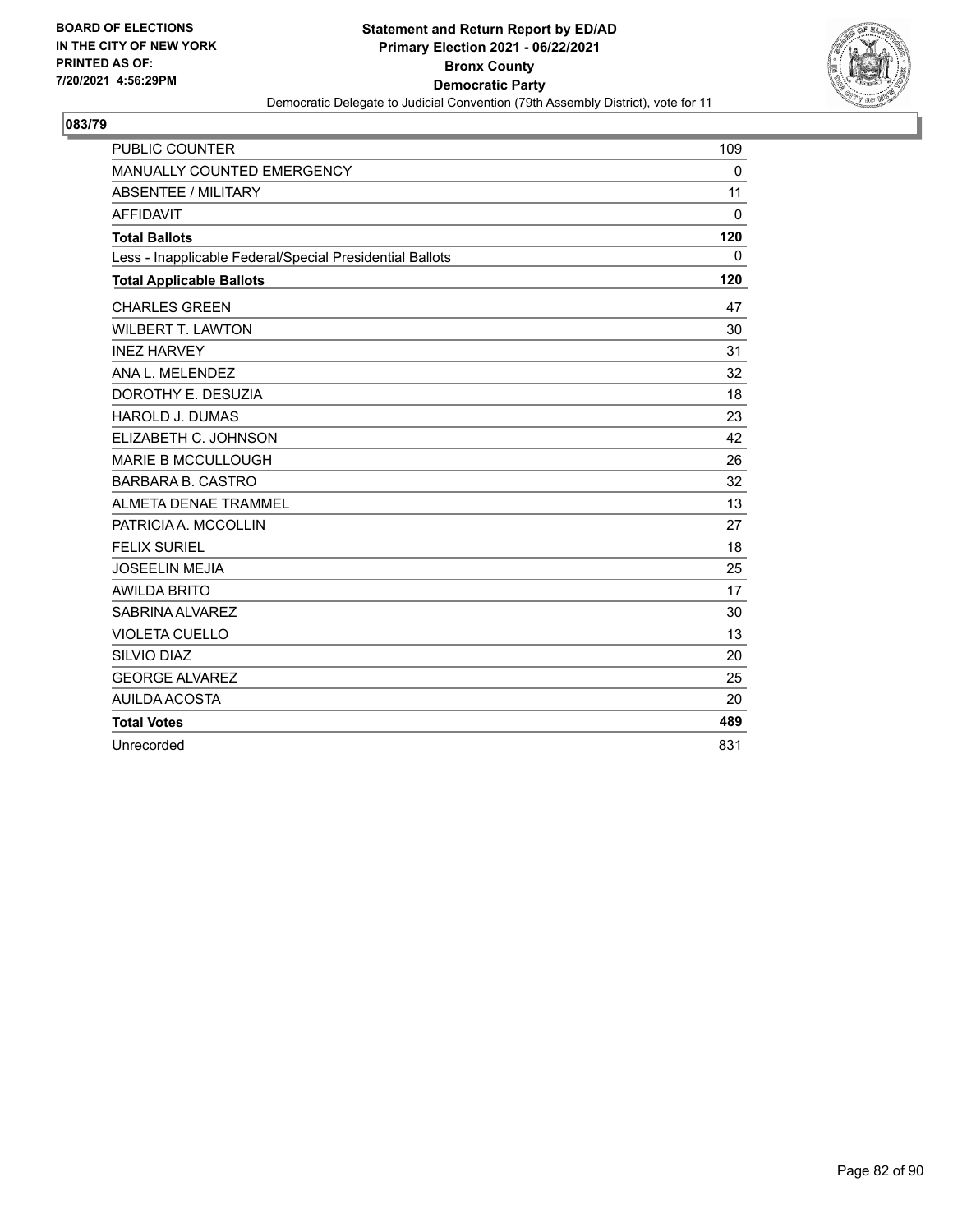

| <b>PUBLIC COUNTER</b>                                    | 135          |
|----------------------------------------------------------|--------------|
| MANUALLY COUNTED EMERGENCY                               | $\mathbf 0$  |
| <b>ABSENTEE / MILITARY</b>                               | 23           |
| <b>AFFIDAVIT</b>                                         | $\mathbf{1}$ |
| <b>Total Ballots</b>                                     | 159          |
| Less - Inapplicable Federal/Special Presidential Ballots | $\Omega$     |
| <b>Total Applicable Ballots</b>                          | 159          |
| <b>CHARLES GREEN</b>                                     | 48           |
| <b>WILBERT T. LAWTON</b>                                 | 24           |
| <b>INEZ HARVEY</b>                                       | 38           |
| ANA L. MELENDEZ                                          | 66           |
| DOROTHY E. DESUZIA                                       | 25           |
| <b>HAROLD J. DUMAS</b>                                   | 22           |
| ELIZABETH C. JOHNSON                                     | 47           |
| <b>MARIE B MCCULLOUGH</b>                                | 33           |
| <b>BARBARA B. CASTRO</b>                                 | 51           |
| ALMETA DENAE TRAMMEL                                     | 20           |
| PATRICIA A. MCCOLLIN                                     | 32           |
| <b>FELIX SURIEL</b>                                      | 36           |
| <b>JOSEELIN MEJIA</b>                                    | 33           |
| <b>AWILDA BRITO</b>                                      | 31           |
| SABRINA ALVAREZ                                          | 48           |
| <b>VIOLETA CUELLO</b>                                    | 26           |
| <b>SILVIO DIAZ</b>                                       | 33           |
| <b>GEORGE ALVAREZ</b>                                    | 40           |
| <b>AUILDA ACOSTA</b>                                     | 39           |
| UNATTRIBUTABLE WRITE-IN (WRITE-IN)                       | 1            |
| <b>Total Votes</b>                                       | 693          |
| Unrecorded                                               | 1,056        |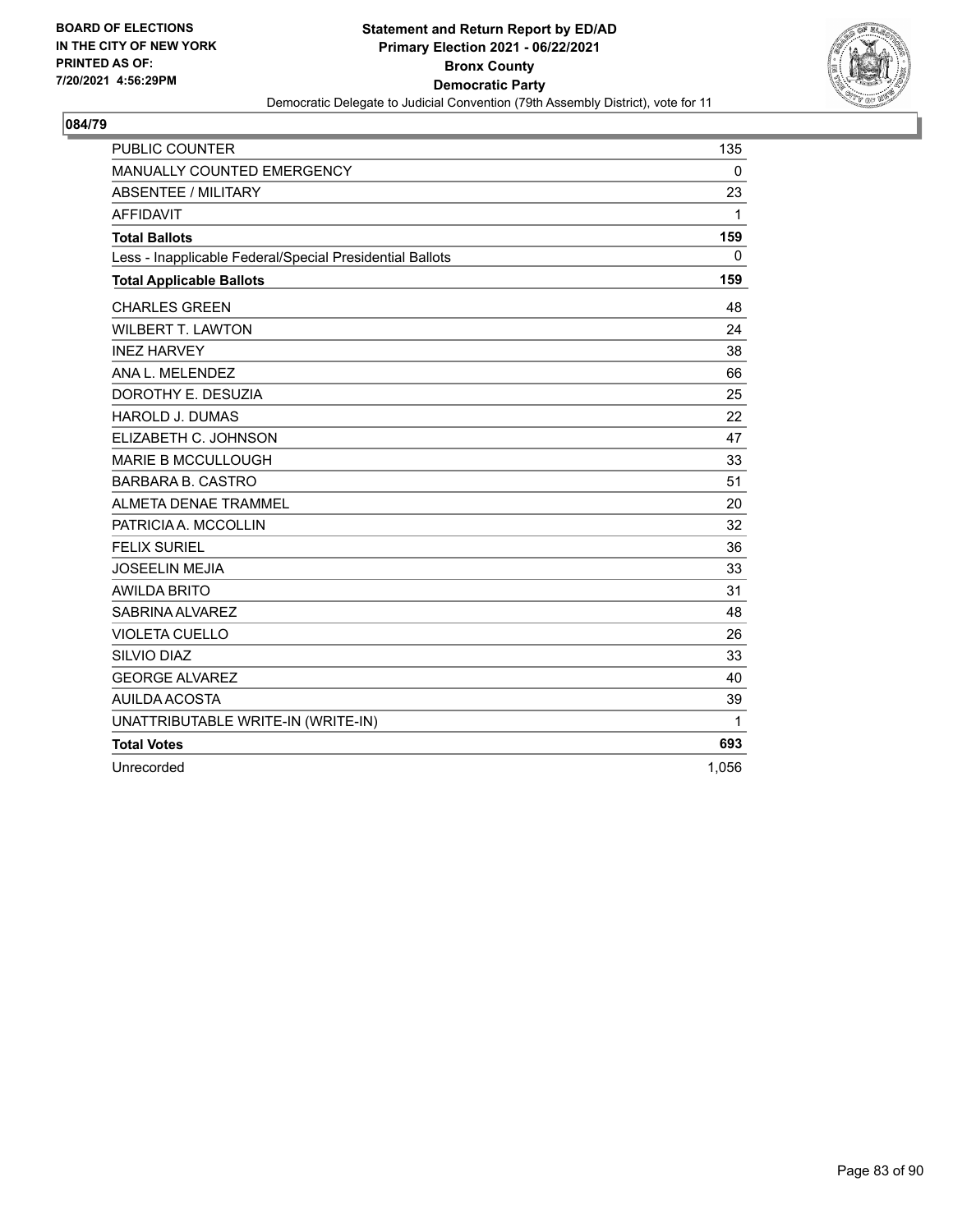

| <b>PUBLIC COUNTER</b>                                    | 88       |
|----------------------------------------------------------|----------|
| MANUALLY COUNTED EMERGENCY                               | $\Omega$ |
| <b>ABSENTEE / MILITARY</b>                               | 10       |
| <b>AFFIDAVIT</b>                                         | $\Omega$ |
| <b>Total Ballots</b>                                     | 98       |
| Less - Inapplicable Federal/Special Presidential Ballots | $\Omega$ |
| <b>Total Applicable Ballots</b>                          | 98       |
| <b>CHARLES GREEN</b>                                     | 35       |
| <b>WILBERT T. LAWTON</b>                                 | 24       |
| <b>INEZ HARVEY</b>                                       | 28       |
| ANA L. MELENDEZ                                          | 30       |
| DOROTHY E. DESUZIA                                       | 15       |
| <b>HAROLD J. DUMAS</b>                                   | 17       |
| ELIZABETH C. JOHNSON                                     | 33       |
| <b>MARIE B MCCULLOUGH</b>                                | 20       |
| <b>BARBARA B. CASTRO</b>                                 | 27       |
| ALMETA DENAE TRAMMEL                                     | 9        |
| PATRICIA A. MCCOLLIN                                     | 19       |
| <b>FELIX SURIEL</b>                                      | 10       |
| <b>JOSEELIN MEJIA</b>                                    | 10       |
| <b>AWILDA BRITO</b>                                      | 15       |
| SABRINA ALVAREZ                                          | 18       |
| <b>VIOLETA CUELLO</b>                                    | 13       |
| SILVIO DIAZ                                              | 14       |
| <b>GEORGE ALVAREZ</b>                                    | 12       |
| AUILDA ACOSTA                                            | 16       |
| KENNETH SULLIVAN (WRITE-IN)                              | 1        |
| <b>Total Votes</b>                                       | 366      |
| Unrecorded                                               | 712      |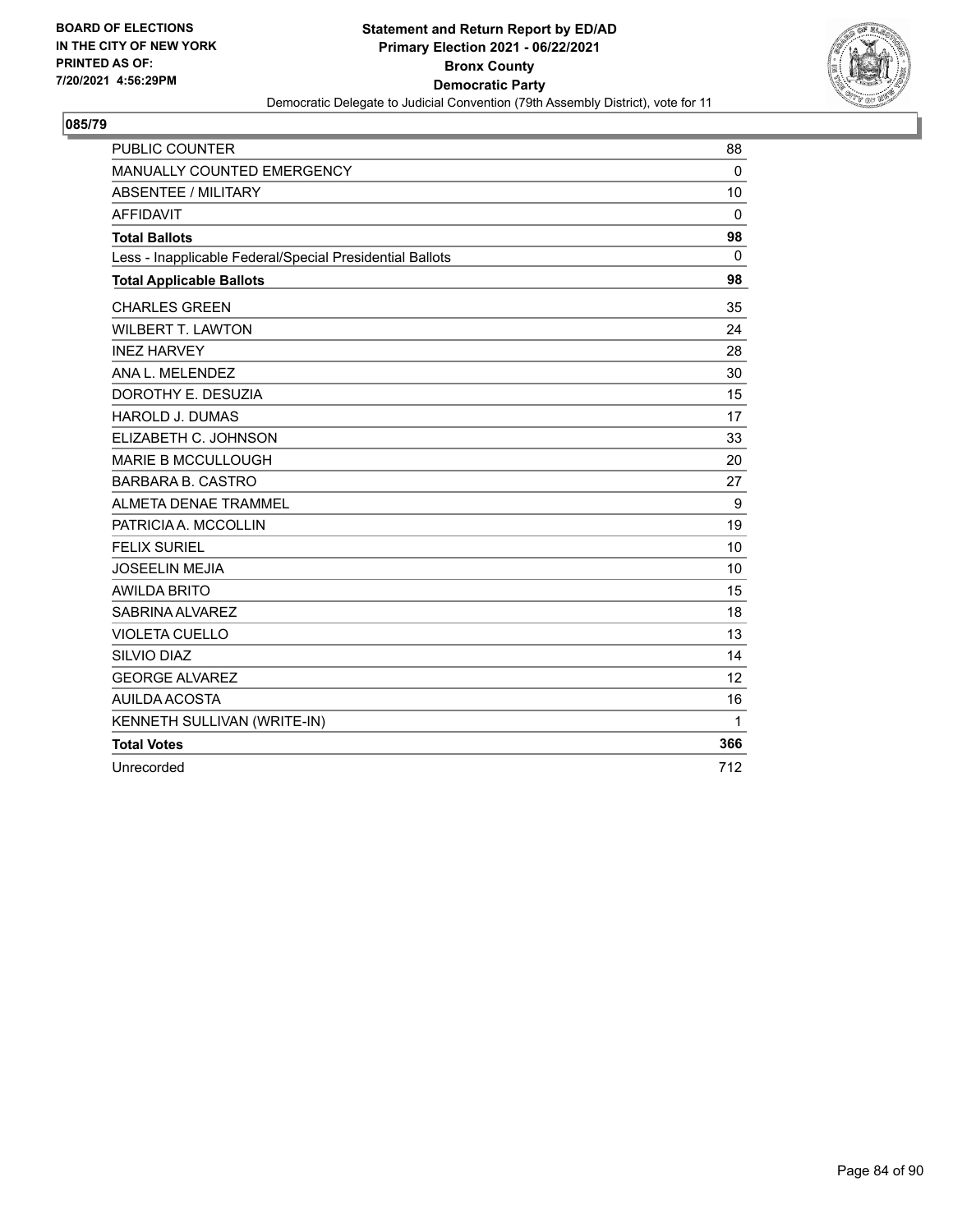

| <b>PUBLIC COUNTER</b>                                    | 120            |
|----------------------------------------------------------|----------------|
| MANUALLY COUNTED EMERGENCY                               | 0              |
| <b>ABSENTEE / MILITARY</b>                               | $\overline{c}$ |
| <b>AFFIDAVIT</b>                                         | $\overline{2}$ |
| <b>Total Ballots</b>                                     | 124            |
| Less - Inapplicable Federal/Special Presidential Ballots | $\mathbf{0}$   |
| <b>Total Applicable Ballots</b>                          | 124            |
| <b>CHARLES GREEN</b>                                     | 30             |
| <b>WILBERT T. LAWTON</b>                                 | 21             |
| <b>INEZ HARVEY</b>                                       | 21             |
| ANA L. MELENDEZ                                          | 42             |
| DOROTHY E. DESUZIA                                       | 19             |
| <b>HAROLD J. DUMAS</b>                                   | 13             |
| ELIZABETH C. JOHNSON                                     | 32             |
| <b>MARIE B MCCULLOUGH</b>                                | 18             |
| <b>BARBARA B. CASTRO</b>                                 | 30             |
| ALMETA DENAE TRAMMEL                                     | 11             |
| PATRICIA A. MCCOLLIN                                     | 23             |
| <b>FELIX SURIEL</b>                                      | 12             |
| <b>JOSEELIN MEJIA</b>                                    | 20             |
| <b>AWILDA BRITO</b>                                      | 16             |
| SABRINA ALVAREZ                                          | 26             |
| <b>VIOLETA CUELLO</b>                                    | $\overline{7}$ |
| <b>SILVIO DIAZ</b>                                       | 18             |
| <b>GEORGE ALVAREZ</b>                                    | 22             |
| AUILDA ACOSTA                                            | 19             |
| <b>Total Votes</b>                                       | 400            |
| Unrecorded                                               | 964            |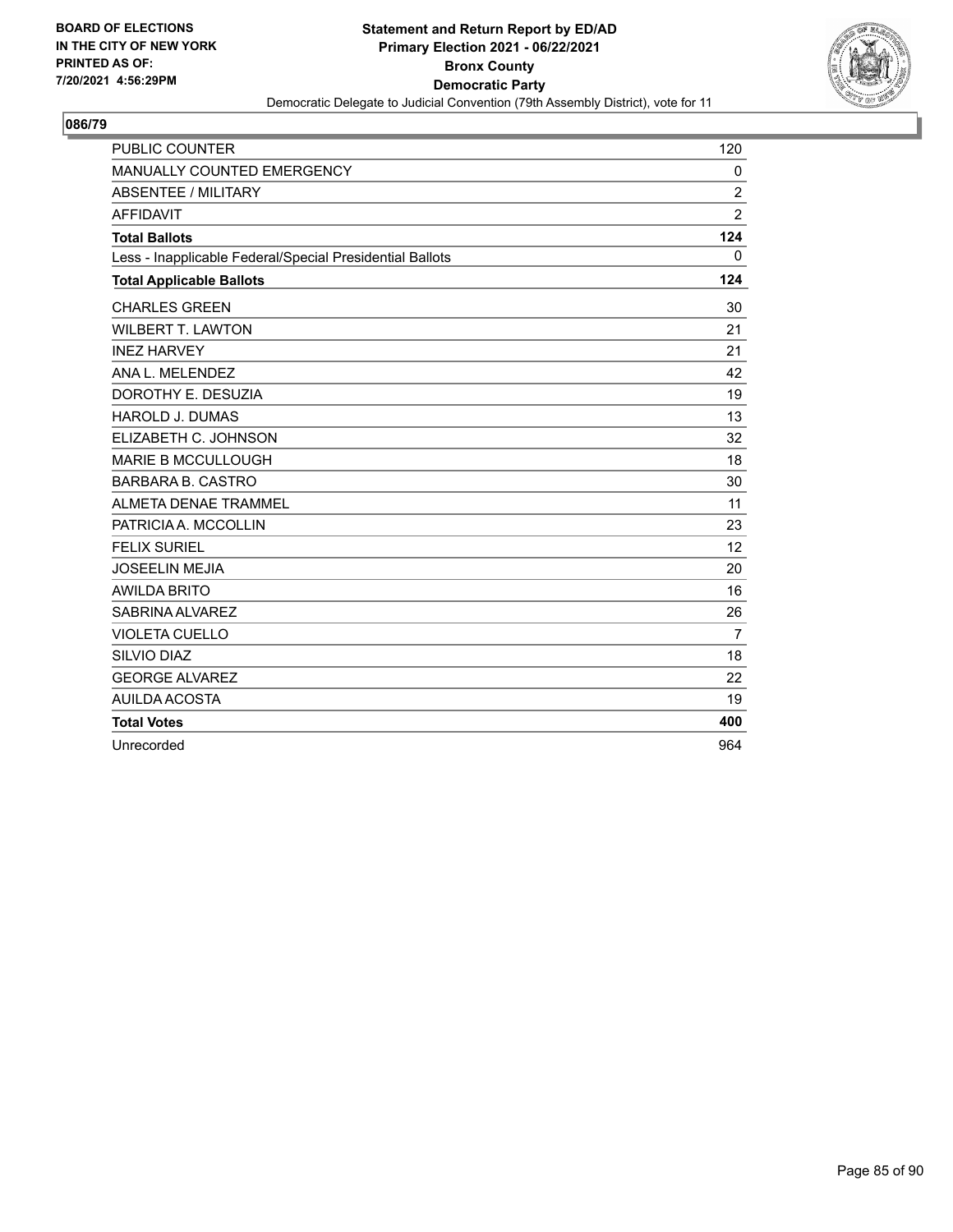

| <b>PUBLIC COUNTER</b>                                    | 50             |
|----------------------------------------------------------|----------------|
| MANUALLY COUNTED EMERGENCY                               | $\Omega$       |
| <b>ABSENTEE / MILITARY</b>                               | $\overline{2}$ |
| <b>AFFIDAVIT</b>                                         | $\Omega$       |
| <b>Total Ballots</b>                                     | 52             |
| Less - Inapplicable Federal/Special Presidential Ballots | $\Omega$       |
| <b>Total Applicable Ballots</b>                          | 52             |
| <b>CHARLES GREEN</b>                                     | 16             |
| <b>WILBERT T. LAWTON</b>                                 | 4              |
| <b>INEZ HARVEY</b>                                       | 13             |
| ANA L. MELENDEZ                                          | 19             |
| DOROTHY E. DESUZIA                                       | 5              |
| <b>HAROLD J. DUMAS</b>                                   | 14             |
| ELIZABETH C. JOHNSON                                     | 15             |
| <b>MARIE B MCCULLOUGH</b>                                | 8              |
| <b>BARBARA B. CASTRO</b>                                 | 19             |
| <b>ALMETA DENAE TRAMMEL</b>                              | 4              |
| PATRICIA A. MCCOLLIN                                     | 9              |
| <b>FELIX SURIEL</b>                                      | 6              |
| <b>JOSEELIN MEJIA</b>                                    | 13             |
| <b>AWILDA BRITO</b>                                      | 8              |
| SABRINA ALVAREZ                                          | 14             |
| <b>VIOLETA CUELLO</b>                                    | 9              |
| SILVIO DIAZ                                              | 13             |
| <b>GEORGE ALVAREZ</b>                                    | 12             |
| AUILDA ACOSTA                                            | 14             |
| DIAL HENRIQUEZ (WRITE-IN)                                | 1              |
| <b>Total Votes</b>                                       | 216            |
| Unrecorded                                               | 356            |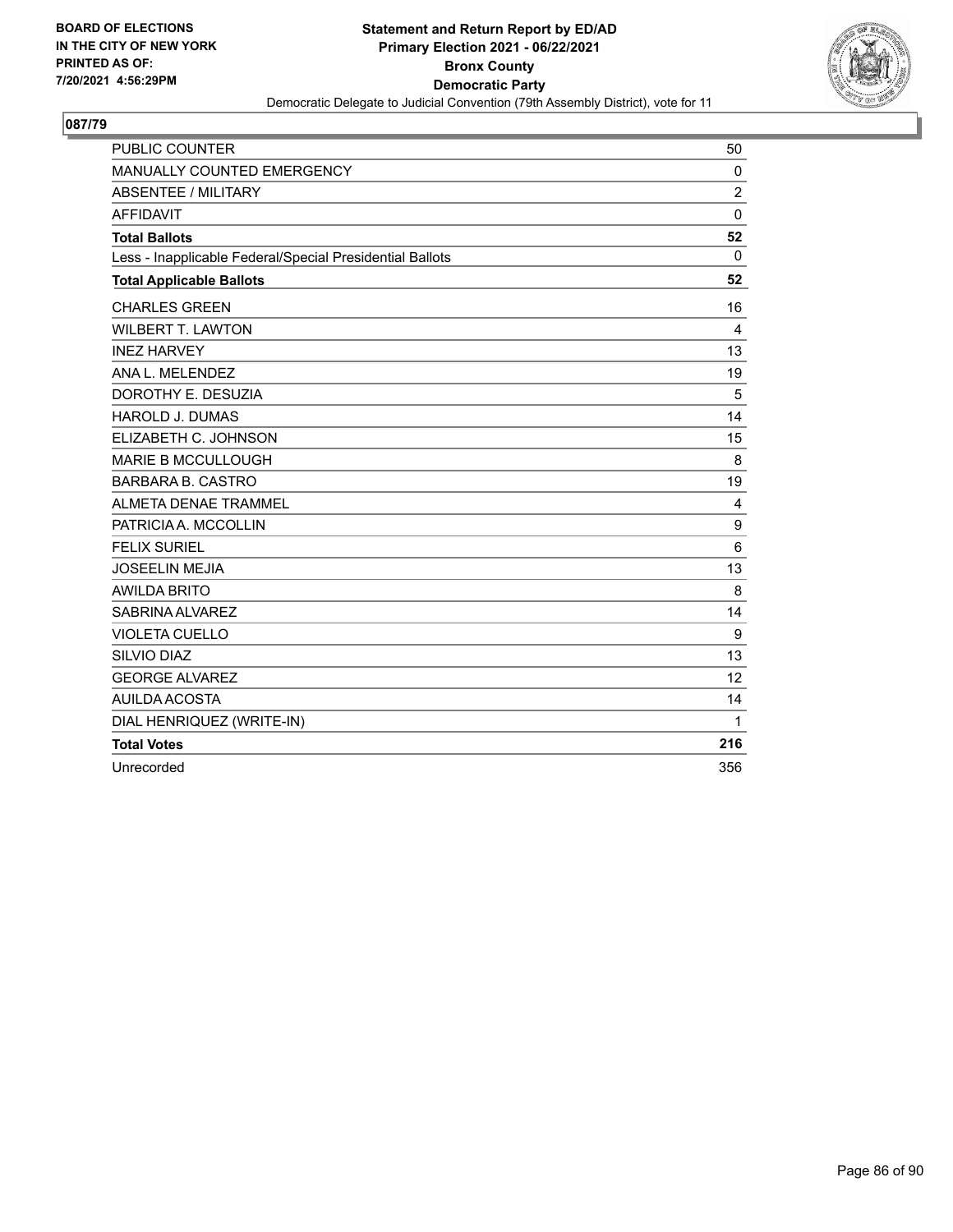

| <b>PUBLIC COUNTER</b>                                    | 20             |
|----------------------------------------------------------|----------------|
| MANUALLY COUNTED EMERGENCY                               | $\mathbf 0$    |
| <b>ABSENTEE / MILITARY</b>                               | $\mathbf 0$    |
| <b>AFFIDAVIT</b>                                         | $\mathbf 0$    |
| <b>Total Ballots</b>                                     | 20             |
| Less - Inapplicable Federal/Special Presidential Ballots | 0              |
| <b>Total Applicable Ballots</b>                          | 20             |
| <b>CHARLES GREEN</b>                                     | 6              |
| <b>WILBERT T. LAWTON</b>                                 | 3              |
| <b>INEZ HARVEY</b>                                       | 6              |
| ANA L. MELENDEZ                                          | $\overline{7}$ |
| DOROTHY E. DESUZIA                                       | 0              |
| <b>HAROLD J. DUMAS</b>                                   | 4              |
| ELIZABETH C. JOHNSON                                     | 6              |
| <b>MARIE B MCCULLOUGH</b>                                | $\mathbf{1}$   |
| <b>BARBARA B. CASTRO</b>                                 | 4              |
| <b>ALMETA DENAE TRAMMEL</b>                              | $\overline{2}$ |
| PATRICIA A. MCCOLLIN                                     | 4              |
| <b>FELIX SURIEL</b>                                      | 3              |
| <b>JOSEELIN MEJIA</b>                                    | 4              |
| <b>AWILDA BRITO</b>                                      | $\mathbf{1}$   |
| SABRINA ALVAREZ                                          | 8              |
| <b>VIOLETA CUELLO</b>                                    | $\overline{c}$ |
| SILVIO DIAZ                                              | 4              |
| <b>GEORGE ALVAREZ</b>                                    | 4              |
| AUILDA ACOSTA                                            | 6              |
| <b>Total Votes</b>                                       | 75             |
| Unrecorded                                               | 145            |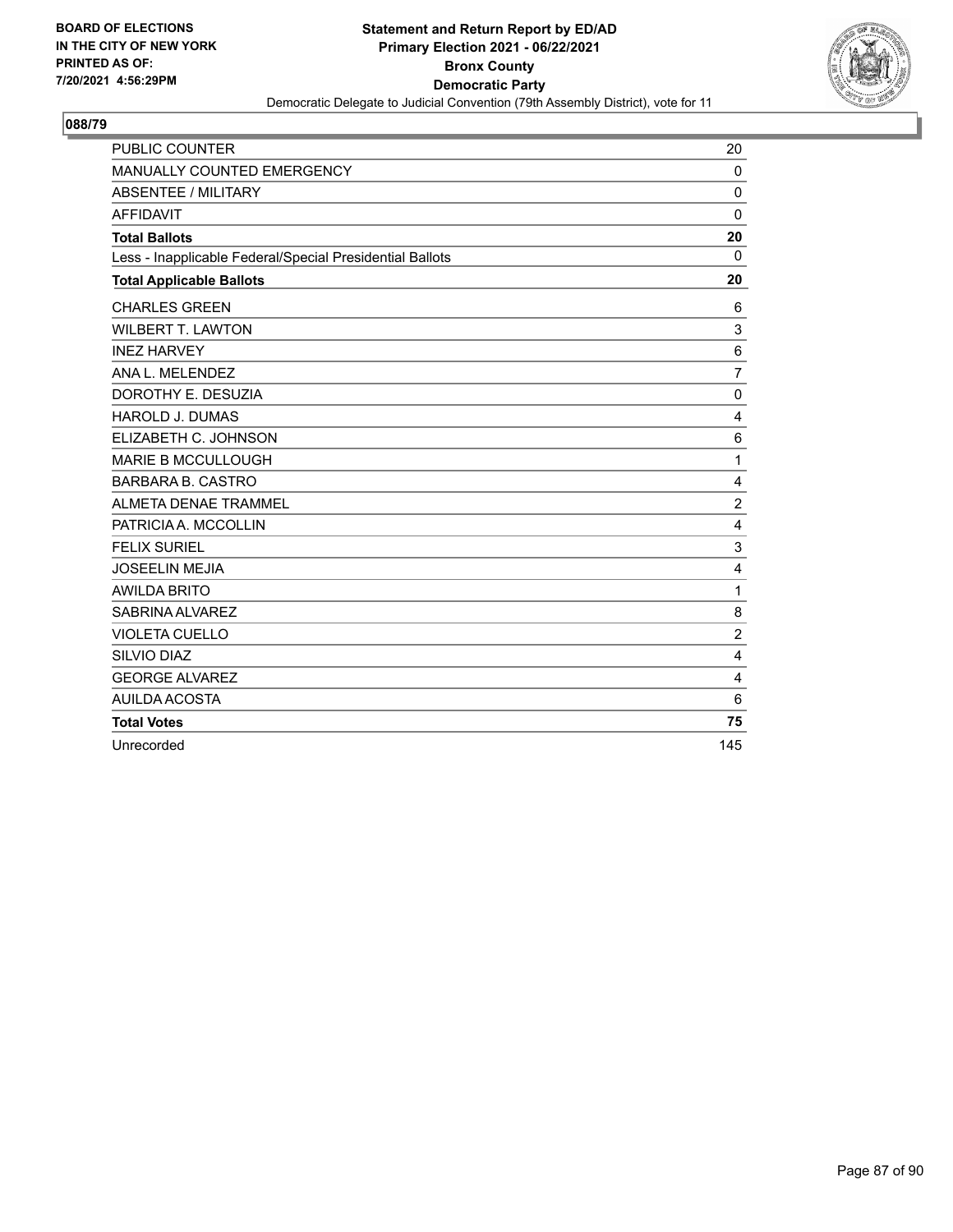

| <b>PUBLIC COUNTER</b>                                    | 134          |
|----------------------------------------------------------|--------------|
| MANUALLY COUNTED EMERGENCY                               | $\mathbf 0$  |
| <b>ABSENTEE / MILITARY</b>                               | 23           |
| <b>AFFIDAVIT</b>                                         | $\mathbf{1}$ |
| <b>Total Ballots</b>                                     | 158          |
| Less - Inapplicable Federal/Special Presidential Ballots | 0            |
| <b>Total Applicable Ballots</b>                          | 158          |
| <b>CHARLES GREEN</b>                                     | 59           |
| <b>WILBERT T. LAWTON</b>                                 | 38           |
| <b>INEZ HARVEY</b>                                       | 49           |
| ANA L. MELENDEZ                                          | 48           |
| DOROTHY E. DESUZIA                                       | 37           |
| <b>HAROLD J. DUMAS</b>                                   | 37           |
| ELIZABETH C. JOHNSON                                     | 61           |
| <b>MARIE B MCCULLOUGH</b>                                | 41           |
| <b>BARBARA B. CASTRO</b>                                 | 43           |
| ALMETA DENAE TRAMMEL                                     | 23           |
| PATRICIA A. MCCOLLIN                                     | 41           |
| <b>FELIX SURIEL</b>                                      | 26           |
| <b>JOSEELIN MEJIA</b>                                    | 29           |
| <b>AWILDA BRITO</b>                                      | 17           |
| SABRINA ALVAREZ                                          | 49           |
| <b>VIOLETA CUELLO</b>                                    | 23           |
| SILVIO DIAZ                                              | 16           |
| <b>GEORGE ALVAREZ</b>                                    | 32           |
| AUILDA ACOSTA                                            | 20           |
| MAMADOU DIALLO (WRITE-IN)                                | 1            |
| UNATTRIBUTABLE WRITE-IN (WRITE-IN)                       | 3            |
| <b>Total Votes</b>                                       | 693          |
| Unrecorded                                               | 1,045        |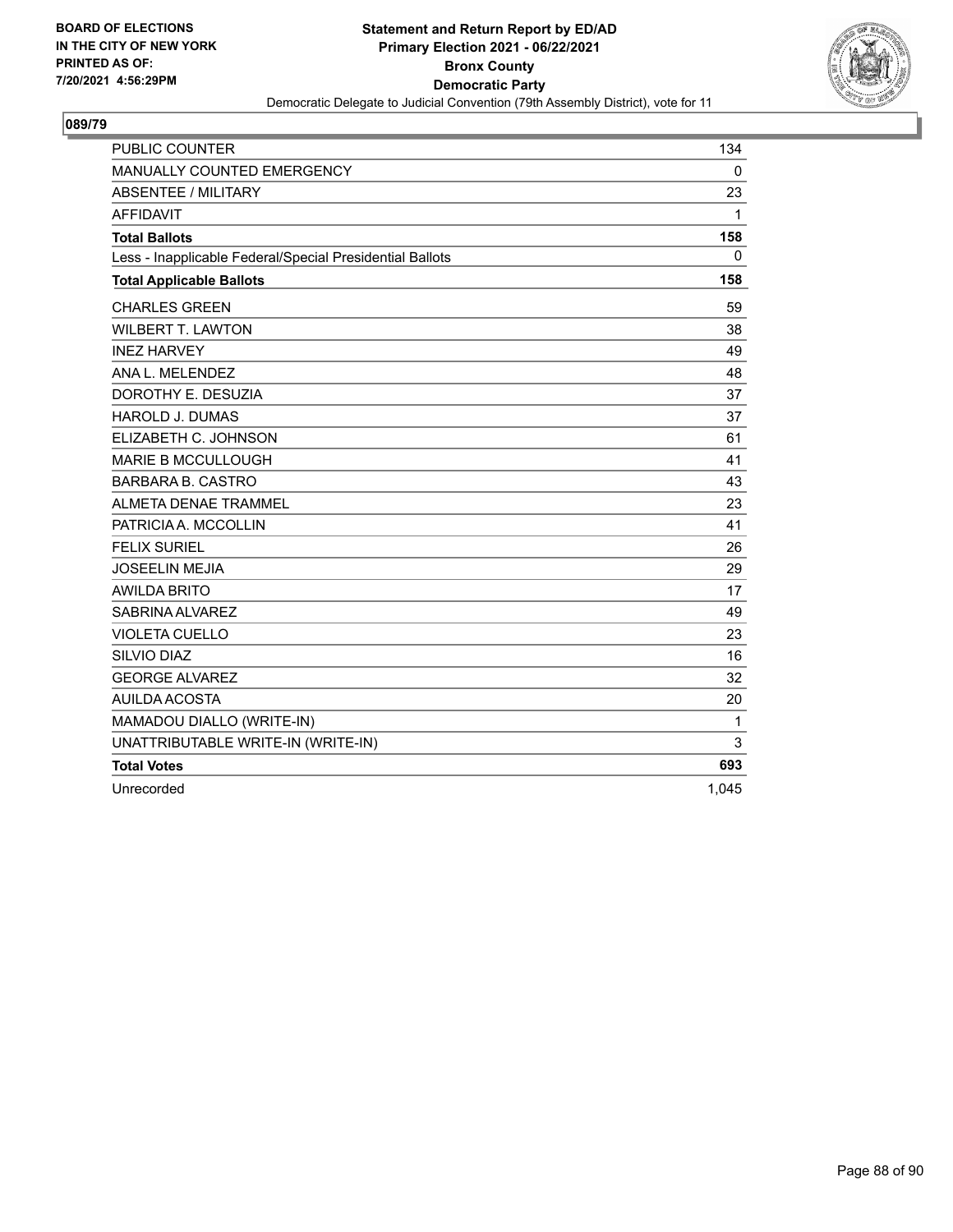

| <b>PUBLIC COUNTER</b>                                    | 275         |
|----------------------------------------------------------|-------------|
| MANUALLY COUNTED EMERGENCY                               | $\mathbf 0$ |
| <b>ABSENTEE / MILITARY</b>                               | 24          |
| <b>AFFIDAVIT</b>                                         | $\Omega$    |
| <b>Total Ballots</b>                                     | 299         |
| Less - Inapplicable Federal/Special Presidential Ballots | $\Omega$    |
| <b>Total Applicable Ballots</b>                          | 299         |
| <b>CHARLES GREEN</b>                                     | 113         |
| <b>WILBERT T. LAWTON</b>                                 | 85          |
| <b>INEZ HARVEY</b>                                       | 107         |
| ANA L. MELENDEZ                                          | 67          |
| DOROTHY E. DESUZIA                                       | 83          |
| <b>HAROLD J. DUMAS</b>                                   | 48          |
| ELIZABETH C. JOHNSON                                     | 116         |
| <b>MARIE B MCCULLOUGH</b>                                | 129         |
| <b>BARBARA B. CASTRO</b>                                 | 73          |
| <b>ALMETA DENAE TRAMMEL</b>                              | 42          |
| PATRICIA A. MCCOLLIN                                     | 76          |
| <b>FELIX SURIEL</b>                                      | 25          |
| <b>JOSEELIN MEJIA</b>                                    | 34          |
| <b>AWILDA BRITO</b>                                      | 32          |
| SABRINA ALVAREZ                                          | 59          |
| <b>VIOLETA CUELLO</b>                                    | 20          |
| SILVIO DIAZ                                              | 28          |
| <b>GEORGE ALVAREZ</b>                                    | 40          |
| <b>AUILDA ACOSTA</b>                                     | 29          |
| <b>Total Votes</b>                                       | 1,206       |
| Unrecorded                                               | 2,083       |